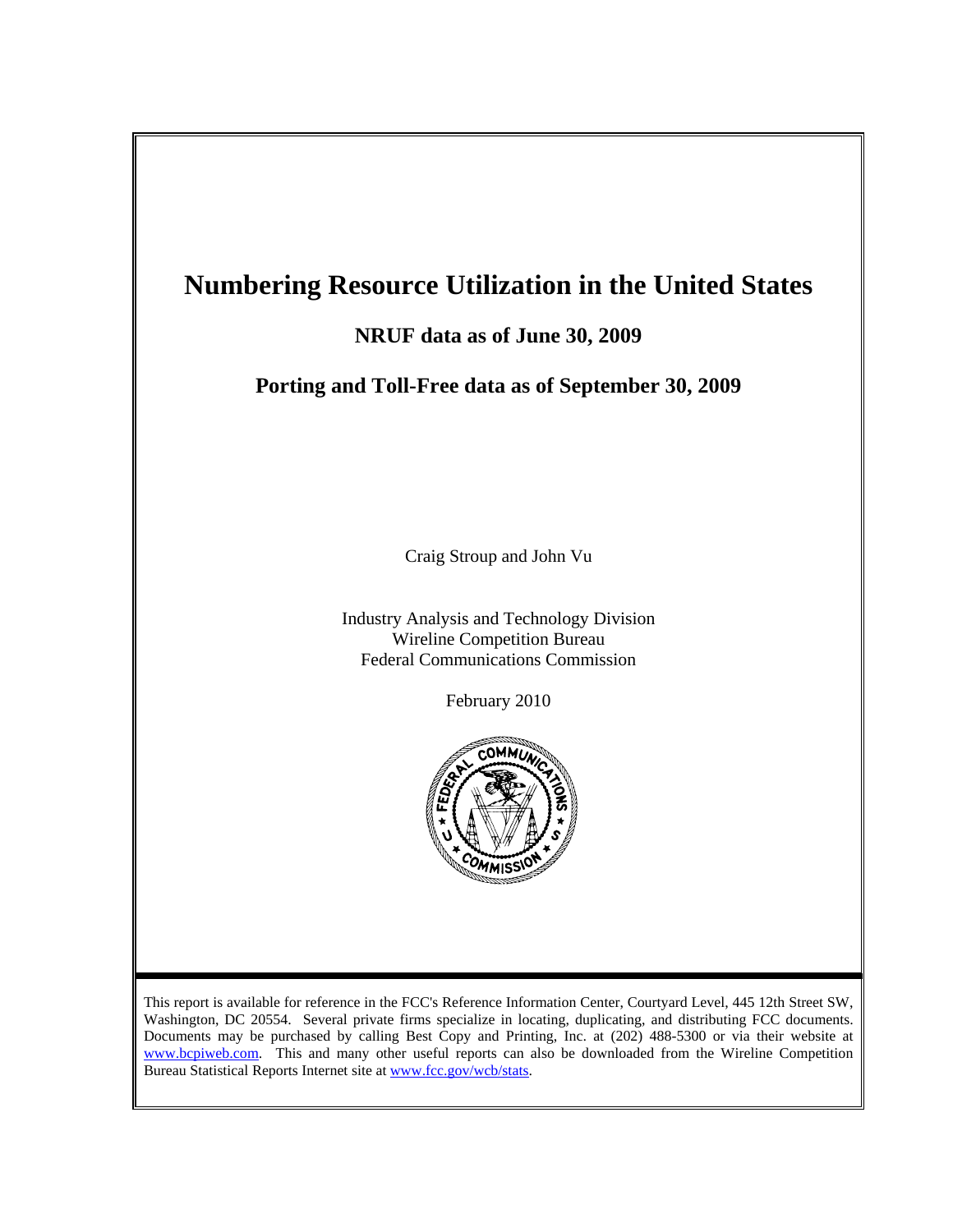Numbering Resource Utilization in the United States NRUF Data as of June 30, 2009 Porting and Toll-Free Data as of September 30, 2009

## **Executive Summary**

This is the Federal Communications Commission's report on numbering resource utilization in the United States.<sup>1</sup> In this report, we summarize an ongoing systematic collection of comprehensive data on the utilization of telephone numbers within the United States. The underlying information was acquired from carriers holding numbering resources and was analyzed as part of our ongoing assessment of the efficacy of numbering resource optimization measures prescribed by the Commission's Numbering Resource Optimization (NRO) Orders.2

# **Findings**

 $\overline{a}$ 

As of June 30, 2009:

- Overall, 48.5% of all telephone numbers were assigned to end users.
- The overall utilization rate for Incumbent Local Exchange Carriers (LECs) was  $48.7\%$ , down from 49.6% six months earlier.
- The overall utilization rate for Cellular/PCS carriers was 66.1%, up from 65.6% six months earlier.
- The overall utilization rate for Competitive LECs was 34.3%, up from 31.1% six months earlier.
- Thousands-block pooling has made it unnecessary to distribute about 449 million telephone numbers.

<sup>&</sup>lt;sup>1</sup> The previous edition of this report, with data as of December 31, 2008, was released in September 2009.

<sup>2</sup> *See Numbering Resource Optimization,* CC Docket No. 99-200, Report and Order and Further Notice of Proposed Rulemaking, 15 FCC Rcd 7574 (2000) (*First NRO Order*); *Numbering Resource Optimization*, CC Docket Nos. 99-200, 96-98, Second Report and Order, Order on Reconsideration in CC Docket No. 96-98 and CC Docket No. 99-200, and Second Further Notice of Proposed Rulemaking in CC Docket No. 99-200, 16 FCC Rcd 306 (2000) (*Second NRO Order*); *Numbering Resource Optimization,* CC Docket Nos. 99-200, 96-98, 95-116, Third Report and Order and Second Order on Reconsideration in CC Docket No. 96-98 and CC Docket No. 99-200, 17 FCC Rcd 252 (2001) (*Third NRO Order*); *Numbering Resource Optimization*, CC Docket Nos. 99-200, 96-98, 95-116, Fourth Report and Order in CC Docket No. 99-200 and CC Docket No. 95-116, and Fourth Further Notice of Proposed Rulemaking in CC Docket No. 99-200, 18 FCC Rcd 12472 (2003) (*Fourth NRO Order*).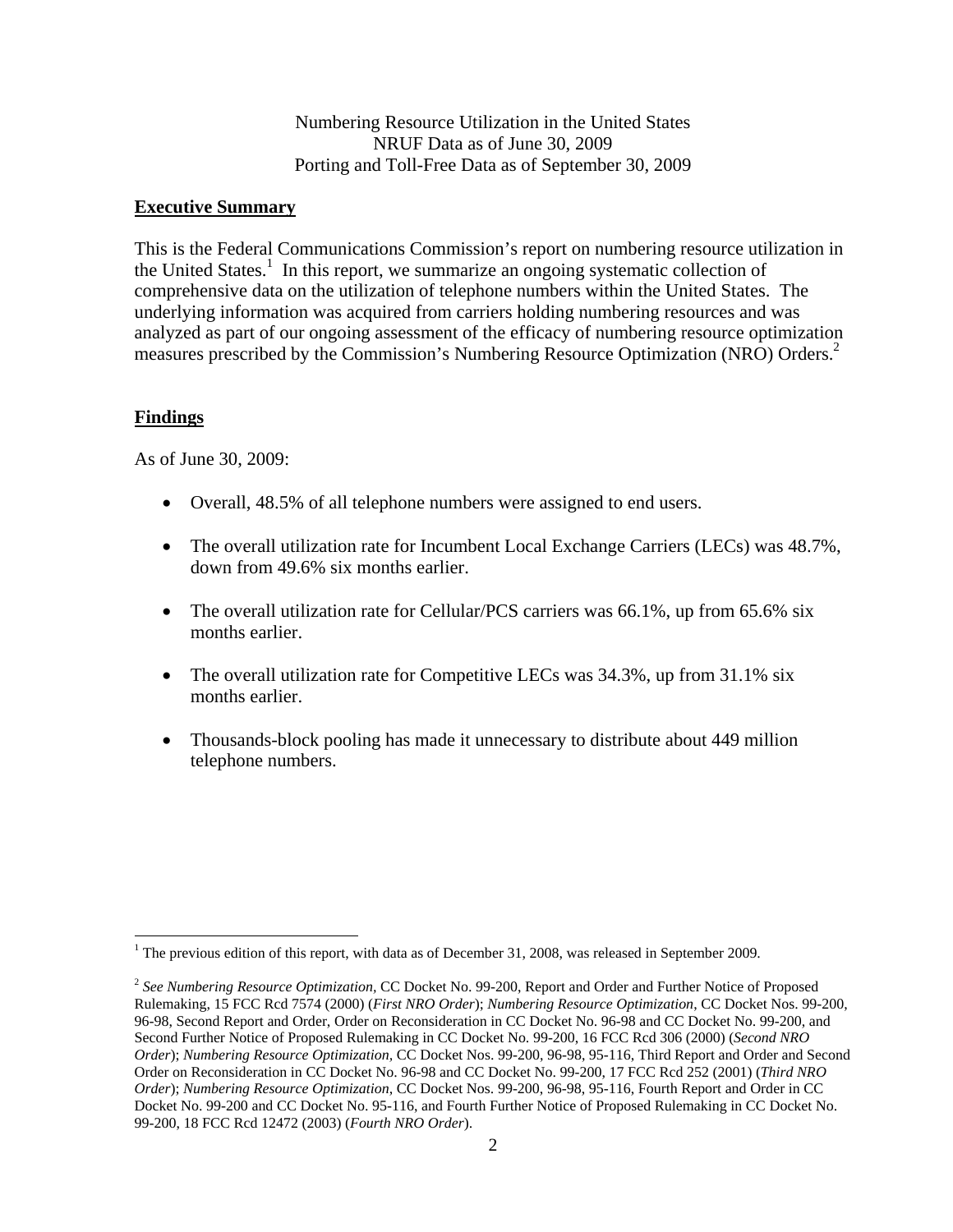- In the second quarter of 2009, carriers returned 1.15 million telephone numbers to the NANPA.
- In the third quarter of 2009, carriers returned 0.82 million telephone numbers to the NANPA.

# **Background**

l

The United States uses ten-digit telephone numbers, which are organized in accordance with the North American Numbering Plan  $(NANP)$ .<sup>3</sup> The NANP divides the country into separate geographic areas called numbering plan areas (NPAs), more commonly called area codes. Calls between these areas are generally dialed using the three-digit area code, followed by a seven-digit local telephone number.

When the NANP was established in 1947, only 78 area codes were assigned to carriers in the United States. Only 36 new codes were added through 1989. But the rate of activation increased dramatically. In the 1990s, 109 new area codes were activated in the United States.<sup>4</sup> Because the remaining supply of unassigned area codes is diminishing, and because a premature exhaust of area codes imposes significant costs on consumers, the Commission in 1999 initiated a proceeding to ensure that the limited numbering resources are used efficiently and thereby slow telephone number exhaust. In 2000 it issued its first NRO Order, in which, among other things, the Commission established the requirement that carriers submit data on numbering resource utilization and forecasts twice a year. The information is submitted using FCC Form 502, which is known as the Numbering Resource Utilization/Forecast (NRUF) form.<sup>5</sup> Carriers controlling numbering resources for the purpose of providing services to their customers are required to file their NRUF forms with the North American Numbering Plan Administrator  $(NAPA)^6$  by February 1 and August 1 of each year.<sup>7</sup>

The administrator compiles the information submitted into a database and provides that database to the Commission.<sup>8</sup> The NRUF-based information in this report presents number

<sup>&</sup>lt;sup>3</sup> The North American Numbering Plan is used in the United States and its territories, and in Canada, Bermuda, and many Caribbean nations, including Anguilla, Antigua and Barbuda, the Bahamas, Barbados, British Virgin Islands, Cayman Islands, Dominica, Dominican Republic, Grenada, Jamaica, Montserrat, St. Kitts and Nevis, St. Lucia, St. Vincent and the Grenadines, Trinidad and Tobago, and the Turks and Caicos Islands. The data contained in this report are all limited to the United States and its overseas territories.

<sup>&</sup>lt;sup>4</sup> NeuStar, Inc. publishes a database containing information about each area code on its website: http://www.nanpa.com/npa/allnpas.zip.

<sup>5</sup> *See Numbering Resource Optimization,* CC Docket No. 99-200, Order, 15 FCC Rcd 17005, 17006, n. 9 (2000) *(July 2000 NRO Order).* FCC Form 502 and most other FCC forms can be downloaded via www.fcc.gov/formpage.html.

<sup>6</sup> The current NANPA is NeuStar, Inc.

<sup>7</sup> *First NRO Order,* 15 FCC Rcd at 7603, para. 67.

<sup>&</sup>lt;sup>8</sup> The NANPA's database is continually updated because not all carriers file by the prescribed date, and because carriers sometimes file updated information throughout the year.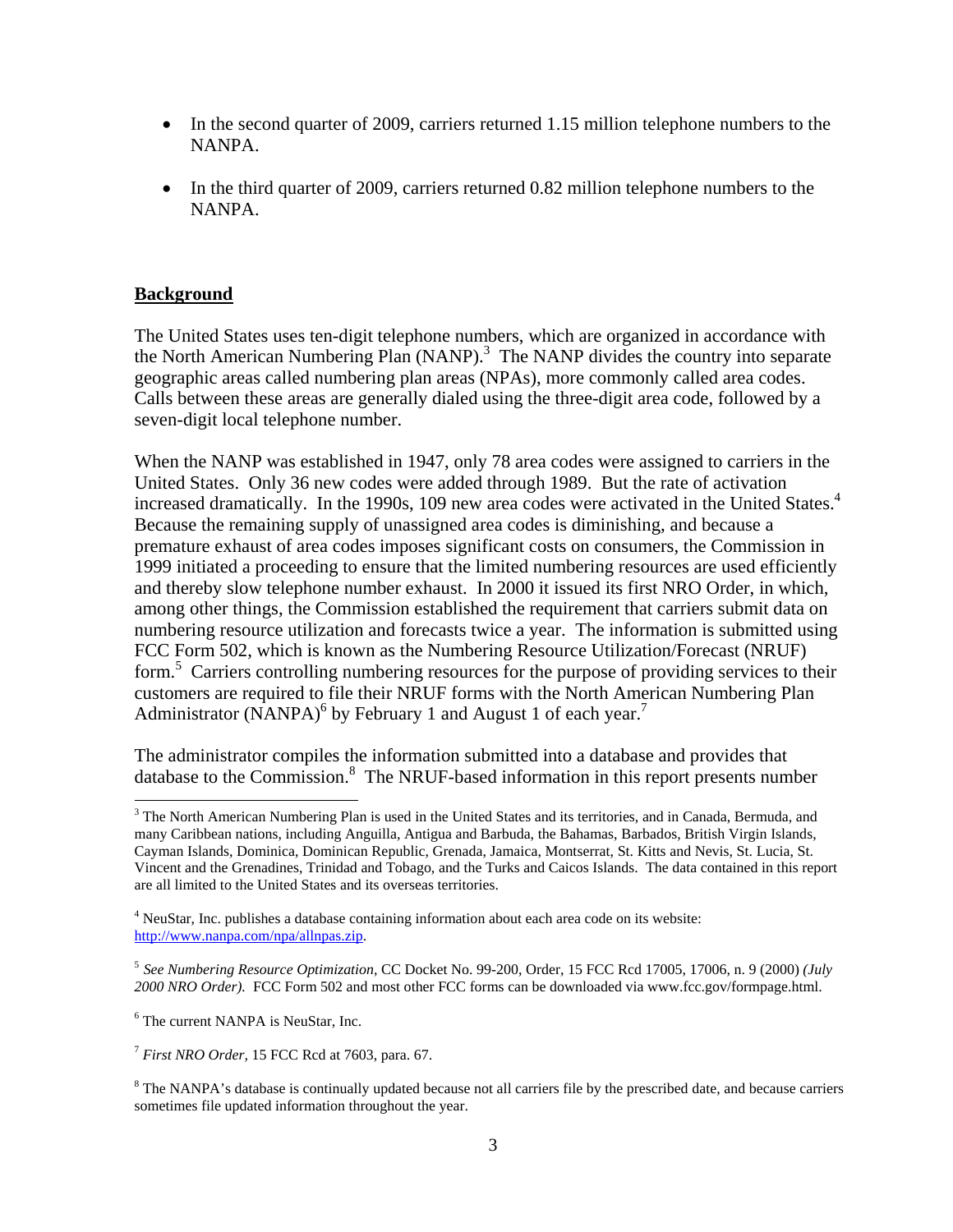utilization as of June 30, 2009. It reflects all corrections and submissions that the NANPA received through November 1, 2009. $9$ 

Historically, local telephone companies received geographic numbers in blocks of 10,000. These blocks of 10,000 numbers are often called NXXs, or central office codes, and are identifiable as the first three digits of a seven-digit telephone number.<sup>10</sup> One of the efforts to improve the efficiency with which numbers are used is "thousands-block number pooling," where an NXX is broken into ten sequential blocks of 1,000 numbers. Carriers may then be required to donate unused or underutilized blocks to a pooling administrator, which then assigns those thousands-blocks to other carriers in need of numbers. $11$  This effectively allows the assignment of numbers in blocks of 1,000 rather than 10,000. Most carriers are required to report their telephone number usage at the thousands-block level so that the Commission can evaluate the efficacy of telephone number pooling. Carriers that meet the statutory definition of "rural telephone company"<sup>12</sup> and operate in non-pooling areas are required to submit their number usage at the NXX level.

In this report, we present utilization data for four types of carriers: $13$ 

- Incumbent LECs
- Competitive LECs
- Cellular/PCS Carriers
- Paging Carriers

Carriers report on numbering resources in the following six categories:

- assigned
- intermediate
- reserved
- aging
- administrative
- available

 $12$  47 U.S.C. § 153(37).

 $\overline{a}$ 

 $9$  Not all carriers filed their NRUF forms by the August 1, 2009 deadline.

 $10$  A ten-thousands block is the block of 10,000 telephone numbers that have the same area code and the same NXX.

 $11$  The current pooling administrator is NeuStar, Inc., which is also the NANPA.

 $<sup>13</sup>$  Carriers classified themselves in a variety of ways on their NRUF forms. With one exception, each carrier type was</sup> aggregated into one of these four categories for the purposes of this report. The exception involves carriers calling themselves interexchange carriers. These carriers reported data for area codes 500 and 900, which are summarized in Table 10 of this report. Therefore, there was no need to classify interexchange carriers as one of the four carrier types listed above. Also, carriers may provide multiple types of services, and may be doing so under a single operating company number. Where this occurs, this may cause a problem because carriers must indicate only their primary line of business on FCC Form 502. Thus, for example, there is some potential that some numbers are classified as cellular but are really used for paging. Only small carriers seem to do this, so the effects of this misclassification should be minor.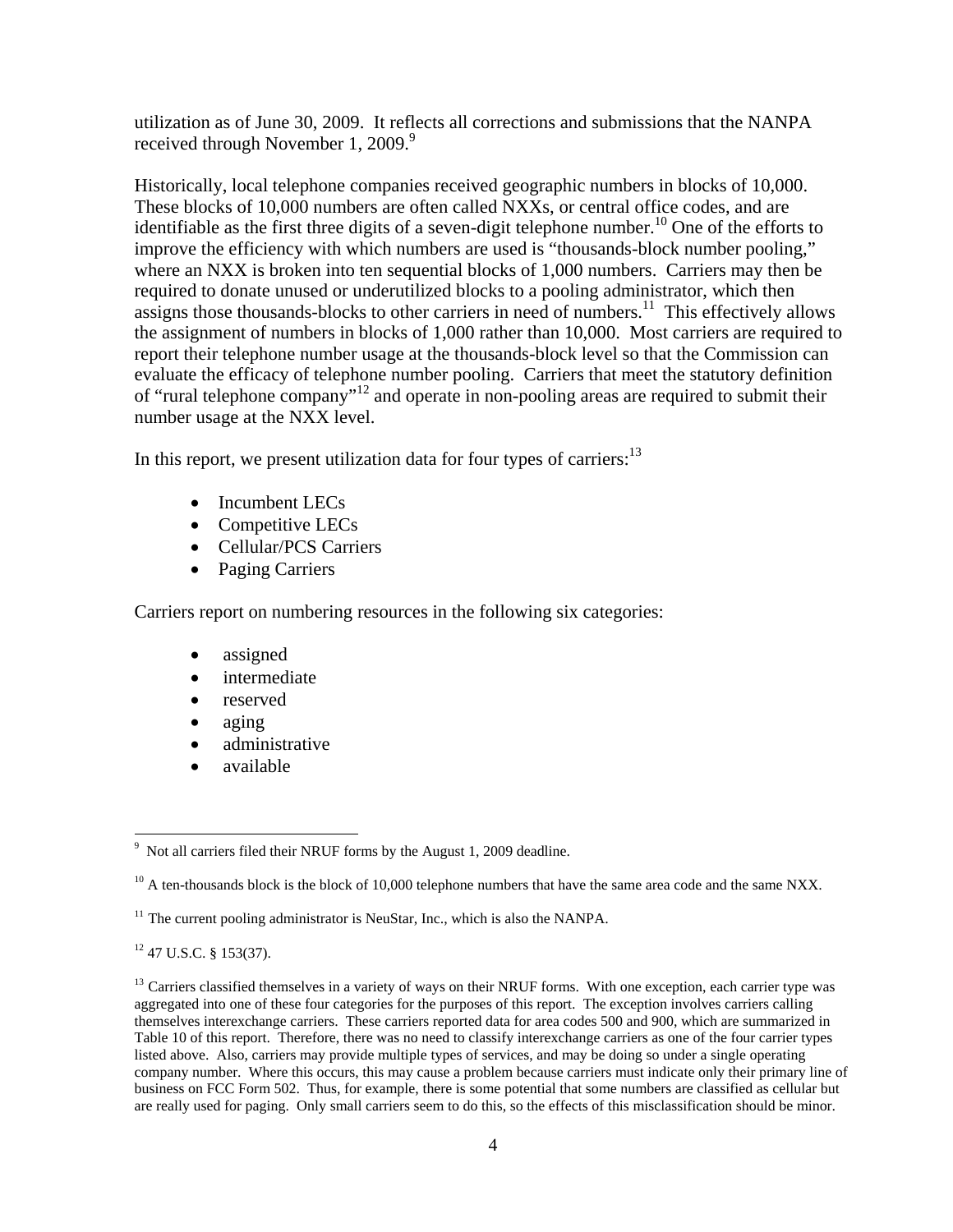An assigned number is one that is in use by an end-user customer. Intermediate numbers are those that one carrier has made available for use by another carrier (or to a non-carrier) so that the numbers may then be assigned to an end user. Reserved numbers are those that are being held by the service provider at the request of an end user for future use. Aging numbers are those that are being held out of use by the carrier for a period of time after the end user that last used them discontinues service. Administrative numbers include test numbers and other numbers used for network purposes. Available numbers are numbers that are generally available for assignment to customers.<sup>14</sup>

Some carriers receive telephone numbers from other carriers. When this occurs, the carrier that received its numbers from another carrier (as opposed to directly from the NANPA) is required to report utilization data for those numbers, and to mark those numbers as having been received from other carriers.<sup>15</sup>

The vast majority of numbering resources reported were part of geographic area codes. That is, the numbers were part of area codes that are associated with specific regions of the United States or another country. For instance, area code 406 is associated with Montana, and area code 506 is associated with New Brunswick, Canada. Carriers are also required to report on utilization of some non-geographic area codes, such as 500 numbers and 900 numbers (which are described later in this report).

Carriers use other types of non-geographic numbering resources as well: millions of numbers are used to provide toll-free services using non-geographic area codes such as 800, 888, 877 and 866. These numbering resources are managed separately.

# **Analysis and Results**

Table 1 shows the total quantity of telephone numbers reported by the carriers and the number of 10,000 blocks (or NXXs) that were reported. Table 1 also shows the quantity of telephone numbers that carriers reported for each of the six categories described above. The percentages for each of the six categories are provided as well.

Carriers reported usage data on 140,260 NXXs. This is up from the 140,189 NXXs from the previous filing (data for December 31, 2008). As the NANPA calculates that about 143,000 NXXs have been assigned to United States carriers,<sup>16</sup> this round of submissions (data for June 30, 2009) appears to have garnered usable information on 98% of the numbering resources

<sup>14</sup> For precise definitions of these categories, *see* 47 C.F.R. § 52.15.

<sup>&</sup>lt;sup>15</sup> This means that sometimes more than one carrier can report utilization data for the same thousands-block (or ten-thousands block). Carriers receiving numbers from another carrier are required to report utilization data for those numbers on a different page (of FCC Form 502) than the page that carriers use to report numbers received directly from the NANPA. Not all carriers that received numbers from other carriers filed on the correct page, however, so within the database it can appear that more than one carrier has reported data for the same block of numbers. Carriers that receive numbers from other carriers are also required to report on any telephone numbers received from the NANPA.

 $16$  The NANPA lists the codes that have been issued on their web site: http://www.nanpa.com/reports/reports\_cocodes\_assign.html.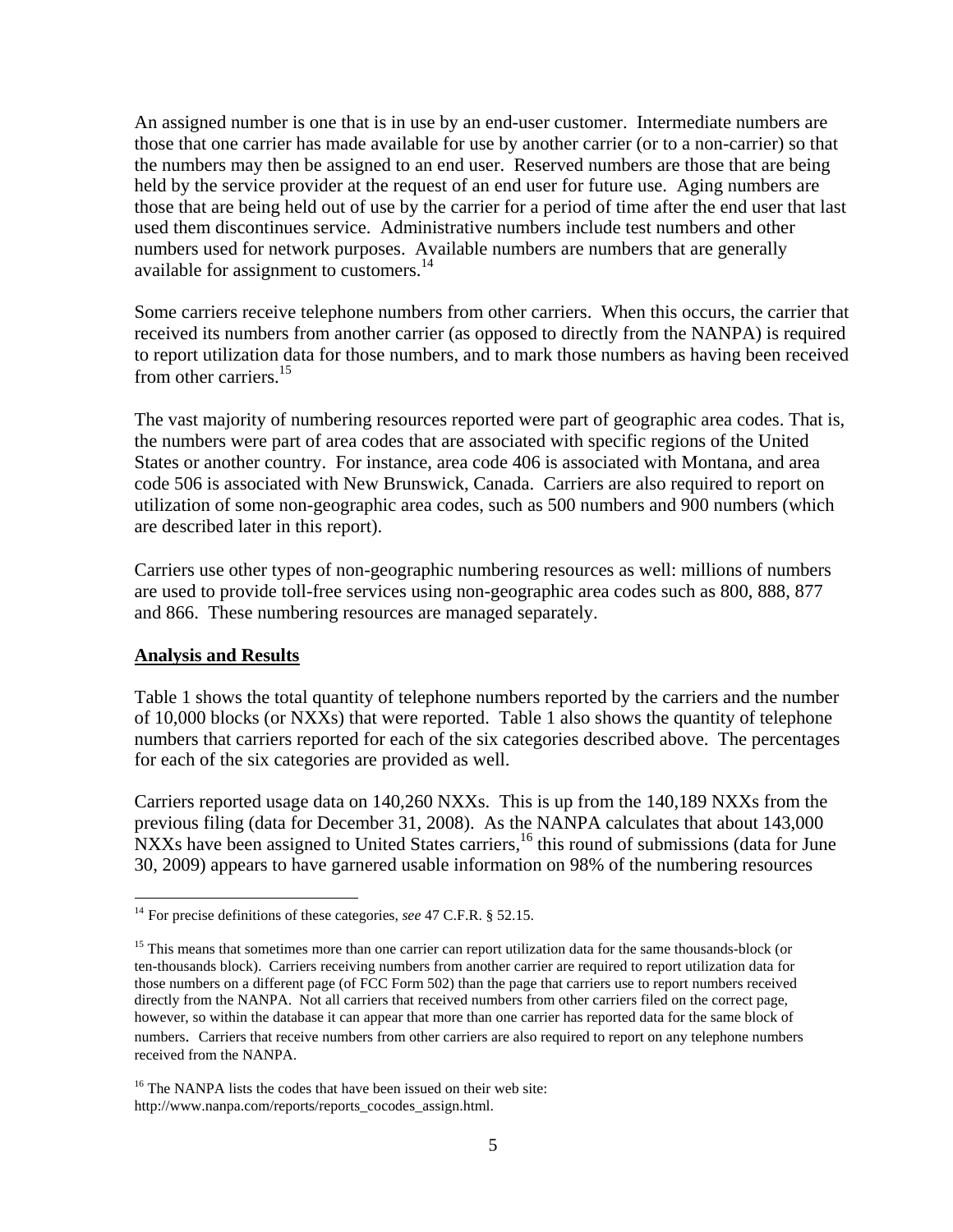assigned to carriers in the United States. Although the reporting level is high, many carriers still had not provided usable utilization data by November 2, 2009, the cut-off date for inclusion in this report.

Carriers filing FCC Forms 502 reported that about 673 million telephone numbers were assigned to end users, and that 629 million were available for assignment. These 629 million available numbers do not include any telephone numbers in NXXs that had not yet been assigned to a carrier. As more NXXs are assigned to carriers by the NANPA, and more area codes are opened, more numbers will become available. Intermediate, reserved, aging and administrative categories collectively account for another 87 million telephone numbers of the NXXs assigned to carriers. The quantity of incumbent LEC assigned numbers is down slightly, reflecting the decreasing number of incumbent LEC lines.<sup>17</sup> The quantity of cellular/PCS assigned numbers is up, reflecting that sector's growth. The quantity of CLEC assigned numbers continues to rise, in part, because of telephone service provided through voice over Internet protocol (VoIP).

Table 2 presents utilization statistics for carriers reporting at the thousands-block level (carriers that do not meet the statutory definition of a rural carrier are required to report at the thousandsblock level). Table 3 presents statistics for rural carriers, which are required to report only at the 10,000 block level.18 As might be expected, overall utilization rates are lower in rural areas (about 15% of telephone numbers are assigned to end users) than in more urban areas (about 51% of telephone numbers are assigned to end users).

Table 4 shows utilization statistics on a state-by-state basis. As might be expected, states that are relatively rural and have low population densities have a lower percentage of numbers that have been assigned to end-user customers than in more urban, populous states. Again, carriers report for only those numbers that have been assigned to them, so the quantity of available numbers does not include any of the NXXs that had not yet been assigned to a carrier.

Table 5 shows the number of carriers reporting telephone number utilization data for each state. Carriers are required to report their NRUF data at the operating company number (OCN) level.<sup>19</sup> Carriers typically obtain one or more OCNs per state in which they operate. The number of carriers in each state is determined by counting the number of OCNs reported in each state.

Table 6 shows utilization statistics on an area code-by-area code basis. The table also shows the total number of OCNs reported in each area code. Again, carriers report for only those numbers that have been assigned to them, so the quantity of available numbers does not include any of the NXXs in the state that had not yet been assigned to a carrier.

 17 See Table 1 of the most recent *Local Telephone Competition* report at *http://www.fcc.gov/wcb/iatd/comp.html.* 

<sup>&</sup>lt;sup>18</sup> *See First NRO Order*, 15 FCC Rcd at 7604-05, para. 71. A small number of rural carriers may operate in areas with pooling. As all carriers in pooling areas are required to report at the thousands-block level, rural carriers in pooling areas, if any, should be included in Table 2 rather than Table 3.

<sup>&</sup>lt;sup>19</sup> See First NRO Order, 15 FCC Rcd at 7594, para. 41. Carriers obtain OCNs from the National Exchange Carrier Association.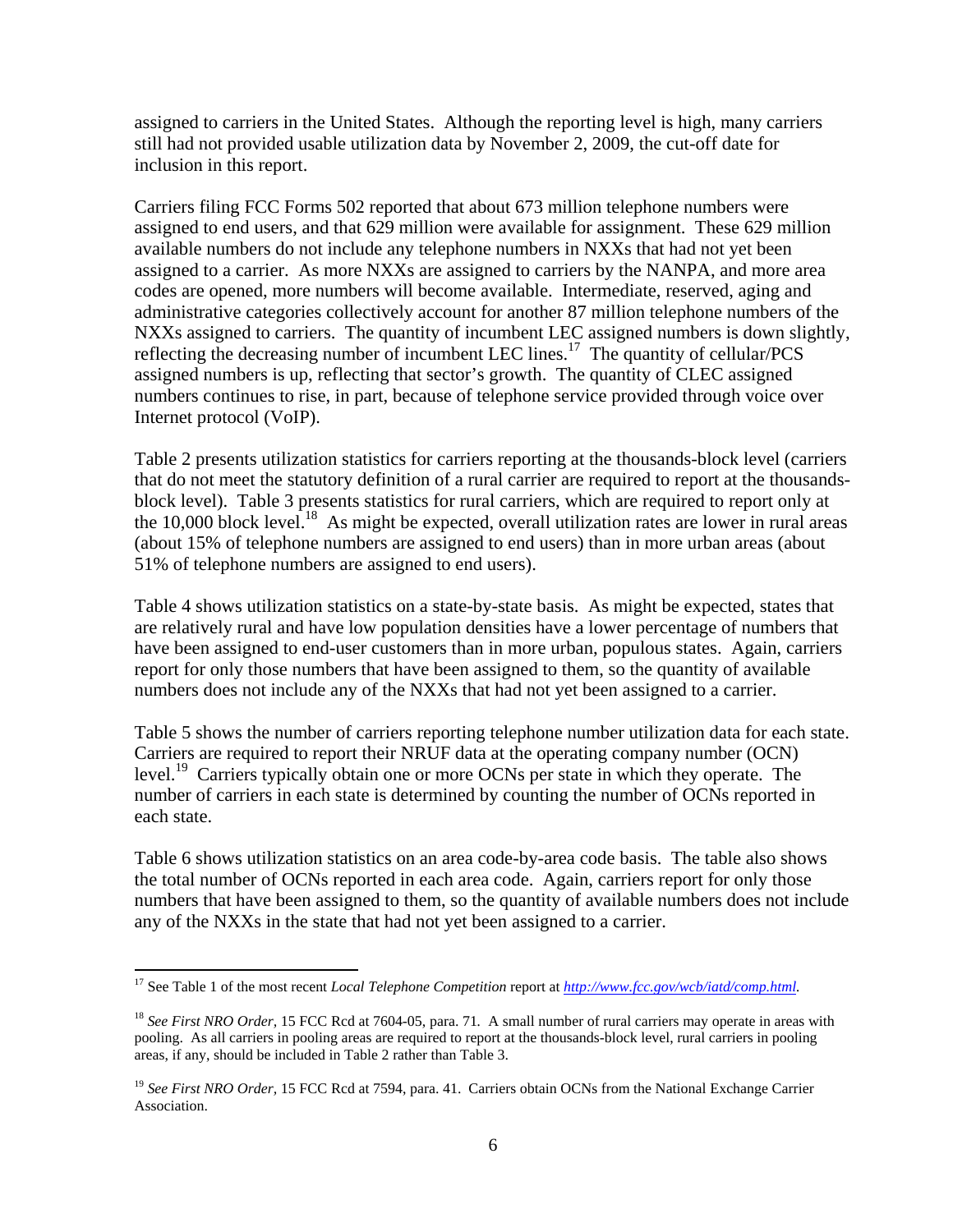Table 7 shows actual quantities of assigned, aging and available numbers for wireline carriers (incumbent LECs and CLECs), and for cellular/PCS carriers (wireless carriers). This information is presented on an area code-by-area code basis. The information in Table 7 is useful for at least two reasons. First, while there is no information on the number of working telephone lines in each area code, Table 7 provides at least some indication of what these numbers are. For several reasons, however, the number of working lines per area code cannot be perfectly divined from this information. Although cellular/PCS carriers typically assign one geographic telephone number to each subscriber, wireline carriers sometimes do not. Some wireline customers want multiple telephone numbers associated with a smaller number of lines. This is common when the customer has a PBX. Other customers, especially those expecting many inbound calls, such as from a help line, want a single telephone number that serves many lines. Thus, the quantity of telephone numbers in an area code provides only a rough guide to the number of lines served in each area code.

Second, the information in Table 7 provides the only information available for examining churn.20 After a customer disconnects from a carrier's network and chooses not to port the number to another carrier, that carrier will hold that number out of circulation ("age" the number) for up to ninety days if the customer was a residential subscriber, and up to one year if the customer was a business subscriber. Therefore, the quantity of aging numbers gives some indication of the number of customers that have disconnected from the carrier's network in the previous three months to a year. For several reasons, aging numbers, however, do not give a perfect indication of churn. Aside from not measuring numbers ported to another carrier, not all carriers age their numbers for the full time allowed. In particular, where carriers cannot immediately obtain new numbers from the NANPA or the pooling administrator because of area code rationing, and the carriers have no other available numbers to assign to end users, carriers may assign end users telephone numbers that have not been aged for the full time that the states have prescribed. (Thousands-block pooling alleviates this problem by making more numbering resources available.) Moreover, as mentioned in the previous paragraph, wireline carriers do not always issue one telephone number per line. Thus, as with line counts, churn rates can only be roughly estimated from the data in Table 7.

Table 8 focuses on telephone number pooling. A thousands-block is potentially poolable when 90% or more of the numbers are classified as available for assignment. Pooling is required in the top 100 MSAs.<sup>21</sup> Pooling also is occurring in other areas where a state commission has exercised delegated authority to require pooling.<sup>22</sup> Carriers also have voluntarily implemented pooling in certain areas. The Commission established an initial roll-out schedule for

 $20$  Churn is the rate at which customers change carriers or disconnect service.

 $21$  The composition of MSAs may change over time. If a rate center is part of a top 100 MSA at any time after 1990, then the FCC generally requires number pooling. *See Fourth NRO Order*, 18 FCC Rcd at 12473, para. 2.

<sup>&</sup>lt;sup>22</sup> Most recently, the Commission granted authority to the Idaho, Alabama and Wisconsin commissions to expand pooling to areas outside of the top 100 MSAs. *See Numbering Resource Optimization; Implementation of the Local Competition Provisions of the Telecommunications Act of 1996*, WC Docket 07-118, CC Docket Nos. 99-200, 96-98, Order, 22 FCC Rcd 16081 (2007). The Commission also has sought comment on whether it should delegate authority to all states to implement mandatory pooling at their discretion. *See Numbering Resource Optimization*, CC Docket No. 99-200, Order and Fifth Notice of Proposed Rulemaking, 21 FCC Rcd 1833 (2006).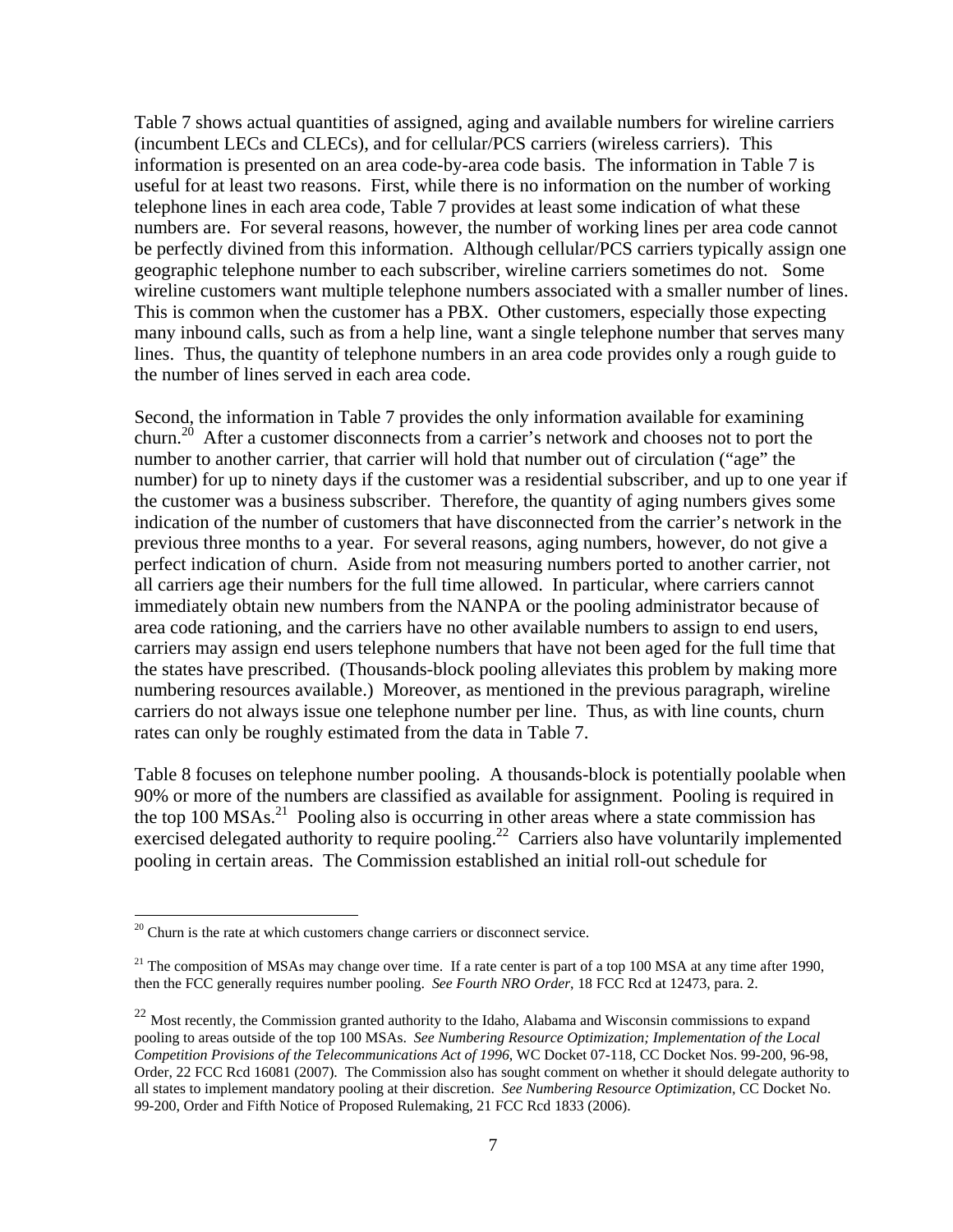thousands-block number pooling for wireline carriers, which was completed in December 2003.23

Table 8 shows the number of thousands-blocks that carriers have received from the Pooling Administrator. Table 8 also shows the total number of thousands-blocks in rate centers where pooling exists, and shows the percentage of those thousands blocks that are pooled. Wireless carriers are listed separately from CLECs and incumbent LECs because wireless carriers started porting on November 24, 2003.

Table 9 examines the efficacy of thousands-block pooling by showing the utilization of the thousands-blocks that were distributed by the Pooling Administrator and the utilization rate that would have resulted had whole NXXs been issued. $^{24}$  Overall, if whole NXXs had been issued instead of individual thousands-blocks, utilization within those blocks would have been 22%. With pooling, however, utilization was 65%, nearly a three-fold increase. Another way of measuring the benefit of pooling is examining the quantity of telephone numbers saved through pooling. With pooling, 231 million telephone numbers were distributed to carriers in pooling areas. Had there been no pooling, over 681 million telephone numbers would have been distributed to the carriers. Thus, about 449 million telephone numbers have been saved through thousands-block pooling.

Table 10 shows utilization data for two specialized nongeographic area codes: 500 and 900. Area code 500 is used for "follow me" service, which, among other things, can be used to route an incoming call to different phone numbers, depending on the time of day. Area code 900 is used for information services where the caller is not charged the normal long distance rates set by the caller's long distance carrier, but usually is charged much higher prices that are preset by the call's recipient.

Figures 1 through 4 focus on utilization rates as a function of the number of thousands-blocks that the carriers hold within a local geographic area.<sup>25</sup> We used rate centers as our measure of local geographic area because thousands blocks are assigned to carriers on a rate-center basis.<sup>26</sup> Carriers serving densely populated areas may need more than one thousands block (each thousands block contains one thousand numbers) to provide service. In these densely populated areas, carriers should generally be able to achieve higher utilization rates than

<sup>23</sup> *See The Common Carrier Bureau Announces The First Quarter Schedule For National Thousands-Block Number Pooling,* CC Docket No. 99-200, Public Notice, 17 FCC Rcd 103 (2001). *See also Numbering Resource Optimization*, CC Docket No. 99-200, Order, 17 FCC Rcd 7347 (2002).

 $24$  Calculating the utilization rate had whole NXXs been issued was a 4-step process: 1) the number of thousands-blocks that a carrier held in a rate center was determined; 2) that number was rounded up to the next ten, which is the number of thousands-blocks the carrier would have received if it had received whole NXXs; 3) the number in step 2 was multiplied by 1,000 to calculate the total quantity of telephone numbers the carrier would have had in the rate center; 4) the number of telephone numbers that the carrier actually has in that rate center is then subtracted from the quantity calculated in step 3.

 $25$  For the purposes of these figures, the utilization rate is defined as the number of telephone numbers assigned to enduser customers divided by 1,000 (the number of telephone numbers in the thousands block).

<sup>&</sup>lt;sup>26</sup> A rate center is a geographic area used to determine distances and prices for local and long distance calls.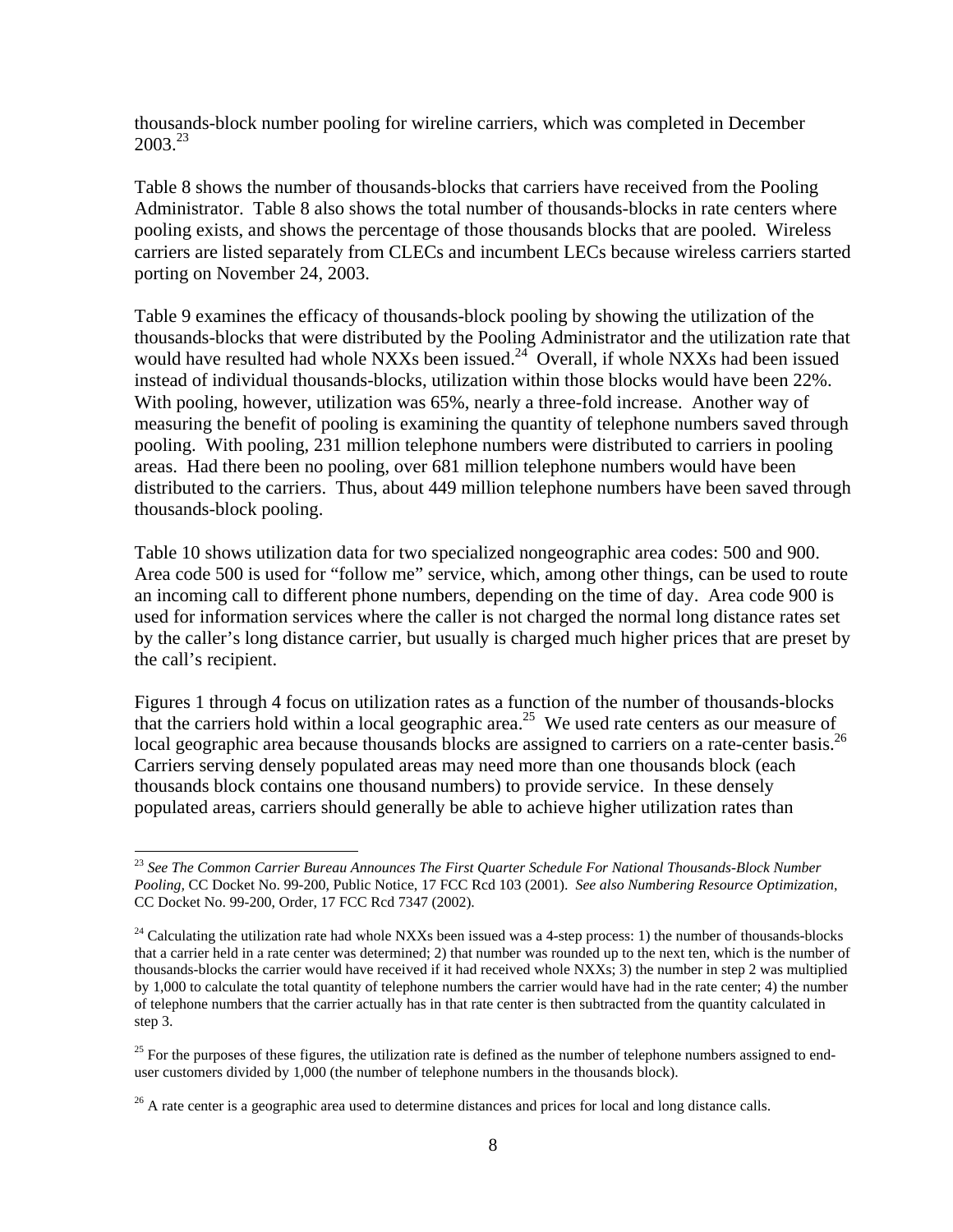carriers serving less densely populated areas, where one thousands block (or in many rural areas, a whole NXX) may be used to serve just a few customers.

Figure 1 shows average incumbent LEC utilization rates as a function of the number of thousands-blocks in a rate center held by a carrier. The points in the figures were calculated using a three-step process. First, thousands-blocks were grouped depending on the number of thousands-blocks held by a carrier within a rate center. Second, the number of thousandsblocks held in a rate center was rounded to the nearest ten, to help protect the confidentiality of the data. Third, the average utilization rates were calculated for each of the groups (i.e., from the group of 10 thousands-blocks per rate center through the group of 1,000 thousands-blocks per rate center).<sup>27</sup> For example, for all instances where a carrier reported from 5 to 14 (which round to 10) thousands-blocks in a rate center, the average utilization rate was calculated. A similar average utilization rate was calculated for all instances where, for a carrier in a rate center, the number of thousands-blocks in a rate center was rounded to 20, 30, and so on through 1,000. To preserve carrier confidentiality, some data points have been collapsed into a single data point. For example, if there were only two companies with 350 thousands-blocks in a rate center, and another two companies with 360 thousands-blocks in a rate center, those data points were collapsed. This way, no carrier-specific data are released. Figures 2 through 4 show the same information for Cellular/PCS carriers, CLECs, and paging carriers.

Table 11 focuses on NPA-NXX assignment information. There are three different databases that contain sources of NPA-NXX assignment information: NANPA's NRUF database, NANPA's NANP Administration System (NAS) database of NPA-NXX assignments, and the Local Exchange Routing Guide (LERG).<sup>28</sup> For a variety of reasons, the databases are not identical. Timing is a large factor in the differences. For instance, during an area code split, a carrier will maintain both the old and new NPA-NXXs in its systems during the phase called permissive dialing.29 After permissive dialing ends, the carrier should remove the old NPA-NXXs from its systems. During permissive dialing, some carriers report utilization data for both the old and the new NPA-NXXs. Further, some carriers may not remove the old NPA-NXXs from their systems promptly after permissive dialing ends, and may therefore report utilization data on both the old and the new NPA-NXXs. Also, carriers sometimes delay updating the LERG after an NPA-NXX has been removed from their switch or when the carrier has given the NPA-NXX back to the NANPA. Thus, the NRUF database, the LERG and the NANPA assignment database may not be identical. Table 11 shows the number of NPA-NXXs that appear in the three databases.

Table 12 shows the percentage of numbers that have been assigned to end users over time. The utilization rate for incumbent local exchange carriers is slowly declining and cellular/PCS and

 $\overline{a}$ 

 $27$  In order to prevent disclosure of proprietary information, we have grouped some individual data points into clusters so that the specific utilization data for individual carriers cannot be divined by comparing the individual plot points with other data sources.

<sup>&</sup>lt;sup>28</sup> The NANPA's assignment information can be found online: http://www.nanpa.com/reports/reports\_cocodes\_assign.html. The analysis in Table 11 examines only those codes that NANPA marked "assigned" (i.e., this study does not examine those codes marked "protected", "reserved",

<sup>&</sup>quot;unassignable", or "vacant"). The LERG is published monthly by Telcordia Technologies.

<sup>&</sup>lt;sup>29</sup> During permissive dialing, a phone number may be called by using either the old or the new NPA.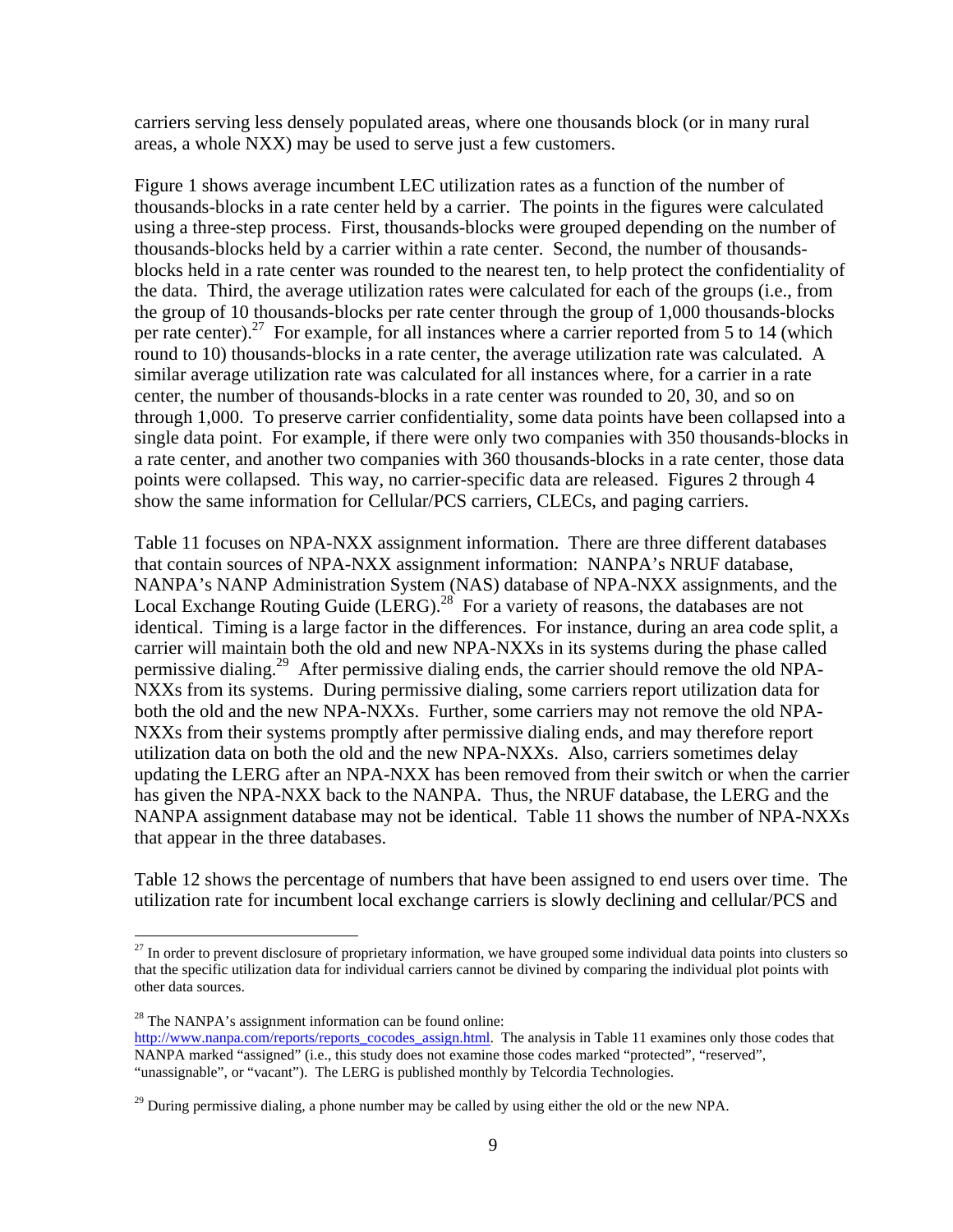CLEC utilization rates are generally increasing. The utilization rate for paging continues to drop because the paging market is shrinking.

Table 13 shows, on a quarterly basis, the number of NXX assignments made by the NANPA, the number of NXXs that have been returned to the NANPA, and the number of net NXX assignments to carriers. The table shows that fewer NXXs generally are being issued each quarter, and that carriers continue to return unneeded NPA-NXXs to the NANPA for reassignment.

Tables 14 through 16 display information on telephone number porting. All telephone number porting information in this report is derived from the local number portability database, which was designed solely for the purpose of routing calls.<sup>30</sup> There are several reasons that the quantity of ported numbers in the database at any given time does not equal the sum of numbers ported in prior months. When consumers who have already ported their telephone numbers do so again, the porting database retains only the most recent porting activity for those numbers. Consumers can also port their numbers back to the original carrier.<sup>31</sup> When this happens, it is counted as a port even though the number drops out of the porting database.<sup>32</sup> Also, carriers sometimes port blocks of numbers to other carriers before reassigning them in the LERG. Once the numbers are reassigned, they can be dropped from the porting database.

Table 14 shows, on a monthly basis, the quantities of telephone numbers that have been ported since wireless porting started on November 24, 2003. The table shows that most porting activity is intramodal, that is between two landline carriers or between two mobile carriers. Table 15 shows the quantity of telephone numbers in the porting database at the end of each quarter. Table 16 is based on ports in the database as of September 30, 2009, and shows the quarter in which the numbers were ported.

Table 17 shows the number of ports in the database on a state-by-state basis, and Table 18 shows the number of carriers involved in porting on a state-by-state basis. Table 19 shows the percentage of assigned numbers that were ported.<sup>33</sup>

Tables 20 through 24 show information about toll-free numbers in the North American Numbering Plan. AT&T introduced toll-free service in 1967. The Commission changed procedures for routing toll-free calls on May 1, 1993 to make toll-free numbers "portable." This change enabled customers to switch service providers yet still retain their toll-free numbers. Table 20 shows that, between 1993 and 2000, the quantity of assigned toll-free numbers grew rapidly: growing from 3.9 million in 1993 to 24.2 million in 2000. New toll-free

 $30$  NeuStar, Inc. is the portability administrator. NeuStar operates seven different porting databases. Commission staff combines information from these databases into a single database.

 $31$  When a customer who is using a ported number discontinues service entirely, the ported number also goes back to the original carrier.

 $32$  Area code splits can cause a number that was at one time ported from Carrier A to Carrier B to appear to be reported from Carrier A to Carrier B, as the database record must be updated to reflect the new area code. When this happens, the old porting record also disappears from the database.

<sup>&</sup>lt;sup>33</sup> Paging carriers are not required to port numbers.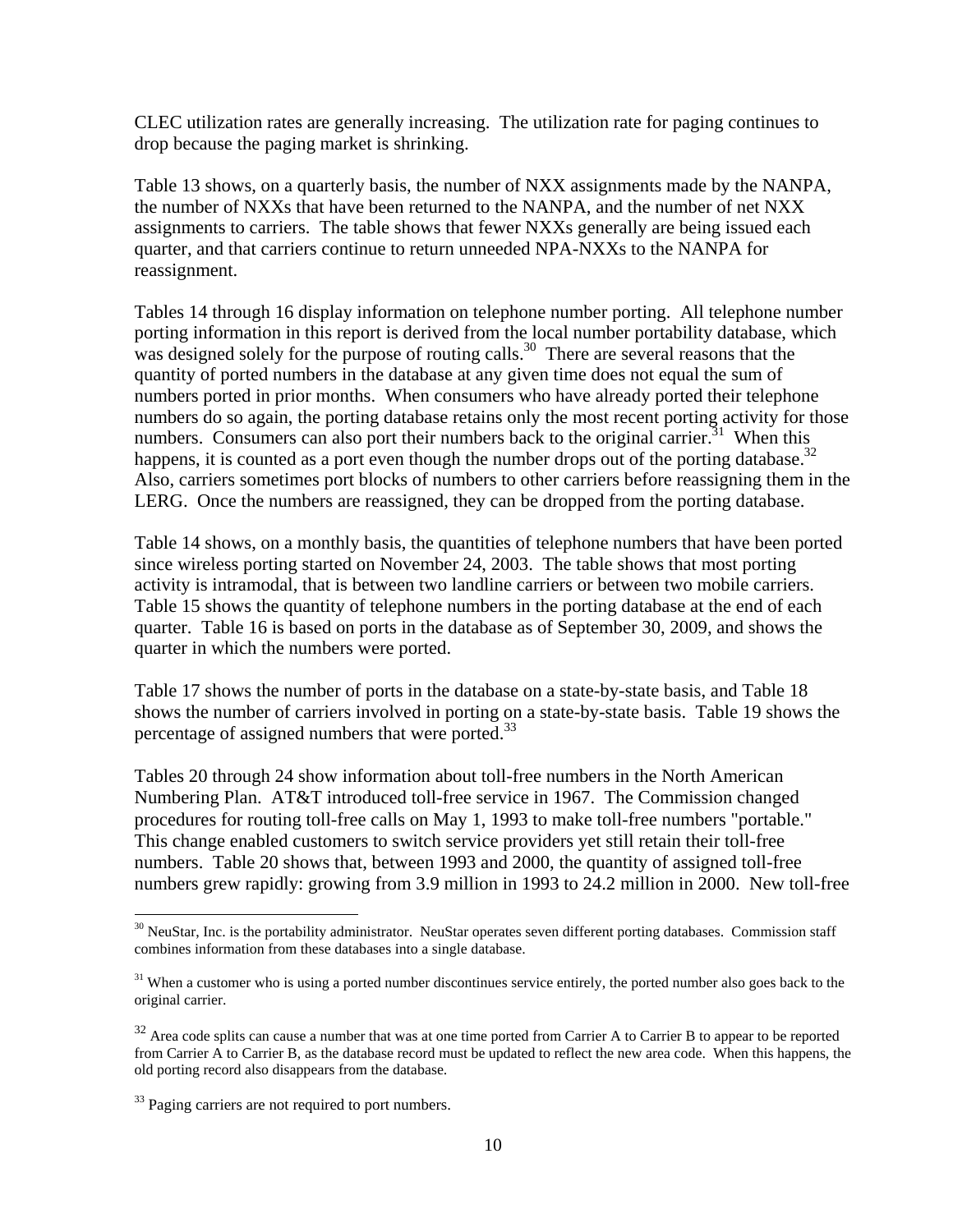calling codes were opened to meet the demand. In March 1996, calling code 888 was placed into service. The third toll-free calling code (877) went into effect April 4, 1998, and the fourth toll-free calling code (866) went into effect July 29, 2000. As of September 30, 2009, there were about 26 million toll-free numbers assigned.

Tables 21 through 24 show the growth of each individual toll-free code: 800, 888, 877, and 866, respectively. In the event that another toll-free code is needed, the 855 code would be opened. Database Service Management, Inc./Team DSMI, a subsidiary of Telcordia Technologies, Inc., maintains the Toll-Free Service Management System for the United States and Canada.

Table 25 shows the current list of area codes, the state or territory they serve, and the month the code was opened. Table 26 shows area code assignments since January 1999, along with the month the code was added, and the code that served the area previously.

Table 27 shows how dialing patterns differ from state to state. For instance, in some states, callers making local calls within an area code are required to dial only the 7-digit phone number. In other states, callers making local calls must dial the ten-digit phone number (area code plus the phone number). Finally, in some states, local callers must dial a "1" before dialing the area code plus the phone number. Each state's public utilities commission (or public service commission) determines the calling pattern for each area code in their state.<sup>34</sup> For both local and domestic toll calls, there are two basic types of calls: those within an area code and those between area codes. Table 27 shows the dialing patterns for all four types of calls. The last column of Table 27 indicates whether all toll calls in that state require callers to dial a "1" before the telephone number.

### **Additional Information**

Additional information too lengthy to include in this report is contained on the Commission's website.<sup>35</sup> The first set of additional information lists the more than 3,000 filers. The list includes the service provider's name, its parent name, and its OCN.

The second set of information shows, by carrier type and by rate center, the number of assigned telephone numbers and the number of thousands blocks reported in that rate center. Some information has been redacted (asterisked out), to prevent the potential release of non-public data. The information also includes the Metropolitan Statistical Area/Primary Metropolitan Statistical Area in which the rate center resides. $36$ 

<sup>&</sup>lt;sup>34</sup> The dialing patterns for area codes are listed in the area code database, which can be found at http://www.nanpa.com/area\_codes/index.html.

 $35$  This report and additional numbering information can be found at  $\frac{http://www.fcc.gov/web/iatd/number.html}{http://www.fcc.gov/web/iatd/number.html}$ . All of the Industry Analysis & Technology Division's reports are available on the web, and are conveniently categorized. See http://www.fcc.gov/wcb/stats.

<sup>&</sup>lt;sup>36</sup> The rate center's V&H coordinates from the LERG were used to determine in which MSA/PMSA the rate center resided. If the rate center is not in an MSA/PMSA, then the MSA/PMSA variable is left blank.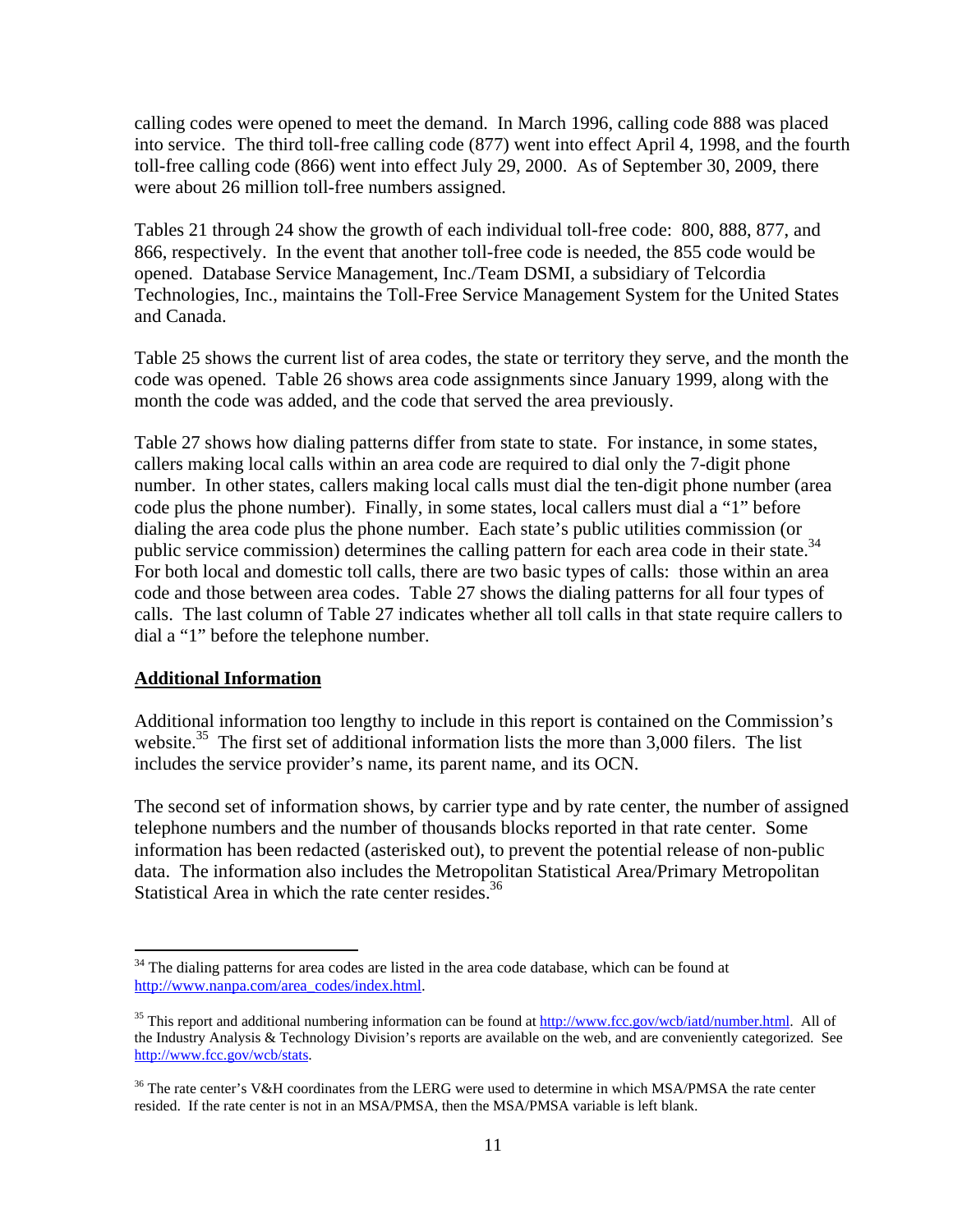The pooling information submitted by NeuStar is also available, and includes the NPA, NXX, X (block number), recipient carrier, date of assignment for the block and other information about the block. NeuStar submitted pooling data as of October 13, 2009. For consistency, only blocks with effective dates through June 30, 2009 were used in creating the tables for this report.

# **Technical Details**

 $\overline{a}$ 

The following material provides technical details on the data and procedures used in this analysis. With respect to Tables 1 through 3, the reader should note that the number of unique NXXs for each carrier type does not add up to the total number of unique  $NXXs$ . <sup>37</sup> This occurs when multiple carriers report data for the same numbering resource. In addition, some carriers reported at the thousands-block level and other carriers reported at the NXX level for the same NXX.

In the past, when numbers were transferred from an incumbent LEC to another carrier, these numbers were classified as "assigned" because those numbers could not be used elsewhere in the incumbent LEC's own system. According to the Commission's standardized definitions, however, these numbers are classified as "intermediate" numbers. It appears that some large carriers have not reported these numbers as intermediate numbers. Because, in many instances, we were unable to match submissions that report intermediate numbers with submissions that report numbers as being received from another carrier, we had to create filters to ensure that numbers were not double counted.

Where a Regional Bell Operating Company (RBOC) has acquired a carrier with CLEC services in the RBOC's operating region, the numbering resources of the acquired CLEC that are in the RBOC's operating region are counted as incumbent LEC resources. Where the acquired CLEC provides services outside of the acquirer's operating region, the numbering resources are treated as CLEC resources.

For ease of comparison, Figures 1 through 4 plot utilization rates only when there were 1,000 or fewer thousands-blocks in a rate center. Some incumbent LECs reported more than 1,000 unique thousands-blocks in a single rate center. The average utilization rates in these instances (where the carrier has more than 1,000 thousands blocks in a rate center) were the same as the instances where the carrier has just fewer than 1,000 thousands blocks in a rate center. Therefore, the figures show only the data where the carriers reported up to 1,000 thousandsblocks within a rate center. This allows a linear scale to be used.

In some instances, we observed that some CLECs had a large number of thousands-blocks in a single rate center. Although most CLECs do not have enough end-user lines in a rate center to warrant having so many thousands-blocks in that rate center, there are at least two reasons that a CLEC would do so. First, some CLECs provide service to unified messaging services, such

 $37$  In some instances, more than one carrier reported numbering utilization data for the same NPA-NXX. Tables 1-3 report on the number of unique NPA-NXXs that were reported by each carrier type and by the industry as a whole.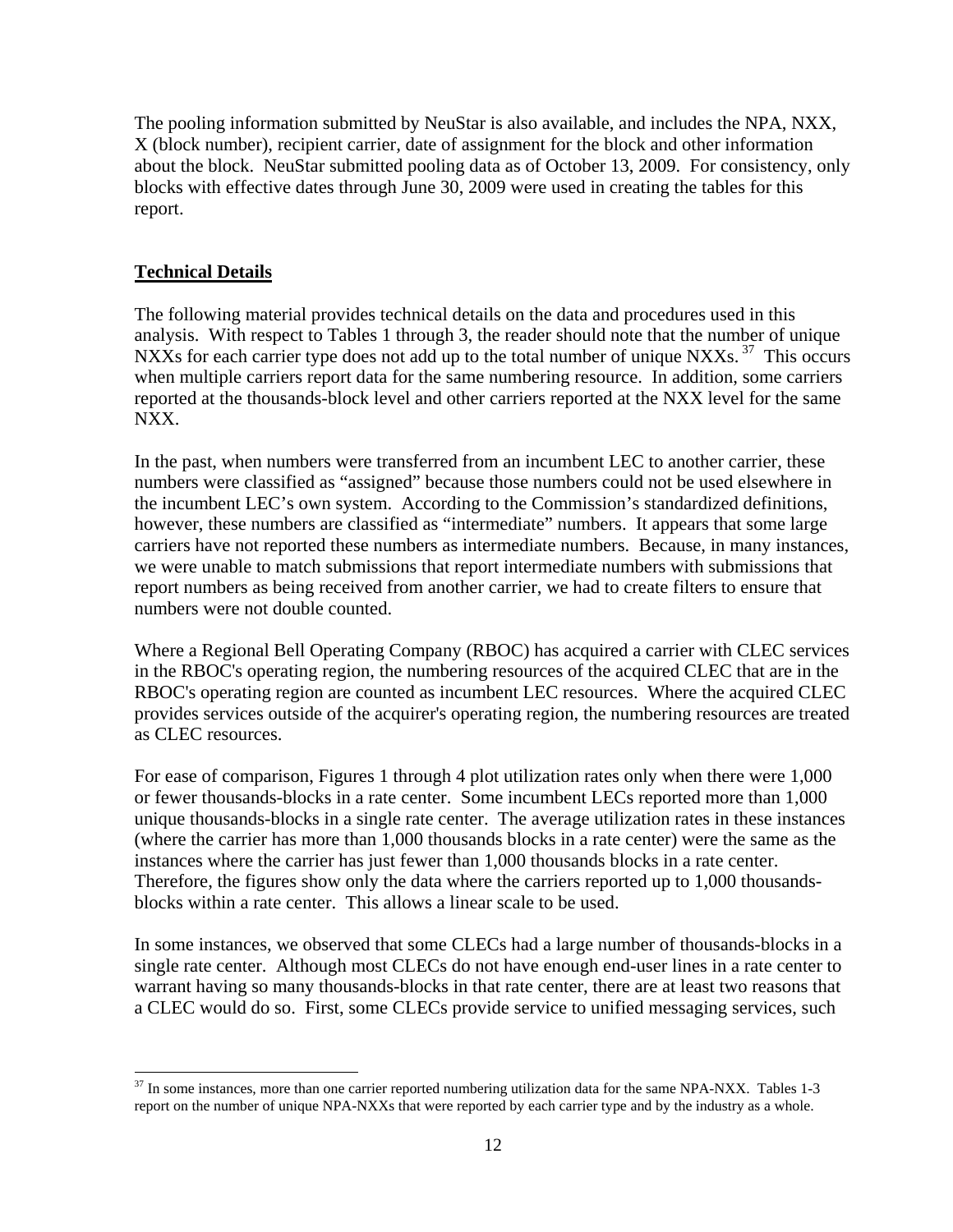as e-fax.<sup>38</sup> These services use large quantities of numbers.<sup>39</sup> Also, VoIP providers generally obtain NANP telephone numbers for their customers by partnering with a local exchange carrier, such as a CLEC, through a commercial arrangement rather than obtaining them directly from a numbering administrator.

\* \* \* \*

We invite users of this information to provide suggestions for improved data collection and analysis by using the attached customer response form, e-mailing comments to craig.stroup@fcc.gov, john.vu@fcc.gov, or calling the Industry Analysis and Technology Division at (202) 418-0940 (for TTY, call (202) 418-0484).

<sup>&</sup>lt;sup>38</sup> Unified messaging services allow end users to receive multiple types of messages (such as voice mail and faxes) at one phone number. Typically, these messages are then digitized and e-mailed to the end user. Because the end user does not need to answer the call personally, the messages can be sent to any phone number in the United States. Thus, unified messaging service providers can operate efficiently by obtaining a large number of thousands blocks in a single rate center.

<sup>&</sup>lt;sup>39</sup> Carriers assigning numbers to unified messaging services are instructed to report numbers as "intermediate" until the numbers are assigned by the unified messaging service providers to end users. Some carriers have assigned large quantities of numbers to unified messaging services but may not have received information back from the unified messaging company as to whether those numbers had been assigned to end users. This may explain why some carriers reported dozens of NXXs in a single rate center, yet classified all those numbers as intermediate rather than assigned.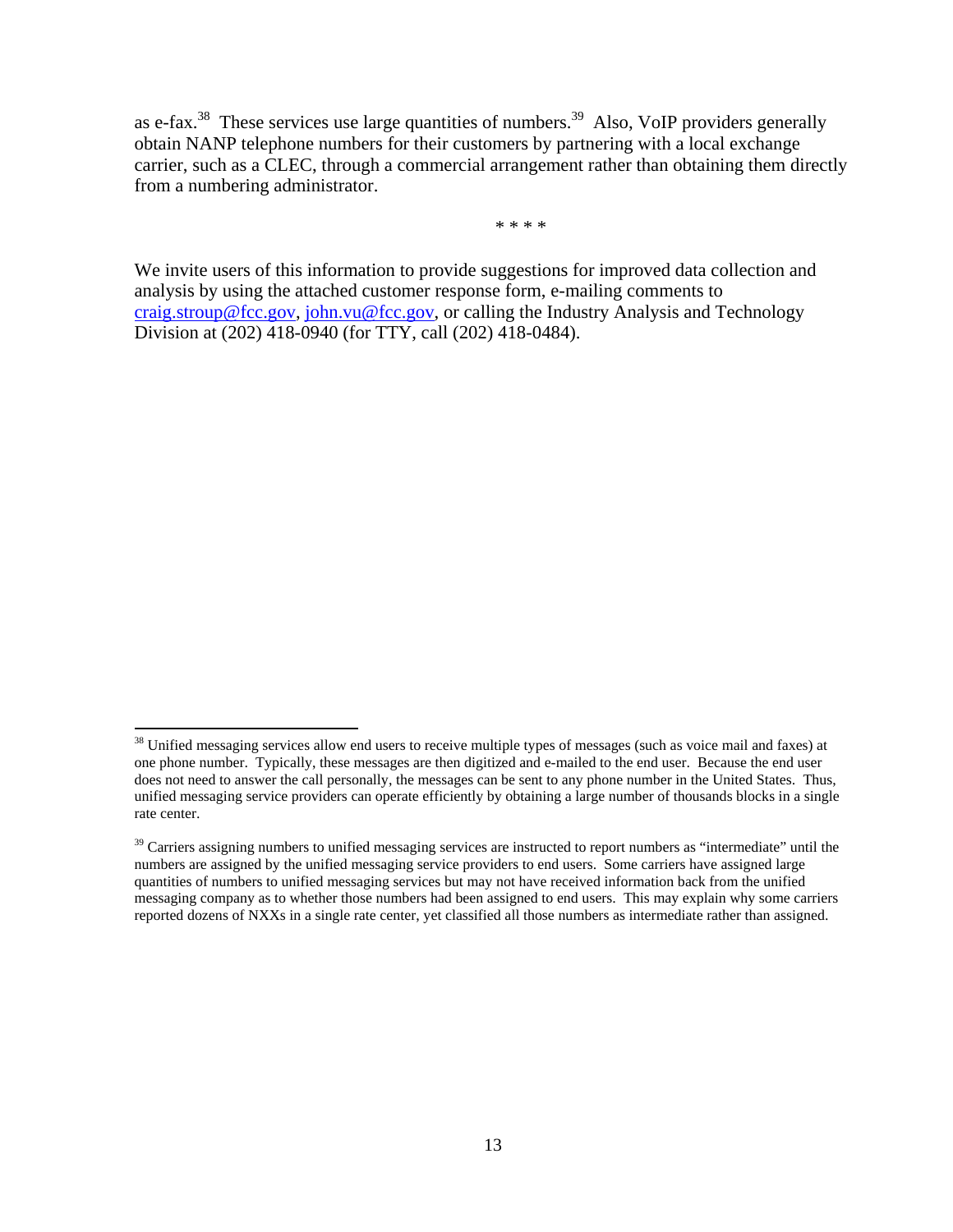|                               |          | Tumber Utmzation by Carrier Type as of June 50, 2007 |          |                                  |        |                        |           |             |
|-------------------------------|----------|------------------------------------------------------|----------|----------------------------------|--------|------------------------|-----------|-------------|
|                               | Assigned | Intermediate                                         | Reserved | Aging                            | Admin  | Available <sup>1</sup> | Total     | Unique      |
| Carrier Type                  |          |                                                      |          | (Thousands of telephone numbers) |        |                        |           | <b>NXXs</b> |
| Incumbent LEC                 | 282,648  | 14.405                                               | 4.150    | 14.382                           | 12.943 | 251,007                | 579.534   | 66.642      |
| Cellular/PCS                  | 280.156  | 1,671                                                | 1,490    | 16,100                           | 4,314  | 120.453                | 424,183   | 56,008      |
| <b>CLEC</b>                   | 105.711  | 3,453                                                | 3,287    | 7.073                            | 1,441  | 186.994                | 307,959   | 49.739      |
| Paging                        | 4.689    | 644                                                  | 649      | 587                              | 221    | 70,609                 | 77,400    | 5,834       |
| <b>All Reporting Carriers</b> | 673.203  | 20,173                                               | 9,576    | 38,142                           | 18,919 | 629,063                | 1.389.076 | $140,260^2$ |
|                               |          |                                                      |          |                                  |        |                        |           |             |
| Incumbent LEC                 | 48.8%    | 2.5%                                                 | 0.7%     | 2.5%                             | 2.2%   | 43.3%                  | 100.0%    |             |
| Cellular/PCS                  | 66.1%    | 0.4%                                                 | 0.4%     | 3.8%                             | 1.0%   | 28.4%                  | 100.0%    |             |
| <b>CLEC</b>                   | 34.3%    | 1.1%                                                 | 1.1%     | 2.3%                             | 0.5%   | 60.7%                  | 100.0%    |             |
| Paging                        | 6.1%     | 0.8%                                                 | 0.8%     | 0.8%                             | 0.3%   | 91.2%                  | 100.0%    |             |
| <b>All Reporting Carriers</b> | 48.5%    | 1.5%                                                 | 0.7%     | 2.8%                             | 1.4%   | 45.3%                  | 100.0%    |             |

**Table 1 Number Utilization by Carrier Type as of June 30, 2009**

**Table 2**

#### **Detail of Number Utilization: Non-rural Carriers (Reported at the Thousands-block Level)**

|                               | Assigned | Intermediate | Reserved | Aging                            | Admin  | Available <sup>1</sup> | Total     | Unique      |
|-------------------------------|----------|--------------|----------|----------------------------------|--------|------------------------|-----------|-------------|
| Carrier Type                  |          |              |          | (Thousands of telephone numbers) |        |                        |           | <b>NXXs</b> |
| Incumbent LEC                 | 273,805  | 13,580       | 3,232    | 13.784                           | 12.573 | 204,440                | 521.414   | 60.869      |
| Cellular/PCS                  | 278.331  | 1,583        | 1,308    | 15.954                           | 4.187  | 114.592                | 415,955   | 55.227      |
| <b>CLEC</b>                   | 105.126  | 3,394        | 3,161    | 7,035                            | 1,388  | 180.842                | 300,946   | 49,110      |
| Paging                        | 4,389    | 400          | 548      | 554                              | 175    | 65.022                 | 71.089    | 5,252       |
| <b>All Reporting Carriers</b> | 661.651  | 18,957       | 8.250    | 37,327                           | 18.324 | 564.895                | 1.309.403 | $132,779^2$ |
| Incumbent LEC                 | 52.5%    | 2.6%         | 0.6%     | 2.6%                             | 2.4%   | 39.2%                  | 100.0%    |             |
| Cellular/PCS                  | 66.9%    | 0.4%         | 0.3%     | 3.8%                             | 1.0%   | 27.6%                  | 100.0%    |             |
| <b>CLEC</b>                   | 34.9%    | 1.1%         | 1.1%     | 2.3%                             | 0.5%   | 60.1%                  | 100.0%    |             |
| Paging                        | 6.2%     | 0.6%         | 0.8%     | 0.8%                             | 0.3%   | 91.5%                  | 100.0%    |             |
| <b>All Reporting Carriers</b> | 50.5%    | 1.5%         | 0.6%     | 2.9%                             | 1.4%   | 43.1%                  | 100.0%    |             |

**Table 3 Detail of Number Utilization: Rural Carriers (Reported at the NXX Level)**

|                               | Assigned | Intermediate | Reserved | Aging                            | Admin | Available <sup>1</sup> | Total  | Unique      |
|-------------------------------|----------|--------------|----------|----------------------------------|-------|------------------------|--------|-------------|
| Carrier Type                  |          |              |          | (Thousands of telephone numbers) |       |                        |        | <b>NXXs</b> |
| Incumbent LEC                 | 8.843    | 825          | 917      | 598                              | 369   | 46,567                 | 58,120 | 5,810       |
| Cellular/PCS                  | 1.825    | 88           | 182      | 146                              | 127   | 5.861                  | 8,229  | 814         |
| <b>CLEC</b>                   | 584      | 59           | 126      | 38                               | 53    | 6,153                  | 7,013  | 699         |
| Paging                        | 300      | 244          | 101      | 33                               | 45    | 5,587                  | 6,311  | 582         |
| <b>All Reporting Carriers</b> | 11,552   | 1,216        | 1,326    | 815                              | 595   | 64,168                 | 79,673 | $7,894^2$   |
|                               |          |              |          |                                  |       |                        |        |             |
| Incumbent LEC                 | 15.2%    | 1.4%         | 1.6%     | 1.0%                             | 0.6%  | 80.1%                  | 100.0% |             |
| Cellular/PCS                  | 22.2%    | 1.1%         | 2.2%     | 1.8%                             | 1.5%  | 71.2%                  | 100.0% |             |
| <b>CLEC</b>                   | 8.3%     | 0.8%         | 1.8%     | 0.5%                             | 0.8%  | 87.7%                  | 100.0% |             |
| Paging                        | 4.8%     | 3.9%         | 1.6%     | 0.5%                             | 0.7%  | 88.5%                  | 100.0% |             |
| <b>All Reporting Carriers</b> | 14.5%    | 1.5%         | 1.7%     | 1.0%                             | 0.8%  | 80.5%                  | 100.0% |             |

Source: Numbering Resource Utilization/Forecast Reports data filed with NeuStar, Inc. as of November 02, 2009 (98% of NXXs reported).

<sup>1</sup> Includes only telephone numbers in NXXs assigned to carriers and are therefore available for assignment to customers.

Does not include any numbers in NXXs that have not yet been assigned to carriers.

<sup>2</sup> Unduplicated total.

Note: Figures may not add due to rounding. Where an RBOC has acquired a carrier with CLEC services in the RBOC's operating region, the numbering resources of the acquired CLEC that are in the RBOC's operating region are counted as incumbent LEC resources. Where the acquired CLEC provides services outside of the acquirer's operating region, the numbering resources are treated as CLEC resources.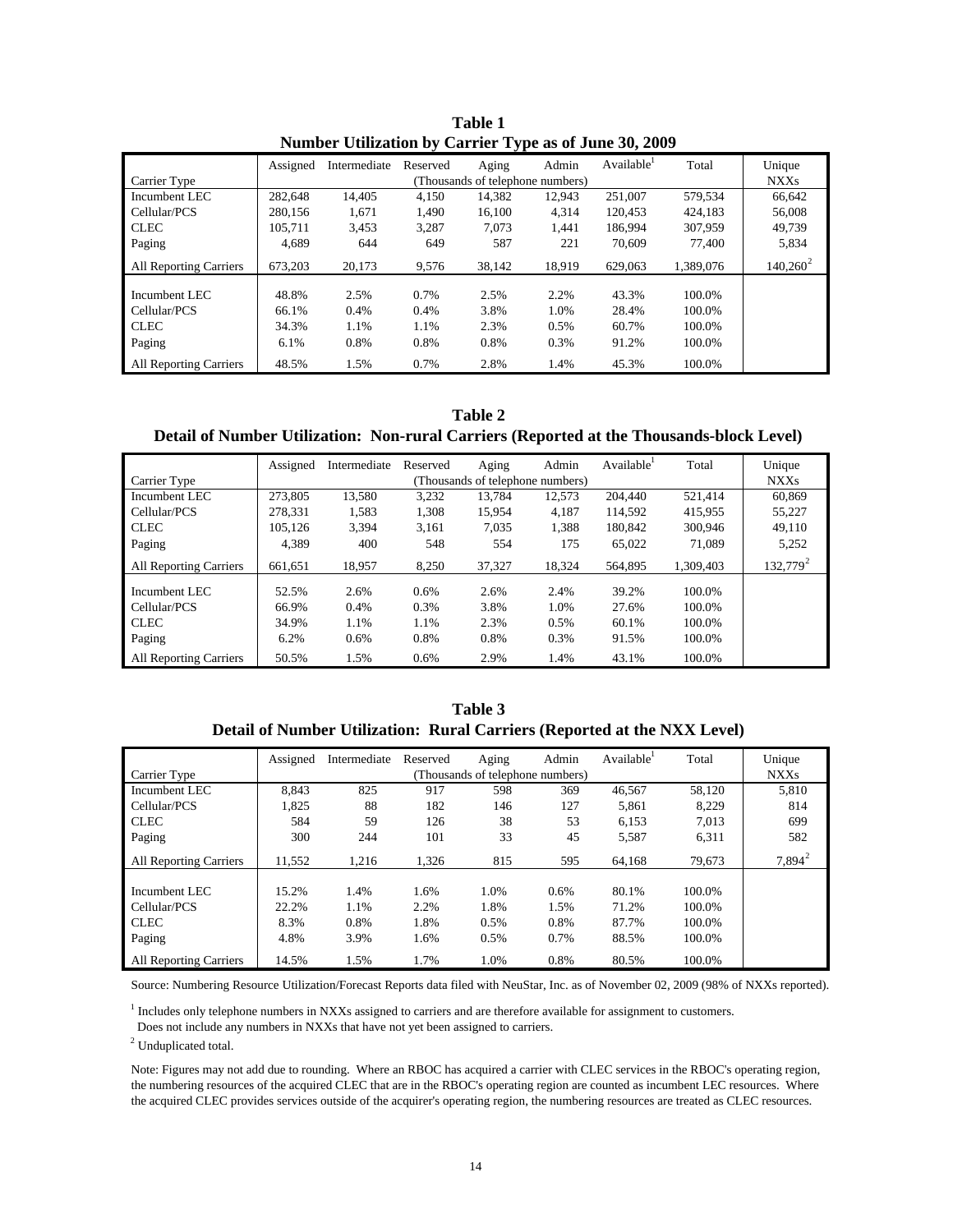| Assigned                   |               |              | Intermediate         |            | Reserved         |            | Aging          | Administrative |                  | Available <sup>1</sup> |                | Total        |               |
|----------------------------|---------------|--------------|----------------------|------------|------------------|------------|----------------|----------------|------------------|------------------------|----------------|--------------|---------------|
| State/jurisdiction         | 000s          | $\%$         | 000s                 | $\%$       | 000s             | $\%$       | 000s           | %              | 000s             | $\%$                   | 000s           | %            | 000s          |
| Alabama                    | 9.744         | 43.5         | 658                  | 2.9        | 165              | 0.7        | 627            | 2.8            | 398              | 1.8                    | 10,833         | 48.3         | 22,425        |
| Alaska                     | 1,544         | 28.2         | 39                   | 0.7        | 120              | 2.2        | 96             | 1.7            | 36               | 0.7                    | 3,646          | 66.5         | 5,481         |
| American Samoa             | 26            | 87.9         | $\boldsymbol{0}$     | 0.0        | $\mathbf{1}$     | 2.6        | $\mathbf{0}$   | 0.0            | 1                | 3.0                    | $\overline{2}$ | 6.5          | 30            |
| Arizona                    | 13,419        | 63.0         | 89                   | 0.4        | 163              | 0.8        | 743            | 3.5            | 238              | 1.1                    | 6,650          | 31.2         | 21,303        |
| Arkansas                   | 5,118         | 35.4         | 421                  | 2.9        | 50               | 0.3        | 285            | 2.0            | 166              | 1.1                    | 8,412          | 58.2         | 14,453        |
| California                 | 82,747        | 53.1         | 1,794                | 1.2        | 723              | 0.5        | 4,463          | 2.9            | 3,071            | 2.0                    | 63,042         | 40.5         | 155,841       |
| Colorado                   | 12,325        | 58.5         | 56                   | 0.3        | 124              | 0.6        | 611            | 2.9            | 372              | 1.8                    | 7,581          | 36.0         | 21,069        |
| Connecticut                | 7,926         | 52.5         | 284                  | 1.9        | 91               | 0.6        | 352            | 2.3            | 200              | 1.3                    | 6,251          | 41.4         | 15,104        |
| Delaware                   | 2,670         | 56.8         | 13                   | 0.3        | 42               | 0.9        | 147            | 3.1            | 29               | 0.6                    | 1,799          | 38.3         | 4,700         |
| District of Columbia       | 4,341         | 73.3         | $\overline{c}$       | 0.0        | 73               | 1.2        | 220            | 3.7            | 39               | 0.7                    | 1,245          | 21.0         | 5,919         |
| Florida                    | 39,672        | 54.9         | 2,305                | 3.2        | 521              | 0.7        | 3,159          | 4.4            | 1,330            | 1.8                    | 25,220         | 34.9         | 72,206        |
| Georgia                    | 19,513        | 48.6         | 1,840                | 4.6        | 279              | 0.7        | 1,489          | 3.7            | 729              | 1.8                    | 16,279         | 40.6         | 40,128        |
| Guam                       | 219           | 32.7         | 0                    | 0.0        | $\boldsymbol{0}$ | 0.0        | 13             | 1.9            | 3                | 0.5                    | 434            | 64.8         | 670           |
| Hawaii                     | 2,849         | 55.9         | 12                   | 0.2        | 20               | 0.4        | 152            | 3.0            | 189              | 3.7                    | 1,874          | 36.8         | 5,098         |
| Idaho                      | 2,945         | 44.2         | 104                  | 1.6        | 53               | 0.8        | 170            | 2.6            | 187              | 2.8                    | 3,202          | 48.1         | 6,661         |
| Illinois                   | 29,378        | 46.4         | 511                  | 0.8        | 540              | 0.9        | 1,416          | 2.2            | 623              | 1.0                    | 30,854         | 48.7         | 63,322        |
| Indiana                    | 11,689        | 42.3         | 372                  | 1.3        | 150              | 0.5        | 564            | 2.0            | 336              | 1.2                    | 14,517         | 52.5         | 27,629        |
| Iowa                       | 7,109         | 35.3         | 377                  | 1.9        | 204              | 1.0        | 295            | 1.5            | 166              | 0.8                    | 11,999         | 59.5         | 20,151        |
| Kansas                     | 5,500         | 32.2         | 491                  | 2.9        | 113              | 0.7        | 272            | 1.6            | 178              | 1.0                    | 10,535         | 61.7         | 17,088        |
| Kentucky                   | 8,275         | 37.9         | 556                  | 2.5        | 134              | 0.6        | 422            | 1.9            | 288              | 1.3                    | 12,169         | 55.7         | 21,844        |
| Louisiana                  | 9,118         | 42.5         | 617                  | 2.9        | 92               | 0.4        | 683            | 3.2            | 373              | 1.7                    | 10,591         | 49.3         | 21,474        |
| Maine                      | 2,632         | 41.6         | 21                   | 0.3        | 135              | 2.1        | 90             | 1.4            | 124              | 2.0                    | 3,331          | 52.6         | 6,332         |
| Maryland                   | 14,958        | 57.4         | 27                   | 0.1        | 183              | 0.7        | 824            | 3.2            | 171              | 0.7                    | 9,879          | 37.9         | 26,042        |
| Massachusetts              | 20,333        | 53.4         | 30                   | 0.1        | 518              | 1.4        | 1,033          | 2.7            | 285              | 0.7                    | 15,904         | 41.7         | 38,102        |
| Michigan                   | 20,856        | 40.2         | 441                  | 0.9        | 194              | 0.4        | 1,068          | 2.1            | 456              | 0.9                    | 28,859         | 55.6         | 51,874        |
| Minnesota                  | 12,048        | 42.6         | 156                  | 0.6        | 231              | 0.8        | 519            | 1.8            | 461              | 1.6                    | 14,834         | 52.5         | 28,249        |
| Mississippi                | 5,063         | 31.1         | 288                  | 1.8        | 84               | 0.5        | 368            | 2.3            | 387              | 2.4                    | 10,071         | 61.9         | 16,261        |
| Missouri                   | 11,644        | 39.3         | 553                  | 1.9        | 150              | 0.5        | 613            | 2.1            | 299              | 1.0                    | 16,378         | 55.3         | 29,637        |
| Montana                    | 1,679         | 26.3         | 15                   | 0.2        | 42               | 0.7        | 107            | 1.7            | 44               | 0.7                    | 4,507          | 70.5         | 6,394         |
| Nebraska                   | 3,634         | 34.6         | 95                   | 0.9        | 34               | 0.3        | 175            | 1.7            | 94               | 0.9                    | 6,460          | 61.6         | 10,492        |
| Nevada                     | 5,746         | 61.3         | 70                   | 0.7        | 48               | 0.5        | 428            | 4.6            | 111              | 1.2                    | 2,975          | 31.7         | 9,378         |
| New Hampshire              | 3,368         | 47.2         | 9                    | 0.1        | 153              | 2.1        | 126            | 1.8            | 59               | 0.8                    | 3,414          | 47.9         | 7,129         |
| New Jersey                 | 21,858        | 53.7         | 116                  | 0.3        | 260              | 0.6        | 1,237          | 3.0            | 315              | 0.8                    | 16,885         | 41.5         | 40,671        |
| New Mexico                 | 3,760         | 50.5         | 59                   | 0.8        | 40               | 0.5        | 214            | 2.9            | 98               | 1.3                    | 3,278          | 44.0         | 7,449         |
| New York                   | 45,981        | 58.7         | 436                  | 0.6        | 787              | 1.0        | 2,604          | 3.3            | 660              | 0.8                    | 27,847         | 35.6         | 78,316        |
| North Carolina             | 17,410        | 48.7         | 1,076                | 3.0        | 193              | 0.5        | 1,241          | 3.5            | 541              | 1.5                    | 15,313         | 42.8         | 35,774        |
| North Dakota               | 1,197         | 20.4         | 27                   | 0.5        | 8                | 0.1        | 58             | 1.0            | 58               | 1.0                    | 4,518          | 77.0         | 5,865         |
| Northern Marianas Is       | 54            | 54.5         | $\boldsymbol{0}$     | 0.0        | 11               | 10.7       | $\overline{4}$ | 4.4            | $\boldsymbol{0}$ | 0.0                    | 30             | 30.4         | 100           |
| Ohio                       | 23,540        | 45.8         | 960                  | 1.9        | 147              | 0.3        | 1,138          | 2.2            | 560              | 1.1                    | 24,999         | 48.7         | 51,343        |
| Oklahoma                   | 6,572         | 34.1         | 526                  | 2.7        | 49               | 0.3        | 438            | 2.3            | 215              | 1.1                    | 11,483         | 59.5         | 19,283        |
| Oregon                     | 7,746         | 50.7         | 64                   | 0.4        | 122              | 0.8        | 405            | 2.7            | 222              | 1.5                    | 6,706          | 43.9         | 15,266        |
| Pennsylvania               | 28,414        | 49.2         | 168                  | 0.3        | 691              | 1.2        | 1,575          | 2.7            | 430              | 0.7                    | 26,521         | 45.9         | 57,799        |
| Puerto Rico                | 3,671         | 61.2         | $\mathbf{0}$         | 0.0        | 40               | 0.7        | 169            | 2.8            | 79               | 1.3                    | 2,041          | 34.0         | 5,999         |
| Rhode Island               | 3,101         | 59.7         | 3                    | 0.1        | 55               | 1.1        | 117            | 2.2            | 27               | 0.5                    | 1,895          | 36.5         | 5,198         |
| South Carolina             | 8,725         | 48.0         | 687                  | 3.8        | 109              | 0.6        | 636            | 3.5            | 334              | 1.8                    | 7,699          | 42.3         | 18,189        |
| South Dakota               | 1,405         | 23.8         | 24                   | 0.4        | 10               | 0.2        | 88             | 1.5            | 78               | 1.3                    | 4,296          | 72.8         | 5,901         |
| Tennessee                  | 12,973        | 49.6         | 843                  | 3.2        | 186              | 0.7        | 829            | 3.2            | 340              | 1.3                    | 10,990         | 42.0         | 26,161        |
| Texas                      | 50,850        | 46.0         | 2,502                | 2.3        | 631              | 0.6        | 3,056          | 2.8            | 2,154            | 1.9                    | 51,446         | 46.5         | 110,640       |
| Utah                       | 6,258         | 56.6         | 65<br>$\overline{4}$ | 0.6        | 61               | 0.6        | 266<br>49      | 2.4            | 158<br>59        | 1.4                    | 4,254          | 38.5         | 11,062        |
| Vermont                    | 2,374         | 45.2         | 15                   | 0.1<br>4.2 | 84<br>31         | 1.6<br>8.6 | 46             | 0.9<br>12.7    | $\overline{c}$   | 1.1                    | 2,682<br>96    | 51.1         | 5,253         |
| Virgin Islands<br>Virginia | 170<br>18,724 | 47.3<br>59.6 | 36                   | 0.1        | 259              | 0.8        | 1,061          | 3.4            | 285              | 0.5<br>0.9             | 11,056         | 26.7<br>35.2 | 360<br>31,420 |
| Washington                 | 15,836        | 57.6         | 67                   | 0.2        | 132              | 0.5        | 753            | 2.7            | 464              | 1.7                    | 10,264         | 37.3         | 27,515        |
| West Virginia              | 2,742         | 41.4         | 49                   | 0.7        | 71               | 1.1        | 110            | 1.7            | 66               | 1.0                    | 3,586          | 54.1         | 6,625         |
| Wisconsin                  | 10,683        | 39.8         | 190                  | 0.7        | 158              | 0.6        | 434            | 1.6            | 284              | 1.1                    | 15,115         | 56.3         | 26,864        |
| Wyoming                    | 1.072         | 30.3         | 7                    | 0.2        | 11               | 0.3        | 85             | 2.4            | 45               | 1.3                    | 2,318          | 65.5         | 3,538         |
| Totals                     | 673,204       | 48.5         | 20,173               | 1.5        | 9,576            | 0.7        | 38,142         | 2.7            | 18,919           | 1.4                    | 629,064        | 45.3         | 1,389,078     |

**Table 4 Telephone Number Utilization by State as of June 30, 2009**

Source: Numbering Resource Utilization/Forecast Reports data filed with NeuStar, Inc. as of November 02, 2009.

<sup>1</sup> Includes only telephone numbers in NXXs assigned to carriers and are therefore available for assignment to customers. Does not include any numbers in NXXs that have not yet been assigned to carriers.

Note: Figures may not add due to rounding.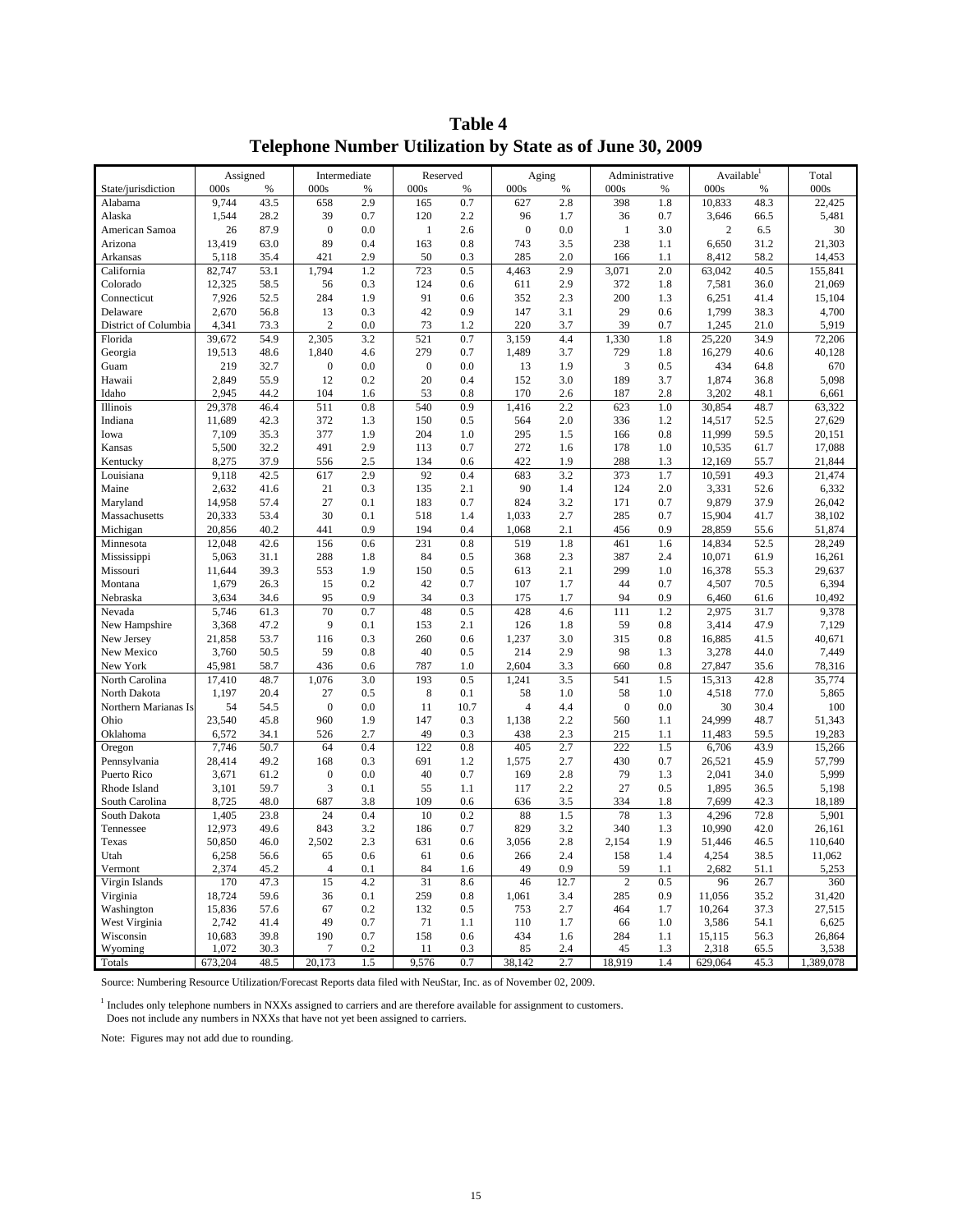# **Table 5 Number of Carriers Reporting Numbering Resources as of June 30, 2009<sup>1</sup>**

|                            |                            |                           |                   | Paging              | Unduplicated          |
|----------------------------|----------------------------|---------------------------|-------------------|---------------------|-----------------------|
| State/jurisdiction         | Incumbent LEC <sup>2</sup> | Cellular/PCS <sup>2</sup> | CLEC <sup>2</sup> | $Carriers^2$        | <b>Total Carriers</b> |
| Alabama                    | 32                         | 19                        | 34                | 9                   | 94                    |
| Alaska                     | 21                         | 12                        | 3                 | $\boldsymbol{0}$    | 36                    |
| American Samoa             | $\boldsymbol{0}$           | $\mathbf{1}$              | $\boldsymbol{0}$  | $\boldsymbol{0}$    | $\mathbf{1}$          |
| Arizona                    | 18                         | 12                        | 32                | 5                   | 67                    |
| Arkansas                   | 32                         | 11                        | 21                | 5                   | 69                    |
| California                 | 23                         | 17                        | 62                | 13                  | 115                   |
| Colorado                   | 33                         | 17                        | 30                | 6                   | 87                    |
| Connecticut                | $\overline{c}$             | $\tau$                    | 25                | 3                   | 37                    |
| Delaware                   | $\mathbf{1}$               | $\tau$                    | 26                | 5                   | 39                    |
| District of Columbia       | $\mathbf{1}$               | 6                         | 28                | $\overline{4}$      | 39                    |
| Florida                    | 13                         | 19                        | 58                | $\tau$              | 97                    |
| Georgia                    | 38                         | 17                        | 51                | $\tau$              | 113                   |
| Guam                       | $\mathbf{1}$               | 5                         | $\mathbf{1}$      | $\boldsymbol{0}$    | 7                     |
| Hawaii                     | $\overline{c}$             | 6                         | $\tau$            | $\mathbf{1}$        | 16                    |
| Idaho                      | 22                         | 16                        | 22                | 6                   | 66                    |
| Illinois                   | 55                         | 17                        | 48                | 5                   | 125                   |
| Indiana                    | 43                         | 17                        | 42                | $\overline{4}$      | 106                   |
| Iowa                       | 159                        | 16                        | 62                | 3                   | 240                   |
| Kansas                     | 48                         | 15                        | 29                | $\overline{4}$      | 96                    |
| Kentucky                   | 21                         | 21                        | 48                | $\overline{2}$      | 92                    |
| Louisiana                  | $\overline{22}$            | 15                        | 32                | 6                   | $\overline{75}$       |
| Maine                      | 23                         | 7                         | 23                | 3                   | 56                    |
| Maryland                   | $\overline{2}$             | 9                         | 42                | 5                   | 58                    |
| Massachusetts              | 3                          | 9                         | 31                | 3                   | 46                    |
| Michigan                   | 39                         | 19                        | 50                | 5                   | 113                   |
| Minnesota                  | 97                         | 14                        | 61                | $\overline{2}$      | 174                   |
| Mississippi                | 19                         | 17                        | 31                | 8                   | 75                    |
| Missouri                   | 46                         | 15                        | 40                | $\tau$              | 108                   |
|                            | 21                         | $\,$ 8 $\,$               | 16                |                     | 46                    |
| Montana<br>Nebraska        | 47                         | 14                        | 22                | 1<br>$\overline{2}$ | 85                    |
| Nevada                     | 12                         | 10                        | 28                | $\overline{4}$      | 54                    |
| New Hampshire              | 12                         | 9                         | 22                | $\overline{4}$      | 47                    |
|                            | 3                          | 9                         | 46                | $\overline{4}$      | 62                    |
| New Jersey                 | 17                         | 15                        | 21                | 3                   | 56                    |
| New Mexico<br>New York     | 37                         | 10                        | 53                | 5                   | 105                   |
|                            |                            | 14                        | 44                | 5                   |                       |
| North Carolina             | 28                         |                           |                   |                     | 91                    |
| North Dakota               | 36                         | 8                         | 17                | $\mathbf{1}$        | 62                    |
| Northern Marianas Is       | $\boldsymbol{0}$           | 3                         | $\boldsymbol{0}$  | $\boldsymbol{0}$    | 3                     |
| Ohio                       | 41                         | 20                        | 50                | $\mathfrak{2}$      | 113                   |
| Oklahoma                   | 45                         | 18                        | 26                | 3                   | 92                    |
| Oregon                     | 34                         | 12                        | 33                | $\overline{3}$      | 82                    |
| Pennsylvania               | 38                         | 22                        | 55                | $\boldsymbol{7}$    | 122                   |
| Puerto Rico                | $\mathbf{1}$               | 6                         | $\overline{4}$    | $\mathbf{1}$        | 12                    |
| Rhode Island               | $\mathbf{1}$               | 6                         | 16                | 3                   | 26                    |
| South Carolina             | 27                         | 11                        | 34                | $\overline{2}$      | 74                    |
| South Dakota               | 48                         | $\overline{9}$            | 20                | $\mathbf{1}$        | 78                    |
| Tennessee                  | 28                         | $16\,$                    | 41                | $\overline{4}$      | 89                    |
| Texas                      | 63                         | 37                        | 73                | 14                  | 187                   |
| Utah                       | 17                         | 15                        | 23                | $\overline{c}$      | 57                    |
| Vermont                    | 10                         | 6                         | 12                | 3                   | 31                    |
| Virgin Islands             | $\mathbf{1}$               | 3                         | $\mathbf{0}$      | $\overline{0}$      | $\overline{4}$        |
| Virginia                   | 21                         | 14                        | 51                | 6                   | 92                    |
| Washington                 | 28                         | 12                        | 41                | 6                   | 87                    |
| West Virginia              | $\overline{7}$             | 13                        | 17                | 5                   | 42                    |
| Wisconsin                  | 91                         | 21                        | 45                | $\tau$              | 164                   |
| Wyoming                    | 16                         | 15                        | 12                | 1                   | 44                    |
| <b>Unduplicated Totals</b> | 1,362                      | 343                       | 1,521             | 88                  | 3,315                 |

Source: Numbering Resource Utilization/Forecast Reports data filed with NeuStar, Inc. as of November 02, 2009.

<sup>1</sup> Company numbers determined by counting operating company numbers (OCNs). Carriers typically obtain at least one OCN per state in which they do business. Thus, carriers with multiple OCNs are counted multiple times. An exception was made for those RBOCs that have acquired a company with CLEC operations within their operating areas. Although the acquired CLEC's numbers have been treated as Incumbent LEC numbers throughout this report, the acquired CLEC's OCN was not counted as an Incumbent LEC OCN in-region. Where the acquired CLEC operates outside of the acquiring RBOC's operating area, the CLEC's OCN was counted as a CLEC.

<sup>2</sup> Carriers occasionally misclassify the type of service that they provide. For instance, the CLEC operations of incumbent LECs are occasionally classified as incumbent LEC operations.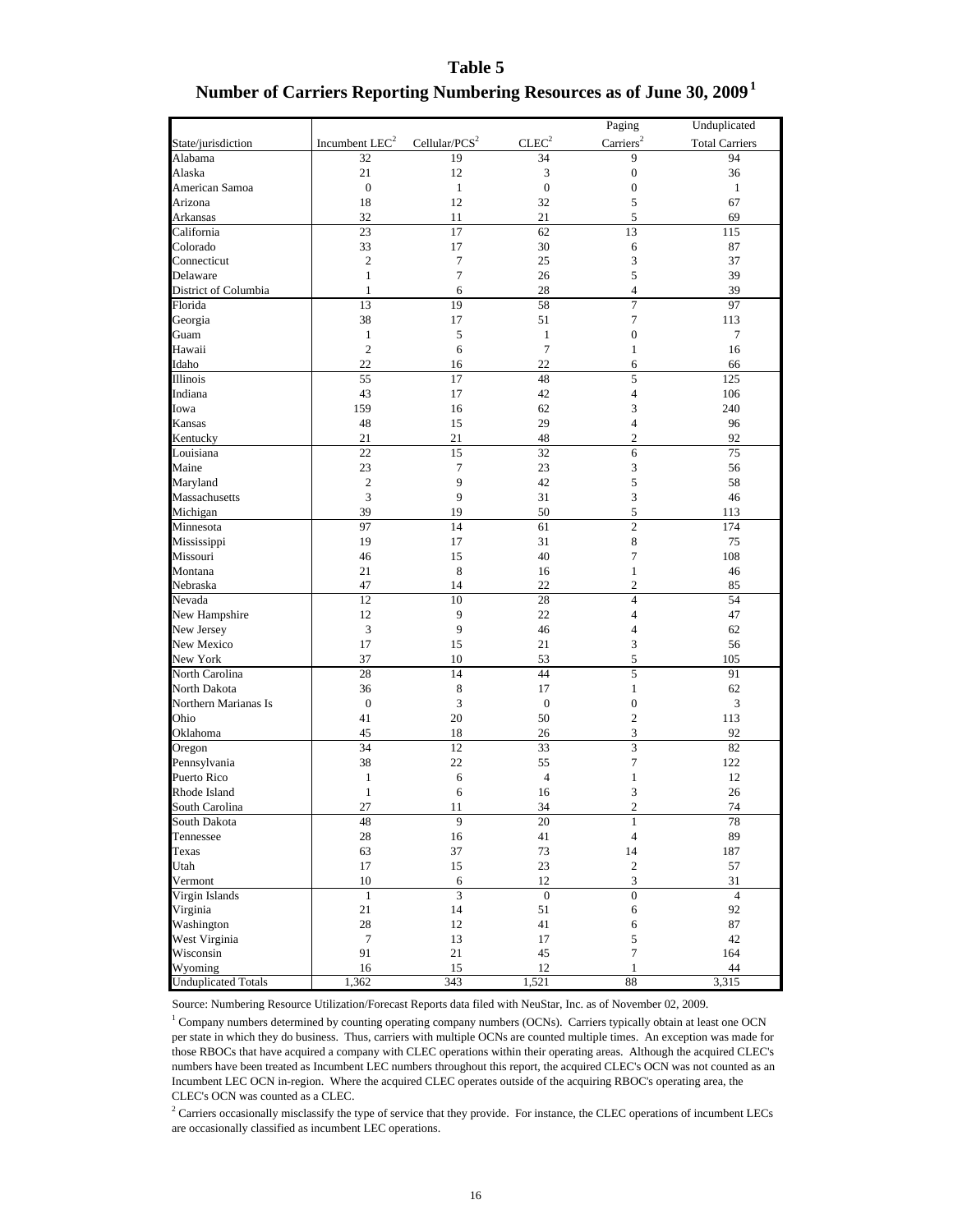**Table 6 Telephone Number Utilization by Area Code as of June 30, 2009**

|     | Area Code State/Jurisdiction    | Area Code Opened | Assigned | Intermediate | Reserved | Aging | Admin | Available | <b>OCNs</b>     |
|-----|---------------------------------|------------------|----------|--------------|----------|-------|-------|-----------|-----------------|
| 201 | New Jersey                      | January-47       | 57.6%    | 0.4%         | 0.8%     | 3.2%  | 0.9%  | 37.2%     | 46              |
| 202 | District of Columbia January-47 |                  | 73.3%    | 0.0%         | 1.2%     | 3.7%  | 0.7%  | 21.0%     | 41              |
| 203 | Connecticut                     | January-47       | 55.0%    | 2.5%         | 0.7%     | 2.5%  | 1.5%  | 37.7%     | 38              |
| 205 | Alabama                         | January-47       | 50.9%    | 3.0%         | 1.0%     | 3.1%  | 2.5%  | 39.5%     | 45              |
| 206 | Washington                      | January-47       | 65.1%    | 0.1%         | 0.4%     | 2.9%  | 1.9%  | 29.6%     | 35              |
| 207 | Maine                           | January-47       | 41.6%    | 0.3%         | 2.1%     | 1.4%  | 2.0%  | 52.6%     | 56              |
| 208 | Idaho                           | January-47       | 44.2%    | 1.6%         | 0.8%     | 2.6%  | 2.8%  | 48.1%     | 66              |
| 209 | California                      | January-58       | 47.5%    | 0.6%         | 0.5%     | 2.2%  | 2.2%  | 47.1%     | 47              |
| 210 | Texas                           | November-92      | 64.3%    | 3.8%         | 0.8%     | 3.6%  | 1.3%  | 26.3%     | 35              |
|     |                                 |                  |          |              |          |       |       |           |                 |
| 212 | New York                        | January-47       | 74.2%    | 0.0%         | 1.9%     | 5.6%  | 1.5%  | 16.8%     | 31              |
| 213 | California                      | January-47       | 43.3%    | 0.2%         | 0.6%     | 3.5%  | 2.1%  | 50.3%     | 55              |
| 214 | Texas                           | January-47       | 64.2%    | 0.4%         | 0.4%     | 3.4%  | 2.6%  | 28.9%     | 51              |
| 215 | Pennsylvania                    | January-47       | 60.0%    | 0.2%         | 1.5%     | 3.6%  | 1.0%  | 33.6%     | 42              |
| 216 | Ohio                            | January-47       | 51.1%    | 0.7%         | 0.2%     | 3.1%  | 1.2%  | 43.8%     | 32              |
| 217 | Illinois                        | January-47       | 33.7%    | 1.4%         | 0.3%     | 1.1%  | 1.3%  | 62.2%     | 48              |
| 218 | Minnesota                       | January-47       | 23.5%    | 1.7%         | 0.3%     | 0.9%  | 3.1%  | 70.4%     | 70              |
| 219 | Indiana                         | January-47       | 44.4%    | 1.3%         | 0.9%     | 2.2%  | 1.2%  | 50.0%     | 34              |
| 224 | Illinois                        | January-02       | 49.4%    | 0.1%         | 1.2%     | 2.5%  | 1.3%  | 45.5%     | 30              |
| 225 | Louisiana                       | August-98        | 51.0%    | 3.6%         | 0.4%     | 3.8%  | 1.9%  | 39.3%     | 38              |
| 228 | Mississippi                     | September-97     | 33.6%    | 1.4%         | 0.4%     | 2.7%  | 2.7%  | 59.1%     | 32              |
| 229 | Georgia                         | August-00        | 27.4%    | 6.6%         | 0.4%     | 2.9%  | 0.6%  | 62.1%     | 37              |
| 231 | Michigan                        | June-99          | 27.2%    | 1.1%         | 0.5%     | 1.5%  | 0.6%  | 69.1%     | 38              |
| 234 | Ohio                            | October-00       | 23.6%    | 3.9%         | 0.1%     | 0.9%  | 0.5%  | 71.1%     | 15              |
| 239 | Florida                         | March-02         | 55.5%    | 0.5%         | 0.6%     | 5.0%  | 0.5%  | 37.9%     | $28\,$          |
| 240 | Maryland                        | June-97          | 55.7%    | 0.1%         | 0.6%     | 3.8%  | 0.4%  | 39.5%     | 49              |
| 248 | Michigan                        | May-97           | 50.4%    | 0.7%         | 0.3%     | 2.5%  | 1.1%  | 44.9%     | 40              |
| 251 | Alabama                         | June-01          | 42.1%    | 2.6%         | 0.6%     | 3.2%  | 1.8%  | 49.6%     | 43              |
| 252 | North Carolina                  | March-98         | 39.3%    | 0.8%         | 0.1%     | 3.7%  | 0.6%  | 55.4%     | 37              |
| 253 | Washington                      | April-97         | 60.9%    | 0.1%         | 0.4%     | 3.3%  | 1.2%  | 34.1%     | 33              |
| 254 | Texas                           | May-97           | 32.8%    | 2.2%         | 1.6%     | 2.5%  | 2.6%  | 58.3%     | 43              |
| 256 | Alabama                         | March-98         | 46.8%    | 2.7%         | 0.8%     | 2.2%  | 1.5%  | 45.9%     | 44              |
| 260 | Indiana                         | January-02       | 41.7%    | 0.5%         | 0.6%     | 1.4%  | 1.5%  | 54.2%     | 32              |
| 262 | Wisconsin                       | September-99     | 41.8%    | 0.7%         | 0.5%     | 1.7%  | 0.6%  | 54.8%     | 42              |
| 267 | Pennsylvania                    | July-99          | 43.5%    | 0.1%         | 0.4%     | 4.8%  | 0.4%  | 50.8%     | 45              |
| 269 | Michigan                        | July-02          | 38.0%    | 1.2%         | 0.5%     | 2.1%  | 1.3%  | 56.9%     | $50\,$          |
| 270 | Kentucky                        | April-99         | 32.0%    | 2.8%         | 0.5%     | 1.6%  | 0.8%  | 62.2%     | $\overline{53}$ |
| 276 | Virginia                        | September-01     | 34.2%    | 0.4%         | 0.3%     | 3.3%  | 0.5%  | 61.2%     | 38              |
| 281 | Texas                           | November-96      | 52.5%    | 2.4%         | 0.7%     | 3.5%  | 1.2%  | 39.7%     | 46              |
|     | Maryland                        |                  |          |              |          |       |       |           |                 |
| 301 |                                 | January-47       | 60.1%    | 0.2%         | 0.5%     | 2.5%  | 0.9%  | 35.9%     | 44              |
| 302 | Delaware                        | January-47       | 56.8%    | 0.3%         | 0.9%     | 3.1%  | 0.6%  | 38.3%     | 41              |
| 303 | Colorado                        | January-47       | 66.4%    | 0.3%         | 0.9%     | 2.8%  | 2.4%  | 27.3%     | 38              |
| 304 | West Virginia                   | January-47       | 41.7%    | 0.8%         | 1.1%     | 1.7%  | 1.0%  | 53.8%     | 42              |
| 305 | Florida                         | January-47       | 57.0%    | 5.2%         | 0.6%     | 5.1%  | 2.5%  | 29.5%     | 40              |
| 307 | Wyoming                         | January-47       | 30.3%    | 0.2%         | 0.3%     | 2.4%  | 1.3%  | 65.5%     | 44              |
| 308 | Nebraska                        | January-55       | 17.4%    | 1.2%         | 0.4%     | 1.1%  | 1.0%  | 78.8%     | 45              |
| 309 | Illinois                        | January-57       | 38.3%    | 0.9%         | 0.5%     | 1.4%  | 1.1%  | 57.9%     | 55              |
| 310 | California                      | November-91      | 63.7%    | 0.7%         | 0.6%     | 3.1%  | 2.1%  | 29.9%     | 48              |
| 312 | Illinois                        | January-47       | 54.9%    | 1.2%         | 0.5%     | 2.3%  | 1.3%  | 39.8%     | 37              |
| 313 | Michigan                        | January-47       | 46.9%    | 1.2%         | 0.2%     | 3.2%  | 0.6%  | 47.8%     | $37\,$          |
| 314 | Missouri                        | January-47       | 58.5%    | 2.8%         | 0.5%     | 2.8%  | 1.5%  | 33.8%     | 32              |
| 315 | New York                        | January-47       | 44.9%    | 1.2%         | 1.2%     | 1.9%  | 0.7%  | 50.2%     | $44$            |
| 316 | Kansas                          | January-47       | 48.1%    | 3.0%         | 0.7%     | 2.1%  | 1.6%  | 44.6%     | 27              |
| 317 | Indiana                         | January-47       | 55.0%    | 1.8%         | 0.4%     | 3.0%  | 1.3%  | 38.5%     | 39              |
| 318 | Louisiana                       | January-57       | 37.0%    | 2.3%         | 0.2%     | 3.3%  | 2.4%  | 54.7%     | 42              |
| 319 | Iowa                            | January-47       | 42.6%    | 1.5%         | 0.3%     | 1.8%  | 1.5%  | 52.3%     | 61              |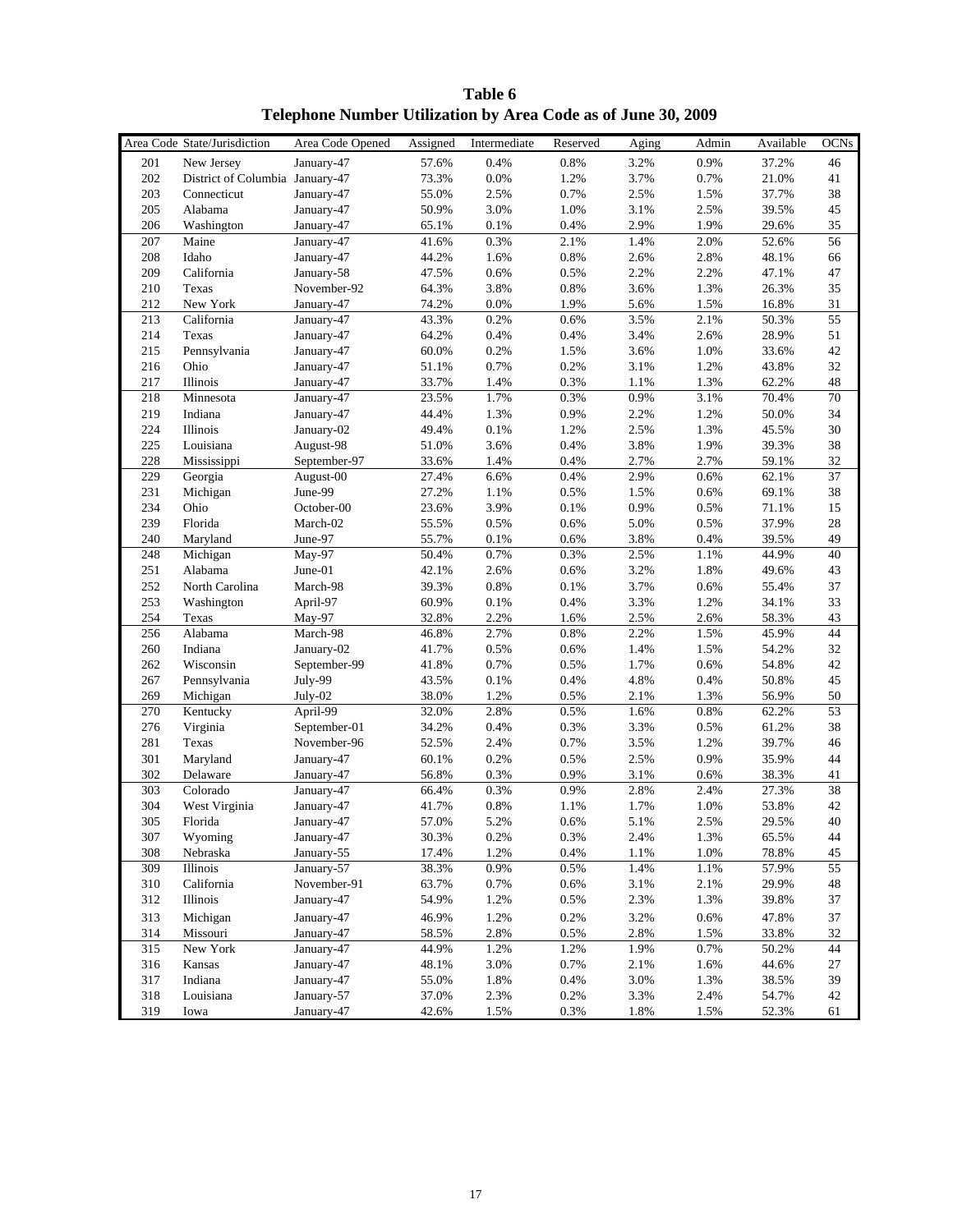**Table 6 Telephone Number Utilization by Area Code as of June 30, 2009**

|     | Area Code State/Jurisdiction | Area Code Opened | Assigned | Intermediate | Reserved | Aging | Admin   | Available      | <b>OCNs</b>    |
|-----|------------------------------|------------------|----------|--------------|----------|-------|---------|----------------|----------------|
| 320 | $\overline{\text{Minness}}$  | March-96         | 26.2%    | 0.6%         | 0.3%     | 1.2%  | 2.0%    | 69.6%          | 64             |
| 321 | Florida                      | November-99      | 57.8%    | 3.5%         | 0.8%     | 4.7%  | 1.1%    | 32.3%          | 44             |
| 323 | California                   | June-98          | 55.2%    | 0.5%         | 0.2%     | 4.4%  | 2.0%    | 37.6%          | 51             |
| 325 | Texas                        | April-03         | 30.2%    | 1.1%         | 1.1%     | 1.9%  | 1.8%    | 63.9%          | 38             |
| 330 | Ohio                         | March-96         | 47.3%    | 1.7%         | 0.3%     | 2.4%  | 1.0%    | 47.4%          | 41             |
| 331 | Illinois                     | October-07       | 28.0%    | 0.0%         | 0.6%     | 2.5%  | 0.5%    | 68.3%          | 19             |
| 334 | Alabama                      | January-95       | 32.2%    | 3.3%         | 0.4%     | 2.9%  | 1.2%    | 60.0%          |                |
|     |                              |                  |          |              |          |       |         |                | 61<br>52       |
| 336 | North Carolina               | December-97      | 48.5%    | 3.9%         | 0.4%     | 3.5%  | 1.1%    | 42.6%          |                |
| 337 | Louisiana                    | October-99       | 38.3%    | 2.4%         | 0.4%     | 2.2%  | 0.9%    | 55.8%          | 43             |
| 339 | Massachusetts                | $May-01$         | 41.1%    | 0.0%         | 1.1%     | 1.1%  | $0.8\%$ | 55.7%<br>26.7% | 18             |
| 340 | Virgin Islands               | June-97          | 47.3%    | 4.2%         | 8.6%     | 12.7% | 0.5%    |                | $\overline{4}$ |
| 347 | New York                     | October-99       | 72.0%    | 0.5%         | 0.4%     | 5.9%  | 0.7%    | 20.5%          | 35             |
| 351 | Massachusetts                | $May-01$         | 26.5%    | 0.0%         | 0.1%     | 2.6%  | 0.1%    | 70.7%          | $\mathbf{1}$   |
| 352 | Florida                      | December-95      | 49.3%    | 1.9%         | 0.2%     | 4.2%  | 0.9%    | 43.5%          | 39             |
| 360 | Washington                   | January-95       | 52.1%    | 0.3%         | 0.4%     | 2.6%  | 1.5%    | 43.2%          | 60             |
| 361 | Texas                        | February-99      | 24.2%    | 1.9%         | 0.2%     | 1.4%  | 1.3%    | 71.0%          | 39             |
| 385 | Utah                         | March-09         | 26.0%    | 0.0%         | 0.0%     | 0.0%  | 0.0%    | 74.0%          | $\sqrt{3}$     |
| 386 | Florida                      | February-01      | 47.3%    | 4.2%         | 0.4%     | 3.3%  | 0.9%    | 43.9%          | 41             |
| 401 | Rhode Island                 | January-47       | 59.7%    | 0.1%         | 1.1%     | 2.2%  | 0.5%    | 36.5%          | 27             |
| 402 | Nebraska                     | January-47       | 42.3%    | 0.8%         | 0.3%     | 1.9%  | 0.8%    | 53.9%          | 56             |
| 404 | Georgia                      | January-47       | 63.7%    | 4.5%         | 0.5%     | 4.3%  | 3.1%    | 23.8%          | 41             |
| 405 | Oklahoma                     | January-47       | 46.1%    | 3.2%         | 0.3%     | 4.0%  | 1.2%    | 45.2%          | 42             |
| 406 | Montana                      | January-47       | 26.3%    | 0.2%         | 0.7%     | 1.7%  | 0.7%    | 70.5%          | 46             |
| 407 | Florida                      | April-88         | 55.1%    | 3.8%         | 0.6%     | 4.8%  | 1.5%    | 34.3%          | 42             |
| 408 | California                   | January-59       | 59.0%    | 1.9%         | 0.3%     | 2.5%  | 1.4%    | 34.8%          | 47             |
| 409 | Texas                        | November-82      | 32.8%    | 5.1%         | 0.6%     | 2.3%  | 1.4%    | 57.9%          | 37             |
| 410 | Maryland                     | October-91       | 60.4%    | 0.1%         | 1.2%     | 3.1%  | 0.8%    | 34.3%          | 43             |
| 412 | Pennsylvania                 | January-47       | 50.3%    | 0.1%         | 1.4%     | 3.3%  | 1.1%    | 43.9%          | 35             |
| 413 | Massachusetts                | January-47       | 55.7%    | 0.2%         | 1.1%     | 2.0%  | 0.5%    | 40.6%          | 35             |
| 414 | Wisconsin                    | January-47       | 56.4%    | 1.1%         | 0.4%     | 2.7%  | 1.3%    | 38.0%          | $30\,$         |
| 415 | California                   | January-47       | 53.7%    | 1.1%         | 0.3%     | 2.6%  | 1.6%    | 40.7%          | 51             |
| 417 | Missouri                     | January-50       | 32.1%    | 2.8%         | 0.4%     | 1.9%  | 0.9%    | 61.8%          | $50\,$         |
| 419 | Ohio                         | January-47       | 37.7%    | 4.7%         | 0.5%     | 1.7%  | 1.4%    | 54.1%          | 64             |
| 423 | Tennessee                    | September-95     | 47.5%    | 2.7%         | 0.7%     | 3.7%  | 1.0%    | 44.4%          | 49             |
| 424 | California                   | August-06        | 43.4%    | 1.7%         | 1.2%     | 3.2%  | 0.4%    | 50.0%          | 38             |
| 425 | Washington                   | April-97         | 63.1%    | 0.1%         | 0.8%     | 2.5%  | 2.4%    | 31.0%          | 35             |
| 430 | Texas                        | February-03      | 9.2%     | 39.5%        | 7.9%     | 0.1%  | 3.4%    | 39.8%          | 11             |
| 432 | Texas                        | April-03         | 36.1%    | 2.8%         | 0.5%     | 2.3%  | 1.2%    | 57.1%          | $27\,$         |
| 434 |                              | June-01          | 48.2%    | 0.3%         | 0.9%     | 3.7%  | 0.9%    | 45.9%          | 33             |
|     | Virginia                     |                  |          |              |          |       |         |                |                |
| 435 | Utah                         | September-97     | 31.5%    | 0.3%         | 0.9%     | 1.5%  | 1.0%    | 64.8%          | 53             |
| 440 | Ohio                         | August-97        | 48.2%    | 1.4%         | 0.2%     | 2.1%  | 0.6%    | 47.5%          | 39             |
| 443 | Maryland                     | June-97          | 51.8%    | 0.1%         | 0.4%     | 3.7%  | 0.3%    | 43.7%          | $44$           |
| 469 | Texas                        | July-99          | 53.9%    | 0.5%         | 0.5%     | 3.0%  | 1.1%    | 41.0%          | 43             |
| 478 | Georgia                      | August-00        | 40.5%    | 4.3%         | 0.4%     | 3.7%  | 1.1%    | 49.9%          | 42             |
| 479 | Arkansas                     | January-02       | 40.5%    | 3.0%         | 0.5%     | 2.7%  | 0.8%    | 52.5%          | 39             |
| 480 | Arizona                      | March-99         | 74.6%    | 0.3%         | $0.8\%$  | 4.2%  | 1.2%    | 18.8%          | 34             |
| 484 | Pennsylvania                 | June-99          | 41.5%    | 0.1%         | 1.4%     | 2.1%  | 0.2%    | 54.7%          | 52             |
| 501 | Arkansas                     | January-47       | 45.4%    | 3.4%         | 0.3%     | 2.3%  | 2.1%    | 46.4%          | 36             |
| 502 | Kentucky                     | January-47       | 49.5%    | 4.3%         | 0.6%     | 2.7%  | 2.3%    | 40.6%          | 36             |
| 503 | Oregon                       | January-47       | 60.9%    | 0.3%         | 0.3%     | 3.1%  | 1.8%    | 33.6%          | 49             |
| 504 | Louisiana                    | January-47       | 50.2%    | 4.2%         | 0.4%     | 4.0%  | 2.0%    | 39.2%          | 32             |
| 505 | New Mexico                   | January-47       | 61.6%    | 0.3%         | 0.6%     | 3.3%  | 1.7%    | 32.4%          | 33             |
| 507 | Minnesota                    | January-54       | 23.5%    | 0.5%         | 2.3%     | 1.2%  | 0.6%    | 71.9%          | 83             |
| 508 | Massachusetts                | July-88          | 59.8%    | 0.1%         | 1.9%     | 2.7%  | 1.1%    | 34.5%          | 39             |
| 509 | Washington                   | January-57       | 49.8%    | 0.6%         | 0.4%     | 2.5%  | 1.4%    | 45.2%          | 54             |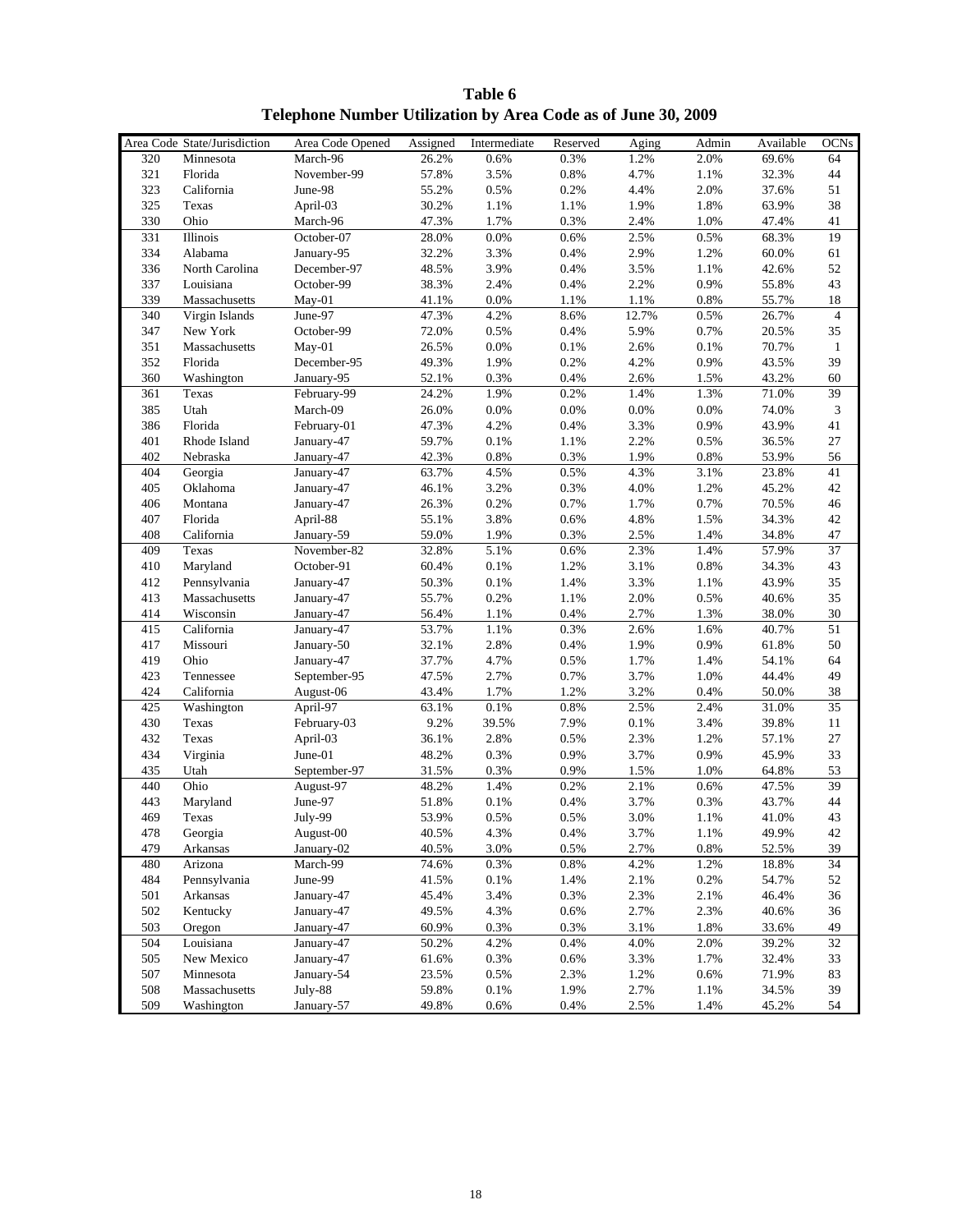| Table 6                                                       |  |
|---------------------------------------------------------------|--|
| Telephone Number Utilization by Area Code as of June 30, 2009 |  |

|     | Area Code State/Jurisdiction | Area Code Opened | Assigned | Intermediate | Reserved | Aging | Admin   | Available | <b>OCNs</b>     |
|-----|------------------------------|------------------|----------|--------------|----------|-------|---------|-----------|-----------------|
| 510 | California                   | September-91     | 51.1%    | 2.1%         | 0.4%     | 2.7%  | 1.8%    | 41.9%     | 42              |
| 512 | Texas                        | January-47       | 60.0%    | 2.9%         | 0.4%     | 2.5%  | 2.1%    | 32.2%     | 44              |
| 513 | Ohio                         | January-47       | 57.6%    | 0.4%         | 0.2%     | 2.8%  | 1.2%    | 37.7%     | 32              |
| 515 | Iowa                         | January-47       | 53.2%    | 0.8%         | 0.6%     | 1.7%  | 1.2%    | 42.5%     | 55              |
|     |                              |                  |          |              |          |       |         |           |                 |
| 516 | New York                     | January-51       | 58.2%    | 0.2%         | 0.8%     | 3.4%  | 0.9%    | 36.6%     | $40\,$          |
| 517 | Michigan                     | January-47       | 38.2%    | 0.9%         | 0.3%     | 2.0%  | 1.1%    | 57.4%     | 55              |
| 518 | New York                     | January-47       | 49.2%    | 1.2%         | 1.2%     | 2.6%  | 0.8%    | 45.2%     | $46\,$          |
| 520 | Arizona                      | March-95         | 60.5%    | 0.2%         | 0.6%     | 3.6%  | 1.2%    | 34.0%     | 42              |
| 530 | California                   | November-97      | 42.8%    | 0.8%         | 0.4%     | 1.7%  | 1.3%    | 53.0%     | 53              |
| 540 | Virginia                     | July-95          | 52.5%    | 0.1%         | 0.9%     | 2.8%  | 1.2%    | 42.6%     | 52              |
| 541 | Oregon                       | November-95      | 39.2%    | 0.4%         | 1.4%     | 2.1%  | 1.1%    | 55.9%     | 60              |
| 551 | New Jersey                   | December-01      | 74.3%    | 0.2%         | 1.0%     | 3.5%  | 0.2%    | 20.8%     | 16              |
| 559 | California                   | November-98      | 47.3%    | 1.4%         | 0.4%     | 2.6%  | 2.1%    | 46.2%     | 38              |
| 561 | Florida                      | May-96           | 59.6%    | 4.3%         | 0.8%     | 4.6%  | 2.2%    | 28.5%     | $40\,$          |
| 562 | California                   | January-97       | 50.7%    | 0.2%         | 0.5%     | 3.3%  | 2.7%    | 42.7%     | $50\,$          |
| 563 | Iowa                         | March-01         | 37.4%    | 1.3%         | 0.3%     | 2.1%  | 0.6%    | 58.3%     | 53              |
| 567 | Ohio                         | January-02       | 19.0%    | 2.3%         | 0.2%     | 0.6%  | 0.3%    | 77.6%     | $30\,$          |
| 570 | Pennsylvania                 | December-98      | 44.3%    | 0.8%         | 1.8%     | 2.4%  | 0.8%    | 49.9%     | $50\,$          |
| 571 | Virginia                     | March-00         | 64.7%    | 0.0%         | 0.6%     | 3.6%  | 0.6%    | 30.4%     | 39              |
| 573 | Missouri                     | January-96       | 31.5%    | 0.6%         | 0.4%     | 1.5%  | 0.6%    | 65.3%     | 45              |
| 574 | Indiana                      | January-02       | 42.6%    | 1.2%         | 0.7%     | 1.8%  | 1.0%    | 52.7%     | 38              |
| 575 | New Mexico                   | October-07       | 34.5%    | 1.5%         | 0.4%     | 2.3%  | 0.8%    | 60.6%     | 38              |
| 580 | Oklahoma                     | November-97      | 18.1%    | 2.0%         | 0.2%     | 1.1%  | 1.0%    | 77.5%     | 51              |
| 585 | New York                     | November-01      | 58.9%    | 1.0%         | 0.9%     | 1.7%  | 0.8%    | 36.7%     | 32              |
| 586 | Michigan                     |                  | 43.2%    | 0.3%         | 0.2%     |       |         | 53.5%     | 34              |
|     |                              | September-01     |          |              |          | 2.4%  | 0.5%    |           |                 |
| 601 | Mississippi                  | January-47       | 33.8%    | 2.1%         | 0.5%     | 2.5%  | 2.9%    | 58.2%     | 49              |
| 602 | Arizona                      | January-47       | 65.9%    | 0.3%         | 0.6%     | 3.4%  | 1.1%    | 28.7%     | 34              |
| 603 | New Hampshire                | January-47       | 47.2%    | 0.1%         | 2.1%     | 1.8%  | 0.8%    | 47.9%     | 47              |
| 605 | South Dakota                 | January-47       | 23.8%    | 0.4%         | 0.2%     | 1.5%  | 1.3%    | 72.8%     | $78\,$          |
| 606 | Kentucky                     | January-55       | 28.7%    | 1.4%         | 0.7%     | 1.4%  | 1.7%    | 65.9%     | 43              |
| 607 | New York                     | January-54       | 39.2%    | 1.3%         | 1.4%     | 1.3%  | 0.4%    | 56.5%     | 29              |
| 608 | Wisconsin                    | January-55       | 41.9%    | 0.6%         | 0.8%     | 1.5%  | 1.5%    | 53.8%     | 74              |
| 609 | New Jersey                   | January-57       | 56.1%    | 0.2%         | 0.5%     | 2.5%  | 0.6%    | 40.1%     | 43              |
| 610 | Pennsylvania                 | January-94       | 57.6%    | 0.2%         | 2.0%     | 2.4%  | 0.7%    | 37.0%     | 54              |
| 612 | Minnesota                    | January-47       | 63.7%    | 0.1%         | 0.3%     | 2.6%  | 1.8%    | 31.5%     | 41              |
| 614 | Ohio                         | January-47       | 56.0%    | 1.6%         | 0.4%     | 2.7%  | 1.8%    | 37.5%     | $\overline{35}$ |
| 615 | Tennessee                    | January-54       | 56.2%    | 4.3%         | 0.5%     | 3.1%  | 1.6%    | 34.2%     | 39              |
| 616 | Michigan                     | January-47       | 50.3%    | 0.6%         | 0.5%     | 2.5%  | 0.7%    | 45.4%     | 43              |
| 617 | Massachusetts                | January-47       | 63.0%    | 0.1%         | 1.8%     | 3.6%  | 1.0%    | 30.6%     | 36              |
| 618 | Illinois                     | January-47       | 34.6%    | 0.7%         | 0.7%     | 1.6%  | 1.3%    | 61.2%     | 54              |
| 619 | California                   | January-82       | 57.4%    | 1.1%         | 0.4%     | 3.3%  | 2.2%    | 35.7%     | 48              |
| 620 | Kansas                       | February-01      | 19.4%    | 2.9%         | 1.0%     | 1.1%  | 0.3%    | 75.3%     | 62              |
| 623 | Arizona                      | March-99         | 72.5%    | 0.7%         | 0.8%     | 4.7%  | 2.0%    | 19.4%     | 30              |
| 626 | California                   | June-97          | 54.5%    | 0.5%         | 0.6%     | 3.0%  | 1.8%    | 39.6%     | 50              |
| 630 | Illinois                     | August-96        | 51.7%    | 1.2%         | 1.2%     | 2.3%  | 0.8%    | 42.7%     | 33              |
| 631 | New York                     | November-99      | 52.7%    | 0.2%         | 0.5%     | 3.1%  | 0.5%    | 42.9%     | 39              |
| 636 | Missouri                     | May-99           | 40.2%    | 1.3%         | 0.7%     | 1.9%  | 0.7%    | 55.2%     | 30              |
| 641 | Iowa                         | July-00          | 28.1%    | 1.9%         | 0.7%     | 1.0%  | 0.3%    | 68.0%     | 62              |
| 646 | New York                     | July-99          | 81.2%    |              | 0.6%     |       |         | 12.3%     |                 |
|     |                              |                  |          | 0.3%         |          | 4.8%  | $0.8\%$ |           | 39              |
| 650 | California                   | August-97        | 46.8%    | 2.4%         | 0.4%     | 2.3%  | 1.3%    | 46.8%     | 42              |
| 651 | Minnesota                    | July-98          | 67.4%    | 0.1%         | 0.8%     | 2.7%  | 1.2%    | 27.8%     | 46              |
| 657 | California                   | September-08     | 51.9%    | 0.0%         | 8.3%     | 0.9%  | 0.0%    | 38.9%     | 14              |
| 660 | Missouri                     | October-97       | 15.7%    | 0.5%         | 0.6%     | 1.0%  | 0.5%    | 81.6%     | 49              |
| 661 | California                   | February-99      | 50.1%    | 1.1%         | 0.4%     | 2.7%  | 2.2%    | 43.5%     | 54              |
| 662 | Mississippi                  | April-99         | 28.0%    | 1.6%         | 0.6%     | 1.9%  | 1.7%    | 66.3%     | 58              |
| 670 | Northern Mariana Is. July-97 |                  | 54.5%    | 0.0%         | 10.7%    | 4.4%  | 0.0%    | 30.4%     | 3               |
| 671 | Guam                         | July-97          | 32.7%    | 0.0%         | 0.0%     | 1.9%  | 0.5%    | 64.8%     | 7               |
| 678 | Georgia                      | January-98       | 53.1%    | 2.0%         | 1.2%     | 5.0%  | 1.4%    | 37.3%     | 49              |
| 681 | West Virginia                | March-09         | 0.0%     | 0.0%         | 0.0%     | 0.0%  | 0.0%    | 100.0%    | 4               |
| 682 | Texas                        | October-00       | 54.4%    | 0.6%         | 0.5%     | 3.1%  | 2.5%    | 38.9%     | 29              |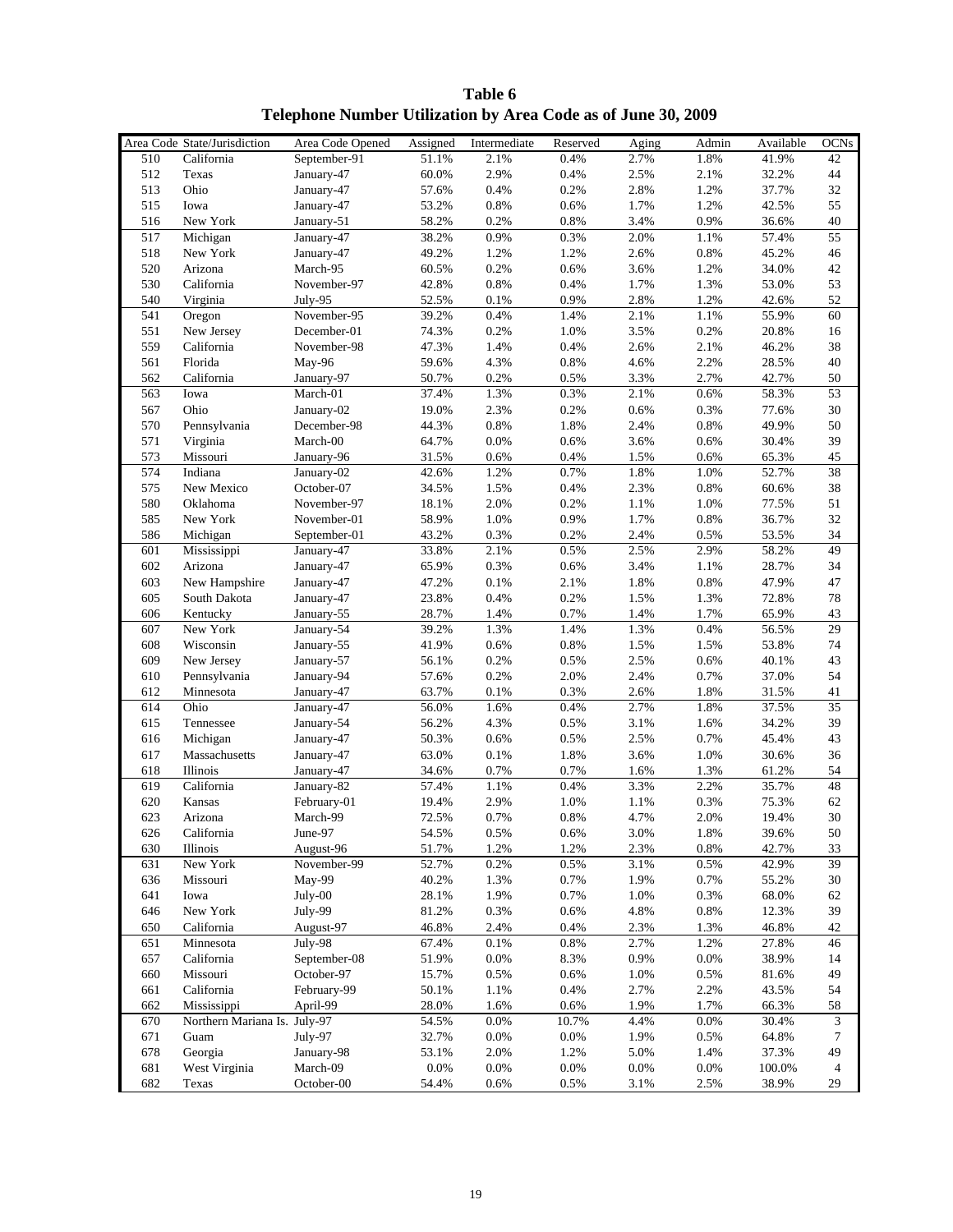| Table 6                                                       |  |
|---------------------------------------------------------------|--|
| Telephone Number Utilization by Area Code as of June 30, 2009 |  |

|     | Area Code State/Jurisdiction | Area Code Opened             | Assigned | Intermediate | Reserved | Aging | Admin | Available | <b>OCNs</b>     |
|-----|------------------------------|------------------------------|----------|--------------|----------|-------|-------|-----------|-----------------|
| 684 | American Samoa               | October-04                   | 87.9%    | 0.0%         | 2.6%     | 0.0%  | 3.0%  | 6.5%      | $\mathbf{1}$    |
| 701 | North Dakota                 | January-47                   | 20.4%    | 0.5%         | 0.1%     | 1.0%  | 1.0%  | 77.0%     | 62              |
| 702 | Nevada                       | January-47                   | 68.2%    | 0.7%         | 0.3%     | 5.9%  | 0.9%  | 24.0%     | 38              |
| 703 | Virginia                     | January-47                   | 69.7%    | 0.1%         | 0.7%     | 3.2%  | 0.6%  | 25.8%     | 42              |
|     |                              |                              |          |              |          |       |       |           |                 |
| 704 | North Carolina               | January-47                   | 54.6%    | 4.4%         | 0.5%     | 3.5%  | 1.7%  | 35.2%     | 44              |
| 706 | Georgia                      | May-92                       | 44.3%    | 2.9%         | 0.6%     | 2.7%  | 1.8%  | 47.6%     | 75              |
| 707 | California                   | January-59                   | 44.9%    | 2.1%         | 0.3%     | 1.8%  | 1.7%  | 49.1%     | 46              |
| 708 | Illinois                     | November-89                  | 42.6%    | 0.2%         | 1.4%     | 2.4%  | 0.8%  | 52.6%     | 32              |
| 712 | Iowa                         | January-47                   | 18.3%    | 3.5%         | 2.6%     | 1.1%  | 0.4%  | 74.0%     | 98              |
| 713 | Texas                        | January-47                   | 60.0%    | 2.6%         | 0.7%     | 2.7%  | 1.2%  | 32.9%     | 40              |
| 714 | California                   | January-51                   | 58.1%    | 0.5%         | 0.5%     | 3.3%  | 2.4%  | 35.2%     | $\overline{52}$ |
| 715 | Wisconsin                    | January-47                   | 29.3%    | 0.7%         | 0.5%     | 1.2%  | 0.9%  | 67.4%     | 92              |
| 716 | New York                     | January-47                   | 53.4%    | 1.1%         | 1.2%     | 2.8%  | 0.9%  | 40.7%     | 34              |
| 717 | Pennsylvania                 | January-47                   | 57.3%    | 0.4%         | 0.9%     | 2.2%  | 1.0%  | 38.3%     | 41              |
| 718 | New York                     | September-84                 | 64.9%    | 0.1%         | 1.0%     | 4.5%  | 1.3%  | 28.2%     | 36              |
| 719 | Colorado                     | $\overline{\text{March-88}}$ | 50.3%    | 0.1%         | 0.4%     | 3.0%  | 1.4%  | 44.8%     | 47              |
| 720 | Colorado                     | June-98                      | 74.0%    | 0.6%         | 0.7%     | 3.8%  | 1.5%  | 19.4%     | 31              |
| 724 | Pennsylvania                 | February-98                  | 39.9%    | 0.2%         | 0.5%     | 2.4%  | 0.6%  | 56.3%     | 56              |
| 727 | Florida                      | July-98                      | 59.1%    | 1.2%         | 0.9%     | 3.6%  | 2.9%  | 32.3%     | 39              |
| 731 | Tennessee                    | February-01                  | 30.9%    | 1.8%         | 0.7%     | 1.7%  | 0.9%  | 63.9%     | 38              |
| 732 | New Jersey                   | June-97                      | 53.9%    | 0.4%         | 0.7%     | 3.2%  | 0.7%  | 41.0%     | 37              |
| 734 | Michigan                     | December-97                  | 46.0%    | 0.5%         | 0.3%     | 1.9%  | 0.6%  | 50.8%     | 48              |
| 740 | Ohio                         | December-97                  | 36.9%    | 2.0%         | 0.2%     | 1.8%  | 0.9%  | 58.1%     | 47              |
| 754 | Florida                      | August-01                    | 67.9%    | 0.1%         | 0.0%     | 3.8%  | 1.4%  | 26.8%     | 11              |
| 757 | Virginia                     | July-96                      | 64.1%    | 0.1%         | 0.8%     | 3.4%  | 1.1%  | 30.6%     | 31              |
| 760 | California                   | March-97                     | 52.3%    | 1.2%         | 0.5%     | 3.2%  | 2.2%  | 40.7%     | 62              |
|     |                              |                              |          |              |          |       |       |           |                 |
| 762 | Georgia                      | May-06                       | 12.6%    | 0.0%         | 0.0%     | 0.0%  | 0.0%  | 87.4%     | 12              |
| 763 | Minnesota                    | February-00                  | 62.2%    | 0.0%         | 0.6%     | 3.1%  | 1.1%  | 32.9%     | 48              |
| 765 | Indiana                      | February-97                  | 32.2%    | 1.4%         | 0.2%     | 1.3%  | 0.8%  | 64.0%     | 57              |
| 769 | Mississippi                  | March-05                     | 18.3%    | 0.0%         | 0.1%     | 1.7%  | 1.7%  | 78.0%     | 17              |
| 770 | Georgia                      | August-95                    | 55.3%    | 7.9%         | 0.4%     | 3.5%  | 2.2%  | 30.8%     | 41              |
| 772 | Florida                      | February-02                  | 52.9%    | 3.4%         | 0.4%     | 4.3%  | 3.0%  | 36.0%     | 36              |
| 773 | Illinois                     | October-96                   | 53.1%    | 0.4%         | 0.8%     | 4.7%  | 0.7%  | 40.4%     | 35              |
| 774 | Massachusetts                | $May-01$                     | 35.6%    | 0.0%         | 0.9%     | 1.6%  | 0.6%  | 61.3%     | 31              |
| 775 | Nevada                       | December-98                  | 48.1%    | 0.8%         | 0.8%     | 2.1%  | 1.7%  | 46.4%     | 40              |
| 779 | Illinois                     | March-07                     | 36.6%    | 0.1%         | 8.4%     | 4.5%  | 0.3%  | 50.2%     | $\overline{19}$ |
| 781 | Massachusetts                | September-97                 | 47.6%    | 0.1%         | 0.9%     | 2.5%  | 0.5%  | 48.4%     | 35              |
| 785 | Kansas                       | July-97                      | 23.8%    | 3.7%         | 0.5%     | 1.2%  | 1.0%  | 69.9%     | 58              |
| 786 | Florida                      | March-98                     | 67.7%    | 0.7%         | 0.9%     | 6.2%  | 1.2%  | 23.4%     | 39              |
| 787 | Puerto Rico                  | March-96                     | 62.3%    | 0.0%         | 0.6%     | 2.9%  | 1.3%  | 33.0%     | $12\,$          |
| 801 | Utah                         | January-47                   | 68.8%    | 0.7%         | 0.4%     | 2.8%  | 1.6%  | 25.6%     | 32              |
| 802 | Vermont                      | January-47                   | 45.2%    | 0.1%         | 1.6%     | 0.9%  | 1.1%  | 51.1%     | 31              |
| 803 | South Carolina               | January-47                   | 48.9%    | 4.9%         | 0.3%     | 3.5%  | 1.8%  | 40.6%     | 55              |
| 804 | Virginia                     | June- $73$                   | 60.1%    | $0.1\%$      | 1.2%     | 4.0%  | 1.2%  | 33.4%     | 33              |
| 805 | California                   | January-57                   | 49.3%    | 0.8%         | 0.6%     | 2.0%  | 2.3%  | 45.0%     | 57              |
| 806 | Texas                        | January-57                   | 27.0%    | 2.5%         | 0.3%     | 2.2%  | 1.6%  | 66.6%     | 51              |
| 808 | Hawaii                       | January-57                   | 55.9%    | 0.2%         | 0.4%     | 3.0%  | 3.7%  | 36.8%     | 16              |
| 810 | Michigan                     | December-93                  | 37.4%    | 0.3%         | 0.4%     | 2.0%  | 1.9%  | 58.0%     | 37              |
| 812 | Indiana                      | January-47                   | 37.5%    |              | 0.6%     |       |       | 57.1%     |                 |
|     |                              | January-53                   |          | 1.3%         |          | 2.0%  | 1.5%  |           | 55              |
| 813 | Florida                      |                              | 61.5%    | 1.1%         | 1.0%     | 3.6%  | 2.5%  | 30.3%     | 40              |
| 814 | Pennsylvania                 | January-47                   | 41.8%    | 0.5%         | 0.4%     | 1.2%  | 0.8%  | 55.2%     | 51              |
| 815 | Illinois                     | January-47                   | 42.6%    | 0.9%         | 0.4%     | 1.6%  | 0.9%  | 53.6%     | 61              |
| 816 | Missouri                     | January-47                   | 48.8%    | 2.5%         | 0.5%     | 2.8%  | 1.4%  | 44.0%     | 44              |
| 817 | Texas                        | January-53                   | 50.9%    | 1.5%         | 0.5%     | 2.9%  | 2.8%  | 41.4%     | 47              |
| 818 | California                   | January-84                   | 57.6%    | 0.9%         | 0.5%     | 3.3%  | 1.7%  | 36.0%     | 50              |
| 828 | North Carolina               | March-98                     | 45.1%    | 1.9%         | 0.7%     | 2.9%  | 1.9%  | 47.4%     | 44              |
| 830 | Texas                        | July-97                      | 21.6%    | 0.9%         | 0.2%     | 1.1%  | 0.8%  | 75.3%     | 50              |
| 831 | California                   | July-98                      | 45.3%    | 2.5%         | 0.7%     | 2.1%  | 1.9%  | 47.6%     | 40              |
| 832 | Texas                        | January-99                   | 62.0%    | $0.0\%$      | 0.4%     | 5.2%  | 1.0%  | 31.4%     | 38              |
| 843 | South Carolina               | March-98                     | 45.9%    | 2.9%         | 0.4%     | 3.3%  | 2.1%  | 45.3%     | 48              |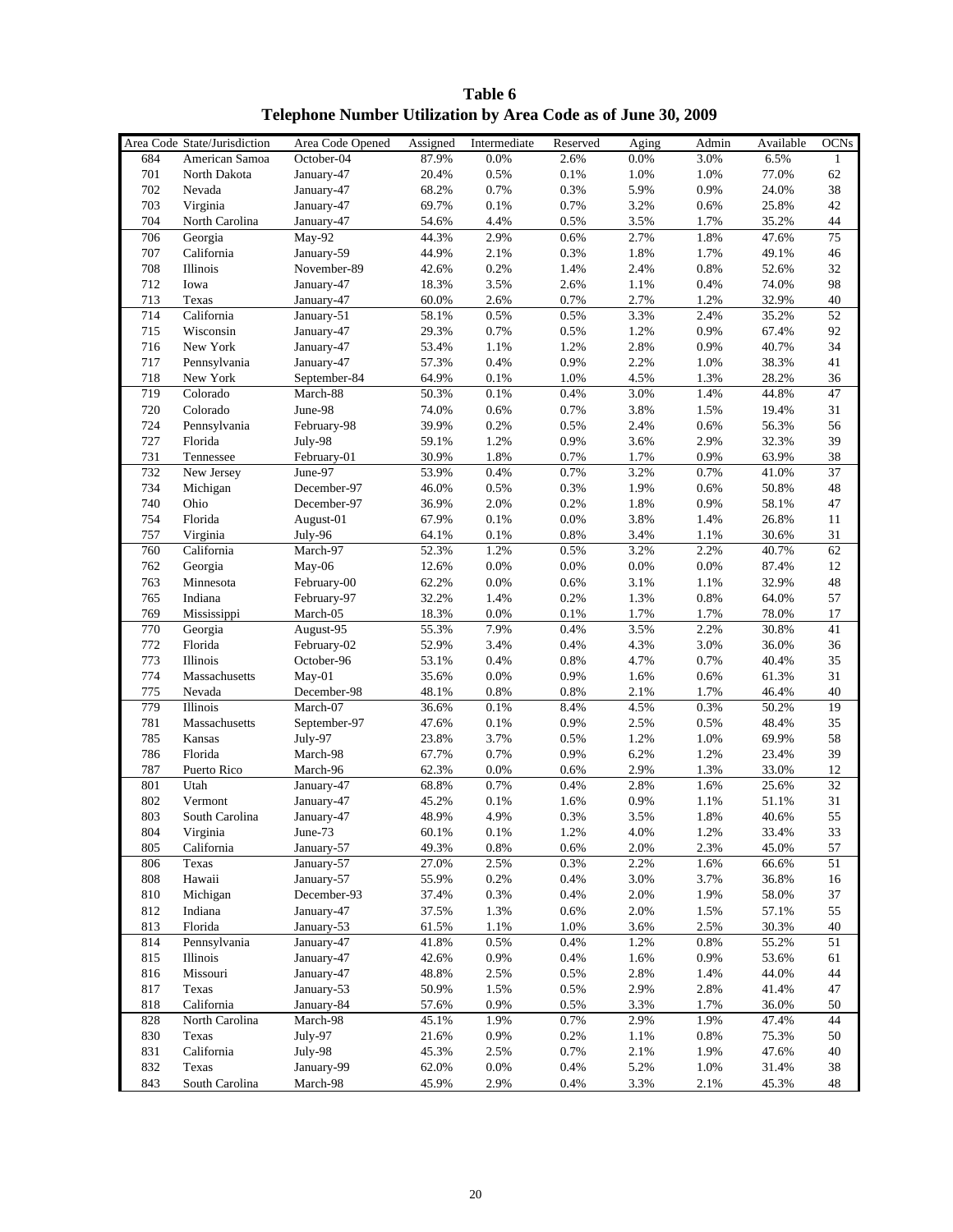**Table 6 Telephone Number Utilization by Area Code as of June 30, 2009**

|     | Area Code State/Jurisdiction |                             |                   | Intermediate | Reserved |               | Admin | Available | <b>OCNs</b> |
|-----|------------------------------|-----------------------------|-------------------|--------------|----------|---------------|-------|-----------|-------------|
| 845 | New York                     | Area Code Opened<br>June-00 | Assigned<br>47.9% | 1.0%         | 2.1%     | Aging<br>2.4% | 1.0%  | 45.6%     | 49          |
| 847 | Illinois                     | January-96                  | 59.1%             | 0.7%         | 1.4%     | 2.1%          | 0.7%  | 36.1%     | 34          |
| 848 |                              | December-01                 | 52.7%             | 0.0%         | 0.1%     | 3.1%          | 0.5%  | 43.7%     | 20          |
| 850 | New Jersey                   |                             |                   |              |          |               |       |           | 52          |
|     | Florida                      | June-97                     | 42.9%             | 4.5%         | 1.0%     | 4.4%          | 1.2%  | 45.9%     |             |
| 856 | New Jersey                   | June-99                     | 47.3%             | 0.3%         | 0.5%     | 3.2%          | 0.6%  | 48.1%     | 40          |
| 857 | Massachusetts                | May-01                      | 44.1%             | 0.0%         | 1.1%     | 3.1%          | 1.0%  | 50.7%     | 27          |
| 858 | California                   | June-99                     | 55.3%             | 2.2%         | 0.5%     | 2.8%          | 2.1%  | 37.0%     | 38          |
| 859 | Kentucky                     | April-00                    | 44.3%             | 1.5%         | 0.7%     | 2.0%          | 0.6%  | 50.8%     | 45          |
| 860 | Connecticut                  | August-95                   | 49.9%             | 1.2%         | 0.5%     | 2.1%          | 1.0%  | 45.3%     | 32          |
| 862 | New Jersey                   | December-01                 | 54.2%             | 0.2%         | 0.3%     | 4.1%          | 0.6%  | 40.6%     | 30          |
| 863 | Florida                      | September-99                | 44.7%             | 1.1%         | 1.0%     | 3.3%          | 1.9%  | 48.0%     | 39          |
| 864 | South Carolina               | December-95                 | 49.4%             | 3.5%         | 1.2%     | 3.6%          | 1.6%  | 40.6%     | 36          |
| 865 | Tennessee                    | November-99                 | 54.2%             | 4.4%         | 0.8%     | 3.6%          | 1.6%  | 35.5%     | 33          |
| 870 | Arkansas                     | April-97                    | 25.3%             | 2.5%         | 0.3%     | 1.3%          | 0.6%  | 70.0%     | 46          |
| 901 | Tennessee                    | January-47                  | 61.5%             | 4.0%         | 0.7%     | 4.5%          | 1.6%  | 27.7%     | 32          |
| 903 | Texas                        | November-90                 | 36.3%             | 4.1%         | $0.8\%$  | 2.4%          | 2.3%  | 54.2%     | 63          |
| 904 | Florida                      | July-65                     | 56.1%             | 4.3%         | 0.7%     | 4.0%          | 2.3%  | 32.6%     | 41          |
| 906 | Michigan                     | March-61                    | 16.0%             | 0.9%         | 0.3%     | 0.7%          | 0.1%  | 82.0%     | 25          |
| 907 | Alaska                       | January-57                  | 28.2%             | 0.7%         | 2.2%     | 1.7%          | 0.7%  | 66.5%     | 36          |
| 908 | New Jersey                   | November-90                 | 46.7%             | 0.2%         | 0.4%     | 2.2%          | 1.1%  | 49.3%     | 42          |
| 909 | California                   | November-92                 | 58.6%             | 0.9%         | 0.7%     | 3.9%          | 2.1%  | 33.8%     | 53          |
| 910 | North Carolina               | November-93                 | 43.1%             | 1.8%         | 0.7%     | 3.8%          | 1.6%  | 49.0%     | 43          |
| 912 | Georgia                      | January-54                  | 39.3%             | 4.3%         | 1.3%     | 3.4%          | 1.6%  | 50.1%     | 51          |
| 913 | Kansas                       | January-47                  | 54.1%             | 1.5%         | 0.4%     | 2.7%          | 1.9%  | 39.3%     | 39          |
| 914 | New York                     | January-47                  | 52.2%             | 0.2%         | 0.8%     | 2.8%          | 0.8%  | 43.2%     | 41          |
| 915 | Texas                        | January-47                  | 57.6%             | 2.1%         | 0.2%     | 4.8%          | 6.0%  | 29.3%     | 30          |
| 916 | California                   | January-47                  | 59.3%             | 0.9%         | 0.3%     | 3.0%          | 2.3%  | 34.2%     | 48          |
| 917 | New York                     | January-92                  | 58.6%             | 0.3%         | 0.3%     | 1.8%          | 0.3%  | 38.7%     | 32          |
| 918 | Oklahoma                     | January-53                  | 38.7%             | 2.9%         | 0.3%     | 1.9%          | 1.2%  | 55.0%     | 63          |
| 919 | North Carolina               | January-54                  | 55.2%             | 3.9%         | 0.7%     | 3.2%          | 1.9%  | 35.0%     | 42          |
| 920 | Wisconsin                    | July-97                     | 36.6%             | 0.5%         | 0.7%     | 1.5%          | 1.1%  | 59.7%     | 67          |
| 925 | California                   | March-98                    | 45.1%             | 2.1%         | 0.4%     | 2.0%          | 2.1%  | 48.3%     | 40          |
| 928 | Arizona                      | June-01                     | 44.2%             | 0.7%         | 1.1%     | 2.2%          | 0.6%  | 51.3%     | $50\,$      |
| 931 | Tennessee                    | September-97                | 39.1%             | 1.5%         | 1.0%     | 1.8%          | 0.8%  | 55.7%     | 45          |
| 936 | Texas                        | February-00                 | 29.5%             | 2.3%         | 0.5%     | 1.5%          | 0.9%  | 65.3%     | 37          |
| 937 | Ohio                         | September-96                | 41.1%             | 1.5%         | 0.3%     | 1.8%          | 0.7%  | 54.6%     | 42          |
| 939 | Puerto Rico                  |                             | 39.4%             | 0.0%         | 2.1%     | 1.9%          | 0.9%  | 55.7%     | 6           |
|     |                              | September-01                |                   |              |          |               |       |           | 54          |
| 940 | Texas                        | May-97                      | 29.1%             | 1.6%         | 0.2%     | 2.0%          | 4.4%  | 62.7%     |             |
| 941 | Florida                      | May-95                      | 55.1%             | 1.5%         | 1.0%     | 3.9%          | 2.0%  | 36.5%     | 41          |
| 947 | Michigan                     | September-02                | 86.1%             | 6.1%         | 0.0%     | 0.0%          | 0.1%  | 7.7%      | 5           |
| 949 | California                   | April-98                    | 58.9%             | 1.1%         | 0.7%     | 3.1%          | 2.0%  | 34.3%     | 47          |
| 951 | California                   | July-04                     | 66.4%             | 0.9%         | 0.5%     | 4.3%          | 2.2%  | 25.7%     | 47          |
| 952 | Minnesota                    | February-00                 | 58.8%             | 0.2%         | 0.4%     | 2.2%          | 1.2%  | 37.1%     | 45          |
| 954 | Florida                      | September-95                | 56.1%             | 5.2%         | 0.7%     | 4.5%          | 2.0%  | 31.5%     | 41          |
| 956 | Texas                        | July-97                     | 47.6%             | 2.8%         | 0.2%     | 4.5%          | 2.8%  | 42.1%     | 34          |
| 970 | Colorado                     | April-95                    | 43.6%             | 0.2%         | 0.3%     | 2.3%          | 1.3%  | 52.3%     | 61          |
| 971 | Oregon                       | October-00                  | 55.5%             | 2.2%         | 0.1%     | 3.0%          | 0.8%  | 38.5%     | 26          |
| 972 | Texas                        | September-96                | 53.0%             | 1.5%         | 0.7%     | 2.5%          | 2.1%  | 40.2%     | 45          |
| 973 | New Jersey                   | June-97                     | 56.8%             | 0.2%         | 0.9%     | 3.5%          | 0.8%  | 37.8%     | 44          |
| 978 | Massachusetts                | September-97                | 48.4%             | 0.1%         | 1.2%     | 2.8%          | 0.6%  | 46.9%     | 39          |
| 979 | Texas                        | February-00                 | 28.3%             | 1.5%         | 0.4%     | 1.4%          | 1.6%  | 66.7%     | 40          |
| 980 | North Carolina               | April-01                    | 56.3%             | 1.8%         | 0.2%     | 3.8%          | 2.6%  | 35.3%     | 21          |
| 985 | Louisiana                    | February-01                 | 39.2%             | 2.0%         | $0.8\%$  | 2.6%          | 1.2%  | 54.2%     | 37          |
| 989 | Michigan                     | April-01                    | 27.8%             | $0.8\%$      | 0.7%     | 1.3%          | 1.0%  | 68.4%     | 52          |

Source: Numbering Resource Utilization/Forecast Reports data filed with NeuStar, Inc. as of November 02, 2009. Area code information is from NeuStar, Inc.'s website.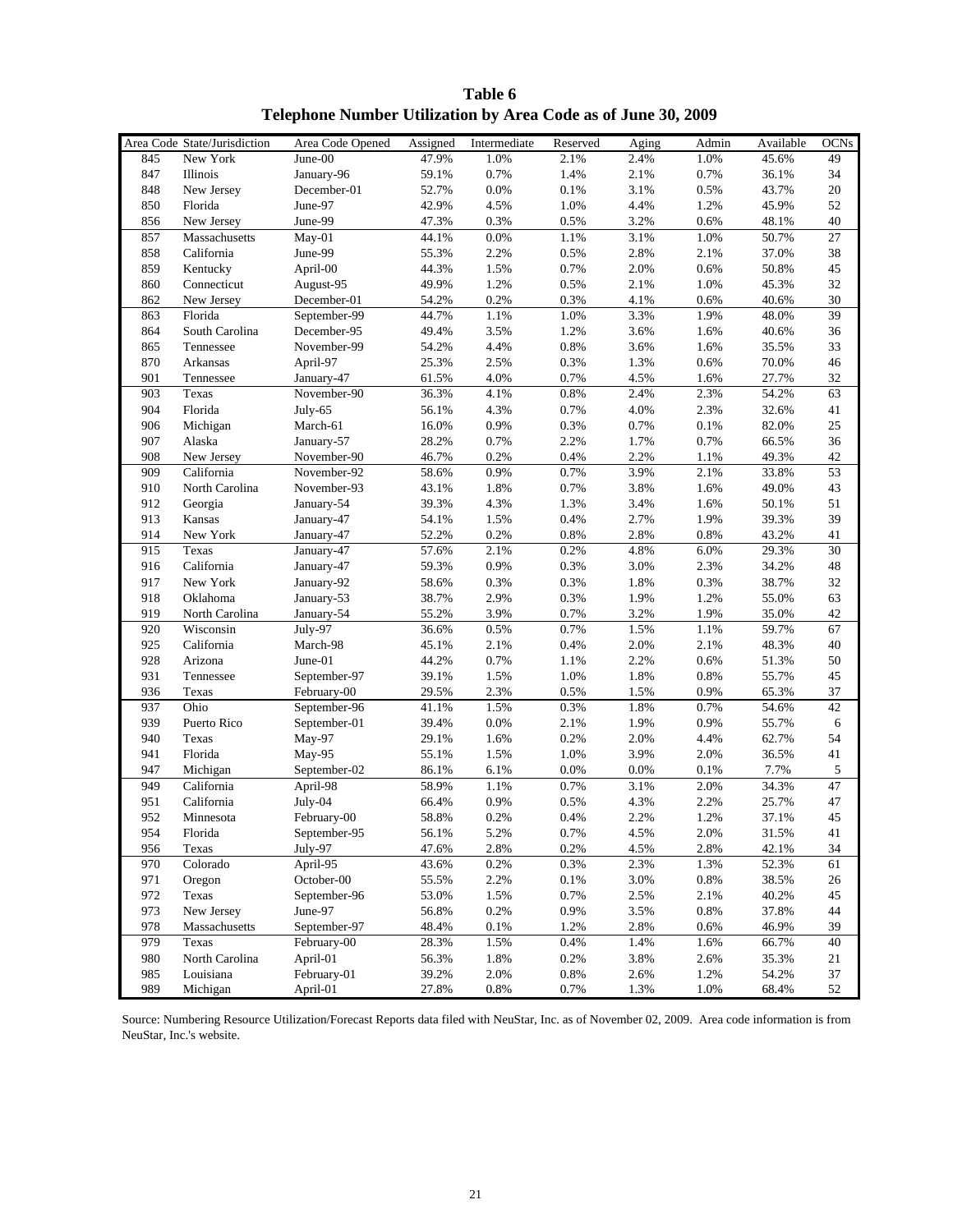**Table 7 Assigned, Aging and Available Telephone Numbers by Area Code as of June 30, 2009 (in thousands except OCNs)**

| Assigned<br>Aging<br>Available<br><b>OCNs</b><br>Assigned<br><b>OCNs</b><br>Area Code<br>Aging<br>Available<br>1,775<br>37<br>201<br>2,512<br>165<br>1,564<br>63<br>426<br>6<br>202<br>630<br>74<br>3,142<br>145<br>31<br>1,179<br>229<br>6<br>203<br>$\boldsymbol{7}$<br>2,590<br>123<br>2,159<br>28<br>1,670<br>72<br>351<br>205<br>79<br>$12\,$<br>1,723<br>118<br>1,556<br>31<br>1,561<br>634<br>5<br>206<br>2,249<br>103<br>1,194<br>28<br>1,409<br>60<br>111<br>$\overline{7}$<br>55<br>2,557<br>1,057<br>34<br>207<br>1,543<br>46<br>621<br>208<br>87<br>789<br>$16\,$<br>1,775<br>83<br>2,216<br>44<br>1,167<br>9<br>209<br>1,494<br>56<br>1,836<br>32<br>1,225<br>67<br>512<br>210<br>97<br>954<br>251<br>$\tau$<br>1,963<br>24<br>1,754<br>107<br>1,285<br>5<br>212<br>5,613<br>428<br>26<br>66<br>4<br>$\boldsymbol{0}$<br>949<br>653<br>53<br>459<br>6<br>213<br>1,098<br>88<br>41<br>1,299<br>214<br>2,337<br>123<br>39<br>2,413<br>130<br>165<br>6<br>208<br>7<br>215<br>3,315<br>1,585<br>32<br>1,352<br>76<br>348<br>$\tau$<br>59<br>84<br>216<br>1,415<br>1,239<br>23<br>969<br>368<br>217<br>30<br>3,234<br>980<br>39<br>549<br>10<br>1,105<br>36<br>710<br>27<br>3,074<br>23<br>719<br>8<br>218<br>60<br>561<br>9<br>219<br>688<br>29<br>1,061<br>38<br>292<br>21<br>671<br>9<br>509<br>$\tau$<br>224<br>360<br>23<br>468<br>33<br>255<br>225<br>908<br>693<br>54<br>379<br>9<br>70<br>26<br>748<br>332<br>10<br>228<br>384<br>29<br>840<br>18<br>369<br>31<br>54<br>229<br>646<br>45<br>1,413<br>26<br>506<br>1,156<br>9<br>25<br>38<br>9<br>231<br>658<br>2,126<br>27<br>511<br>558<br>3<br>79<br>234<br>42<br>$\mathbf{1}$<br>104<br>19<br>12<br>1<br>$\overline{7}$<br>239<br>590<br>775<br>390<br>964<br>110<br>18<br>48<br>8<br>240<br>1,105<br>83<br>1,266<br>38<br>1,217<br>73<br>374<br>39<br>6<br>248<br>1,996<br>132<br>2,328<br>32<br>1,421<br>335<br>251<br>688<br>56<br>1,023<br>30<br>669<br>47<br>456<br>$10\,$<br>656<br>$12\,$<br>252<br>1,203<br>111<br>2,043<br>24<br>65<br>463<br>$\sqrt{5}$<br>253<br>1,138<br>936<br>51<br>1,521<br>83<br>26<br>130<br>13<br>254<br>632<br>60<br>1,796<br>730<br>45<br>538<br>26<br>73<br>256<br>78<br>29<br>1,179<br>11<br>1,355<br>1,706<br>1,778<br>724<br>23<br>559<br>$\,8\,$<br>260<br>1,071<br>21<br>20<br>514<br>9<br>1,247<br>50<br>1,895<br>748<br>343<br>262<br>30<br>28<br>1,080<br>1,321<br>643<br>$\boldsymbol{7}$<br>267<br>116<br>2,163<br>37<br>148<br>269<br>13<br>784<br>30<br>33<br>640<br>51<br>434<br>1,457<br>73<br>39<br>935<br>46<br>931<br>12<br>270<br>1,366<br>3,500<br>391<br>276<br>42<br>947<br>24<br>262<br>21<br>220<br>12<br>281<br>2,462<br>84<br>142<br>6<br>2,617<br>185<br>35<br>1,464<br>202<br>$\tau$<br>301<br>3,204<br>141<br>1,913<br>34<br>1,330<br>45<br>302<br>95<br>29<br>1,810<br>1,359<br>841<br>50<br>208<br>7<br>$\tau$<br>173<br>27<br>45<br>44<br>303<br>3,704<br>1,592<br>1,453<br>13<br>304<br>49<br>2,823<br>24<br>60<br>672<br>1,493<br>1,239<br>990<br>305<br>2,617<br>235<br>28<br>1,373<br>72<br>137<br>$\sqrt{6}$<br>503<br>1,027<br>307<br>568<br>30<br>1,279<br>28<br>55<br>15<br>308<br>257<br>306<br>19<br>8<br>1,875<br>37<br>670<br>16<br>309<br>2,879<br>798<br>347<br>9<br>1,365<br>45<br>43<br>33<br>310<br>148<br>1,932<br>302<br>6<br>3,157<br>1,268<br>35<br>95<br>94<br>821<br>$\boldsymbol{7}$<br>312<br>2,770<br>1,290<br>27<br>43<br>614<br>313<br>1,431<br>98<br>29<br>1,333<br>92<br>778<br>6<br>1,353<br>1,253<br>1,583<br>304<br>7<br>314<br>1,980<br>101<br>21<br>70<br>$\tau$<br>50<br>319<br>315<br>58<br>2,392<br>34<br>1,221<br>1,388<br>$23\,$<br>9<br>316<br>572<br>911<br>15<br>611<br>28<br>91<br>1,538<br>$\boldsymbol{7}$<br>317<br>2,032<br>113<br>1,915<br>29<br>81<br>177<br>1,034<br>318<br>1,067<br>105<br>1,920<br>29<br>82<br>1,023<br>$10\,$<br>319<br>1,166<br>47<br>1,800<br>52<br>618<br>27<br>383<br>7<br>28<br>2,222<br>53<br>9<br>320<br>598<br>393<br>18<br>385<br>902<br>$70\,$<br>643<br>847<br>51<br>$221\,$<br>$\boldsymbol{7}$<br>321<br>32<br>323<br>1,838<br>120<br>1,581<br>37<br>1,817<br>171<br>614<br>$\sqrt{6}$<br>406<br>374<br>32<br>295<br>325<br>16<br>1,074<br>23<br>12<br>81<br>29<br>1,719<br>99<br>330<br>1,844<br>2,388<br>583<br>10 | Wireline (Incumbent LECs and CLECs) |  |  |  | Wireless (Cellular/PCS) |  |  |  |  |
|------------------------------------------------------------------------------------------------------------------------------------------------------------------------------------------------------------------------------------------------------------------------------------------------------------------------------------------------------------------------------------------------------------------------------------------------------------------------------------------------------------------------------------------------------------------------------------------------------------------------------------------------------------------------------------------------------------------------------------------------------------------------------------------------------------------------------------------------------------------------------------------------------------------------------------------------------------------------------------------------------------------------------------------------------------------------------------------------------------------------------------------------------------------------------------------------------------------------------------------------------------------------------------------------------------------------------------------------------------------------------------------------------------------------------------------------------------------------------------------------------------------------------------------------------------------------------------------------------------------------------------------------------------------------------------------------------------------------------------------------------------------------------------------------------------------------------------------------------------------------------------------------------------------------------------------------------------------------------------------------------------------------------------------------------------------------------------------------------------------------------------------------------------------------------------------------------------------------------------------------------------------------------------------------------------------------------------------------------------------------------------------------------------------------------------------------------------------------------------------------------------------------------------------------------------------------------------------------------------------------------------------------------------------------------------------------------------------------------------------------------------------------------------------------------------------------------------------------------------------------------------------------------------------------------------------------------------------------------------------------------------------------------------------------------------------------------------------------------------------------------------------------------------------------------------------------------------------------------------------------------------------------------------------------------------------------------------------------------------------------------------------------------------------------------------------------------------------------------------------------------------------------------------------------------------------------------------------------------------------------------------------------------------------------------------------------------------------------------------------------------------------------------------------------------------------------------------------------------------------------------------------------------------------------------------------------------------------------------------------------------------------------------------------------------------------------------------------------------------------------------------------------------------------------------------------------------------------------------------------------|-------------------------------------|--|--|--|-------------------------|--|--|--|--|
|                                                                                                                                                                                                                                                                                                                                                                                                                                                                                                                                                                                                                                                                                                                                                                                                                                                                                                                                                                                                                                                                                                                                                                                                                                                                                                                                                                                                                                                                                                                                                                                                                                                                                                                                                                                                                                                                                                                                                                                                                                                                                                                                                                                                                                                                                                                                                                                                                                                                                                                                                                                                                                                                                                                                                                                                                                                                                                                                                                                                                                                                                                                                                                                                                                                                                                                                                                                                                                                                                                                                                                                                                                                                                                                                                                                                                                                                                                                                                                                                                                                                                                                                                                                                                                                |                                     |  |  |  |                         |  |  |  |  |
|                                                                                                                                                                                                                                                                                                                                                                                                                                                                                                                                                                                                                                                                                                                                                                                                                                                                                                                                                                                                                                                                                                                                                                                                                                                                                                                                                                                                                                                                                                                                                                                                                                                                                                                                                                                                                                                                                                                                                                                                                                                                                                                                                                                                                                                                                                                                                                                                                                                                                                                                                                                                                                                                                                                                                                                                                                                                                                                                                                                                                                                                                                                                                                                                                                                                                                                                                                                                                                                                                                                                                                                                                                                                                                                                                                                                                                                                                                                                                                                                                                                                                                                                                                                                                                                |                                     |  |  |  |                         |  |  |  |  |
|                                                                                                                                                                                                                                                                                                                                                                                                                                                                                                                                                                                                                                                                                                                                                                                                                                                                                                                                                                                                                                                                                                                                                                                                                                                                                                                                                                                                                                                                                                                                                                                                                                                                                                                                                                                                                                                                                                                                                                                                                                                                                                                                                                                                                                                                                                                                                                                                                                                                                                                                                                                                                                                                                                                                                                                                                                                                                                                                                                                                                                                                                                                                                                                                                                                                                                                                                                                                                                                                                                                                                                                                                                                                                                                                                                                                                                                                                                                                                                                                                                                                                                                                                                                                                                                |                                     |  |  |  |                         |  |  |  |  |
|                                                                                                                                                                                                                                                                                                                                                                                                                                                                                                                                                                                                                                                                                                                                                                                                                                                                                                                                                                                                                                                                                                                                                                                                                                                                                                                                                                                                                                                                                                                                                                                                                                                                                                                                                                                                                                                                                                                                                                                                                                                                                                                                                                                                                                                                                                                                                                                                                                                                                                                                                                                                                                                                                                                                                                                                                                                                                                                                                                                                                                                                                                                                                                                                                                                                                                                                                                                                                                                                                                                                                                                                                                                                                                                                                                                                                                                                                                                                                                                                                                                                                                                                                                                                                                                |                                     |  |  |  |                         |  |  |  |  |
|                                                                                                                                                                                                                                                                                                                                                                                                                                                                                                                                                                                                                                                                                                                                                                                                                                                                                                                                                                                                                                                                                                                                                                                                                                                                                                                                                                                                                                                                                                                                                                                                                                                                                                                                                                                                                                                                                                                                                                                                                                                                                                                                                                                                                                                                                                                                                                                                                                                                                                                                                                                                                                                                                                                                                                                                                                                                                                                                                                                                                                                                                                                                                                                                                                                                                                                                                                                                                                                                                                                                                                                                                                                                                                                                                                                                                                                                                                                                                                                                                                                                                                                                                                                                                                                |                                     |  |  |  |                         |  |  |  |  |
|                                                                                                                                                                                                                                                                                                                                                                                                                                                                                                                                                                                                                                                                                                                                                                                                                                                                                                                                                                                                                                                                                                                                                                                                                                                                                                                                                                                                                                                                                                                                                                                                                                                                                                                                                                                                                                                                                                                                                                                                                                                                                                                                                                                                                                                                                                                                                                                                                                                                                                                                                                                                                                                                                                                                                                                                                                                                                                                                                                                                                                                                                                                                                                                                                                                                                                                                                                                                                                                                                                                                                                                                                                                                                                                                                                                                                                                                                                                                                                                                                                                                                                                                                                                                                                                |                                     |  |  |  |                         |  |  |  |  |
|                                                                                                                                                                                                                                                                                                                                                                                                                                                                                                                                                                                                                                                                                                                                                                                                                                                                                                                                                                                                                                                                                                                                                                                                                                                                                                                                                                                                                                                                                                                                                                                                                                                                                                                                                                                                                                                                                                                                                                                                                                                                                                                                                                                                                                                                                                                                                                                                                                                                                                                                                                                                                                                                                                                                                                                                                                                                                                                                                                                                                                                                                                                                                                                                                                                                                                                                                                                                                                                                                                                                                                                                                                                                                                                                                                                                                                                                                                                                                                                                                                                                                                                                                                                                                                                |                                     |  |  |  |                         |  |  |  |  |
|                                                                                                                                                                                                                                                                                                                                                                                                                                                                                                                                                                                                                                                                                                                                                                                                                                                                                                                                                                                                                                                                                                                                                                                                                                                                                                                                                                                                                                                                                                                                                                                                                                                                                                                                                                                                                                                                                                                                                                                                                                                                                                                                                                                                                                                                                                                                                                                                                                                                                                                                                                                                                                                                                                                                                                                                                                                                                                                                                                                                                                                                                                                                                                                                                                                                                                                                                                                                                                                                                                                                                                                                                                                                                                                                                                                                                                                                                                                                                                                                                                                                                                                                                                                                                                                |                                     |  |  |  |                         |  |  |  |  |
|                                                                                                                                                                                                                                                                                                                                                                                                                                                                                                                                                                                                                                                                                                                                                                                                                                                                                                                                                                                                                                                                                                                                                                                                                                                                                                                                                                                                                                                                                                                                                                                                                                                                                                                                                                                                                                                                                                                                                                                                                                                                                                                                                                                                                                                                                                                                                                                                                                                                                                                                                                                                                                                                                                                                                                                                                                                                                                                                                                                                                                                                                                                                                                                                                                                                                                                                                                                                                                                                                                                                                                                                                                                                                                                                                                                                                                                                                                                                                                                                                                                                                                                                                                                                                                                |                                     |  |  |  |                         |  |  |  |  |
|                                                                                                                                                                                                                                                                                                                                                                                                                                                                                                                                                                                                                                                                                                                                                                                                                                                                                                                                                                                                                                                                                                                                                                                                                                                                                                                                                                                                                                                                                                                                                                                                                                                                                                                                                                                                                                                                                                                                                                                                                                                                                                                                                                                                                                                                                                                                                                                                                                                                                                                                                                                                                                                                                                                                                                                                                                                                                                                                                                                                                                                                                                                                                                                                                                                                                                                                                                                                                                                                                                                                                                                                                                                                                                                                                                                                                                                                                                                                                                                                                                                                                                                                                                                                                                                |                                     |  |  |  |                         |  |  |  |  |
|                                                                                                                                                                                                                                                                                                                                                                                                                                                                                                                                                                                                                                                                                                                                                                                                                                                                                                                                                                                                                                                                                                                                                                                                                                                                                                                                                                                                                                                                                                                                                                                                                                                                                                                                                                                                                                                                                                                                                                                                                                                                                                                                                                                                                                                                                                                                                                                                                                                                                                                                                                                                                                                                                                                                                                                                                                                                                                                                                                                                                                                                                                                                                                                                                                                                                                                                                                                                                                                                                                                                                                                                                                                                                                                                                                                                                                                                                                                                                                                                                                                                                                                                                                                                                                                |                                     |  |  |  |                         |  |  |  |  |
|                                                                                                                                                                                                                                                                                                                                                                                                                                                                                                                                                                                                                                                                                                                                                                                                                                                                                                                                                                                                                                                                                                                                                                                                                                                                                                                                                                                                                                                                                                                                                                                                                                                                                                                                                                                                                                                                                                                                                                                                                                                                                                                                                                                                                                                                                                                                                                                                                                                                                                                                                                                                                                                                                                                                                                                                                                                                                                                                                                                                                                                                                                                                                                                                                                                                                                                                                                                                                                                                                                                                                                                                                                                                                                                                                                                                                                                                                                                                                                                                                                                                                                                                                                                                                                                |                                     |  |  |  |                         |  |  |  |  |
|                                                                                                                                                                                                                                                                                                                                                                                                                                                                                                                                                                                                                                                                                                                                                                                                                                                                                                                                                                                                                                                                                                                                                                                                                                                                                                                                                                                                                                                                                                                                                                                                                                                                                                                                                                                                                                                                                                                                                                                                                                                                                                                                                                                                                                                                                                                                                                                                                                                                                                                                                                                                                                                                                                                                                                                                                                                                                                                                                                                                                                                                                                                                                                                                                                                                                                                                                                                                                                                                                                                                                                                                                                                                                                                                                                                                                                                                                                                                                                                                                                                                                                                                                                                                                                                |                                     |  |  |  |                         |  |  |  |  |
|                                                                                                                                                                                                                                                                                                                                                                                                                                                                                                                                                                                                                                                                                                                                                                                                                                                                                                                                                                                                                                                                                                                                                                                                                                                                                                                                                                                                                                                                                                                                                                                                                                                                                                                                                                                                                                                                                                                                                                                                                                                                                                                                                                                                                                                                                                                                                                                                                                                                                                                                                                                                                                                                                                                                                                                                                                                                                                                                                                                                                                                                                                                                                                                                                                                                                                                                                                                                                                                                                                                                                                                                                                                                                                                                                                                                                                                                                                                                                                                                                                                                                                                                                                                                                                                |                                     |  |  |  |                         |  |  |  |  |
|                                                                                                                                                                                                                                                                                                                                                                                                                                                                                                                                                                                                                                                                                                                                                                                                                                                                                                                                                                                                                                                                                                                                                                                                                                                                                                                                                                                                                                                                                                                                                                                                                                                                                                                                                                                                                                                                                                                                                                                                                                                                                                                                                                                                                                                                                                                                                                                                                                                                                                                                                                                                                                                                                                                                                                                                                                                                                                                                                                                                                                                                                                                                                                                                                                                                                                                                                                                                                                                                                                                                                                                                                                                                                                                                                                                                                                                                                                                                                                                                                                                                                                                                                                                                                                                |                                     |  |  |  |                         |  |  |  |  |
|                                                                                                                                                                                                                                                                                                                                                                                                                                                                                                                                                                                                                                                                                                                                                                                                                                                                                                                                                                                                                                                                                                                                                                                                                                                                                                                                                                                                                                                                                                                                                                                                                                                                                                                                                                                                                                                                                                                                                                                                                                                                                                                                                                                                                                                                                                                                                                                                                                                                                                                                                                                                                                                                                                                                                                                                                                                                                                                                                                                                                                                                                                                                                                                                                                                                                                                                                                                                                                                                                                                                                                                                                                                                                                                                                                                                                                                                                                                                                                                                                                                                                                                                                                                                                                                |                                     |  |  |  |                         |  |  |  |  |
|                                                                                                                                                                                                                                                                                                                                                                                                                                                                                                                                                                                                                                                                                                                                                                                                                                                                                                                                                                                                                                                                                                                                                                                                                                                                                                                                                                                                                                                                                                                                                                                                                                                                                                                                                                                                                                                                                                                                                                                                                                                                                                                                                                                                                                                                                                                                                                                                                                                                                                                                                                                                                                                                                                                                                                                                                                                                                                                                                                                                                                                                                                                                                                                                                                                                                                                                                                                                                                                                                                                                                                                                                                                                                                                                                                                                                                                                                                                                                                                                                                                                                                                                                                                                                                                |                                     |  |  |  |                         |  |  |  |  |
|                                                                                                                                                                                                                                                                                                                                                                                                                                                                                                                                                                                                                                                                                                                                                                                                                                                                                                                                                                                                                                                                                                                                                                                                                                                                                                                                                                                                                                                                                                                                                                                                                                                                                                                                                                                                                                                                                                                                                                                                                                                                                                                                                                                                                                                                                                                                                                                                                                                                                                                                                                                                                                                                                                                                                                                                                                                                                                                                                                                                                                                                                                                                                                                                                                                                                                                                                                                                                                                                                                                                                                                                                                                                                                                                                                                                                                                                                                                                                                                                                                                                                                                                                                                                                                                |                                     |  |  |  |                         |  |  |  |  |
|                                                                                                                                                                                                                                                                                                                                                                                                                                                                                                                                                                                                                                                                                                                                                                                                                                                                                                                                                                                                                                                                                                                                                                                                                                                                                                                                                                                                                                                                                                                                                                                                                                                                                                                                                                                                                                                                                                                                                                                                                                                                                                                                                                                                                                                                                                                                                                                                                                                                                                                                                                                                                                                                                                                                                                                                                                                                                                                                                                                                                                                                                                                                                                                                                                                                                                                                                                                                                                                                                                                                                                                                                                                                                                                                                                                                                                                                                                                                                                                                                                                                                                                                                                                                                                                |                                     |  |  |  |                         |  |  |  |  |
|                                                                                                                                                                                                                                                                                                                                                                                                                                                                                                                                                                                                                                                                                                                                                                                                                                                                                                                                                                                                                                                                                                                                                                                                                                                                                                                                                                                                                                                                                                                                                                                                                                                                                                                                                                                                                                                                                                                                                                                                                                                                                                                                                                                                                                                                                                                                                                                                                                                                                                                                                                                                                                                                                                                                                                                                                                                                                                                                                                                                                                                                                                                                                                                                                                                                                                                                                                                                                                                                                                                                                                                                                                                                                                                                                                                                                                                                                                                                                                                                                                                                                                                                                                                                                                                |                                     |  |  |  |                         |  |  |  |  |
|                                                                                                                                                                                                                                                                                                                                                                                                                                                                                                                                                                                                                                                                                                                                                                                                                                                                                                                                                                                                                                                                                                                                                                                                                                                                                                                                                                                                                                                                                                                                                                                                                                                                                                                                                                                                                                                                                                                                                                                                                                                                                                                                                                                                                                                                                                                                                                                                                                                                                                                                                                                                                                                                                                                                                                                                                                                                                                                                                                                                                                                                                                                                                                                                                                                                                                                                                                                                                                                                                                                                                                                                                                                                                                                                                                                                                                                                                                                                                                                                                                                                                                                                                                                                                                                |                                     |  |  |  |                         |  |  |  |  |
|                                                                                                                                                                                                                                                                                                                                                                                                                                                                                                                                                                                                                                                                                                                                                                                                                                                                                                                                                                                                                                                                                                                                                                                                                                                                                                                                                                                                                                                                                                                                                                                                                                                                                                                                                                                                                                                                                                                                                                                                                                                                                                                                                                                                                                                                                                                                                                                                                                                                                                                                                                                                                                                                                                                                                                                                                                                                                                                                                                                                                                                                                                                                                                                                                                                                                                                                                                                                                                                                                                                                                                                                                                                                                                                                                                                                                                                                                                                                                                                                                                                                                                                                                                                                                                                |                                     |  |  |  |                         |  |  |  |  |
|                                                                                                                                                                                                                                                                                                                                                                                                                                                                                                                                                                                                                                                                                                                                                                                                                                                                                                                                                                                                                                                                                                                                                                                                                                                                                                                                                                                                                                                                                                                                                                                                                                                                                                                                                                                                                                                                                                                                                                                                                                                                                                                                                                                                                                                                                                                                                                                                                                                                                                                                                                                                                                                                                                                                                                                                                                                                                                                                                                                                                                                                                                                                                                                                                                                                                                                                                                                                                                                                                                                                                                                                                                                                                                                                                                                                                                                                                                                                                                                                                                                                                                                                                                                                                                                |                                     |  |  |  |                         |  |  |  |  |
|                                                                                                                                                                                                                                                                                                                                                                                                                                                                                                                                                                                                                                                                                                                                                                                                                                                                                                                                                                                                                                                                                                                                                                                                                                                                                                                                                                                                                                                                                                                                                                                                                                                                                                                                                                                                                                                                                                                                                                                                                                                                                                                                                                                                                                                                                                                                                                                                                                                                                                                                                                                                                                                                                                                                                                                                                                                                                                                                                                                                                                                                                                                                                                                                                                                                                                                                                                                                                                                                                                                                                                                                                                                                                                                                                                                                                                                                                                                                                                                                                                                                                                                                                                                                                                                |                                     |  |  |  |                         |  |  |  |  |
|                                                                                                                                                                                                                                                                                                                                                                                                                                                                                                                                                                                                                                                                                                                                                                                                                                                                                                                                                                                                                                                                                                                                                                                                                                                                                                                                                                                                                                                                                                                                                                                                                                                                                                                                                                                                                                                                                                                                                                                                                                                                                                                                                                                                                                                                                                                                                                                                                                                                                                                                                                                                                                                                                                                                                                                                                                                                                                                                                                                                                                                                                                                                                                                                                                                                                                                                                                                                                                                                                                                                                                                                                                                                                                                                                                                                                                                                                                                                                                                                                                                                                                                                                                                                                                                |                                     |  |  |  |                         |  |  |  |  |
|                                                                                                                                                                                                                                                                                                                                                                                                                                                                                                                                                                                                                                                                                                                                                                                                                                                                                                                                                                                                                                                                                                                                                                                                                                                                                                                                                                                                                                                                                                                                                                                                                                                                                                                                                                                                                                                                                                                                                                                                                                                                                                                                                                                                                                                                                                                                                                                                                                                                                                                                                                                                                                                                                                                                                                                                                                                                                                                                                                                                                                                                                                                                                                                                                                                                                                                                                                                                                                                                                                                                                                                                                                                                                                                                                                                                                                                                                                                                                                                                                                                                                                                                                                                                                                                |                                     |  |  |  |                         |  |  |  |  |
|                                                                                                                                                                                                                                                                                                                                                                                                                                                                                                                                                                                                                                                                                                                                                                                                                                                                                                                                                                                                                                                                                                                                                                                                                                                                                                                                                                                                                                                                                                                                                                                                                                                                                                                                                                                                                                                                                                                                                                                                                                                                                                                                                                                                                                                                                                                                                                                                                                                                                                                                                                                                                                                                                                                                                                                                                                                                                                                                                                                                                                                                                                                                                                                                                                                                                                                                                                                                                                                                                                                                                                                                                                                                                                                                                                                                                                                                                                                                                                                                                                                                                                                                                                                                                                                |                                     |  |  |  |                         |  |  |  |  |
|                                                                                                                                                                                                                                                                                                                                                                                                                                                                                                                                                                                                                                                                                                                                                                                                                                                                                                                                                                                                                                                                                                                                                                                                                                                                                                                                                                                                                                                                                                                                                                                                                                                                                                                                                                                                                                                                                                                                                                                                                                                                                                                                                                                                                                                                                                                                                                                                                                                                                                                                                                                                                                                                                                                                                                                                                                                                                                                                                                                                                                                                                                                                                                                                                                                                                                                                                                                                                                                                                                                                                                                                                                                                                                                                                                                                                                                                                                                                                                                                                                                                                                                                                                                                                                                |                                     |  |  |  |                         |  |  |  |  |
|                                                                                                                                                                                                                                                                                                                                                                                                                                                                                                                                                                                                                                                                                                                                                                                                                                                                                                                                                                                                                                                                                                                                                                                                                                                                                                                                                                                                                                                                                                                                                                                                                                                                                                                                                                                                                                                                                                                                                                                                                                                                                                                                                                                                                                                                                                                                                                                                                                                                                                                                                                                                                                                                                                                                                                                                                                                                                                                                                                                                                                                                                                                                                                                                                                                                                                                                                                                                                                                                                                                                                                                                                                                                                                                                                                                                                                                                                                                                                                                                                                                                                                                                                                                                                                                |                                     |  |  |  |                         |  |  |  |  |
|                                                                                                                                                                                                                                                                                                                                                                                                                                                                                                                                                                                                                                                                                                                                                                                                                                                                                                                                                                                                                                                                                                                                                                                                                                                                                                                                                                                                                                                                                                                                                                                                                                                                                                                                                                                                                                                                                                                                                                                                                                                                                                                                                                                                                                                                                                                                                                                                                                                                                                                                                                                                                                                                                                                                                                                                                                                                                                                                                                                                                                                                                                                                                                                                                                                                                                                                                                                                                                                                                                                                                                                                                                                                                                                                                                                                                                                                                                                                                                                                                                                                                                                                                                                                                                                |                                     |  |  |  |                         |  |  |  |  |
|                                                                                                                                                                                                                                                                                                                                                                                                                                                                                                                                                                                                                                                                                                                                                                                                                                                                                                                                                                                                                                                                                                                                                                                                                                                                                                                                                                                                                                                                                                                                                                                                                                                                                                                                                                                                                                                                                                                                                                                                                                                                                                                                                                                                                                                                                                                                                                                                                                                                                                                                                                                                                                                                                                                                                                                                                                                                                                                                                                                                                                                                                                                                                                                                                                                                                                                                                                                                                                                                                                                                                                                                                                                                                                                                                                                                                                                                                                                                                                                                                                                                                                                                                                                                                                                |                                     |  |  |  |                         |  |  |  |  |
|                                                                                                                                                                                                                                                                                                                                                                                                                                                                                                                                                                                                                                                                                                                                                                                                                                                                                                                                                                                                                                                                                                                                                                                                                                                                                                                                                                                                                                                                                                                                                                                                                                                                                                                                                                                                                                                                                                                                                                                                                                                                                                                                                                                                                                                                                                                                                                                                                                                                                                                                                                                                                                                                                                                                                                                                                                                                                                                                                                                                                                                                                                                                                                                                                                                                                                                                                                                                                                                                                                                                                                                                                                                                                                                                                                                                                                                                                                                                                                                                                                                                                                                                                                                                                                                |                                     |  |  |  |                         |  |  |  |  |
|                                                                                                                                                                                                                                                                                                                                                                                                                                                                                                                                                                                                                                                                                                                                                                                                                                                                                                                                                                                                                                                                                                                                                                                                                                                                                                                                                                                                                                                                                                                                                                                                                                                                                                                                                                                                                                                                                                                                                                                                                                                                                                                                                                                                                                                                                                                                                                                                                                                                                                                                                                                                                                                                                                                                                                                                                                                                                                                                                                                                                                                                                                                                                                                                                                                                                                                                                                                                                                                                                                                                                                                                                                                                                                                                                                                                                                                                                                                                                                                                                                                                                                                                                                                                                                                |                                     |  |  |  |                         |  |  |  |  |
|                                                                                                                                                                                                                                                                                                                                                                                                                                                                                                                                                                                                                                                                                                                                                                                                                                                                                                                                                                                                                                                                                                                                                                                                                                                                                                                                                                                                                                                                                                                                                                                                                                                                                                                                                                                                                                                                                                                                                                                                                                                                                                                                                                                                                                                                                                                                                                                                                                                                                                                                                                                                                                                                                                                                                                                                                                                                                                                                                                                                                                                                                                                                                                                                                                                                                                                                                                                                                                                                                                                                                                                                                                                                                                                                                                                                                                                                                                                                                                                                                                                                                                                                                                                                                                                |                                     |  |  |  |                         |  |  |  |  |
|                                                                                                                                                                                                                                                                                                                                                                                                                                                                                                                                                                                                                                                                                                                                                                                                                                                                                                                                                                                                                                                                                                                                                                                                                                                                                                                                                                                                                                                                                                                                                                                                                                                                                                                                                                                                                                                                                                                                                                                                                                                                                                                                                                                                                                                                                                                                                                                                                                                                                                                                                                                                                                                                                                                                                                                                                                                                                                                                                                                                                                                                                                                                                                                                                                                                                                                                                                                                                                                                                                                                                                                                                                                                                                                                                                                                                                                                                                                                                                                                                                                                                                                                                                                                                                                |                                     |  |  |  |                         |  |  |  |  |
|                                                                                                                                                                                                                                                                                                                                                                                                                                                                                                                                                                                                                                                                                                                                                                                                                                                                                                                                                                                                                                                                                                                                                                                                                                                                                                                                                                                                                                                                                                                                                                                                                                                                                                                                                                                                                                                                                                                                                                                                                                                                                                                                                                                                                                                                                                                                                                                                                                                                                                                                                                                                                                                                                                                                                                                                                                                                                                                                                                                                                                                                                                                                                                                                                                                                                                                                                                                                                                                                                                                                                                                                                                                                                                                                                                                                                                                                                                                                                                                                                                                                                                                                                                                                                                                |                                     |  |  |  |                         |  |  |  |  |
|                                                                                                                                                                                                                                                                                                                                                                                                                                                                                                                                                                                                                                                                                                                                                                                                                                                                                                                                                                                                                                                                                                                                                                                                                                                                                                                                                                                                                                                                                                                                                                                                                                                                                                                                                                                                                                                                                                                                                                                                                                                                                                                                                                                                                                                                                                                                                                                                                                                                                                                                                                                                                                                                                                                                                                                                                                                                                                                                                                                                                                                                                                                                                                                                                                                                                                                                                                                                                                                                                                                                                                                                                                                                                                                                                                                                                                                                                                                                                                                                                                                                                                                                                                                                                                                |                                     |  |  |  |                         |  |  |  |  |
|                                                                                                                                                                                                                                                                                                                                                                                                                                                                                                                                                                                                                                                                                                                                                                                                                                                                                                                                                                                                                                                                                                                                                                                                                                                                                                                                                                                                                                                                                                                                                                                                                                                                                                                                                                                                                                                                                                                                                                                                                                                                                                                                                                                                                                                                                                                                                                                                                                                                                                                                                                                                                                                                                                                                                                                                                                                                                                                                                                                                                                                                                                                                                                                                                                                                                                                                                                                                                                                                                                                                                                                                                                                                                                                                                                                                                                                                                                                                                                                                                                                                                                                                                                                                                                                |                                     |  |  |  |                         |  |  |  |  |
|                                                                                                                                                                                                                                                                                                                                                                                                                                                                                                                                                                                                                                                                                                                                                                                                                                                                                                                                                                                                                                                                                                                                                                                                                                                                                                                                                                                                                                                                                                                                                                                                                                                                                                                                                                                                                                                                                                                                                                                                                                                                                                                                                                                                                                                                                                                                                                                                                                                                                                                                                                                                                                                                                                                                                                                                                                                                                                                                                                                                                                                                                                                                                                                                                                                                                                                                                                                                                                                                                                                                                                                                                                                                                                                                                                                                                                                                                                                                                                                                                                                                                                                                                                                                                                                |                                     |  |  |  |                         |  |  |  |  |
|                                                                                                                                                                                                                                                                                                                                                                                                                                                                                                                                                                                                                                                                                                                                                                                                                                                                                                                                                                                                                                                                                                                                                                                                                                                                                                                                                                                                                                                                                                                                                                                                                                                                                                                                                                                                                                                                                                                                                                                                                                                                                                                                                                                                                                                                                                                                                                                                                                                                                                                                                                                                                                                                                                                                                                                                                                                                                                                                                                                                                                                                                                                                                                                                                                                                                                                                                                                                                                                                                                                                                                                                                                                                                                                                                                                                                                                                                                                                                                                                                                                                                                                                                                                                                                                |                                     |  |  |  |                         |  |  |  |  |
|                                                                                                                                                                                                                                                                                                                                                                                                                                                                                                                                                                                                                                                                                                                                                                                                                                                                                                                                                                                                                                                                                                                                                                                                                                                                                                                                                                                                                                                                                                                                                                                                                                                                                                                                                                                                                                                                                                                                                                                                                                                                                                                                                                                                                                                                                                                                                                                                                                                                                                                                                                                                                                                                                                                                                                                                                                                                                                                                                                                                                                                                                                                                                                                                                                                                                                                                                                                                                                                                                                                                                                                                                                                                                                                                                                                                                                                                                                                                                                                                                                                                                                                                                                                                                                                |                                     |  |  |  |                         |  |  |  |  |
|                                                                                                                                                                                                                                                                                                                                                                                                                                                                                                                                                                                                                                                                                                                                                                                                                                                                                                                                                                                                                                                                                                                                                                                                                                                                                                                                                                                                                                                                                                                                                                                                                                                                                                                                                                                                                                                                                                                                                                                                                                                                                                                                                                                                                                                                                                                                                                                                                                                                                                                                                                                                                                                                                                                                                                                                                                                                                                                                                                                                                                                                                                                                                                                                                                                                                                                                                                                                                                                                                                                                                                                                                                                                                                                                                                                                                                                                                                                                                                                                                                                                                                                                                                                                                                                |                                     |  |  |  |                         |  |  |  |  |
|                                                                                                                                                                                                                                                                                                                                                                                                                                                                                                                                                                                                                                                                                                                                                                                                                                                                                                                                                                                                                                                                                                                                                                                                                                                                                                                                                                                                                                                                                                                                                                                                                                                                                                                                                                                                                                                                                                                                                                                                                                                                                                                                                                                                                                                                                                                                                                                                                                                                                                                                                                                                                                                                                                                                                                                                                                                                                                                                                                                                                                                                                                                                                                                                                                                                                                                                                                                                                                                                                                                                                                                                                                                                                                                                                                                                                                                                                                                                                                                                                                                                                                                                                                                                                                                |                                     |  |  |  |                         |  |  |  |  |
|                                                                                                                                                                                                                                                                                                                                                                                                                                                                                                                                                                                                                                                                                                                                                                                                                                                                                                                                                                                                                                                                                                                                                                                                                                                                                                                                                                                                                                                                                                                                                                                                                                                                                                                                                                                                                                                                                                                                                                                                                                                                                                                                                                                                                                                                                                                                                                                                                                                                                                                                                                                                                                                                                                                                                                                                                                                                                                                                                                                                                                                                                                                                                                                                                                                                                                                                                                                                                                                                                                                                                                                                                                                                                                                                                                                                                                                                                                                                                                                                                                                                                                                                                                                                                                                |                                     |  |  |  |                         |  |  |  |  |
|                                                                                                                                                                                                                                                                                                                                                                                                                                                                                                                                                                                                                                                                                                                                                                                                                                                                                                                                                                                                                                                                                                                                                                                                                                                                                                                                                                                                                                                                                                                                                                                                                                                                                                                                                                                                                                                                                                                                                                                                                                                                                                                                                                                                                                                                                                                                                                                                                                                                                                                                                                                                                                                                                                                                                                                                                                                                                                                                                                                                                                                                                                                                                                                                                                                                                                                                                                                                                                                                                                                                                                                                                                                                                                                                                                                                                                                                                                                                                                                                                                                                                                                                                                                                                                                |                                     |  |  |  |                         |  |  |  |  |
|                                                                                                                                                                                                                                                                                                                                                                                                                                                                                                                                                                                                                                                                                                                                                                                                                                                                                                                                                                                                                                                                                                                                                                                                                                                                                                                                                                                                                                                                                                                                                                                                                                                                                                                                                                                                                                                                                                                                                                                                                                                                                                                                                                                                                                                                                                                                                                                                                                                                                                                                                                                                                                                                                                                                                                                                                                                                                                                                                                                                                                                                                                                                                                                                                                                                                                                                                                                                                                                                                                                                                                                                                                                                                                                                                                                                                                                                                                                                                                                                                                                                                                                                                                                                                                                |                                     |  |  |  |                         |  |  |  |  |
|                                                                                                                                                                                                                                                                                                                                                                                                                                                                                                                                                                                                                                                                                                                                                                                                                                                                                                                                                                                                                                                                                                                                                                                                                                                                                                                                                                                                                                                                                                                                                                                                                                                                                                                                                                                                                                                                                                                                                                                                                                                                                                                                                                                                                                                                                                                                                                                                                                                                                                                                                                                                                                                                                                                                                                                                                                                                                                                                                                                                                                                                                                                                                                                                                                                                                                                                                                                                                                                                                                                                                                                                                                                                                                                                                                                                                                                                                                                                                                                                                                                                                                                                                                                                                                                |                                     |  |  |  |                         |  |  |  |  |
|                                                                                                                                                                                                                                                                                                                                                                                                                                                                                                                                                                                                                                                                                                                                                                                                                                                                                                                                                                                                                                                                                                                                                                                                                                                                                                                                                                                                                                                                                                                                                                                                                                                                                                                                                                                                                                                                                                                                                                                                                                                                                                                                                                                                                                                                                                                                                                                                                                                                                                                                                                                                                                                                                                                                                                                                                                                                                                                                                                                                                                                                                                                                                                                                                                                                                                                                                                                                                                                                                                                                                                                                                                                                                                                                                                                                                                                                                                                                                                                                                                                                                                                                                                                                                                                |                                     |  |  |  |                         |  |  |  |  |
|                                                                                                                                                                                                                                                                                                                                                                                                                                                                                                                                                                                                                                                                                                                                                                                                                                                                                                                                                                                                                                                                                                                                                                                                                                                                                                                                                                                                                                                                                                                                                                                                                                                                                                                                                                                                                                                                                                                                                                                                                                                                                                                                                                                                                                                                                                                                                                                                                                                                                                                                                                                                                                                                                                                                                                                                                                                                                                                                                                                                                                                                                                                                                                                                                                                                                                                                                                                                                                                                                                                                                                                                                                                                                                                                                                                                                                                                                                                                                                                                                                                                                                                                                                                                                                                |                                     |  |  |  |                         |  |  |  |  |
|                                                                                                                                                                                                                                                                                                                                                                                                                                                                                                                                                                                                                                                                                                                                                                                                                                                                                                                                                                                                                                                                                                                                                                                                                                                                                                                                                                                                                                                                                                                                                                                                                                                                                                                                                                                                                                                                                                                                                                                                                                                                                                                                                                                                                                                                                                                                                                                                                                                                                                                                                                                                                                                                                                                                                                                                                                                                                                                                                                                                                                                                                                                                                                                                                                                                                                                                                                                                                                                                                                                                                                                                                                                                                                                                                                                                                                                                                                                                                                                                                                                                                                                                                                                                                                                |                                     |  |  |  |                         |  |  |  |  |
|                                                                                                                                                                                                                                                                                                                                                                                                                                                                                                                                                                                                                                                                                                                                                                                                                                                                                                                                                                                                                                                                                                                                                                                                                                                                                                                                                                                                                                                                                                                                                                                                                                                                                                                                                                                                                                                                                                                                                                                                                                                                                                                                                                                                                                                                                                                                                                                                                                                                                                                                                                                                                                                                                                                                                                                                                                                                                                                                                                                                                                                                                                                                                                                                                                                                                                                                                                                                                                                                                                                                                                                                                                                                                                                                                                                                                                                                                                                                                                                                                                                                                                                                                                                                                                                |                                     |  |  |  |                         |  |  |  |  |
|                                                                                                                                                                                                                                                                                                                                                                                                                                                                                                                                                                                                                                                                                                                                                                                                                                                                                                                                                                                                                                                                                                                                                                                                                                                                                                                                                                                                                                                                                                                                                                                                                                                                                                                                                                                                                                                                                                                                                                                                                                                                                                                                                                                                                                                                                                                                                                                                                                                                                                                                                                                                                                                                                                                                                                                                                                                                                                                                                                                                                                                                                                                                                                                                                                                                                                                                                                                                                                                                                                                                                                                                                                                                                                                                                                                                                                                                                                                                                                                                                                                                                                                                                                                                                                                |                                     |  |  |  |                         |  |  |  |  |
|                                                                                                                                                                                                                                                                                                                                                                                                                                                                                                                                                                                                                                                                                                                                                                                                                                                                                                                                                                                                                                                                                                                                                                                                                                                                                                                                                                                                                                                                                                                                                                                                                                                                                                                                                                                                                                                                                                                                                                                                                                                                                                                                                                                                                                                                                                                                                                                                                                                                                                                                                                                                                                                                                                                                                                                                                                                                                                                                                                                                                                                                                                                                                                                                                                                                                                                                                                                                                                                                                                                                                                                                                                                                                                                                                                                                                                                                                                                                                                                                                                                                                                                                                                                                                                                |                                     |  |  |  |                         |  |  |  |  |
|                                                                                                                                                                                                                                                                                                                                                                                                                                                                                                                                                                                                                                                                                                                                                                                                                                                                                                                                                                                                                                                                                                                                                                                                                                                                                                                                                                                                                                                                                                                                                                                                                                                                                                                                                                                                                                                                                                                                                                                                                                                                                                                                                                                                                                                                                                                                                                                                                                                                                                                                                                                                                                                                                                                                                                                                                                                                                                                                                                                                                                                                                                                                                                                                                                                                                                                                                                                                                                                                                                                                                                                                                                                                                                                                                                                                                                                                                                                                                                                                                                                                                                                                                                                                                                                |                                     |  |  |  |                         |  |  |  |  |
|                                                                                                                                                                                                                                                                                                                                                                                                                                                                                                                                                                                                                                                                                                                                                                                                                                                                                                                                                                                                                                                                                                                                                                                                                                                                                                                                                                                                                                                                                                                                                                                                                                                                                                                                                                                                                                                                                                                                                                                                                                                                                                                                                                                                                                                                                                                                                                                                                                                                                                                                                                                                                                                                                                                                                                                                                                                                                                                                                                                                                                                                                                                                                                                                                                                                                                                                                                                                                                                                                                                                                                                                                                                                                                                                                                                                                                                                                                                                                                                                                                                                                                                                                                                                                                                |                                     |  |  |  |                         |  |  |  |  |
|                                                                                                                                                                                                                                                                                                                                                                                                                                                                                                                                                                                                                                                                                                                                                                                                                                                                                                                                                                                                                                                                                                                                                                                                                                                                                                                                                                                                                                                                                                                                                                                                                                                                                                                                                                                                                                                                                                                                                                                                                                                                                                                                                                                                                                                                                                                                                                                                                                                                                                                                                                                                                                                                                                                                                                                                                                                                                                                                                                                                                                                                                                                                                                                                                                                                                                                                                                                                                                                                                                                                                                                                                                                                                                                                                                                                                                                                                                                                                                                                                                                                                                                                                                                                                                                |                                     |  |  |  |                         |  |  |  |  |
|                                                                                                                                                                                                                                                                                                                                                                                                                                                                                                                                                                                                                                                                                                                                                                                                                                                                                                                                                                                                                                                                                                                                                                                                                                                                                                                                                                                                                                                                                                                                                                                                                                                                                                                                                                                                                                                                                                                                                                                                                                                                                                                                                                                                                                                                                                                                                                                                                                                                                                                                                                                                                                                                                                                                                                                                                                                                                                                                                                                                                                                                                                                                                                                                                                                                                                                                                                                                                                                                                                                                                                                                                                                                                                                                                                                                                                                                                                                                                                                                                                                                                                                                                                                                                                                |                                     |  |  |  |                         |  |  |  |  |
|                                                                                                                                                                                                                                                                                                                                                                                                                                                                                                                                                                                                                                                                                                                                                                                                                                                                                                                                                                                                                                                                                                                                                                                                                                                                                                                                                                                                                                                                                                                                                                                                                                                                                                                                                                                                                                                                                                                                                                                                                                                                                                                                                                                                                                                                                                                                                                                                                                                                                                                                                                                                                                                                                                                                                                                                                                                                                                                                                                                                                                                                                                                                                                                                                                                                                                                                                                                                                                                                                                                                                                                                                                                                                                                                                                                                                                                                                                                                                                                                                                                                                                                                                                                                                                                |                                     |  |  |  |                         |  |  |  |  |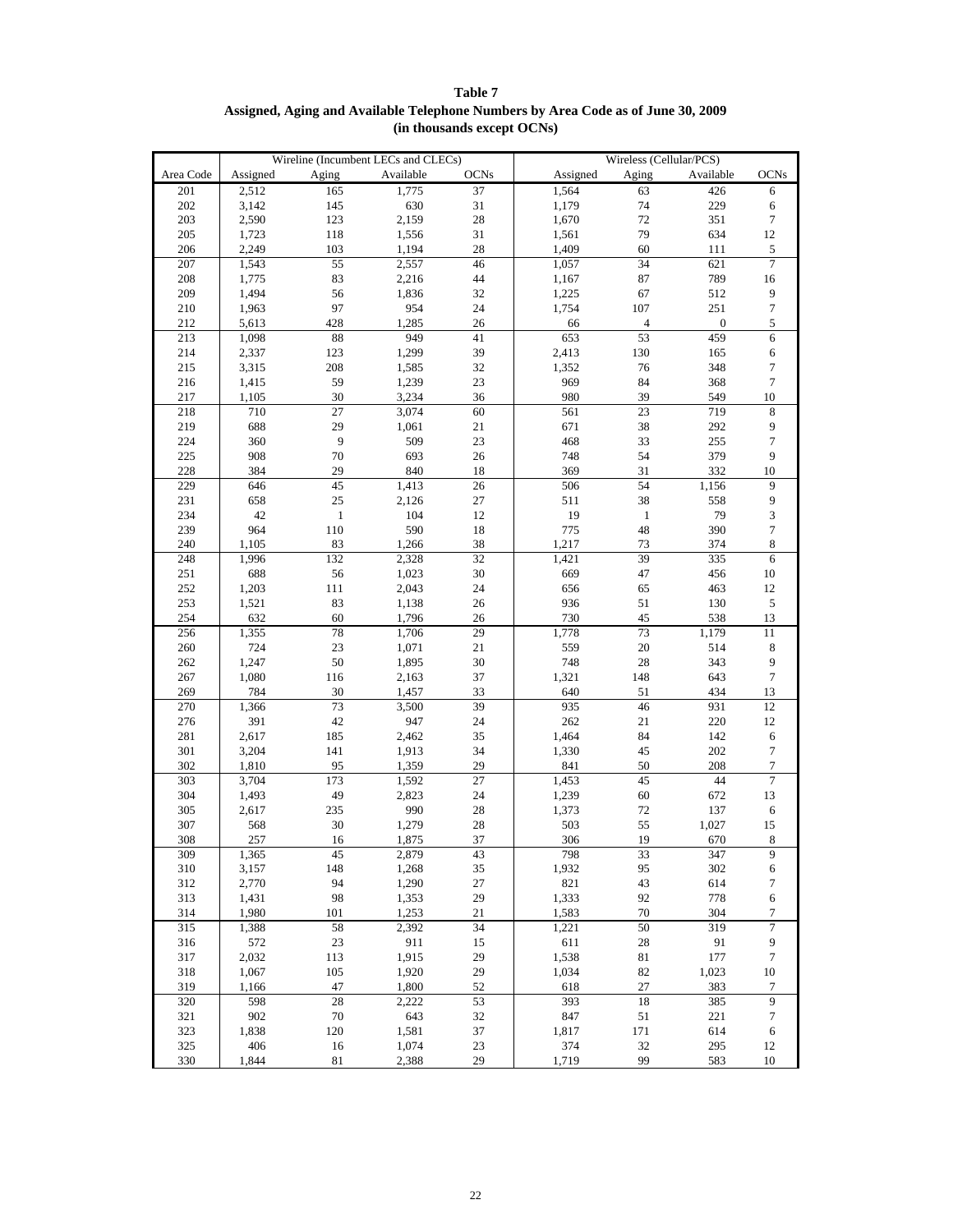**Table 7 Assigned, Aging and Available Telephone Numbers by Area Code as of June 30, 2009 (in thousands except OCNs)**

|            |                         |                  | Wireline (Incumbent LECs and CLECs) |                    | Wireless (Cellular/PCS)   |                        |                  |                       |
|------------|-------------------------|------------------|-------------------------------------|--------------------|---------------------------|------------------------|------------------|-----------------------|
| Area Code  | Assigned                | Aging            | Available                           | <b>OCNs</b>        | Assigned                  | Aging                  | Available        | <b>OCNs</b>           |
| 331        | 28                      | $\mathbf{1}$     | 59                                  | 13                 | 38                        | $\sqrt{5}$             | 104              | 6                     |
| 334        | 985                     | 81               | 2,019                               | 44                 | 905                       | 84                     | 1,324            | 14                    |
| 336        | 1,803                   | 121              | 2,026                               | 42                 | 1,192                     | 97                     | 323              | 9                     |
| 337        | 910                     | 61               | 1,448                               | 30                 | 874                       | 42                     | 964              | 9                     |
| 339        | 82                      | $\mathbf{2}$     | 166                                 | 14                 | 102                       | 3                      | 84               | 4                     |
| 340        | 57                      | 36               | 50                                  | $\mathbf{1}$       | 113                       | 10                     | 46               | 3                     |
| 347        | 1,105                   | 58               | 439                                 | 29                 | 2,735                     | 256                    | 655              | 6                     |
| 351        | $\boldsymbol{0}$        | $\boldsymbol{0}$ | $\boldsymbol{0}$                    | $\boldsymbol{0}$   | 3                         | $\boldsymbol{0}$       | 7                | $\mathbf{1}$          |
| 352        | 1,140                   | 108              | 1,180                               | 25                 | 1,095                     | 84                     | 560              | 9                     |
| 360        | 2,265                   | 114              | 2,447                               | 49                 | 1,433                     | 69                     | 453              | $\boldsymbol{7}$      |
| 361        | 569                     | 24               | 1,227                               | 26                 | 673                       | 47                     | 1,164            | 10                    |
| 385        | 13                      | $\mathbf{0}$     | 27                                  | $\boldsymbol{2}$   | $\boldsymbol{0}$          | $\boldsymbol{0}$       | 10               | $\mathbf{1}$          |
| 386        | 681                     | 49               | 744                                 | 30                 | 642                       | 42                     | 355              | $\,$ 8 $\,$           |
| 401        | 2,147                   | 70               | 1,452                               | 18                 | 935                       | 46                     | 238              | 6                     |
| 402        | 1,861                   | 42               | 3,165                               | 43                 | 1,206                     | 97                     | 663              | 11                    |
| 404        | 2,088                   | 152              | 804                                 | 31                 | 2,155                     | 135                    | 174              | $\tau$                |
| 405        | 1,474                   | 72               | 1,905                               | 28                 | 1,221                     | 160                    | 480              | 12                    |
| 406        | 929                     | 41               | 3,370                               | 37                 | 750                       | 66                     | 1,135            | $\,$ 8 $\,$           |
| 407        | 1,974                   | 210              | 1,434                               | 30                 | 1,551                     | 91                     | 313              | $\boldsymbol{7}$      |
| 408        | 2,693                   | 116              | 1,550                               | 34                 | 1,542                     | 66                     | 337              | 6                     |
| 409        | 531                     | 36               | 1,020                               | 23                 | 576                       | 41                     | 303              | 9                     |
| 410        | 3,509                   | 198              | 1,642                               | 33                 | 1,180                     | 43                     | 142              | 5                     |
| 412        | 1,784                   | 157              | 1,990                               | 26                 | 1,249                     | 41                     | 337              | 6                     |
| 413        | 1,779                   | 60               | 1,489                               | 24                 | 690                       | 28                     | 187              | 8                     |
| 414        | 1,298                   | 48               | 941                                 | 19                 | 958                       | 61                     | 233              | $\overline{7}$        |
| 415        | 2,379                   | 120              | 2,062                               | 38                 | 1,284                     | 56                     | 193              | 6                     |
| 417        | 835                     | 43               | 2,498                               | 38                 | 800                       | 53                     | 586              | $\,$ 8 $\,$           |
| 419        | 1,473                   | 47               | 2,781                               | 51                 | 1,286                     | 75                     | 750              | 11                    |
| 423        | 1,253                   | 111              | 1,576                               | 36                 | 1,315                     | 92                     | 594              | 11                    |
| 424        | 216                     | 9                | 274                                 | 32                 | 155                       | 19                     | 153              | 6                     |
| 425        | 2,124                   | 81               | 1,325                               | 28                 | 961                       | 42                     | 102              | 5                     |
| 430        | 1                       | $\boldsymbol{0}$ | 47                                  | 6                  | $\overline{4}$            | $\mathbf{1}$           | 18               | 4                     |
| 432        | 397                     | 14               | 986                                 | 19                 | 404                       | 36                     | 265              | 6                     |
| 434        | 743                     | 63               | 912                                 | 20                 | 572                       | 39                     | 290              | 10                    |
| 435        | 635                     | 25               | 1,468                               | 36                 | 483                       | 29                     | 773              | 15                    |
| 440        | 1,443                   | 62               | 1,883                               | 29                 | 1,089                     | 50                     | 336              | 8                     |
| 442        | $\mathbf{0}$<br>1,540   | $\boldsymbol{0}$ | 93<br>2,075                         | 1<br>34            | $\boldsymbol{0}$<br>1,803 | $\boldsymbol{0}$       | $\boldsymbol{0}$ | $\boldsymbol{0}$      |
| 443        |                         | 120<br>21        |                                     |                    | 734                       | 116                    | 736<br>149       | $\boldsymbol{7}$      |
| 469<br>475 | 687<br>$\boldsymbol{0}$ | $\boldsymbol{0}$ | 923<br>$\mathbf{0}$                 | 36<br>$\mathbf{1}$ | $\mathbf{0}$              | 58<br>$\boldsymbol{0}$ | $\boldsymbol{0}$ | 6<br>$\boldsymbol{0}$ |
|            |                         | 52               | 837                                 | 27                 |                           | 45                     | 577              | 11                    |
| 478<br>479 | 623<br>667              | 37               | 1,205                               | 27                 | 567<br>673                | 53                     | 468              | $\boldsymbol{7}$      |
| 480        | 2,143                   | 110              | 710                                 | 23                 | 1,290                     | 84                     | 125              | $\boldsymbol{7}$      |
| 484        | 1,447                   | 67               | 2,759                               | 41                 | 921                       | 53                     | 359              | $10\,$                |
| 501        | 1,236                   | 39               | 1,491                               | 24                 | 906                       | 72                     | 531              | 9                     |
| 502        | 1,287                   | 77               | 1,433                               | 26                 | 1,177                     | 59                     | 411              | $\,8\,$               |
| 503        | 2,850                   | 161              | 2,085                               | 41                 | 1,758                     | $77 \,$                | 182              | 6                     |
| 504        | 1,220                   | 92               | 967                                 | 21                 | 983                       | 87                     | 341              | 7                     |
| 505        | 1,487                   | 62               | 858                                 | 19                 | 1,200                     | 82                     | 349              | 11                    |
| 507        | 766                     | 28               | 3,502                               | 71                 | 585                       | 43                     | 597              | 10                    |
| 508        | 3,099                   | 155              | 2,115                               | 30                 | 1,373                     | 46                     | 254              | $\sqrt{6}$            |
| 509        | 1,693                   | 83               | 1,870                               | 41                 | 1,177                     | 63                     | 682              | 10                    |
| 510        | 1,976                   | 111              | 1,672                               | 29                 | 1,440                     | 72                     | 494              | $\sqrt{6}$            |
| 512        | 2,380                   | 82               | 1,435                               | 32                 | 1,587                     | 81                     | 293              | 9                     |
| 513        | 2,038                   | 78               | 1,456                               | 23                 | 1,418                     | 91                     | 408              | $\boldsymbol{7}$      |
| 515        | 1,504                   | 44               | 1,419                               | 42                 | 714                       | 25                     | 337              | $10\,$                |
| 516        | 1,809                   | 146              | 1,200                               | 31                 | 1,573                     | $50\,$                 | 471              | 6                     |
| 517        | 990                     | 49               | 1,925                               | 43                 | 770                       | 44                     | 400              | $10\,$                |
| 518        | 1,494                   | 89               | 1,912                               | 36                 | 1,152                     | 49                     | 285              | $\sqrt{6}$            |
| 520        | 1,535                   | 70               | 894                                 | 30                 | 1,102                     | 85                     | 331              | 8                     |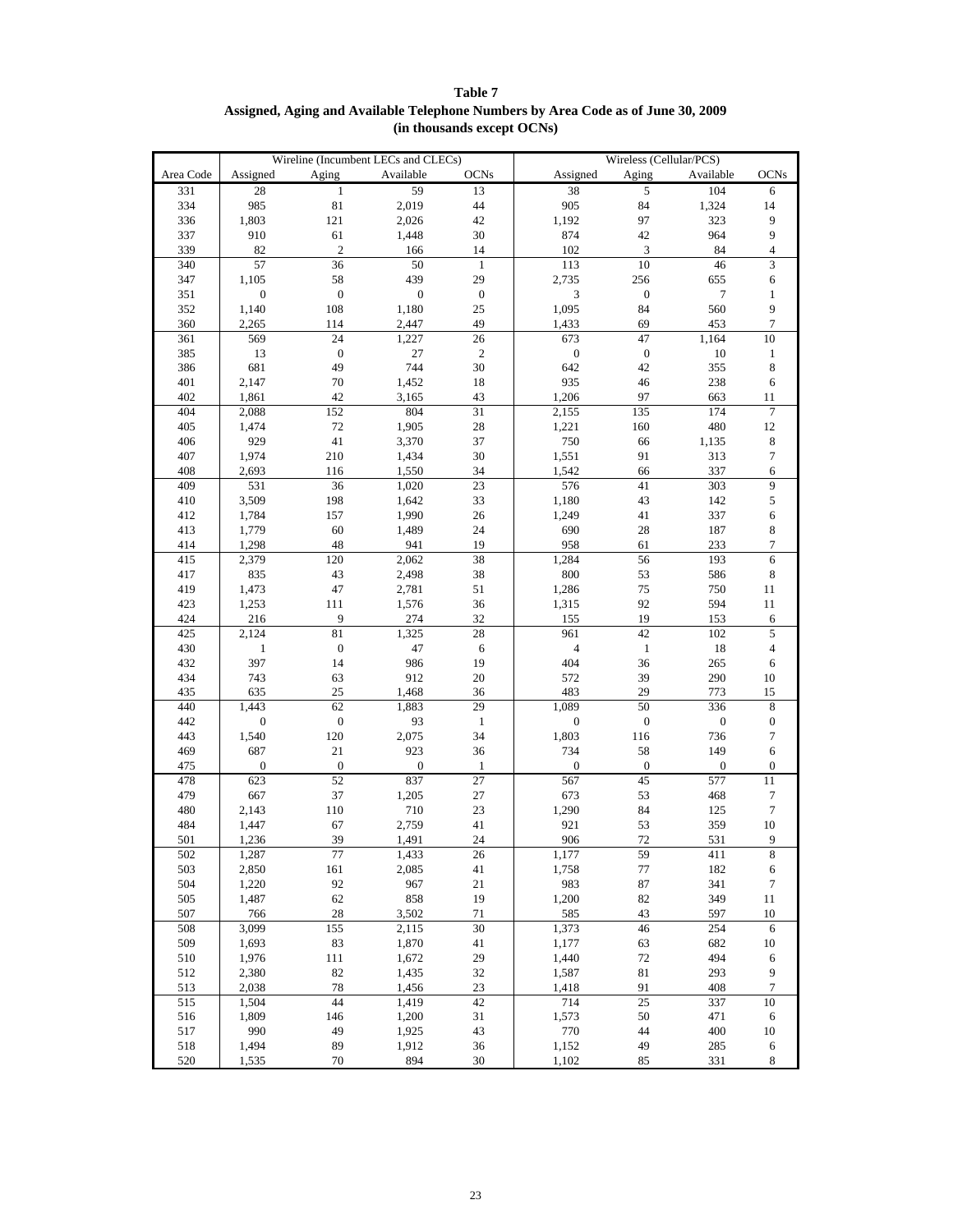**Table 7 Assigned, Aging and Available Telephone Numbers by Area Code as of June 30, 2009 (in thousands except OCNs)**

|            |                  |                  | Wireline (Incumbent LECs and CLECs) |                  | Wireless (Cellular/PCS) |                  |            |                  |  |
|------------|------------------|------------------|-------------------------------------|------------------|-------------------------|------------------|------------|------------------|--|
| Area Code  | Assigned         | Aging            | Available                           | <b>OCNs</b>      | Assigned                | Aging            | Available  | <b>OCNs</b>      |  |
| 530        | 1,684            | 60               | 2,557                               | 40               | 955                     | 42               | 421        | $\overline{9}$   |  |
| 540        | 1,562            | 74               | 1,463                               | 39               | 1,328                   | 79               | 752        | $10\,$           |  |
| 541        | 1,535            | 92               | 2,891                               | 45               | 1,178                   | 52               | 869        | 12               |  |
| 551        | 28               | $\mathbf{1}$     | 15                                  | 11               | 166                     | 9                | 39         | $\sqrt{5}$       |  |
| 559        | 1,410            | 63               | 1,953                               | 28               | 1,249                   | 82               | 241        | 6                |  |
| 561        | 1,751            | 139              | 776                                 | 29               | 1,201                   | 62               | 260        | 6                |  |
| 562        | 1,442            | 97               | 1,392                               | 36               | 1,284                   | 83               | 448        | 6                |  |
| 563        | 598              | 35               | 1,283                               | 45               | 394                     | 20               | 241        | $\boldsymbol{7}$ |  |
| 567        | 119              | $\mathbf{1}$     | 804                                 | $22\,$           | 120                     | $\tau$           | 169        | $\,$ 8 $\,$      |  |
| 570        | 1,509            | 97               | 2,389                               | 37               | 1,271                   | 46               | 632        | 11               |  |
| 571        | 433              | 23               | 264                                 | 31               | 730                     | 42               | 263        | 6                |  |
| 573        | 891              | 49               | 2,962                               | 33               | 888                     | 35               | 636        | 9                |  |
| 574        | 669              | 26               | 963                                 | 26               | 564                     | 25               | 496        | 9                |  |
| 575        | 534              | 28               | 1,411                               | 27               | 520                     | 41               | 432        | $10\,$           |  |
| 580        | 545              | 32               | 3,687                               | 34               | 626                     | 40               | 1,302      | 15               |  |
| 585        | 1,518            | 33               | 1,165                               | 22               | 980                     | 37               | 216        | $\,8\,$          |  |
| 586        | 793              | 65               | 961                                 | 26               | 814                     | 24               | 532        | 6                |  |
| 601        | 1,227            | 85               | 2,941                               | 32               | 1,218                   | 98               | 1,088      | 13               |  |
| 602        | 2,435            | 87               | 769                                 | 23               | 1,564                   | 119              | 384        | $\boldsymbol{7}$ |  |
| 603        | 2,212            | 88               | 2,597                               | 34               | 1,130                   | 37               | 660        | 9                |  |
| 605        | 770              | 39               | 3,432                               | 68               | 630                     | 48               | 862        | 9                |  |
| 606        | 763              | 25               | 2,169                               | 29               | 681                     | 47               | 1,134      | 13               |  |
| 607        | 691              | 21               | 1,601                               | $22\,$           | 620                     | 22               | 264        | $\,$ 6 $\,$      |  |
| 608        | 1,204            | 40               | 1,900                               | 58               | 961                     | 36               | 691        | 13               |  |
| 609        | 1,870            | 88               | 1,632                               | 32               | 1,502                   | 64               | 509        | $\boldsymbol{7}$ |  |
| 610        | 3,032            | 140              | 2,155                               | 41               | 1,324                   | 35               | 195        | $\,$ 8 $\,$      |  |
| 612        | 1,230            | 49               | 853                                 | 33               | 1,362                   | 53               | 169        | 6                |  |
| 614        | 2,122            | 99               | 1,667                               | 27               | 1,407                   | 71               | 262        | 6                |  |
| 615        | 2,058            | 121              | 1,661                               | 28<br>29         | 1,550                   | 79<br>52         | 204        | $\,$ 8 $\,$      |  |
| 616<br>617 | 1,074<br>3,370   | 45<br>229        | 1,145<br>1,902                      | 28               | 849<br>1,466            | 49               | 238<br>250 | 11<br>$\sqrt{5}$ |  |
| 618        | 1,030            | 43               | 2,862                               | 39               | 1,013                   | 53               | 571        | $12\,$           |  |
| 619        | 1,737            | 97               | 1,078                               | 35               | 1,718                   | 100              | 409        | $\,$ 6 $\,$      |  |
| 620        | 607              | 34               | 3,125                               | 48               | 448                     | 26               | 960        | $12\,$           |  |
| 623        | 854              | 55               | 283                                 | 20               | 578                     | 37               | 67         | $\boldsymbol{7}$ |  |
| 626        | 1,581            | 86               | 1,319                               | 36               | 1,338                   | 76               | 302        | 6                |  |
| 630        | 2,424            | 120              | 1,849                               | 24               | 1,550                   | 61               | 1,080      | 6                |  |
| 631        | 1,986            | 143              | 2,264                               | 30               | 1,262                   | 50               | 199        | 6                |  |
| 636        | 870              | 46               | 1,494                               | 20               | 413                     | 16               | 198        | $\tau$           |  |
| 641        | 907              | 25               | 2,356                               | 50               | 338                     | 20               | 658        | 11               |  |
| 646        | 1,817            | 82               | 379                                 | 33               | 2,409                   | 167              | 261        | 6                |  |
| 650        | 1,929            | 104              | 2,246                               | 29               | 866                     | 32               | 217        | 6                |  |
| 651        | 1,647            | 67               | 824                                 | 38               | 819                     | 31               | 87         | 6                |  |
| 657        | 25               | $\boldsymbol{0}$ | 15                                  | 12               | $\mathbf{1}$            | $\boldsymbol{0}$ | 5          | $\boldsymbol{2}$ |  |
| 660        | 321              | 28               | 2,738                               | 36               | 301                     | 13               | 492        | 12               |  |
| 661        | 1,329            | 56               | 1,401                               | 39               | 1,081                   | 71               | 213        | $\,8\,$          |  |
| 662        | 917              | 50               | 2,784                               | 41               | 821                     | 68               | 1,365      | $12\,$           |  |
| 670        | $\mathbf{0}$     | $\boldsymbol{0}$ | $\boldsymbol{0}$                    | $\boldsymbol{0}$ | 54                      | $\overline{4}$   | 30         | 3                |  |
| 671        | 90               | 6                | 361                                 | $\boldsymbol{2}$ | 129                     | 6                | 73         | 5                |  |
| 678        | 1,988            | 227              | 2,308                               | 38               | 1,923                   | 140              | 412        | 8                |  |
| 681        | $\boldsymbol{0}$ | $\boldsymbol{0}$ | 30                                  | $\overline{2}$   | $\boldsymbol{0}$        | $\boldsymbol{0}$ | 20         | $\overline{c}$   |  |
| 682        | 158              | $\mathfrak{Z}$   | $251\,$                             | 22               | 267                     | $22\,$           | 33         | 6                |  |
| 684        | $\boldsymbol{0}$ | $\boldsymbol{0}$ | $\boldsymbol{0}$                    | $\boldsymbol{0}$ | $26\,$                  | $\boldsymbol{0}$ | $\sqrt{2}$ | $\mathbf{1}$     |  |
| 701        | 643              | 16               | 3,414                               | 53               | 553                     | 42               | 1,104      | 8                |  |
| 702        | 2,319            | 215              | 1,039                               | 28               | 1,851                   | 144              | 239        | $\tau$           |  |
| 703        | 3,874            | 208              | 1,559                               | 34               | 1,567                   | 39               | 87         | 5                |  |
| 704        | 2,505            | 138              | 1,992                               | 34               | 1,533                   | 120              | 227        | $\boldsymbol{7}$ |  |
| 706        | 1,763            | 88               | 2,085                               | 52               | 1,412                   | 105              | 1,155      | 16               |  |
| 707        | 1,776            | 68               | 2,363                               | 31               | 1,078                   | 47               | 381        | 9                |  |
| 708        | 1,565            | 95               | 1,938                               | $22\,$           | 1,177                   | 59               | 900        | $\tau$           |  |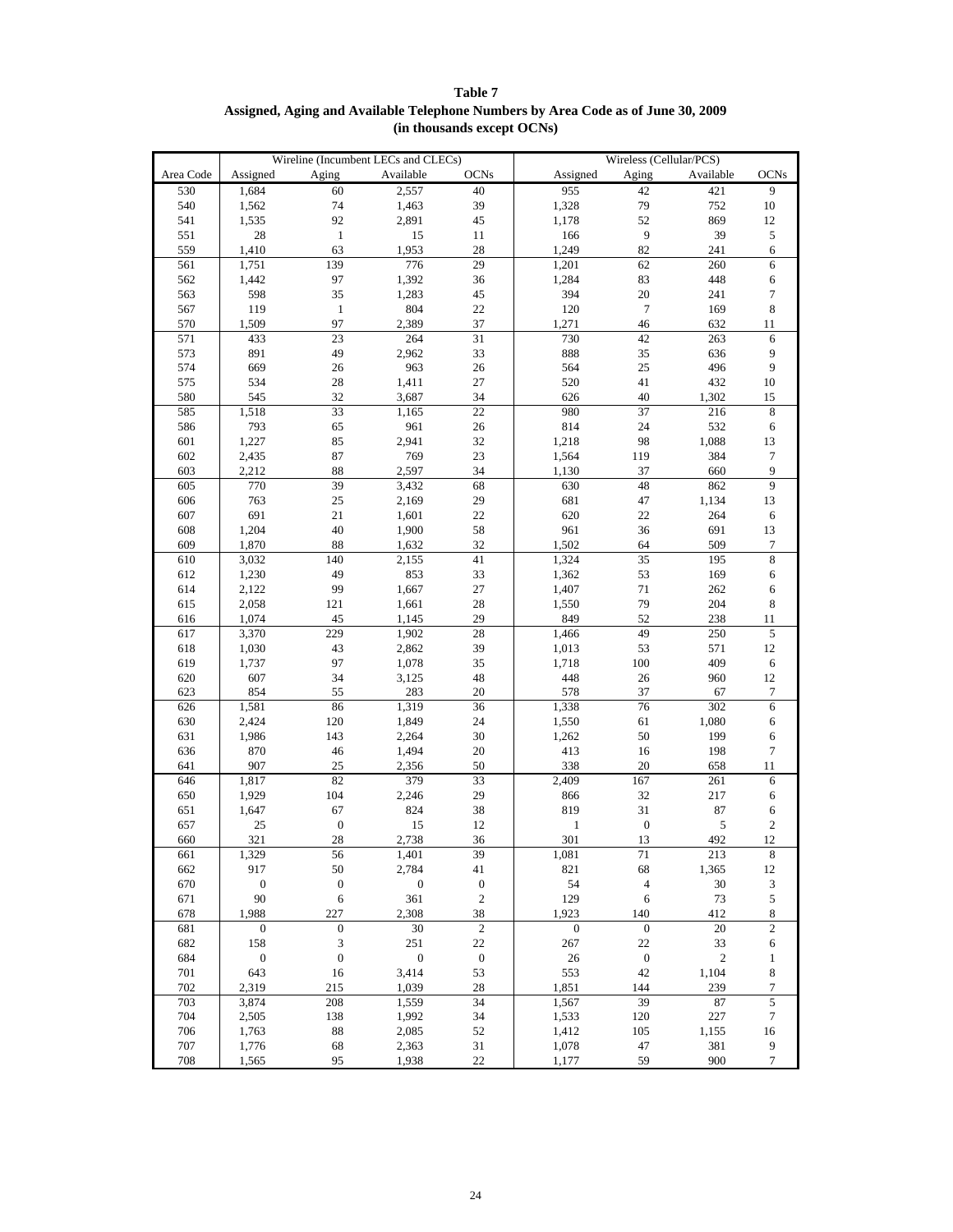**Table 7 Assigned, Aging and Available Telephone Numbers by Area Code as of June 30, 2009 (in thousands except OCNs)**

|           |          |                  | Wireline (Incumbent LECs and CLECs) |             | Wireless (Cellular/PCS) |                  |           |                  |
|-----------|----------|------------------|-------------------------------------|-------------|-------------------------|------------------|-----------|------------------|
| Area Code | Assigned | Aging            | Available                           | <b>OCNs</b> | Assigned                | Aging            | Available | <b>OCNs</b>      |
| 712       | 469      | 27               | 2,730                               | 85          | 387                     | 24               | 730       | 13               |
| 713       | 3,071    | 122              | 1,627                               | 30          | 1,438                   | 74               | 23        | $\sqrt{6}$       |
| 714       | 2,435    | 143              | 1,497                               | 37          | 2,085                   | 111              | 437       | $\,$ 6 $\,$      |
| 715       | 1,009    | 33               | 2,582                               | 73          | 885                     | 42               | 1,717     | 15               |
| 716       | 1,421    | 87               | 1,445                               | 25          | 1,201                   | 47               | 349       | $\,8\,$          |
| 717       | 2,066    | 74               | 1,937                               | 31          | 1,591                   | 59               | 321       | 6                |
| 718       | 3,893    | 273              | 2,060                               | 29          | 955                     | 60               | 48        | $\sqrt{6}$       |
| 719       | 1,319    | $80\,$           | 1,458                               | 32          | 879                     | 52               | 348       | $10\,$           |
| 720       | 1,211    | 57               | 534                                 | $22\,$      | 1,362                   | 75               | 135       | $\boldsymbol{7}$ |
| 724       | 1,407    | 122              | 3,099                               | 43          | 1,177                   | 37               | 404       | $10\,$           |
| 727       | 1,497    | 86               | 937                                 | 27          | 1,059                   | 55               | 232       | $\tau$           |
| 731       | 451      | 28               | 1,347                               | 29          | 459                     | $22\,$           | 502       | $\tau$           |
| 732       | 2,717    | 193              | 2,214                               | 28          | 1,398                   | 51               | 301       | 6                |
| 734       | 1,387    | 71               | 2,347                               | 39          | 1,183                   | 33               | 252       | $\tau$           |
| 740       | 1,186    | 51               | 2,421                               | 32          | 1,045                   | 57               | 787       | 13               |
| 754       | 46       | $\mathbf{1}$     | 7                                   | $\,8\,$     | 109                     | $\,8\,$          | 55        | $\mathfrak{Z}$   |
| 757       | 2,293    | 123              | 1,057                               | 19          | 1,693                   | 90               | 534       | $\boldsymbol{7}$ |
| 760       | 2,129    | 114              | 2,031                               | 43          | 1,680                   | 116              | 439       | $11\,$           |
| 762       | 11       | $\boldsymbol{0}$ | 34                                  | $\tau$      | $\boldsymbol{0}$        | $\boldsymbol{0}$ | 42        | $\sqrt{5}$       |
| 763       | 1,113    | 62               | 746                                 | 38          | 460                     | 17               | 57        | $\,$ 8 $\,$      |
| 765       | 992      | 42               | 2,609                               | 43          | 856                     | 35               | 895       | 11               |
| 769       | 17       | $1\,$            | 139                                 | $10\,$      | 54                      | 6                | 166       | $\boldsymbol{7}$ |
| 770       | 2,936    | 212              | 1,622                               | 27          | 1,305                   | 59               | 82        | 9                |
| 772       | 585      | 50               | 376                                 | 25          | 439                     | 24               | 223       | $\boldsymbol{7}$ |
| 773       | 1,921    | 167              | 1,572                               | 25          | 2,124                   | 189              | 1,135     | $\boldsymbol{7}$ |
| 774       | 310      | 12               | 853                                 | 24          | 503                     | 25               | 545       | 6                |
| 775       | 941      | 31               | 1,173                               | 28          | 612                     | 36               | 285       | 9                |
| 779       | 14       | $\mathbf{1}$     | 33                                  | 13          | 36                      | $\sqrt{5}$       | 37        | $\epsilon$       |
| 781       | 2,661    | 152              | 2,854                               | 27          | 790                     | 27               | 344       | 5                |
| 785       | 773      | 33               | 3,103                               | 44          | 569                     | 32               | 815       | 11               |
| 786       | 615      | 62               | 448                                 | 30          | 1,362                   | 105              | 229       | 6                |
| 787       | 1,561    | 9                | 1,241                               | $\sqrt{5}$  | 1,996                   | 155              | 607       | 6                |
| 801       | 3,358    | 128              | 1,499                               | 24          | 1,739                   | 82               | 151       | 6                |
| 802       | 1,881    | 29               | 2,372                               | 22          | 465                     | 20               | 261       | 6                |
| 803       | 1,702    | 87               | 1,595                               | 42          | 1,353                   | 134              | 627       | 11               |
| 804       | 1,881    | 147              | 1,119                               | 22          | 1,278                   | 64               | 390       | $\tau$           |
| 805       | 1,907    | 73               | 2,004                               | 42          | 1,344                   | 62               | 487       | $\boldsymbol{7}$ |
| 806       | 733      | 44               | 2,776                               | 37          | 711                     | 70               | 776       | 12               |
| 808       | 1,588    | 88               | 1,323                               | 9           | 1,245                   | 64               | 200       | $\,$ 6 $\,$      |
| 810       | 655      | 44               | 1,510                               | 27          | 767                     | 31               | 402       | $\,8\,$          |
| 812       | 1,213    | 85               | 2,513                               | 40          | 1,110                   | 41               | 903       | 11               |
| 813       | 2,066    | 113              | 952                                 | 29          | 1,344                   | 79               | 370       | $\boldsymbol{7}$ |
| 814       | 1,371    | 40               | 2,609                               | 33          | 1,036                   | 28               | 506       | 15               |
| 815       | 1,700    | 58               | 3,138                               | 47          | 1,328                   | 54               | 445       | 11               |
| 816       | 1,428    | 90               | 1,969                               | 32          | 1,233                   | 64               | 206       | $\,8\,$          |
| 817       | 2,232    | 151              | 2,567                               | 38          | 1,660                   | 73               | 157       | 6                |
| 818       | 2,465    | 135              | 1,411                               | 36          | 1,808                   | 106              | 387       | 6                |
| 828       | 1,136    | 74               | 1,505                               | 33          | 963                     | 63               | 569       | 9                |
| 830       | 501      | 20               | 1,543                               | 33          | 405                     | 27               | 439       | 12               |
| 831       | 919      | 39               | 1,208                               | 28          | 596                     | 31               | 166       | 6                |
| 832       | 823      | 57               | 1,093                               | 29          | 2,329                   | 207              | 403       | 6                |
| 843       | 1,651    | 105              | 2,085                               | 37          | 1,397                   | 117              | 713       | 9                |
| 845       | 1,415    | $80\,$           | 1,714                               | 41          | 985                     | 42               | 376       | 6                |
| 847       | 3,223    | 125              | 2,007                               | 25          | 1,380                   | 35               | 481       | 6                |
| 848       | 21       | $\boldsymbol{0}$ | 30                                  | 14          | 127                     | $\,8\,$          | 92        | 6                |
| 850       | 1,357    | 156              | 1,943                               | 34          | 1,285                   | 103              | 743       | 13               |
| 856       | 1,539    | 102              | 1,763                               | 30          | 758                     | 53               | 241       | $\boldsymbol{7}$ |
| 857       | 164      | 8                | 272                                 | 21          | 288                     | 23               | 247       | 6                |
| 858       | 1,431    | 80               | 1,074                               | $27\,$      | 590                     | 24               | 119       | 6                |
| 859       | 1,119    | 44               | 1,760                               | 31          | 916                     | 50               | 479       | 12               |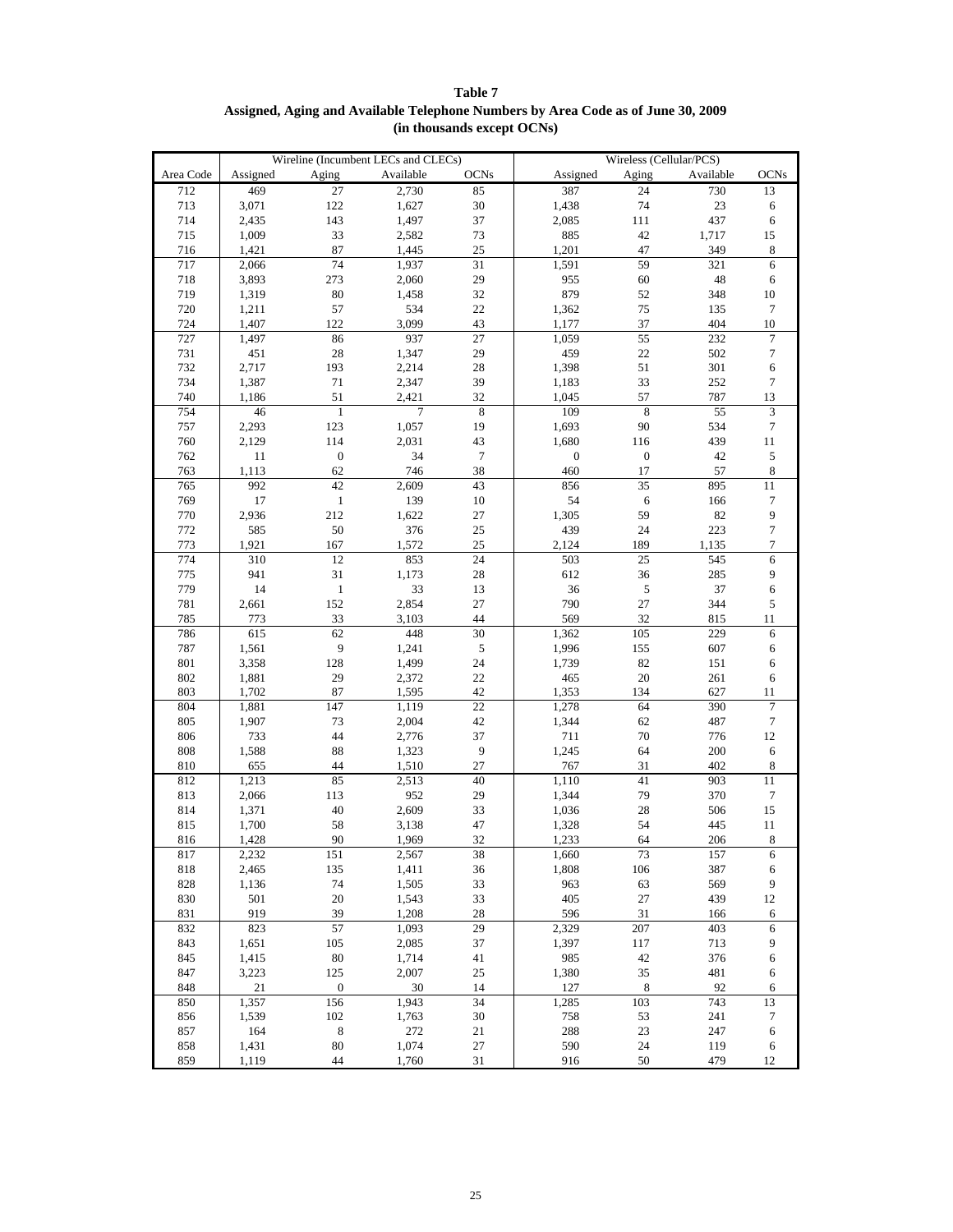| Table 7                                                                          |
|----------------------------------------------------------------------------------|
| Assigned, Aging and Available Telephone Numbers by Area Code as of June 30, 2009 |
| (in thousands except OCNs)                                                       |

|            |                | Wireline (Incumbent LECs and CLECs) |                |                          | Wireless (Cellular/PCS) |                  |            |                |  |
|------------|----------------|-------------------------------------|----------------|--------------------------|-------------------------|------------------|------------|----------------|--|
| Area Code  | Assigned       | Aging                               | Available      | <b>OCNs</b>              | Assigned                | Aging            | Available  | <b>OCNs</b>    |  |
| 860        | 2,109          | 93                                  | 2,587          | 23                       | 1,508                   | 62               | 380        | 6              |  |
| 862        | 119            | 6                                   | 155            | 24                       | 345                     | 29               | 193        | 6              |  |
| 863        | 824            | 55                                  | 831            | 26                       | 671                     | 51               | 579        | 9              |  |
| 864        | 1,365          | 94                                  | 1,426          | 28                       | 1,207                   | 95               | 429        | 6              |  |
| 865        | 923            | 61                                  | 807            | 24                       | 864                     | 58               | 157        | 7              |  |
| 870        | 760            | 34                                  | 3,122          | 35                       | 845                     | 50               | 1,206      | 9              |  |
| 901        | 1,343          | 110                                 | 672            | 23                       | 1,185                   | 74               | 133        | $\tau$         |  |
| 903        | 1,156          | 74                                  | 2,548          | 41                       | 1,261                   | 87               | 864        | 16             |  |
| 904        | 1,655          | 123                                 | 1,095          | 27                       | 1,340                   | 89               | 358        | 9              |  |
| 906        | 231            | 8                                   | 1,451          | 18                       | 221                     | 11               | 862        | $\tau$         |  |
| 907        | 907            | 35                                  | 2,898          | 24                       | 636                     | 61               | 748        | 12             |  |
| 908        | 1,449          | 90                                  | 2,099          | 33                       | 1,258                   | 40               | 598        | 6              |  |
| 909        | 1,773          | 111                                 | 820            | 38                       | 1,543                   | 108              | 399        | 6              |  |
| 910        | 1,419          | 125                                 | 1,895          | 31                       | 910                     | 83               | 600        | 9              |  |
| 912        | 839            | 66                                  | 1,139          | 35                       | 681                     | 64               | 719        | 12             |  |
| 913        | 1,100          | 55                                  | 1,074          | 27                       | 797                     | 39               | 153        | 8              |  |
| 914        | 1,643          | 106                                 | 1,387          | 32                       | 1,059                   | 38               | 559        | 6              |  |
| 915        | 674            | 48                                  | 458            | 19                       | 677                     | 63               | 146        | 9              |  |
| 916        | 2,276          | 120                                 | 1,471          | 36                       | 1,565                   | 75               | 288        | 6              |  |
| 917        | 786            | 17                                  | 212            | 23                       | 2,963                   | 95               | 456        | 6              |  |
| 918        | 1,403          | 62                                  | 2,801          | 49                       | 1,238                   | 64               | 798        | 12             |  |
| 919        | 2,360          | 115                                 | 1,711          | 32                       | 1,347                   | 103              | 345        | $\,$ 8 $\,$    |  |
| 920        | 1,243          | 43                                  | 2,108          | 48                       | 1,052                   | 48               | 1,147      | 14             |  |
| 925        | 1,601          | 74                                  | 1,982          | 27                       | 877                     | 33               | 283        | 6              |  |
| 928        | 1,085          | 33                                  | 1.411          | 35                       | 761                     | 57               | 640        | 11             |  |
| 931        | 689            | 31                                  | 1,524          | 33                       | 825                     | 40               | 474        | 9              |  |
| 936        | 514            | 17                                  | 1,176          | 24                       | 446                     | 31               | 241        | 8              |  |
| 937        | 1,448          | 49                                  | 2,608          | 30                       | 1,178                   | 64               | 515        | 10             |  |
| 939        | $\overline{0}$ | $\boldsymbol{0}$                    | $\overline{7}$ | $\mathbf{1}$             | 110                     | 5                | 149        | 5              |  |
| 940        | 513            | 38                                  | 1,689          | 39                       | 467                     | 31               | 391        | 12             |  |
| 941        | 992            | 70                                  | 626            | 28                       | 702                     | 39               | 319        | 8              |  |
| 947        | 3              | $\boldsymbol{0}$                    | 20             | $\overline{\mathcal{L}}$ | 575                     | $\boldsymbol{0}$ | 31         | $\mathbf{1}$   |  |
| 949        | 1,765          | 104                                 | 1,082          | 34                       | 936                     | 38               | 137        | 6              |  |
| 951        | 1,334          | 84                                  | 688            | 36                       | 1,359                   | 90               | 262        | 6              |  |
| 952        | 1,339          | 52                                  | 919            | 37                       | 390                     | 14               | 45         | 6              |  |
| 954        | 2,146          | 185                                 | 1,234          | 31                       | 1,591                   | 86               | 256        | 6              |  |
| 956        | 894            | 43                                  | 893            | 21                       | 1,362                   | 170              | 653        | 10             |  |
| 970        | 1,336          | 73                                  | 1,989          | 42                       | 981                     | 52               | 729        | 14             |  |
| 971        | 143            | 6                                   | 217            | 20                       | 246                     | 15               | 53         | 6              |  |
| 972        | 3,175          | 155                                 | 2,487          | 36                       | 808                     | 34               | 92         | 6              |  |
| 973        | 3,005          | 198                                 | 2,164          | 34                       | 1,399                   | 69               | 248        | $\overline{7}$ |  |
| 978        | 2,450          | 166                                 | 2,880          | 30                       | 1,060                   | 41               | 306        | 6              |  |
| 979        | 494            | 17<br>$\overline{4}$                | 1,059          | 24                       | 413                     | 29               | 400        | 10             |  |
| 980        | 129            |                                     | 95             | 15                       | 175                     | 16               | 96         | 6              |  |
| 985<br>989 | 672<br>804     | 41<br>29                            | 1,134          | 25<br>37                 | 636<br>764              | 45<br>45         | 545<br>958 | 10<br>13       |  |
|            |                |                                     | 2,503          |                          |                         |                  |            |                |  |

Source: Numbering Resource Utilization/Forecast Reports data filed with NeuStar, Inc. as of November 02, 2009.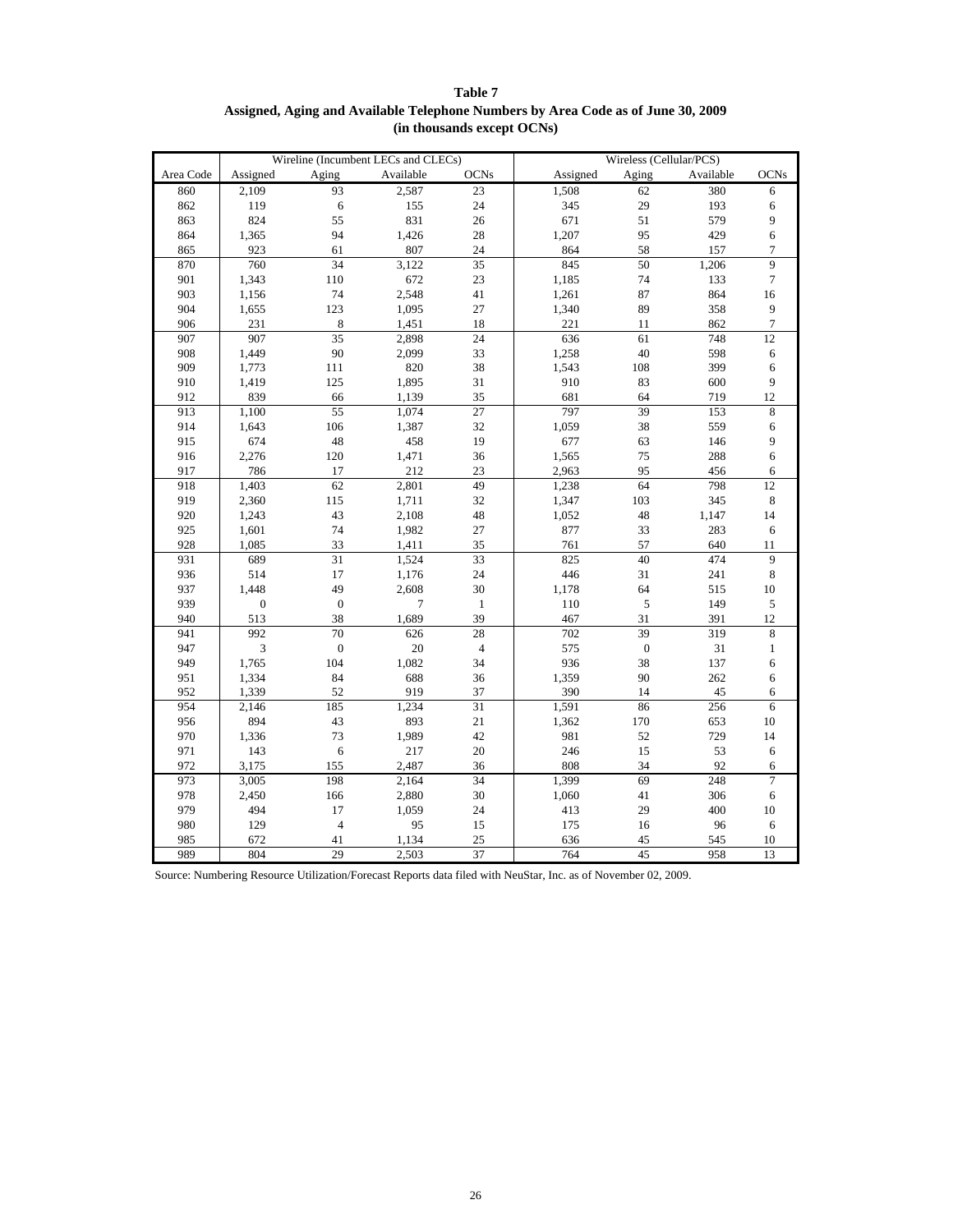**Table 8 Pooled Thousands-blocks as of June 30, 2009**

|                      | Incumbent LECs and CLECs |                  |                                                            | Cellular/PCS      |                         |                         |  |
|----------------------|--------------------------|------------------|------------------------------------------------------------|-------------------|-------------------------|-------------------------|--|
|                      |                          |                  | Pooled Thousands- Total Thousands- Percent of total blocks | Pooled Thousands- | <b>Total Thousands-</b> | Percent of total blocks |  |
| <b>State</b>         | blocks                   | blocks reported  | that are pooled                                            | blocks            | blocks reported         | that are pooled         |  |
| Alabama              | 1,157                    | 10,741           | 10.77                                                      | 2,113             | 8,711                   | 24.26                   |  |
| Alaska               | $\mathbf{0}$             | 970              | 0.00                                                       | 40                | 485                     | 8.25                    |  |
| Arizona              | 1,730                    | 11,672           | 14.82                                                      | 2,405             | 7,104                   | 33.85                   |  |
| Arkansas             | 712                      | 5,962            | 11.94                                                      | 702               | 4,149                   | 16.92                   |  |
| California           | 15,281                   | 95,520           | 16.00                                                      | 17,138            | 45,758                  | 37.45                   |  |
| Colorado             | 1,841                    | 12,697           | 14.50                                                      | 1,675             | 5,993                   | 27.95                   |  |
| Connecticut          | 1,466                    | 10,192           | 14.38                                                      | 1,484             | 4,124                   | 35.98                   |  |
| Delaware             | 608                      | 3,356            | 18.12                                                      | 446               | 1,125                   | 39.64                   |  |
| District of Columbia | 446                      | 4,020            | 11.09                                                      | 676               | 1,507                   | 44.86                   |  |
| Florida              | 6,897                    | 40,831           | 16.89                                                      | 7,891             | 24,521                  | 32.18                   |  |
| Georgia              | 2,542                    | 21,228           | 11.97                                                      | 3,431             | 12,140                  | 28.26                   |  |
| Guam                 | $\boldsymbol{0}$         | $\boldsymbol{0}$ | <b>NM</b>                                                  | $\boldsymbol{0}$  | $\boldsymbol{0}$        |                         |  |
|                      |                          |                  |                                                            |                   |                         | NM                      |  |
| Hawaii               | 155                      | 3,129            | 4.95                                                       | 436               | 1,529                   | 28.52                   |  |
| Idaho                | 440                      | 3,357            | 13.11                                                      | 481               | 1,954                   | 24.62                   |  |
| Illinois             | 7,234                    | 36,619           | 19.75                                                      | 5,631             | 18,997                  | 29.64                   |  |
| Indiana              | 2,010                    | 15,444           | 13.01                                                      | 1,953             | 8,246                   | 23.68                   |  |
| Iowa                 | 639                      | 6,004            | 10.64                                                      | 981               | 4,610                   | 21.28                   |  |
| Kansas               | 875                      | 7,755            | 11.28                                                      | 1,088             | 3,950                   | 27.54                   |  |
| Kentucky             | 1,077                    | 11,922           | 9.03                                                       | 1,355             | 6,165                   | 21.98                   |  |
| Louisiana            | 1,258                    | 10,717           | 11.74                                                      | 2,019             | 7,011                   | 28.80                   |  |
| Maine                | 615                      | 3,148            | 19.54                                                      | 559               | 1,743                   | 32.07                   |  |
| Maryland             | 2,645                    | 17,136           | 15.44                                                      | 2,806             | 7,429                   | 37.77                   |  |
| Massachusetts        | 4,488                    | 28,224           | 15.90                                                      | 3,118             | 8,948                   | 34.85                   |  |
| Michigan             | 4,712                    | 29,312           | 16.08                                                      | 4,608             | 15,539                  | 29.65                   |  |
| Minnesota            | 1,821                    | 14,263           | 12.77                                                      | 1,505             | 7,004                   | 21.49                   |  |
| Mississippi          | 858                      | 7,935            | 10.81                                                      | 845               | 4,715                   | 17.92                   |  |
| Missouri             | 2,228                    | 17,720           | 12.57                                                      | 2,087             | 7,952                   | 26.24                   |  |
| Montana              | 317                      | 2,104            | 15.07                                                      | 161               | 1,274                   | 12.64                   |  |
| Nebraska             | 413                      | 3,954            | 10.45                                                      | 480               | 2,669                   | 17.98                   |  |
| Nevada               | 776                      | 5,444            | 14.25                                                      | 1,383             | 3,161                   | 43.75                   |  |
| New Hampshire        | 827                      | 4,924            | 16.80                                                      | 533               | 1,847                   | 28.86                   |  |
| New Jersey           | 4,813                    | 26,666           | 18.05                                                      | 3,979             | 11,829                  | 33.64                   |  |
| New Mexico           | 400                      | 3,356            | 11.92                                                      | 866               | 2,366                   | 36.60                   |  |
| New York             | 8,953                    | 46,959           | 19.07                                                      | 11,485            | 23,907                  | 48.04                   |  |
| North Carolina       | 3,235                    | 22,185           | 14.58                                                      | 3,461             | 10,105                  | 34.25                   |  |
| North Dakota         | 76                       | 1,373            | 5.54                                                       | 122               | 796                     | 15.33                   |  |
| Northern Marianas    | $\boldsymbol{0}$         | $\boldsymbol{0}$ | NM                                                         | $\boldsymbol{0}$  | $\boldsymbol{0}$        | NM                      |  |
| Ohio                 | 4,125                    | 30,635           | 13.46                                                      | 4,210             | 15,447                  | 27.25                   |  |
| Oklahoma             | 1,011                    | 8,619            | 11.73                                                      | 1,434             | 5,157                   | 27.81                   |  |
| Oregon               | 1,270                    | 8,888            | 14.29                                                      | 1,465             | 4,439                   | 33.00                   |  |
| Pennsylvania         | 6,789                    | 39,190           | 17.32                                                      | 6,025             | 15,771                  | 38.20                   |  |
| Puerto Rico          | 246                      | 2,626            | 9.37                                                       | 985               | 3,083                   | 31.95                   |  |
| Rhode Island         | 377                      | 3,766            | 10.01                                                      | 405               | 1,244                   | 32.56                   |  |
| South Carolina       | 1,511                    | 9,144            | 16.52                                                      | 1,584             | 6,103                   | 25.95                   |  |
| South Dakota         | 117                      | 1,504            | 7.78                                                       | 168               | 1,225                   | 13.71                   |  |
| Tennessee            | 2,199                    | 13,936           | 15.78                                                      | 2,669             | 8,616                   | 30.98                   |  |
| Texas                | 7,218                    | 57,037           | 12.65                                                      | 12,245            | 32,199                  | 38.03                   |  |
| Utah                 | 1,421                    | 6,304            | 22.54                                                      | 800               | 3,013                   | 26.55                   |  |
| Vermont              | 376                      | 3,677            | 10.23                                                      | 331               | 755                     | 43.84                   |  |
| Virgin Islands       | $\boldsymbol{0}$         | $\boldsymbol{0}$ | <b>NM</b>                                                  | $\boldsymbol{0}$  | $\boldsymbol{0}$        | <b>NM</b>               |  |
| Virginia             | 3,107                    | 18,286           | 16.99                                                      | 3,747             | 10,523                  | 35.61                   |  |
| Washington           | 2,137                    | 18,058           | 11.83                                                      | 2,417             | 7,864                   | 30.73                   |  |
| West Virginia        | 613                      | 3,686            | 16.63                                                      | 584               | 1,995                   | 29.27                   |  |
| Wisconsin            | 1,524                    | 12,760           | 11.94                                                      | 1,349             | 8,123                   | 16.61                   |  |
| Wyoming              | 158                      | 1,150            | 13.74                                                      | 75                | 817                     | 9.18                    |  |
| Totals               | 117,744                  | 786,105          | 14.98                                                      | 130,436           | 405,737                 | 32.15                   |  |

Source: Pooling data provided by NeuStar.

<sup>1</sup> Includes only those thousands-blocks in rate centers with pooling.

NM - Not meaningful.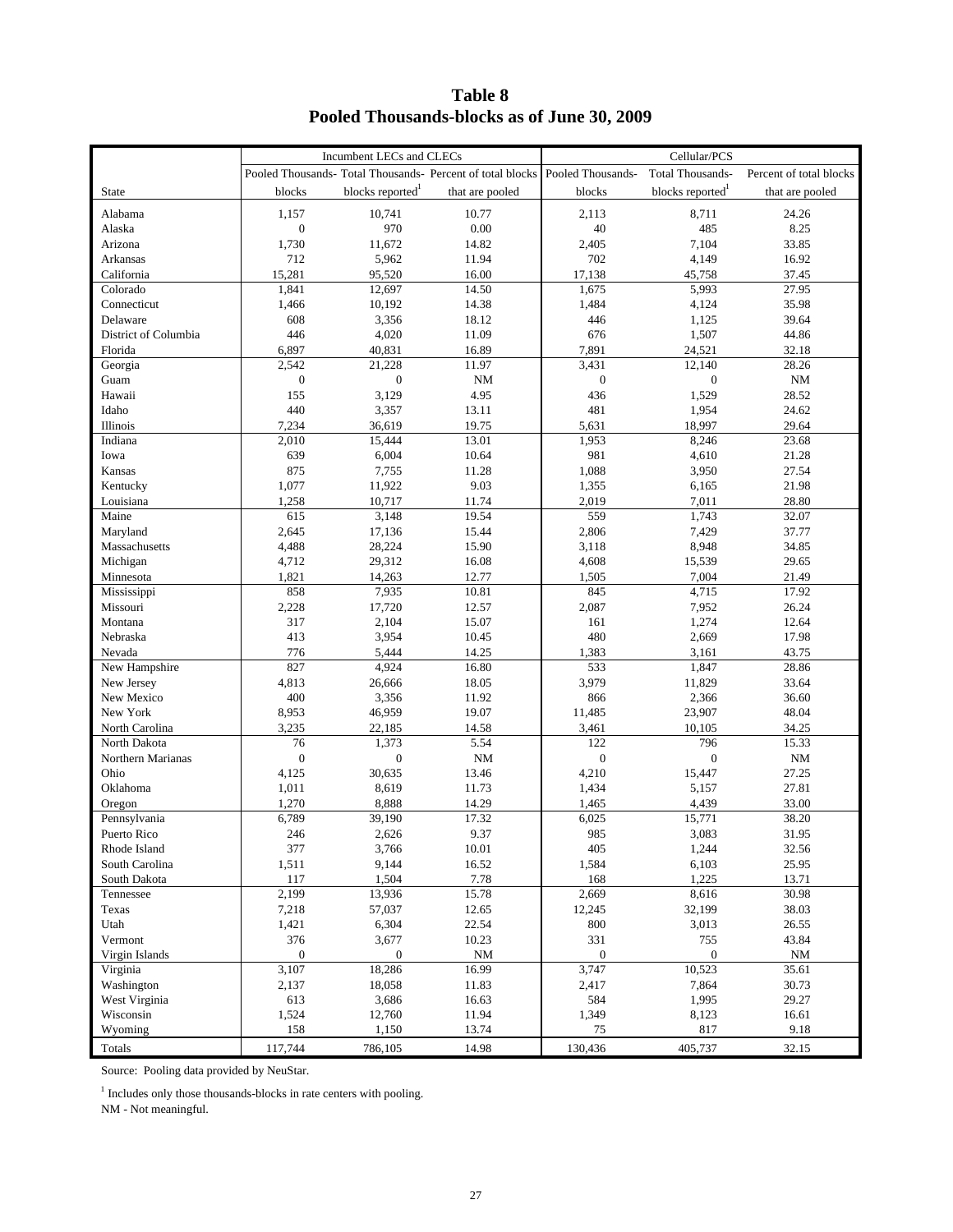#### **Table 9**

| Increased Utilization and Telephone Numbers Saved due to Thousands-Block Pooling as of June 30, 2009 |
|------------------------------------------------------------------------------------------------------|
|------------------------------------------------------------------------------------------------------|

|               |             | <b>Numbers</b>            |                      |          | Numbers Needed | Utilization had | Increased Utilization | <b>Numbers</b> |
|---------------|-------------|---------------------------|----------------------|----------|----------------|-----------------|-----------------------|----------------|
|               |             | Assigned                  | Total                | Percent  | had Whole NXXs | Whole NXXs      | of Thousands-blocks   | Saved Due      |
| Carrier Type  | <b>OCNs</b> | to End-users <sup>1</sup> | Numbers <sup>1</sup> | Utilized | Been Issued    | Been Issued     | due to Pooling        | to Pooling     |
| Incumbent LEC | 263         | 7,177,316                 | 11,370,000           | 63.1%    | 43,350,000     | 16.6%           | 46.6%                 | 31,980,000     |
| Cellular/PCS  | 571         | 91.379.434                | 124,081,000          | 73.6%    | 195,520,000    | 46.7%           | 26.9%                 | 71,439,000     |
| <b>CLEC</b>   | 1.367       | 51,558,490                | 95,605,000           | 53.9%    | 441,630,000    | 11.7%           | 42.3%                 | 346,025,000    |
| Total         | 2.201       | 150, 125, 165             | 231,069,000          | 65.0%    | 680,530,000    | 22.1%           | 42.9%                 | 449,461,000    |

<sup>1</sup> Includes only those telephone numbers in pooled blocks on which carriers reported utilization data.

Source: Numbering Resource Utilization/Forecast Reports data filed with NeuStar, Inc. as of November 02, 2009. NeuStar also provided data on Thousands-block pooling.

|                           | Assigned | Intermediate | Reserved | Aging | Admin                            | Available <sup>1</sup> | Total  | Unique      |
|---------------------------|----------|--------------|----------|-------|----------------------------------|------------------------|--------|-------------|
| Specialized<br>Area Codes |          |              |          |       | (Thousands of telephone numbers) |                        |        | <b>NXXs</b> |
| 500                       | 3.883    | 1,193        | 743      | 532   |                                  | 623                    | 6,980  | 697         |
|                           | 55.6%    | 17.1%        | 10.6%    | 7.6%  | 0.1%                             | 8.9%                   | 100.0% |             |
| 900                       | 361      | 10           |          |       | $\boldsymbol{0}$                 | 517                    | 890    | 88          |
|                           | 40.5%    | 1.1%         | 0.1%     | 0.1%  | $0.0\%$                          | 58.1%                  | 100.0% |             |

**Table 10 Number Utilization for Specialized Nongeographic Area Codes as of June 30, 2009**

<sup>1</sup> Includes only those telephone numbers in blocks on which carriers reported utilization data.

Source: Numbering Resource Utilization/Forecast Reports data filed with NeuStar, Inc. as of November 02, 2009.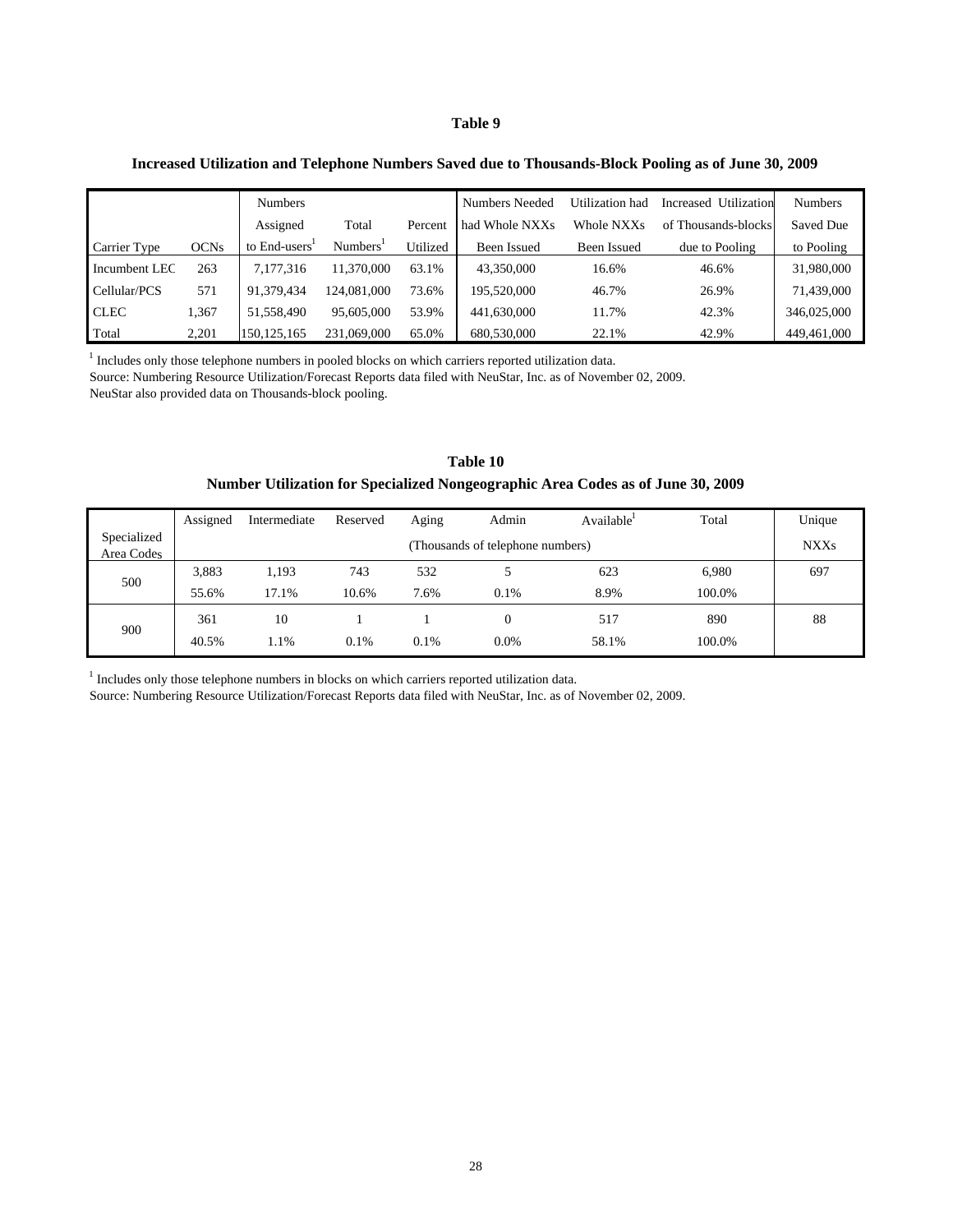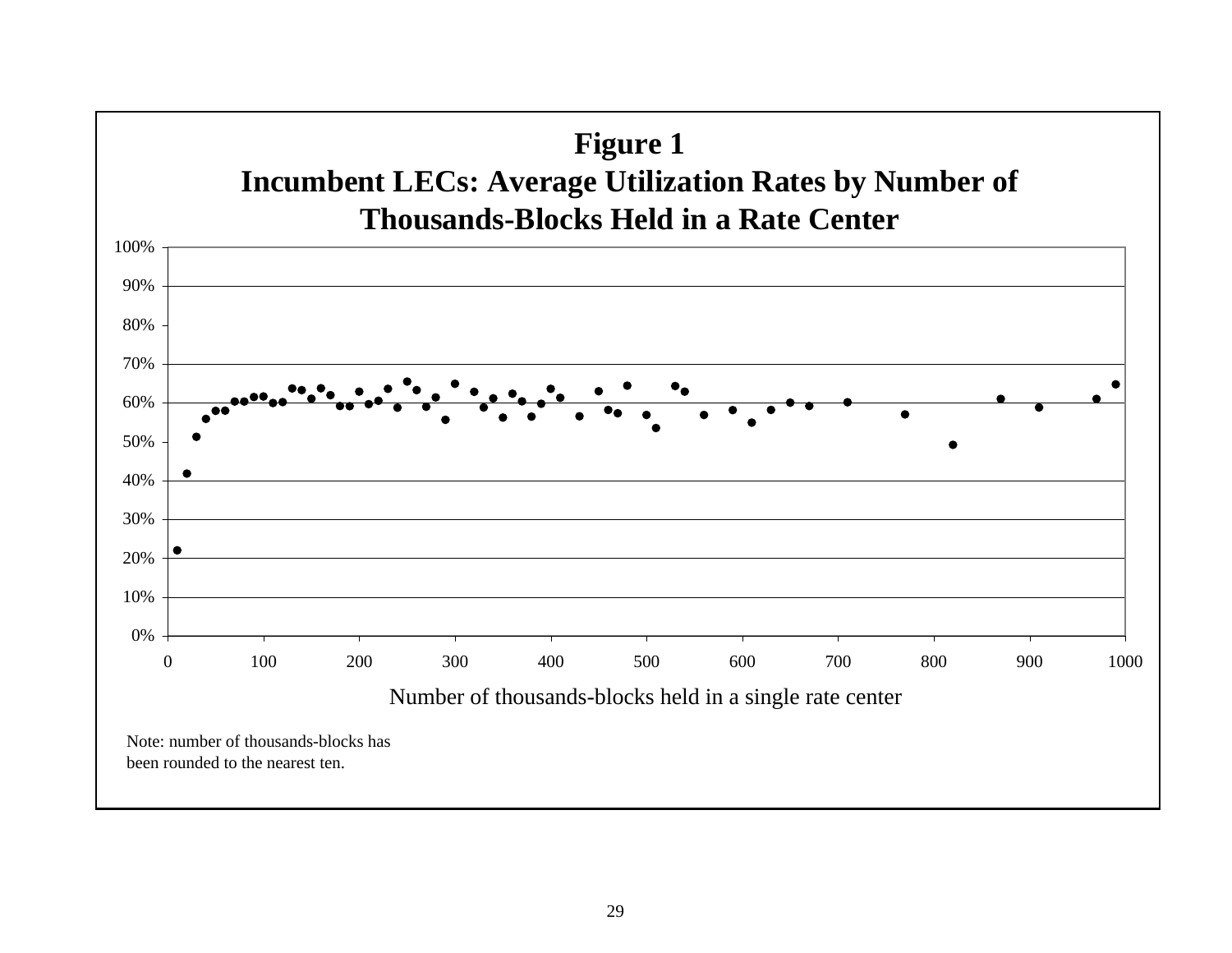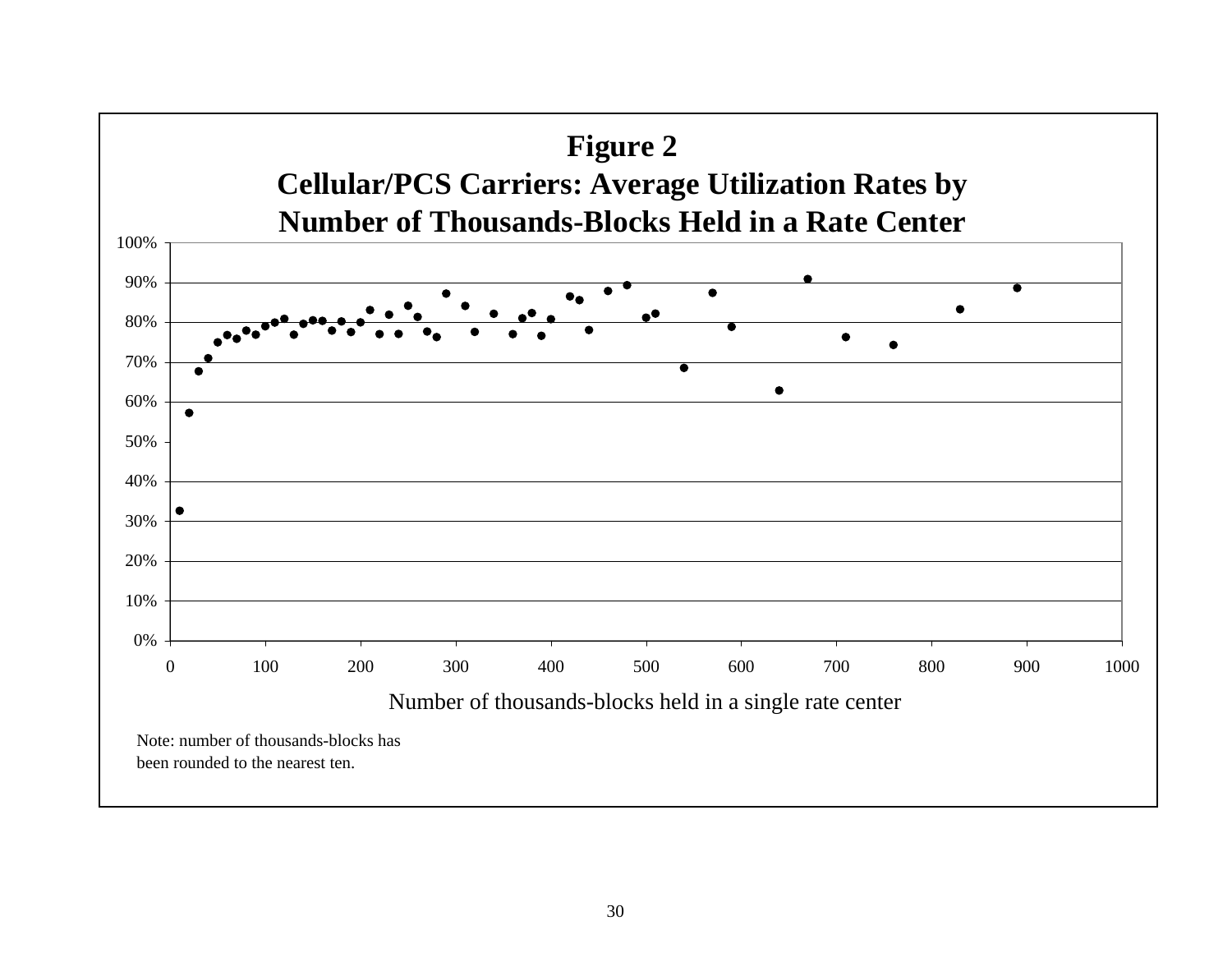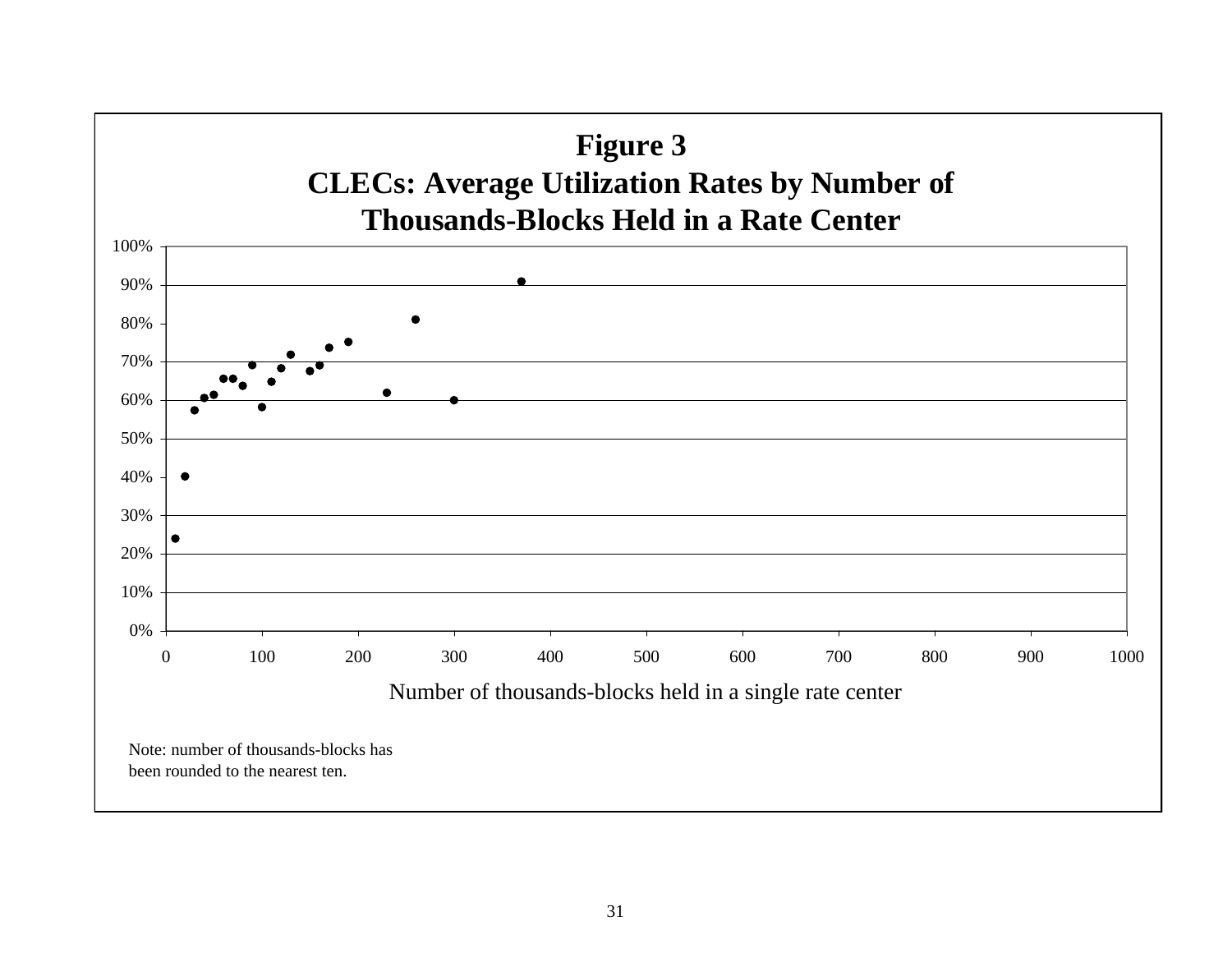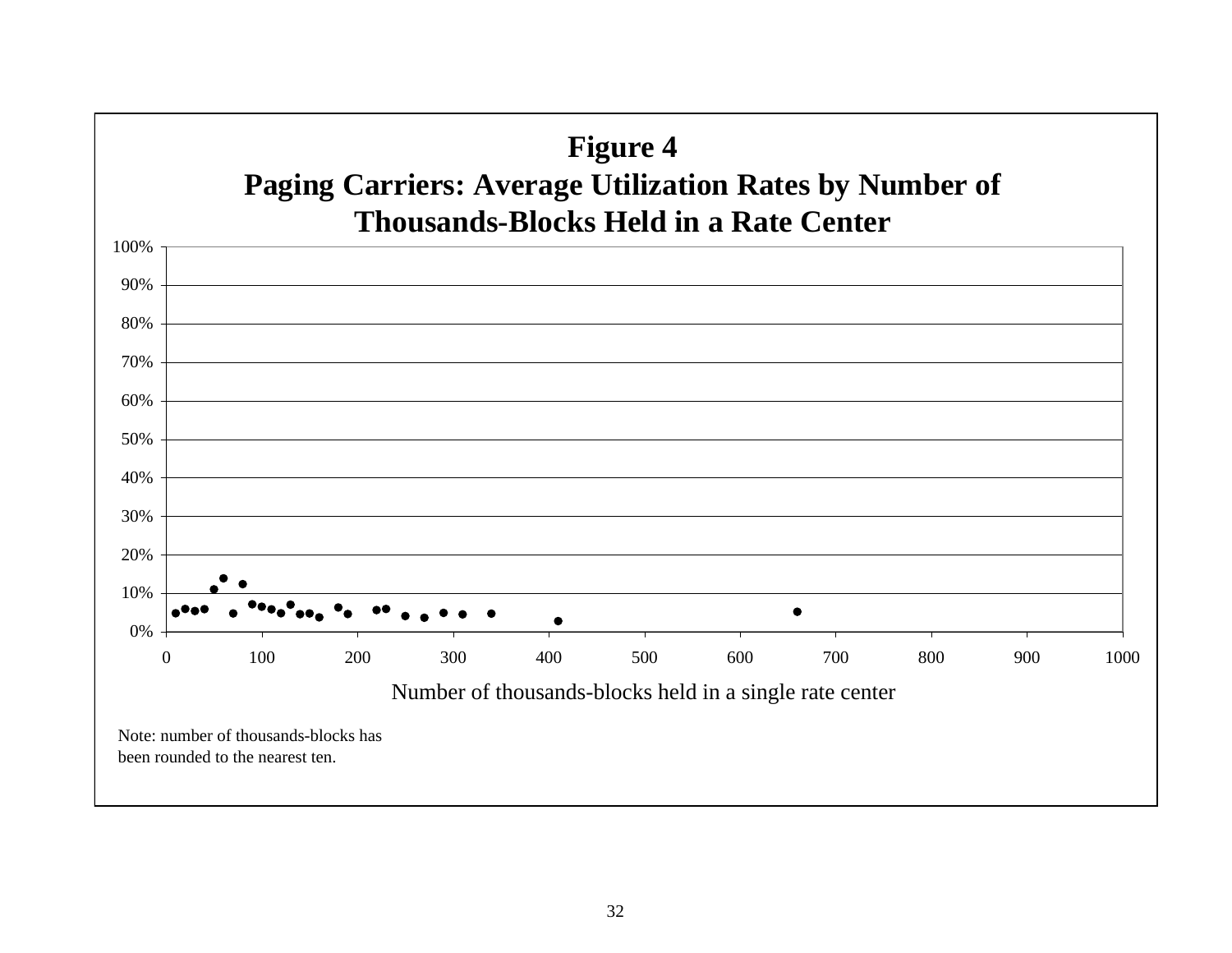| NPA-NXXs that appear in      | <b>NRUF</b> | <b>NANPA</b> | <b>LERG</b> | <b>NXXs</b> |
|------------------------------|-------------|--------------|-------------|-------------|
|                              |             |              |             |             |
| All Three Databases          |             |              |             |             |
| NRUF, NANPA and LERG         |             |              |             | 139,367     |
| Two of the Three Databases   |             |              |             |             |
| <b>NRUF</b> and <b>NANPA</b> |             |              |             | 473         |
| NANPA and LERG               |             |              |             | 2,702       |
| <b>NRUF</b> and LERG         |             |              |             | 78          |
| Only One Database            |             |              |             |             |
| <b>NRUF</b>                  |             |              |             | 342         |
| <b>NANPA</b>                 |             |              |             | 469         |
| <b>LERG</b>                  |             |              |             | 90          |
| Total NXXs in Database.      | 140,260     | 143,011      | 142,237     |             |

## **Table 11 Alternate Sources of NPA-NXX Assignments1**

Sources: NANPA's NPA-NXX; assignments database as of July 1, 2009; the LERG, as of July1, 2009; NRUF June 30, 2009 database (NRUF forms filed as of November 02, 2009).

 $1$  Includes only telephone numbers in NXXs assigned to carriers and therefore available for assignment to customers. Does not include any numbers in NXXs that have not yet been assigned to carriers.

| Carrier Type     | <b>ILEC</b> | Cellular/PCS | <b>CLEC</b> | Paging | Overall |
|------------------|-------------|--------------|-------------|--------|---------|
| December 2000    | 52.1%       | 46.2%        | 9.8%        | 26.3%  | 40.1%   |
| June 2001        | 52.1%       | 45.3%        | 10.9%       | 24.8%  | 39.6%   |
| December 2001    | 52.5%       | 47.2%        | 11.4%       | 20.2%  | 39.7%   |
| June 2002        | 52.2%       | 47.5%        | 10.4%       | 17.6%  | 39.2%   |
| December 2002    | 52.2%       | 47.8%        | 10.6%       | 17.0%  | 39.2%   |
| June 2003        | 53.2%       | 49.0%        | 10.7%       | 14.3%  | 39.9%   |
| December 2003    | 52.6%       | 50.6%        | 10.6%       | 13.0%  | 39.5%   |
| June 2004        | 54.5%       | 53.9%        | 14.8%       | 10.9%  | 42.3%   |
| December 2004    | 53.5%       | 54.6%        | 16.4%       | 10.3%  | 42.2%   |
| June 2005        | 52.8%       | 56.9%        | 18.1%       | 9.9%   | 43.0%   |
| December 2005    | 52.4%       | 59.1%        | 19.7%       | 8.6%   | 43.4%   |
| <b>June 2006</b> | 50.2%       | 60.4%        | 20.5%       | 8.1%   | 43.3%   |
| December 2006    | 49.3%       | 63.3%        | 21.5%       | 8.0%   | 44.2%   |
| June 2007        | 50.8%       | 64.8%        | 25.4%       | 7.5%   | 46.7%   |
| December 2007    | 50.7%       | 65.0%        | 26.9%       | 7.1%   | 47.1%   |
| June 2008        | 50.3%       | 65.3%        | 30.4%       | 6.6%   | 48.1%   |
| December 2008    | 49.6%       | 65.6%        | 31.1%       | 6.7%   | 47.9%   |
| June 2009        | 48.8%       | 66.1%        | 34.3%       | 6.1%   | 48.5%   |

## **Table 12 Utilization over Time**

Source: Numbering Resource Utilization/Forecast Reports filed with NeuStar, Inc.

Note: Starting with June 2006 data, where an RBOC has acquired a carrier with CLEC services in the RBOC's operating region, the numbering resources of the acquired CLEC that are in the RBOC's operating region are counted as incumbent LEC resources. Where the acquired CLEC provides services outside of the acquirer's operating region, the numbering resources are treated as CLEC resources.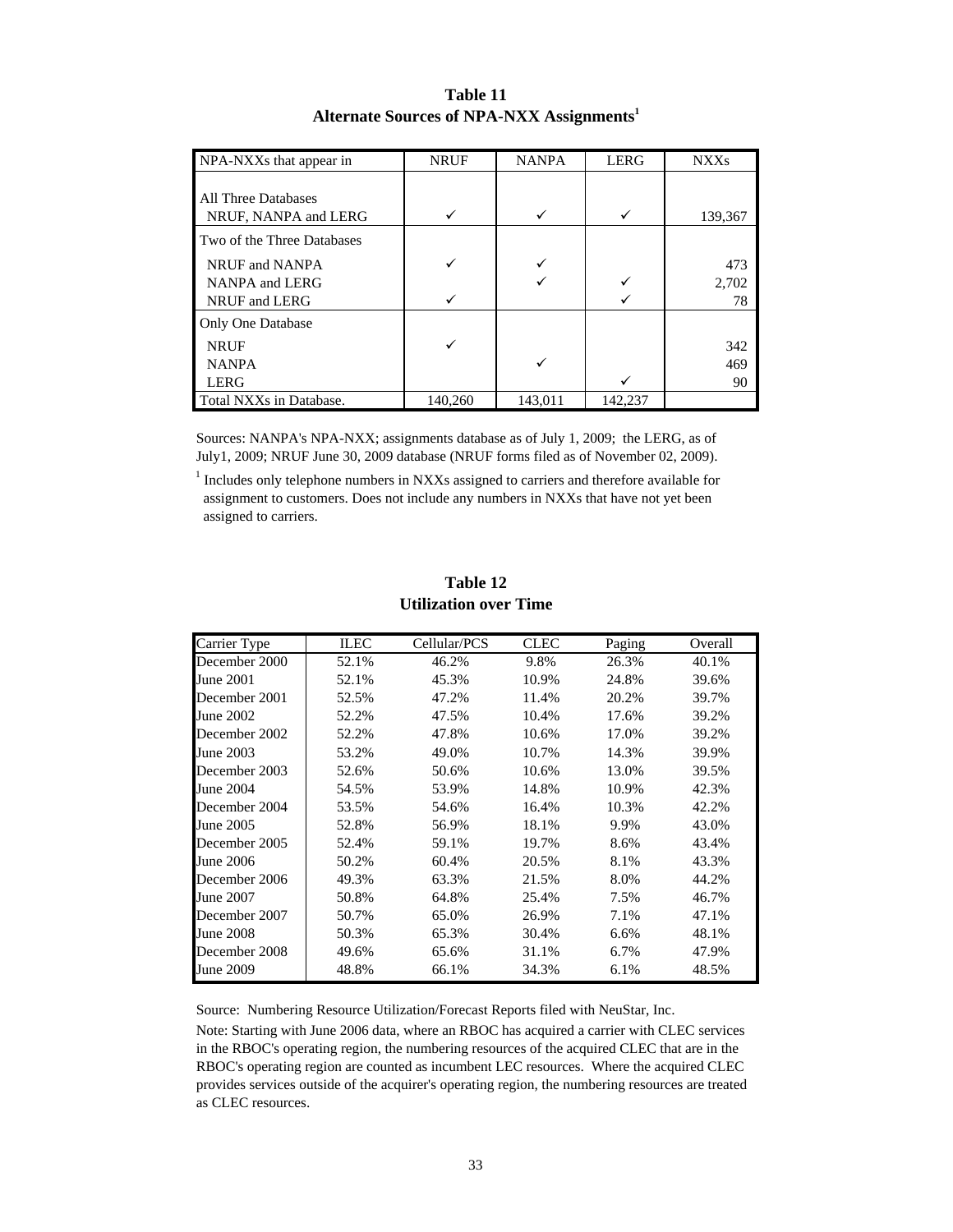| NPA-NXXs<br>Net<br>Assigned<br>Returned<br>Assignments<br>Ouarter<br>1998 Q3<br>1,554<br>$\overline{0}$<br>1,554<br>1998 Q4<br>2,375<br>$\boldsymbol{0}$<br>2,375<br>1999 Q1<br>$\boldsymbol{0}$<br>3,019<br>3,019<br>95<br>1999 Q2<br>4,693<br>4,598<br>1999 Q3<br>4,202<br>164<br>4,038<br>1999 Q4<br>3,993<br>545<br>3,448<br>2000 Q1<br>4,552<br>775<br>3,777<br>FCC Issued First NRO Order <sup>1</sup><br>923<br>2000 Q2<br>4,126<br>3,203<br>2000 Q3<br>3,497<br>818<br>2,679<br>2000 Q4<br>3,235<br>1,146<br>2,089<br>FCC Issued Second NRO Order <sup>1</sup> |
|------------------------------------------------------------------------------------------------------------------------------------------------------------------------------------------------------------------------------------------------------------------------------------------------------------------------------------------------------------------------------------------------------------------------------------------------------------------------------------------------------------------------------------------------------------------------|
|                                                                                                                                                                                                                                                                                                                                                                                                                                                                                                                                                                        |
|                                                                                                                                                                                                                                                                                                                                                                                                                                                                                                                                                                        |
|                                                                                                                                                                                                                                                                                                                                                                                                                                                                                                                                                                        |
|                                                                                                                                                                                                                                                                                                                                                                                                                                                                                                                                                                        |
|                                                                                                                                                                                                                                                                                                                                                                                                                                                                                                                                                                        |
|                                                                                                                                                                                                                                                                                                                                                                                                                                                                                                                                                                        |
|                                                                                                                                                                                                                                                                                                                                                                                                                                                                                                                                                                        |
|                                                                                                                                                                                                                                                                                                                                                                                                                                                                                                                                                                        |
|                                                                                                                                                                                                                                                                                                                                                                                                                                                                                                                                                                        |
|                                                                                                                                                                                                                                                                                                                                                                                                                                                                                                                                                                        |
|                                                                                                                                                                                                                                                                                                                                                                                                                                                                                                                                                                        |
|                                                                                                                                                                                                                                                                                                                                                                                                                                                                                                                                                                        |
|                                                                                                                                                                                                                                                                                                                                                                                                                                                                                                                                                                        |
| 1,725<br>1,370<br>2001 Q1<br>3,095                                                                                                                                                                                                                                                                                                                                                                                                                                                                                                                                     |
| 3,136<br>1,320<br>2001 Q2<br>1,816                                                                                                                                                                                                                                                                                                                                                                                                                                                                                                                                     |
| 2001 Q3<br>2,112<br>1,611<br>501                                                                                                                                                                                                                                                                                                                                                                                                                                                                                                                                       |
| 2001 Q4<br>2,055<br>1,402<br>653                                                                                                                                                                                                                                                                                                                                                                                                                                                                                                                                       |
| FCC Issued Third NRO Order <sup>1</sup>                                                                                                                                                                                                                                                                                                                                                                                                                                                                                                                                |
| 1,199<br>2002 Q1<br>1,731<br>532                                                                                                                                                                                                                                                                                                                                                                                                                                                                                                                                       |
| 2002 Q2<br>2,392<br>1,260<br>1,132                                                                                                                                                                                                                                                                                                                                                                                                                                                                                                                                     |
| 1,954<br>1,367<br>2002 Q3<br>587                                                                                                                                                                                                                                                                                                                                                                                                                                                                                                                                       |
| 2002 Q4<br>558<br>1,101<br>543                                                                                                                                                                                                                                                                                                                                                                                                                                                                                                                                         |
| 897<br>533<br>364<br>2003 Q1                                                                                                                                                                                                                                                                                                                                                                                                                                                                                                                                           |
| 2003 Q2<br>1,007<br>431<br>576                                                                                                                                                                                                                                                                                                                                                                                                                                                                                                                                         |
| FCC Issued Fourth NRO Order <sup>1</sup>                                                                                                                                                                                                                                                                                                                                                                                                                                                                                                                               |
| 2003 Q3<br>802<br>580<br>222                                                                                                                                                                                                                                                                                                                                                                                                                                                                                                                                           |
| 244<br>2003 Q4<br>539<br>295                                                                                                                                                                                                                                                                                                                                                                                                                                                                                                                                           |
| 2004 Q1<br>888<br>182<br>706                                                                                                                                                                                                                                                                                                                                                                                                                                                                                                                                           |
| 2004 Q2<br>323<br>405<br>728                                                                                                                                                                                                                                                                                                                                                                                                                                                                                                                                           |
| 2004 O3<br>748<br>160<br>588                                                                                                                                                                                                                                                                                                                                                                                                                                                                                                                                           |
| 319<br>442<br>2004 Q4<br>761                                                                                                                                                                                                                                                                                                                                                                                                                                                                                                                                           |
| 2005 Q1<br>1,113<br>249<br>864                                                                                                                                                                                                                                                                                                                                                                                                                                                                                                                                         |
| 2005 Q2<br>778<br>330<br>448                                                                                                                                                                                                                                                                                                                                                                                                                                                                                                                                           |
| 470<br>2005 Q3<br>716<br>246                                                                                                                                                                                                                                                                                                                                                                                                                                                                                                                                           |
| 2005 Q4<br>705<br>203<br>502                                                                                                                                                                                                                                                                                                                                                                                                                                                                                                                                           |
| 194<br>2006 Q1<br>1,165<br>971                                                                                                                                                                                                                                                                                                                                                                                                                                                                                                                                         |
| 2006 Q2<br>944<br>175<br>769                                                                                                                                                                                                                                                                                                                                                                                                                                                                                                                                           |
| 2006 Q3<br>883<br>137<br>746                                                                                                                                                                                                                                                                                                                                                                                                                                                                                                                                           |
| 2006 Q4<br>987<br>188<br>799                                                                                                                                                                                                                                                                                                                                                                                                                                                                                                                                           |
| 2007 Q1<br>1,117<br>170<br>947                                                                                                                                                                                                                                                                                                                                                                                                                                                                                                                                         |
| 2007 Q2<br>768<br>195<br>573                                                                                                                                                                                                                                                                                                                                                                                                                                                                                                                                           |
| 2007 Q3<br>747<br>173<br>574                                                                                                                                                                                                                                                                                                                                                                                                                                                                                                                                           |
| 211<br>2007 Q4<br>584<br>373<br>2008 Q1<br>720<br>166<br>554                                                                                                                                                                                                                                                                                                                                                                                                                                                                                                           |
| 804<br>96<br>708<br>2008 Q2                                                                                                                                                                                                                                                                                                                                                                                                                                                                                                                                            |
| 699<br>149<br>2008 Q3<br>550                                                                                                                                                                                                                                                                                                                                                                                                                                                                                                                                           |
| 2008 Q4<br>723<br>343<br>380                                                                                                                                                                                                                                                                                                                                                                                                                                                                                                                                           |
| 2009 Q1<br>675<br>189<br>486                                                                                                                                                                                                                                                                                                                                                                                                                                                                                                                                           |
| 495<br>2009 Q2<br>115<br>380                                                                                                                                                                                                                                                                                                                                                                                                                                                                                                                                           |
| 2009 Q3<br>402<br>320<br>82                                                                                                                                                                                                                                                                                                                                                                                                                                                                                                                                            |

| Table 13                                         |
|--------------------------------------------------|
| NPA-NXX Assignments, Returns and Net Assignments |

<sup>1</sup>See text footnote 2 for full citation.

Source: http://www.nanpa.com/reports/reports\_cocodes\_actStatus.html

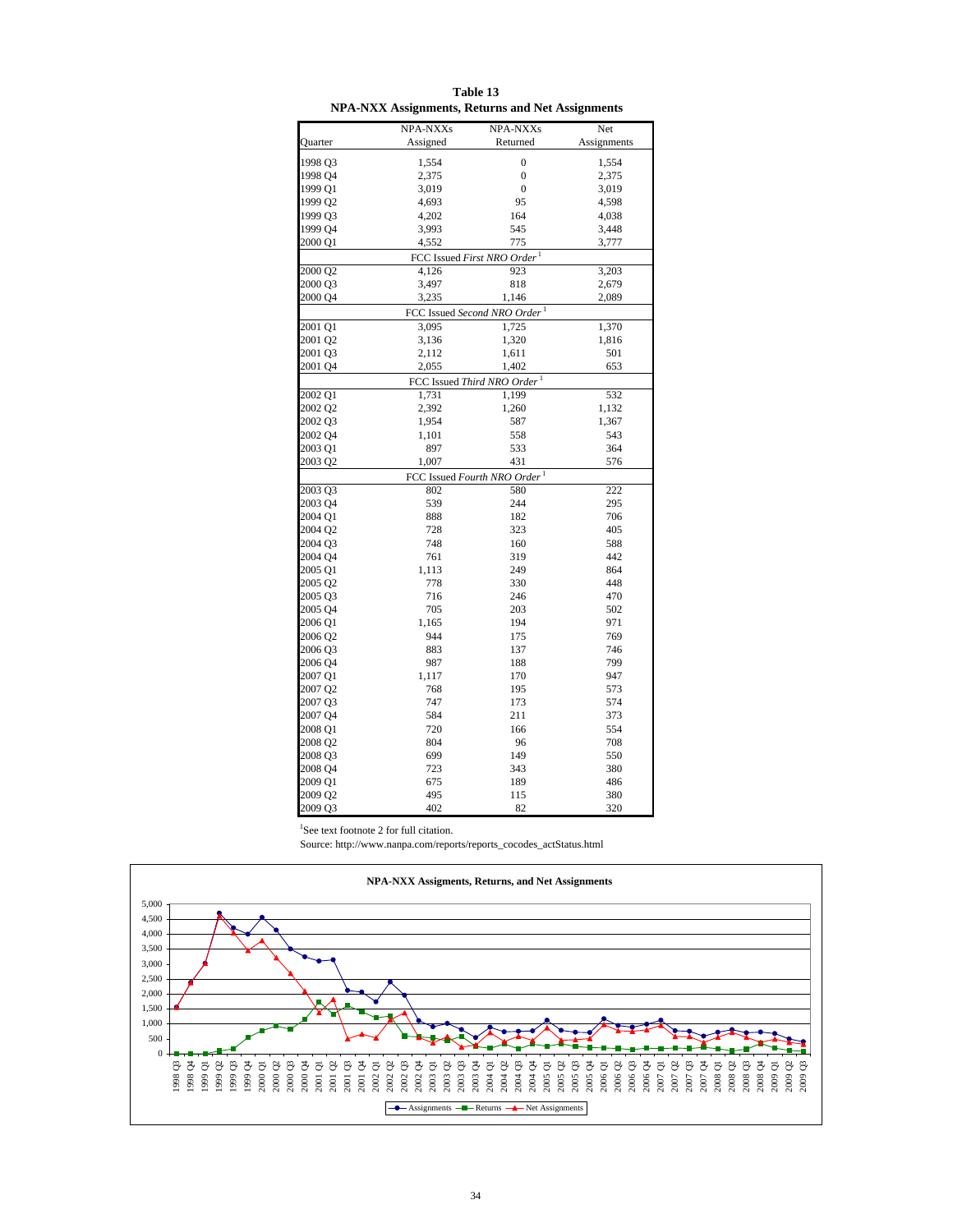|      |                       | Wireline to  | Wireline to    | Wireless to           | Wireless to             |                |
|------|-----------------------|--------------|----------------|-----------------------|-------------------------|----------------|
|      | Month                 | Wireline     | Wireless       | Wireless <sup>2</sup> | Wireline                | Total          |
|      |                       | (thousands)  |                | (thousands)           |                         |                |
| 2003 | November <sup>3</sup> | 561          | $\overline{c}$ | 61                    | $\mathbf{1}$            | 625            |
|      | December              | 638          | 12             | 756                   | 1                       | 1,407          |
| 2004 | January               | 809          | 24             | 713                   | $\overline{1}$          | 1,547          |
|      | February              | 711          | 65             | 591                   | $\overline{c}$          | 1,369          |
|      | March                 | 776          | 79             | 632                   | $\mathbf{1}$            | 1,488          |
|      | April                 | 718          | 49             | 613                   | $\overline{1}$          | 1,381          |
|      | May                   | 756          | 73             | 689                   | $\mathbf{1}$            | 1,519          |
|      | June                  | 789          | 165            | 873                   | $\overline{c}$          | 1,829          |
|      | July                  | 656          | 143            | 806                   | 3                       | 1,608          |
|      | August <sup>4</sup>   | 786          | 95             | 824                   | $\ast$                  | 1,705          |
|      | September             | 701          | 43             | 787                   | 1                       | 1,532          |
|      | October               | 899          | 97             | 738                   | 1                       | 1,735          |
|      | November              | 736          | 131            | 736                   | $\overline{c}$          | 1,605          |
|      | December              | 692          | 86             | 910                   | $\,1$                   | 1,689          |
|      | 2005 January          | 698          | 53             | 808                   | $\overline{2}$          | 1,561          |
|      | February              | 936          | 81             | 735                   | $\mathbf{1}$            | 1,753          |
|      | March                 | 1,257        | 74             | 815                   | 2                       | 2,148          |
|      | April                 | 959          | 55             | 797                   | $\mathbf{1}$            | 1,812          |
|      | May                   | 892          | 56             | 862                   | $\,1$                   | 1,811          |
|      | June                  | 1,064        | 38             | 1,153                 | $\overline{c}$          | 2,257          |
|      | July                  | 1,006        | 62             | 982                   | 2                       | 2,052          |
|      | August                | 1,203        | 42             | 933                   | $\,2$<br>$\overline{c}$ | 2,179          |
|      | September<br>October  | 1,114<br>991 | 31<br>37       | 835<br>866            | $\mathfrak{2}$          | 1,982<br>1,896 |
|      | November              | 1,023        | 29             | 826                   | $\overline{c}$          | 1,880          |
|      | December              | 1.079        | 22             | 1,031                 | $\overline{c}$          | 2,135          |
|      | 2006 January          | 1,242        | 37             | 879                   | 4                       | 2,162          |
|      | February              | 1,347        | 22             | 807                   | 3                       | 2,178          |
|      | March                 | 1,422        | 19             | 876                   | $\overline{c}$          | 2,319          |
|      | April                 | 1,095        | 19             | 747                   | $\overline{2}$          | 1,863          |
|      | May                   | 1,213        | 46             | 813                   | $\overline{c}$          | 2,073          |
|      | June                  | 1,010        | 30             | 862                   | $\overline{c}$          | 1.904          |
|      | July                  | 960          | 55             | 866                   | 1                       | 1,883          |
|      | August                | 1,111        | 61             | 953                   | $\overline{c}$          | 2,127          |
|      | September             | 941          | 36             | 839                   | 2                       | 1,818          |
|      | October               | 1,049        | 33             | 823                   | 2                       | 1.908          |
|      | November              | 907          | 40             | 812                   | 3                       | 1,762          |
|      | December              | 977          | 41             | 993                   | $\overline{c}$          | 2,013          |
|      | 2007 January          | 902          | 31             | 1,021                 | 2                       | 1,956          |
|      | February              | 864          | 45             | 1,049                 | $\,2$                   | 1,960          |
|      | March                 | 1,035        | 40             | 1,155                 | $\,2$                   | 2,232          |
|      | April                 | 926          | 33             | 1,112                 | 2<br>3                  | 2,072          |
|      | May<br>June           | 973<br>1,026 | 45<br>82       | 1,083<br>1,095        | 3                       | 2,103          |
|      | July                  | 1,288        | 124            | 1,136                 | 3                       | 2,207<br>2,550 |
|      | August                | 1,440        | 149            | 1,135                 | 5                       | 2,728          |
|      | September             | 1,235        | 90             | 1,012                 | 3                       | 2,340          |
|      | October               | 1,539        | 93             | 1,027                 | $\overline{2}$          | 2,661          |
|      | November              | 1,302        | 111            | 1,187                 | 3                       | 2,603          |
|      | December              | 2,500        | 53             | 1,274                 | $\overline{c}$          | 3,829          |
|      | 2008 January          | 1,293        | $19^5$         | 1,102                 | 3                       | 2,418          |
|      | February              | 1,220        | 24             | 1,079                 | $\overline{c}$          | 2,326          |
|      | March                 | 1,473        | 19             | 1,085                 | $\overline{4}$          | 2,582          |
|      | April                 | 1,420        | 21             | 987                   | 3                       | 2,430          |
|      | May                   | 1,232        | 22             | 1,069                 | 3                       | 2,326          |
|      | June                  | 1,176        | 19             | 1,113                 | $\overline{\mathbf{c}}$ | 2,311          |
|      | July                  | 1,289        | 39             | 1,383                 | 3                       | 2,715          |
|      | August                | 1,410        | 48             | 1,410                 | 4                       | 2,873          |
|      | September             | 1,207        | 47             | 1,212                 | 4                       | 2,471          |
|      | October               | 1,332        | 39             | 1,258                 | 5                       | 2,634          |
|      | November              | 1,107        | 59             | 1,213                 | $\overline{4}$          | 2,382          |
|      | December              | 1,257        | 36             | 1,513                 | $\overline{4}$          | 2,810          |
|      | 2009 January          | 1,137        | 41             | 1,310                 | 4                       | 2,492          |
|      | February              | 1,202        | 34             | 1,311                 | 5                       | 2,552          |
|      | March                 | 1.262        | 43             | 1,389                 | 5                       | 2,698          |
|      | April                 | 1,232        | 38             | 1,184                 | 5                       | 2,459          |
|      | May                   | 1,295        | 36             | 1,203                 | 5                       | 2,539          |
|      | June                  | 1,317        | 39             | 1,415                 | $\overline{4}$          | 2,775          |
|      | July                  | 1,333        | 40             | 1,445                 | 5                       | 2,823          |
|      | August                | 1,304        | 44             | 1,397                 | 5                       | 2,750          |
|      | September             | 1,336        | 131            | 1,292<br>70,299       | 5<br>182                | 2,764          |
|      | Cumulative Total      | 77,588       | 3,820          |                       |                         | 151,889        |

**Table 14 Telephone Number Porting Activity Since Wireless Pooling Started1**

\* Indicates a number between 1 and 499.

<sup>1</sup> Monthly figures include numbers that were ported back to the original carrier, or where the subscriber with the ported number terminated service.

<sup>3</sup> Wireless porting started November 24, 2003. These figures include all ports during the month of November, which for ports from or  $^2$  Excludes significant porting activity between Cingular and AT&T Wireless following the closing of their merger in October 2004.

to a wireless carrier, includes a small number of test ports that happened prior to November 24.

 $<sup>4</sup>$  Due to a data problem, figure does not include numbers that were ported back to the original carrier, or where the subscriber with the</sup> ported number terminated service.

<sup>5</sup> In late 2007, some wireline carriers completed plans to transfer groups of numbers to the wireless carriers that were providing service to end users using those numbers. In many cases, the whole block could not be reassigned in the LERG so number porting was used to effectuate the transfer.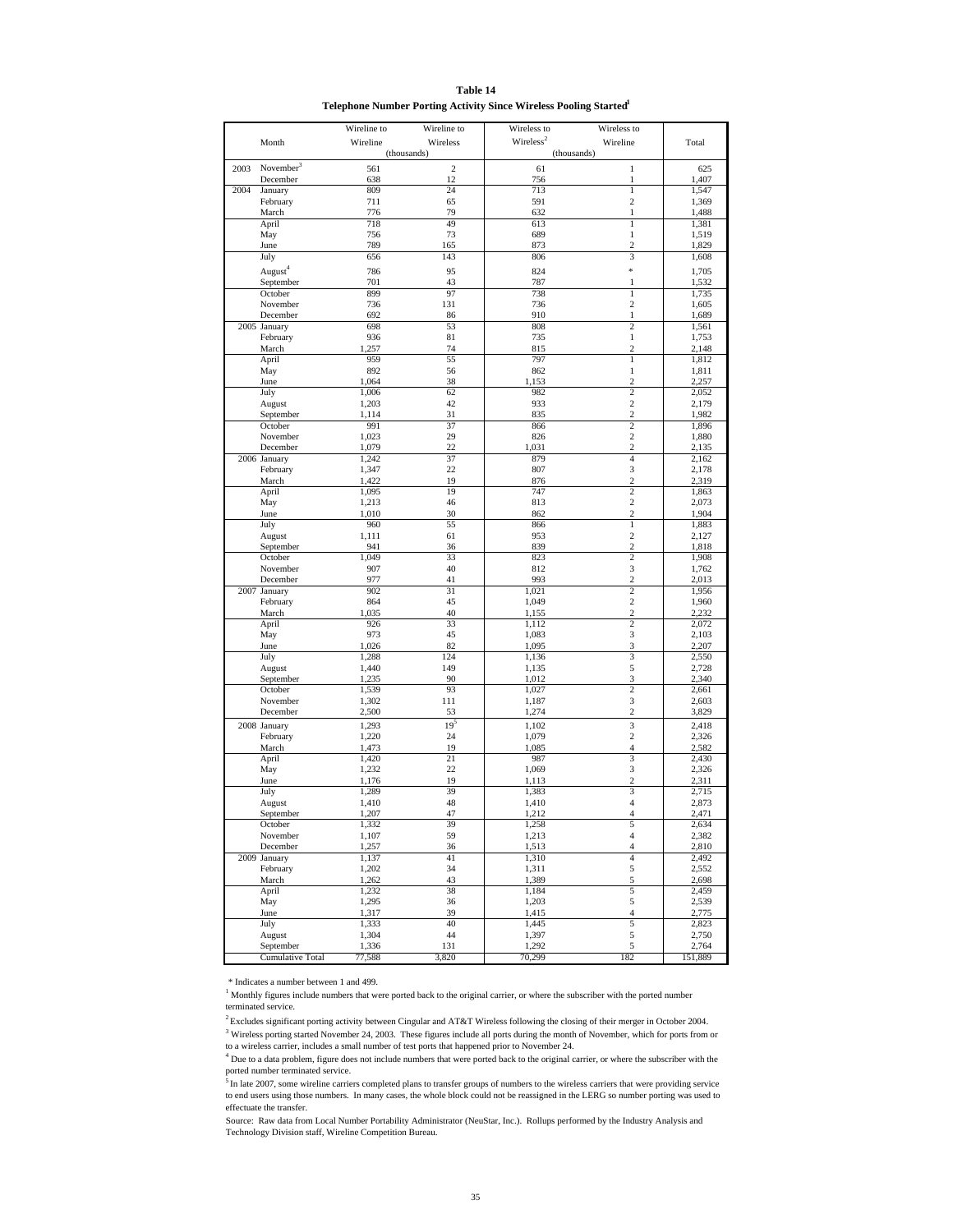|      |                    | <b>Wireline to</b> | <b>Wireline to</b> | <b>Wireless to</b>    | <b>Wireless to</b> | <b>Total</b> |
|------|--------------------|--------------------|--------------------|-----------------------|--------------------|--------------|
| Year | <b>Quarter</b>     | <b>Wireline</b>    | <b>Wireless</b>    | Wireless <sup>2</sup> | Wireline           |              |
|      |                    | (In Thousands)     |                    |                       | (In Thousands)     |              |
| 1999 | Second             | 1,840              | $\ast$             | $\ast$                | ×                  | 1,840        |
|      | Third              | 2,658              | *                  | $\ast$                | $\ast$             | 2,658        |
|      | Fourth             | 3.854              | *                  | $\ast$                | $\ast$             | 3,854        |
| 2000 | First              | 5,029              | $\ast$             | $\ast$                | $\ast$             | 5,029        |
|      | Second             | 5,781              | *                  | *                     | *                  | 5,781        |
|      | Third              | 7,595              | *                  | *                     | *                  | 7,595        |
|      | Fourth             | 9.146              | *.                 | $\ast$                | $\ast$             | 9,146        |
| 2001 | First              | 10,567             | $\ast$             | *                     | $\ast$             | 10,567       |
|      | Second             | 12,310             | $\ast$             | *                     | *                  | 12,310       |
|      | Third              | 14,610             | *                  | $\ast$                | $\ast$             | 14,610       |
|      | Fourth             | 15,519             | *                  | *                     | $\ast$             | 15,519       |
| 2002 | First              | 16,810             | $\ast$             | *                     | $\ast$             | 16,810       |
|      | Second             | 18,210             | $\ast$             | *                     | $\ast$             | 18,210       |
|      | Third              | 19,862             | $\ast$             | $\ast$                | $\ast$             | 19,862       |
|      | Fourth             | 21,449             | $\ast$             | $\ast$                | $\ast$             | 21,449       |
| 2003 | First              | 22,781             | $\ast$             | $\ast$                | $\ast$             | 22,781       |
|      | Second             | 23.723             | *                  | $\ast$                | $\ast$             | 23,723       |
|      | Third              | 24,796             | $\ast$             | $\ast$                | *                  | 24,796       |
|      | Fourth             | 25,869             | 16                 | 795                   | $\overline{c}$     | 26,682       |
| 2004 | First              | 28,462             | 173                | 2,686                 | 3                  | 31,324       |
|      | Second             | 28,371             | 406                | 4,635                 | $\overline{4}$     | 33,417       |
|      | Third              | 29,396             | 667                | 6,874                 | 9                  | 36,945       |
|      | Fourth             | 30,607             | 832                | 9,041                 | 11                 | 41,491       |
| 2005 | First              | 32.399             | 1.001              | 10.860                | 16                 | 44.276       |
|      | Second             | 34,169             | 1,092              | 12,956                | 19                 | 48,236       |
|      | Third              | 36,013             | 1,201              | 14,804                | 23                 | 52,041       |
|      | Fourth             | 37,608             | 1,246              | 16,101                | 29                 | 54,983       |
| 2006 | First              | 40,194             | 1,272              | 17,577                | 34                 | 59,077       |
|      | Second             | 42,130             | 1,333              | 19,032                | 42                 | 62,538       |
|      | Third              | 43.743             | 1,407              | 20.509                | 46                 | 65,705       |
|      | Fourth             | 45,149             | 1,480              | 21,920                | 50                 | 68,600       |
| 2007 | First              | 46,761             | 1,541              | 23,518                | 50                 | 71,870       |
|      | Second             | 48,396             | 1,659              | 25,399                | 54                 | 75,508       |
|      | Third <sup>3</sup> | 50,222             | 2,057              | 27,068                | 116                | 79,463       |
|      | Fourth             | 53,168             | 2,031              | 29,065                | 120                | 84,384       |
| 2008 | First              | 55,095             | 2,075              | 30,605                | 127                | 87,902       |
|      | Second             | 56,114             | 2,067              | 32,024                | 153                | 90,359       |
|      | Third              | 57,217             | 2,175              | 34,089                | 156                | 93,637       |
|      | Fourth             | 58,924             | 2,255              | 35,851                | 171                | 97,202       |
| 2009 | First              | 60,609             | 2,353              | 37,663                | 177                | 100,801      |
|      | Second             | 62,508             | 2,433              | 39,221                | 182                | 104,344      |
|      | Third              | 64,333             | 2,539              | 40,522                | 181                | 107,576      |

#### **Table 15 Telephone Numbers Remaining in the Porting Database at the End of Each Quarter <sup>1</sup>**

\* Wireless portability started November 24, 2003. All ports before then are considered to be wireline to wireline ports, even though some of those ports appear to involve wireless companies. A small but unknown number of wireless test ports were conducted before November 24, 2003. The remaining wireless-related ports appear to be artifacts of divining the carrier type through the use of the carrier's operating company number.

<sup>1</sup> Numbers ported because customer changed carriers. The database contains the date when the telephone number record was last updated. For most telephone numbers, this was the most recent port. For those telephone numbers affected by area code changes, however, the date refers to when the record was updated to reflect the new area code See the text for a fuller discussion.

2 Excludes significant porting activity between Cingular and AT&T Wireless following the closing of their merger.

 $3$  Starting with the July 2007 data, the method of determining whether a port came from a wireline or wireless carrier changed. For numbers that have been ported multiple times, the original carrier is now used to determine the porting carrier's type. Previously, the porting carrier's type was based on the most recent port.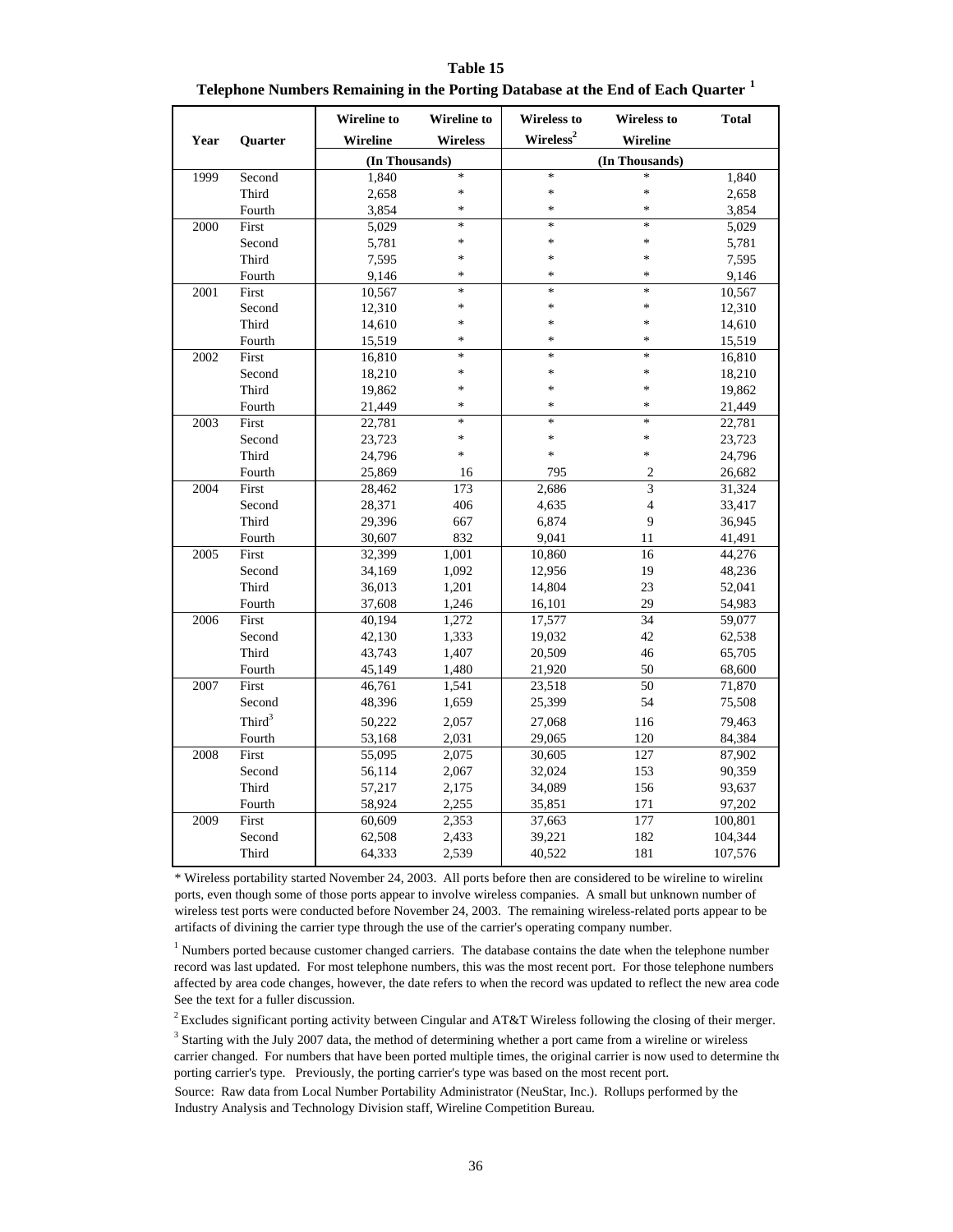**Table 16 Numbers in the Porting Database by Quarter in Which They Were Most Recently Ported<sup>1</sup> September 30, 2009 <sup>2</sup>**

| <b>Ported During</b> |                 | <b>Wireline to</b> | <b>Wireline to</b> | <b>Wireless to</b> | <b>Wireless to</b> |
|----------------------|-----------------|--------------------|--------------------|--------------------|--------------------|
| Year                 | Quarter         | Wireline           | Wireless           | Wireless           | Wireline           |
|                      |                 |                    | (In Thousands)     |                    | (In Thousands)     |
| 1998                 | First           | $0^3$              | *                  | *                  | *                  |
|                      | Second          | 3                  | $\ast$             | *                  | *                  |
|                      | Third           | 36                 | $\ast$             | *                  | *                  |
|                      | Fourth          | 106                | $\ast$             | *                  | *                  |
| 1999                 | First           | 186                | *                  | *                  | *                  |
|                      | Second          | 292                | *                  | *                  | *                  |
|                      | Third           | 300                | $\ast$             | *                  | *                  |
|                      | Fourth          | 386                | *                  | $\ast$             | *                  |
| 2000                 | First           | 410                | *                  | *                  | *                  |
|                      | Second          | 468                | $\ast$             | ∗                  | ∗                  |
|                      | Third           | 581                | $\ast$             | *                  | *                  |
|                      | Fourth          | 650                | *                  | $\ast$             | *                  |
| 2001                 | First           | 566                | *                  | *                  | *                  |
|                      | Second          | 709                | $\ast$             | ∗                  | ∗                  |
|                      | Third           | 730                | *                  | *                  | *                  |
|                      | Fourth          | 897                | *                  | $\ast$             | *                  |
| 2002                 | First           | 753                | *                  | *                  | *                  |
|                      | Second          | 855                | $\ast$             | *                  | *                  |
|                      | Third           | 1,011              | *                  | *                  | *                  |
|                      | Fourth          | 846                | $\ast$             | *                  | *                  |
| 2003                 | First           | 762                | $\ast$             | *                  | *                  |
|                      | Second          | 934                | $\ast$             | $\ast$             | *                  |
|                      | Third           | 919                | *                  | $\ast$             | *                  |
|                      | Fourth          | 911                | 8                  | 297                | $\overline{2}$     |
| 2004                 | First           | 1,251              | 107                | 656                | $\overline{c}$     |
|                      | Second          | 1,231              | 76                 | 760                | 8                  |
|                      | Third           | 1,268              | 156                | 911                | $\tau$             |
|                      | Fourth          | 1,209              | 97                 | 928                | $\overline{4}$     |
| 2005                 | First           | 1,471              | 75                 | 917                | $\overline{4}$     |
|                      | Second          | 1,563              | 65                 | 1,001              | 3                  |
|                      | Third           | 1,782              | 86                 | 1,163              | $\overline{4}$     |
|                      | Fourth          | 1,589              | 57                 | 1,197              | 12                 |
| 2006                 | First           | 2,312              | 47                 | 1,183              | $\overline{4}$     |
|                      | Second          | 1,858              | 59                 | 1,232              | $\sqrt{4}$         |
|                      | Third           | 1,660              | 105                | 1,430              | $\sqrt{5}$         |
|                      | Fourth          | 1,675              | 86                 | 1,472              | 5                  |
| 2007                 | First           | 1,809              | 83                 | 1,479              | 5                  |
|                      | Second<br>Third | 2,040<br>2,549     | 122<br>223         | 1,564<br>1,947     | $\sqrt{4}$<br>22   |
|                      | Fourth          | 4,093              | 203                | 2,338              | 9                  |
| 2008                 | First           |                    | 66 <sup>4</sup>    |                    | $\,$ 8 $\,$        |
|                      | Second          | 2,815              | 72                 | 2,225              | $\tau$             |
|                      | Third           | 2,870<br>3,012     | 121                | 2,205<br>2,977     | $\tau$             |
|                      | Fourth          | 3,033              | 132                | 2,969              | 6                  |
| 2009                 | First           | 3,052              | 127                | 2,974              | $\,$ 8 $\,$        |
|                      | Second          | 3,335              | 127                | 3,052              | $\tau$             |
|                      | Third           | 3,572              | 236                | 3,645              | $\mathbf{Q}$       |

\* Wireless portability started November 24, 2003. All ports before then are considered to be wireline to wireline ports, even though some of those ports appear to involve wireless companies. A small but unknown number of wireless test ports were conducted before November 24, 2003. The remaining wireless-related ports appear to be artifacts of divining the carrier type through the use of the carrier's operating company number.

<sup>1</sup> The vast majority of these numbers are ported because customer changed carriers.

 $<sup>2</sup>$  The local number portability database was designed solely for the purpose of routing calls. As such, it retains only the most recent</sup> porting activity for any given number. So if a consumer ports a number from Carrier A to Carrier B, and later the consumer then ports the number from Carrier B to Carrier C, the database will not reflect the original port from Carrier A to Carrier B. Also, numbers that revert back to the original carrier (either because the customer ports the number back to the original carrier or because the customer discontinues service with that number) are dropped from the database. Lastly, area code splits can make a number appear to be ported later than it actually was. Starting with the previous edition of this report, the methodology for determining whether a number was ported away from a wireline or a wireless carrier changed. Rather than relying on the carrier type of the most recent port, the numbers now reflect the original carrier type, based on the carrier that is assigned the thousands block of the donated number.

<sup>3</sup> Number is between 0 and 499.

<sup>4</sup> In late 2007, some wireline carriers completed plans to transfer groups of numbers to the wireless carriers that were providing service to end users using those numbers. In many cases, the whole block could not be reassigned for routing purposes in the Local Exchange Routing Guide (LERG) so number porting was used to effectuate the transfer.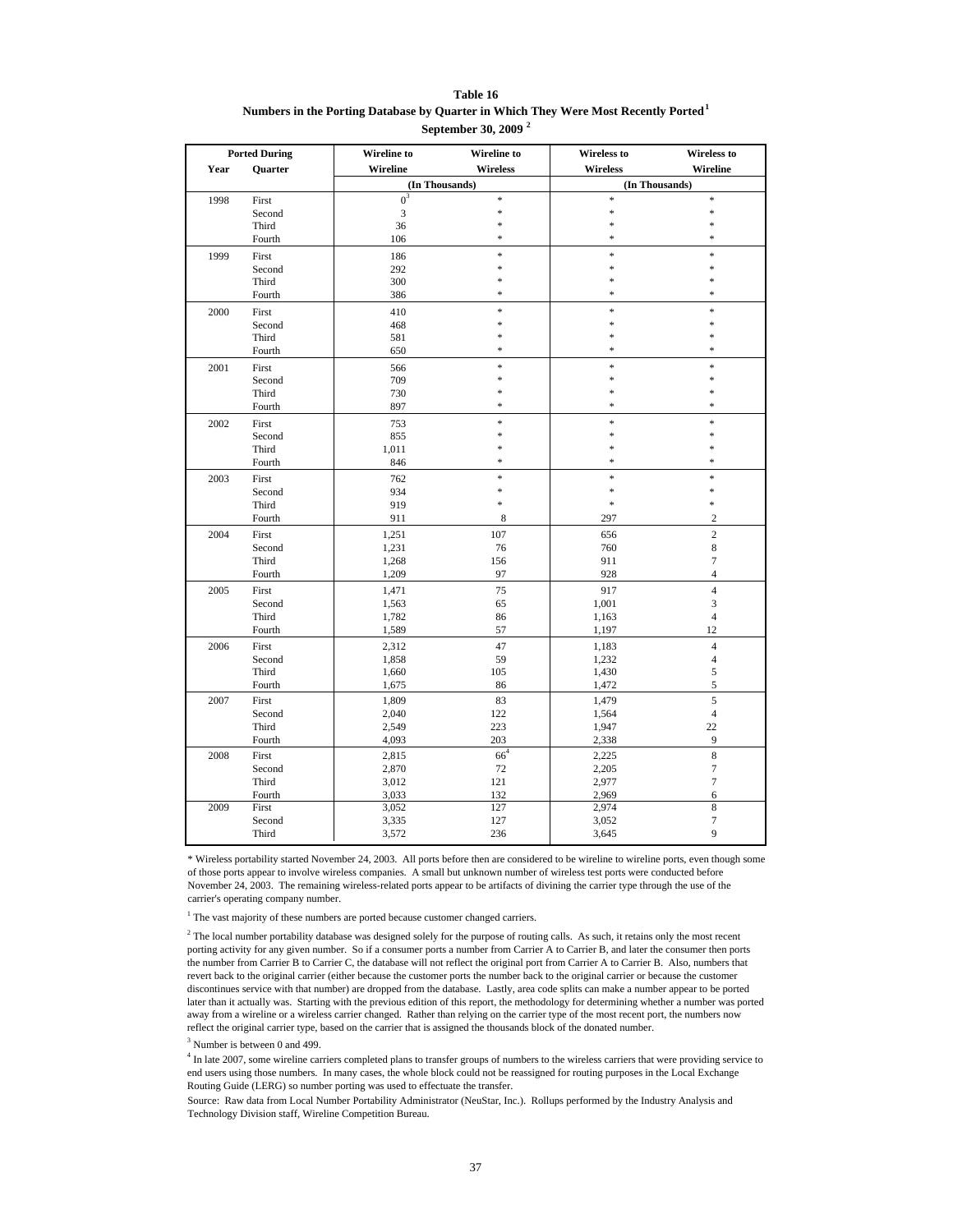#### **Table 17**

# **Ports Between Carrier Types, September 30, 2009**

|                      | Wireline         | Wireline                 | <b>Wireless</b> | <b>Wireless</b>  |              |
|----------------------|------------------|--------------------------|-----------------|------------------|--------------|
| <b>State</b>         | to Wireline      | to Wireless              | to Wireless     | to Wireline      | <b>Total</b> |
| Alabama              | 532              | 76                       | 439             | 1                | 1,048        |
| Alaska               | 150              | 3                        | 311             | 1                | 465          |
| Arizona              | 1,514            | 27                       | 924             | $\overline{4}$   | 2,470        |
| <b>Arkansas</b>      | 224              | 128                      | 135             | **               | 487          |
| California           | 9,437            | 127                      | 4.983           | 32               | 14,579       |
| Colorado             | 1,162            | 36                       | 817             | $\overline{4}$   | 2,019        |
| Connecticut          | 875              | 20                       | 459             | $\mathbf{2}$     | 1,356        |
| Delaware             | 346              | $\overline{c}$           | 96              | 1                | 445          |
| District of Columbia | 460              | 5                        | 178             | $\mathbf{2}$     | 645          |
| Florida              | 3,603            | 124                      | 2,792           | 11               | 6,529        |
| Georgia              | 1,684            | 175                      | 1,175           | 9                | 3,043        |
| Guam                 | *                | $\boldsymbol{0}$         | *               | $\boldsymbol{0}$ | 17           |
| Hawaii               | 218              | 5                        | 204             | 1                | 427          |
| Idaho                | 135              | 14                       | 188             | **               | 337          |
| Illinois             | 2,907            | 75                       | 1,860           | 8                | 4,850        |
| Indiana              | 837              | 60                       | 614             | $\overline{4}$   | 1,515        |
| Iowa                 | 313              | 12                       | 284             | **               | 609          |
|                      | 542              | 236                      | 298             |                  |              |
| Kansas               |                  |                          |                 | 1                | 1,078        |
| Kentucky             | 450              | 61                       | 432             | $\mathbf{2}$     | 946          |
| Louisiana            | 563              | 15                       | 424             | $\overline{c}$   | 1,004        |
| Maine                | 342              | 20                       | 118             | $\mathbf{1}$     | 481          |
| Maryland             | 1,158            | 18                       | 855             | 3                | 2,034        |
| Massachusetts        | 2,603            | 42                       | 1,014           | $\overline{4}$   | 3,663        |
| Michigan             | 2,339            | 63                       | 1,737           | 5                | 4,143        |
| Minnesota            | 1,446            | 37                       | 946             | $\overline{4}$   | 2,434        |
| Mississippi          | 199              | 27                       | 195             | **               | 420          |
| Missouri             | 829              | 76                       | 687             | 1                | 1,593        |
| Montana              | 90               | 7                        | 69              | **               | 167          |
| Nebraska             | 295              | 29                       | 204             | $**$             | 529          |
| Nevada               | 628              | 9                        | 315             | 1                | 954          |
| New Hampshire        | 430              | 12                       | 160             | $\mathbf{1}$     | 602          |
| New Jersey           | 2,002            | 28                       | 1,161           | 6                | 3,197        |
| New Mexico           | 181              | 13                       | 194             | 1                | 389          |
| New York             | 5,506            | 93                       | 2,997           | 11               | 8,606        |
| North Carolina       | 1,439            | 88                       | 926             | 3                | 2,456        |
| North Dakota         | 80               | 5                        | 51              | **               | 137          |
| Northern Marianas Is | $\boldsymbol{0}$ | *                        | **              | $\ast$           | $**$         |
| Ohio                 | 1,953            | 77                       | 1,567           | 7                | 3,604        |
| Oklahoma             | 484              | 38                       | 458             | 4                | 985          |
| Oregon               | 755              | 34                       | 493             | $\mathbf{2}$     | 1,284        |
| Pennsylvania         | 2,873            | 42                       | 1,729           | 6                | 4,649        |
| Puerto Rico          | 39               | 60                       | 414             | **               | 513          |
| Rhode Island         | 285              | 6                        | 150             | 1                | 441          |
| South Carolina       | 630              | 42                       | 389             | 1                | 1,063        |
| South Dakota         | 117              | 4                        | 57              | **               | 179          |
| Tennessee            | 1,089            | 34                       | 676             | 3                | 1,802        |
| Texas                | 4,317            | 289                      | 2,840           | 16               | 7,462        |
| Utah                 | 837              | 21                       | 396             | 1                | 1,255        |
| Vermont              | 122              | $\tau$                   | 111             | **               | 240          |
| Virgin Islands       | $\boldsymbol{0}$ | *                        | $***$           | *                | $\ast\ast$   |
| Virginia             | 1,590            | 32                       | 1,007           | 6                | 2,636        |
| Washington           | 2,482            | 44                       | 957             | $\overline{4}$   | 3,487        |
| West Virginia        | 211              | $\overline{\mathcal{L}}$ | 241             | **               | 457          |
| Wisconsin            | 993              | 32                       | 753             | 2                | 1,779        |
| Wyoming              | 33               | 4                        | 28              | **               | 65           |
| Unduplicated total   | 64,333           | 2,539                    | 40,522          | 181              | 107,576      |

**(in thousands)**

\* Indicates that the number has been withheld to protect carrier confidentiality.

\*\* Indicates a number between 1 and 499.

Source: Raw data from Local Number Portability Administrator (NeuStar, Inc.). Rollups performed by the Industry Analysis and Technology Division staff, Wireline Competition Bureau. <sup>1</sup> Starting with the previous report, the method of determining whether a port came from a wireline or wireless carrier changed. For numbers that have been ported multiple times, the original carrier is now used to determine the porting carrier's type. Previously, the porting carrier's type was based on the most recent port.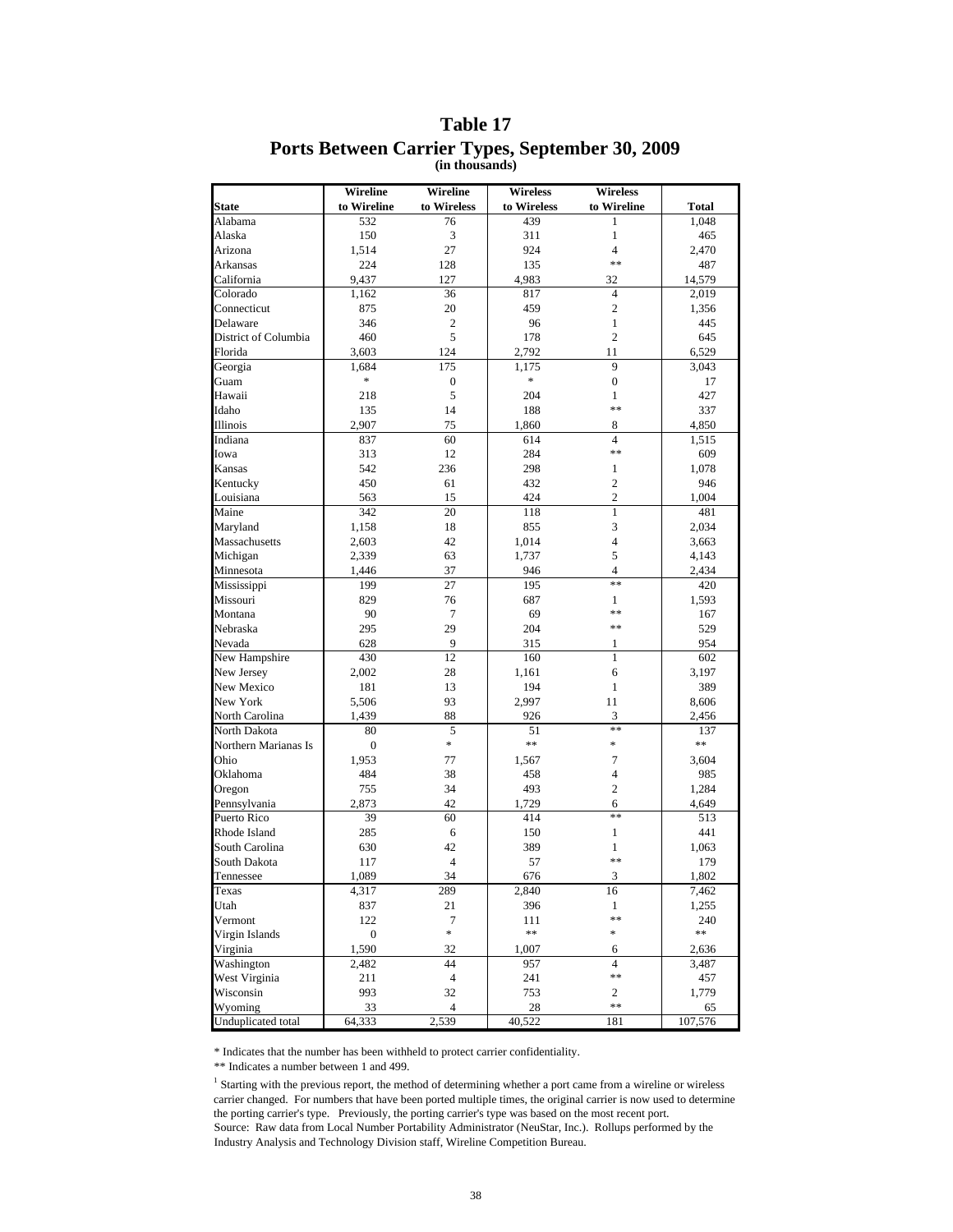|                                 | <b>Wireline to</b> |                              |                      | <b>Wireline to</b>    |                 | <b>Wireless to</b>    |                  | <b>Wireless to</b>           |
|---------------------------------|--------------------|------------------------------|----------------------|-----------------------|-----------------|-----------------------|------------------|------------------------------|
|                                 |                    | <b>Wireline Ports</b>        |                      | <b>Wireless Ports</b> |                 | <b>Wireless Ports</b> |                  | <b>Wireline Ports</b>        |
|                                 | <b>Carriers</b>    |                              | <b>Carriers</b>      | <b>Carriers</b>       | <b>Carriers</b> | <b>Carriers</b>       | <b>Carriers</b>  |                              |
| <b>State</b>                    | Porting            | <b>Carriers</b><br>Receiving | Porting              | Receiving             | Porting         | Receiving             | Porting          | <b>Carriers</b><br>Receiving |
| Alabama                         | 38                 | 38                           | 32                   | 12                    | 16              | 13                    | 11               | 22                           |
| Alaska                          | 8                  | 9                            | $\,$ 8 $\,$          | $\,$ 8 $\,$           | $\tau$          | 8                     | 6                | 6                            |
| Arizona                         | 31                 | 30                           | 25                   | 13                    | 10              | 13                    | 8                | 20                           |
| Arkansas                        | 18                 | 22                           | 14                   | 8                     | 8               | 9                     | $\overline{7}$   | 16                           |
| California                      | 53                 | 62                           | 52                   | 14                    | 14              | 15                    | 10               | 47                           |
| Colorado                        | 37                 | 38                           | 37                   | 14                    | 11              | 15                    | 8                | 26                           |
| Connecticut                     | 19                 | 28                           | 15                   | 8                     | $\tau$          | $\tau$                | 5                | 18                           |
| Delaware                        | 21                 | 30                           | 11                   | $\overline{7}$        | $\overline{7}$  | 9                     | 6                | 17                           |
|                                 | 25                 | 28                           |                      | $\overline{7}$        |                 |                       | 5                |                              |
| District of Columbia<br>Florida | 67                 | 81                           | 15<br>50             | 11                    | 6<br>11         | 8<br>12               | 10               | 18<br>43                     |
|                                 | 67                 | 71                           | 57                   | 14                    | 14              | $\overline{14}$       | 13               | 38                           |
| Georgia                         |                    |                              |                      |                       |                 |                       |                  |                              |
| Guam                            | 3                  | 3<br>9                       | $\boldsymbol{0}$     | $\mathbf{0}$          | 5               | 5                     | $\boldsymbol{0}$ | $\boldsymbol{0}$<br>9        |
| Hawaii                          | 8                  |                              | $\overline{7}$<br>22 | $\tau$                | 6               | $\overline{7}$        | 6<br>8           |                              |
| Idaho                           | 26                 | 30                           |                      | 12                    | 14              | 14                    |                  | 14                           |
| Illinois                        | 56<br>48           | 62                           | 42<br>40             | 15<br>14              | 14<br>12        | 15                    | 11               | 36                           |
| Indiana                         |                    | 55                           |                      |                       |                 | 15                    | 8                | 28                           |
| Iowa                            | 89                 | 63                           | 36                   | 12                    | 13              | 13                    | 12               | 18                           |
| Kansas                          | 33                 | 39                           | 38                   | 17                    | 15              | 18                    | 11               | 21                           |
| Kentucky                        | 40                 | 52                           | 28                   | 18                    | 15              | 18                    | 12               | 18                           |
| Louisiana                       | 35                 | 35                           | 22                   | 9                     | 8               | 10                    | 8                | 15                           |
| Maine                           | 25                 | 29                           | 20                   | 8                     | 6               | 8                     | 6                | 16                           |
| Maryland                        | 41                 | 44                           | 26                   | 10                    | $\overline{7}$  | 10                    | $\overline{7}$   | 27                           |
| Massachusetts                   | 32                 | 36                           | 27                   | 9                     | $\tau$          | 9                     | 6                | 27                           |
| Michigan                        | 56                 | 61                           | 47                   | 16                    | 12              | 16                    | 10               | 34                           |
| Minnesota                       | 66                 | 74                           | 63                   | 11                    | 8               | 12                    | $\tau$           | 36                           |
| Mississippi                     | 32                 | 34                           | 21                   | 11                    | 12              | 11                    | 8                | 14                           |
| Missouri                        | 37                 | 43                           | 28                   | 14                    | 14              | 14                    | 10               | 23                           |
| Montana                         | 16                 | 18                           | 14                   | 6                     | 6               | 6                     | $\overline{4}$   | 9                            |
| Nebraska                        | 24                 | 24                           | 25                   | 10                    | 12              | 13                    | 8                | 11                           |
| Nevada                          | 26                 | 32                           | 20                   | 11                    | 9               | 11                    | $\overline{7}$   | 21                           |
| New Hampshire                   | 21                 | 23                           | 18                   | 9                     | $\overline{7}$  | 9                     | 6                | 20                           |
| New Jersey                      | 39                 | 37                           | 30                   | 9                     | $\overline{7}$  | 9                     | 6                | 26                           |
| New Mexico                      | 22                 | 23                           | 11                   | 11                    | 11              | 12                    | 8                | 8                            |
| New York                        | 70                 | 73                           | 57                   | 12                    | 10              | 12                    | 9                | 46                           |
| North Carolina                  | 43                 | 53                           | 39                   | 13                    | 14              | 13                    | 11               | 31                           |
| North Dakota                    | 18                 | 19                           | 22                   | $\overline{7}$        | $\overline{7}$  | $\overline{7}$        | 5                | $\overline{7}$               |
| Northern Marianas Is            | $\boldsymbol{0}$   | $\mathbf{0}$                 | $\mathbf{1}$         | $\mathbf{1}$          | $\overline{4}$  | 4                     | $\mathbf{1}$     | $\mathbf{1}$                 |
| Ohio                            | 51                 | 62                           | 52                   | 16                    | 13              | 16                    | 12               | 38                           |
| Oklahoma                        | 27                 | 31                           | 27                   | 13                    | 18              | 16                    | 10               | 17                           |
| Oregon                          | 39                 | 46                           | 33                   | 13                    | 11              | 12                    | $\overline{7}$   | 27                           |
| Pennsylvania                    | 54                 | 61                           | 41                   | 13                    | 15              | 16                    | 8                | 40                           |
| Puerto Rico                     | 5                  | 5                            | $\overline{4}$       | $\overline{7}$        | 6               | 8                     | 6                | $\overline{4}$               |
| Rhode Island                    | 15                 | 19                           | 10                   | $\overline{7}$        | 6               | $\overline{7}$        | 5                | 11                           |
| South Carolina                  | 40                 | 48                           | 38                   | 9                     | 11              | 10                    | 10               | 25                           |
| South Dakota                    | 18                 | 20                           | 17                   | 6                     | $\overline{7}$  | $\tau$                | $\overline{4}$   | 6                            |
| Tennessee                       | 49                 | 51                           | 45                   | 12                    | 12              | 13                    | 11               | 36                           |

**Table 18 Number of Carriers Porting or Receiving Ports as of September 30, 2009**

<sup>1</sup> Starting with the July 2007 report, the method of determining whether a port came from a wireline or wireless carrier changed. For numbers that have been ported multiple times, the original carrier is now used to determine the porting carrier's type. Previously, the porting carrier's type was based on the most recent port.

Texas 73 91 68 26 26 28 18 50 Utah (23 23 20 10 10 13 8 19 Vermont 14 13 10 6 6 6 6 10 Virgin Islands 0 0 1 2 4 4 2 1 Virginia 12 42 49 30 12 10 12 8 26 Washington 39 47 32 12 10 12 10 31 West Virginia 18 23 11 10 9 11 8 11<br>Wisconsin 42 48 43 15 12 16 12 22 Wisconsin 12 42 48 43 15 12 16 12 22 Wyoming 12 13 10 7 10 11 5 7 Unduplicated total 885 872 712 109 137 127 84 419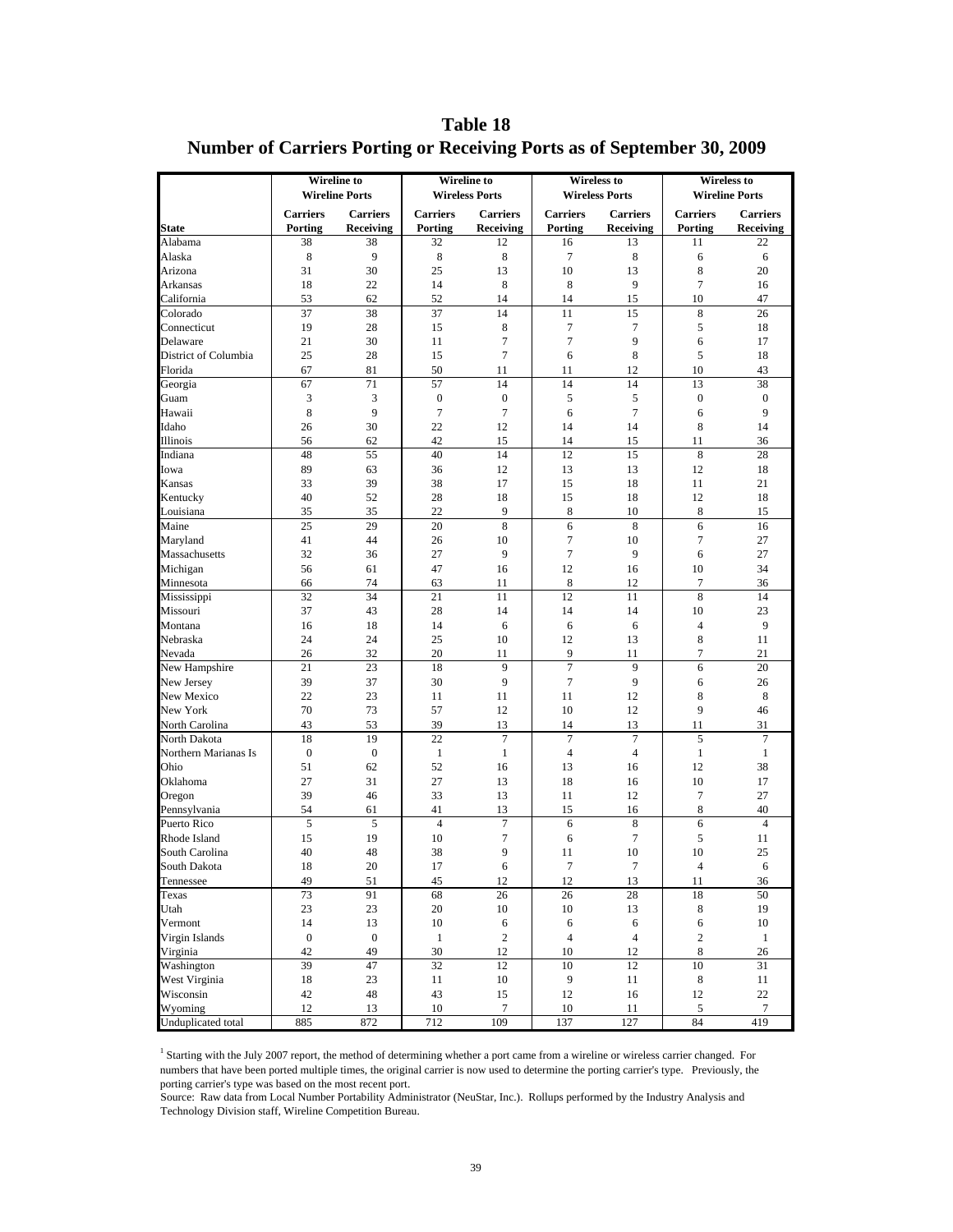|                      |                  | Wireline         | Wireline |                  | <b>Wireless</b> | <b>Wireless</b> |                  | <b>Total</b>    | <b>Total</b> |
|----------------------|------------------|------------------|----------|------------------|-----------------|-----------------|------------------|-----------------|--------------|
|                      | Wireline         | <b>Assigned</b>  | Percent  | <b>Wireless</b>  | <b>Assigned</b> | Percent         | <b>Total</b>     | <b>Assigned</b> | Percent      |
|                      | Ports            | <b>Numbers</b>   | Ported   | Ports            | <b>Numbers</b>  | Ported          | Ports            | <b>Numbers</b>  | Ported       |
| <b>State</b>         |                  | (thousands)      | (%)      |                  | (thousands)     | (%)             |                  | (thousands)     | $(\%)$       |
| Alabama              | 547              | 4,751            | 11.5     | 391              | 4,913           | 8.0             | 938              | 9,664           | 9.7          |
| Alaska               | 162              | 907              | 17.9     | 241              | 636             | 37.9            | 403              | 1,544           | 26.1         |
| American Samoa       | $\boldsymbol{0}$ | $\boldsymbol{0}$ | NA       | $\boldsymbol{0}$ | 26              | 0.0             | $\mathbf{0}$     | 26              | 0.0          |
| Arizona              | 1,450            | 8,052            | 18.0     | 780              | 5,295           | 14.7            | 2,230            | 13,348          | 16.7         |
| Arkansas             | 356              | 2,664            | 13.4     | 117              | 2,424           | 4.8             | 473              | 5,087           | 9.3          |
| California           | 8,927            | 47,802           | 18.7     | 4,616            | 33,997          | 13.6            | 13,543           | 81,799          | 16.6         |
| Colorado             | 1,047            | 7,570            | 13.8     | 708              | 4,675           | 15.1            | 1,755            | 12,246          | 14.3         |
| Connecticut          | 799              | 4,700            | 17.0     | 415              | 3,177           | 13.0            | 1,214            | 7,877           | 15.4         |
| Delaware             | 331              | 1,810            | 18.3     | 87               | 841             | 10.3            | 417              | 2,652           | 15.7         |
| District of Columbia | 430              | 3,142            | 13.7     | 161              | 1,179           | 13.7            | 592              | 4,321           | 13.7         |
| Florida              | 3,321            | 21,813           | 15.2     | 2,597            | 17,385          | 14.9            | 5,917            | 39,198          | 15.1         |
|                      | 1,695            | 10,895           | 15.6     | 1,060            | 8,548           | 12.4            | 2,755            | 19,443          | 14.2         |
| Georgia<br>Guam      | 1                | 90               | 1.6      | 6                | 129             | 4.8             | 8                | 219             | 3.5          |
| Hawaii               | 219              | 1,588            | 13.8     | 185              | 1,245           | 14.9            | 405              | 2,832           | 14.3         |
| Idaho                | 129              | 1,775            | 7.2      | 190              | 1,167           | 16.2            | 318              | 2,942           | 10.8         |
| Illinois             | 2,658            | 17,505           | 15.2     | 1,646            | 11,716          | 14.0            | 4,303            | 29,221          | 14.7         |
| Indiana              | 795              | 6,318            | 12.6     | 544              | 5,298           | 10.3            | 1,339            | 11,616          | 11.5         |
| Iowa                 | 309              | 4,644            | 6.7      | 244              | 2,451           | 10.0            | 553              | 7,095           | 7.8          |
| Kansas               | 688              | 3,052            | 22.6     | 268              | 2,425           | 11.0            | 956              | 5,477           | 17.5         |
| Kentucky             | 462              | 4,536            | 10.2     | 375              | 3,709           | 10.1            | 836              | 8,245           | 10.1         |
| Louisiana            | 525              | 4,777            | 11.0     | 388              | 4,275           | 9.1             | 913              | 9,053           | 10.1         |
| Maine                | 333              | 1,543            | 21.5     | 107              | 1,057           | 10.2            | 440              | 2,601           | 16.9         |
| Maryland             | 1,052            | 9,357            | 11.2     | 772              | 5,529           | 14.0            | 1,824            | 14,886          | 12.3         |
| Massachusetts        | 2,421            | 13,915           | 17.4     | 929              | 6,275           | 14.8            | 3,350            | 20,191          | 16.6         |
| Michigan             | 2,194            | 10,806           | 20.3     | 1,484            | 9,848           | 15.1            | 3,678            | 20,653          | 17.8         |
| Minnesota            | 1,354            | 7,404            | 18.3     | 791              | 4,568           | 17.3            | 2,145            | 11,972          | 17.9         |
| Mississippi          | 182              | 2,545            | 7.2      | 168              | 2,462           | 6.8             | 350              | 5,007           | 7.0          |
| Missouri             | 835              | 6,324            | 13.2     | 589              | 5,217           | 11.3            | 1,424            | 11,542          | 12.3         |
| Montana              | 82               | 929              | 8.8      | 59               | 750             | 7.8             | 141              | 1,679           | 8.4          |
| Nebraska             | 302              | 2,118            | 14.3     | 152              | 1,512           | 10.0            | 454              | 3,630           | 12.5         |
| Nevada               | 577              | 3,259            | 17.7     | 285              | 2,464           | 11.6            | 863              | 5,723           | 15.1         |
| New Hampshire        | 331              | 2,212            | 15.0     | 144              | 1,130           | 12.7            | 475              | 3,342           | 14.2         |
| New Jersey           | 1,754            | 13,261           | 13.2     | 1,052            | 8,516           | 12.4            | 2,807            | 21,777          | 12.9         |
| New Mexico           | 174              | 2,021            | 8.6      | 157              | 1,720           | 9.1             | 331              | 3,741           | 8.9          |
| New York             | 5,181            | 26,578           | 19.5     | 2,653            | 19,179          | 13.8            | 7,834            | 45,758          | 17.1         |
| North Carolina       | 1,391            | 10,555           | 13.2     | 890              | 6,776           | 13.1            | 2,281            | 17,331          | 13.2         |
| North Dakota         | 78               | 643              | 12.1     | 44               | 553             | 8.0             | 122              | 1,197           | 10.2         |
| Northern Mariana Is  | *                | $\mathbf{0}$     | NA       | $\ast$           | 54              | 0.1             | $\boldsymbol{0}$ | 54              | 0.2          |
| Ohio                 | 1,893            | 13,131           | 14.4     | 1,334            | 10,250          | 13.0            | 3,227            | 23,380          | 13.8         |
| Oklahoma             | 478              | 3,421            | 14.0     | 410              | 3,085           | 13.3            | 888              | 6,506           | 13.6         |
| Oregon               | 713              | 4,527            | 15.7     | 479              | 3,182           | 15.0            | 1,192            | 7,710           | 15.5         |
| Pennsylvania         | 2,678            | 17,010           | 15.7     | 1,520            | 11,241          | 13.5            | 4,198            | 28,251          | 14.9         |
| Puerto Rico          | 81               | 1,561            | 5.2      | 345              | 2,106           | 16.4            | 426              | 3,667           | 11.6         |
| Rhode Island         | 274              | 2,147            | 12.8     | 136              | 935             | 14.6            | 410              | 3,081           | 13.3         |
| South Carolina       | 619              | 4,718            | 13.1     | 371              | 3,957           | 9.4             | 990              | 8,676           | 11.4         |
| South Dakota         | 116              | 770              | 15.0     | 48               | 630             | 7.6             | 164              | 1,400           | 11.7         |
| Tennessee            | 1,010            | 6,718            | 15.0     | 616              | 6,197           | 9.9             | 1,625            | 12,915          | 12.6         |
| Texas                | 4,193            | 27,459           | 15.3     | 2,510            | 22,955          | 10.9            | 6,703            | 50,414          | 13.3         |
| Utah                 | 799              | 4,007            | 20.0     | 350              | 2,222           | 15.8            | 1,149            | 6,229           | 18.5         |
| Vermont              | 118              | 1,881            | 6.3      | 31               | 465             | 6.7             | 149              | 2,346           | 6.3          |
| Virgin Islands       | $\ast$           | 57               | 0.0      | $\ast$           | 113             | 0.0             | $\mathbf{0}$     | 170             | 0.0          |
| Virginia             | 1,526            | 11,176           | 13.7     | 954              | 7,430           | 12.8            | 2,480            | 18,606          | 13.3         |
| Washington           | 2,364            | 9,851            | 24.0     | 834              | 5,917           | 14.1            | 3,198            | 15,768          | 20.3         |
| West Virginia        | 185              | 1,493            | 12.4     | 190              | 1,239           | 15.3            | 374              | 2,732           | 13.7         |
| Wisconsin            | 949              | 6,001            | 15.8     | 630              | 4,604           | 13.7            | 1,578            | 10,606          | 14.9         |
| Wyoming              | 33               | 568              | 5.8      | 27               | 503             | 5.5             | 60               | 1,071           | 5.6          |
| Total                | 61,121           | 388,358          | 0.2      | 36,081           | 280,156         | 0.1             | 97,202           | 668,514         | 14.5         |

<sup>1</sup>Because the latest available NRUF data are as of December 31, 2008, porting data of the same vintage are used.

NA Not applicable. Number portability is not available in American Samoa or Northern Mariana Islands.

\* Indicates a number between 1 and 499.

Source: Raw data from Local Number Portability Administrator (NeuStar, Inc.) and Numbering Resource Utilization/Forecast Reports data filed with NeuStar, Inc. as of November 2, 2009. Rollups performed by the Industry Analysis and Technology Division staff, Wireline Competition Bureau.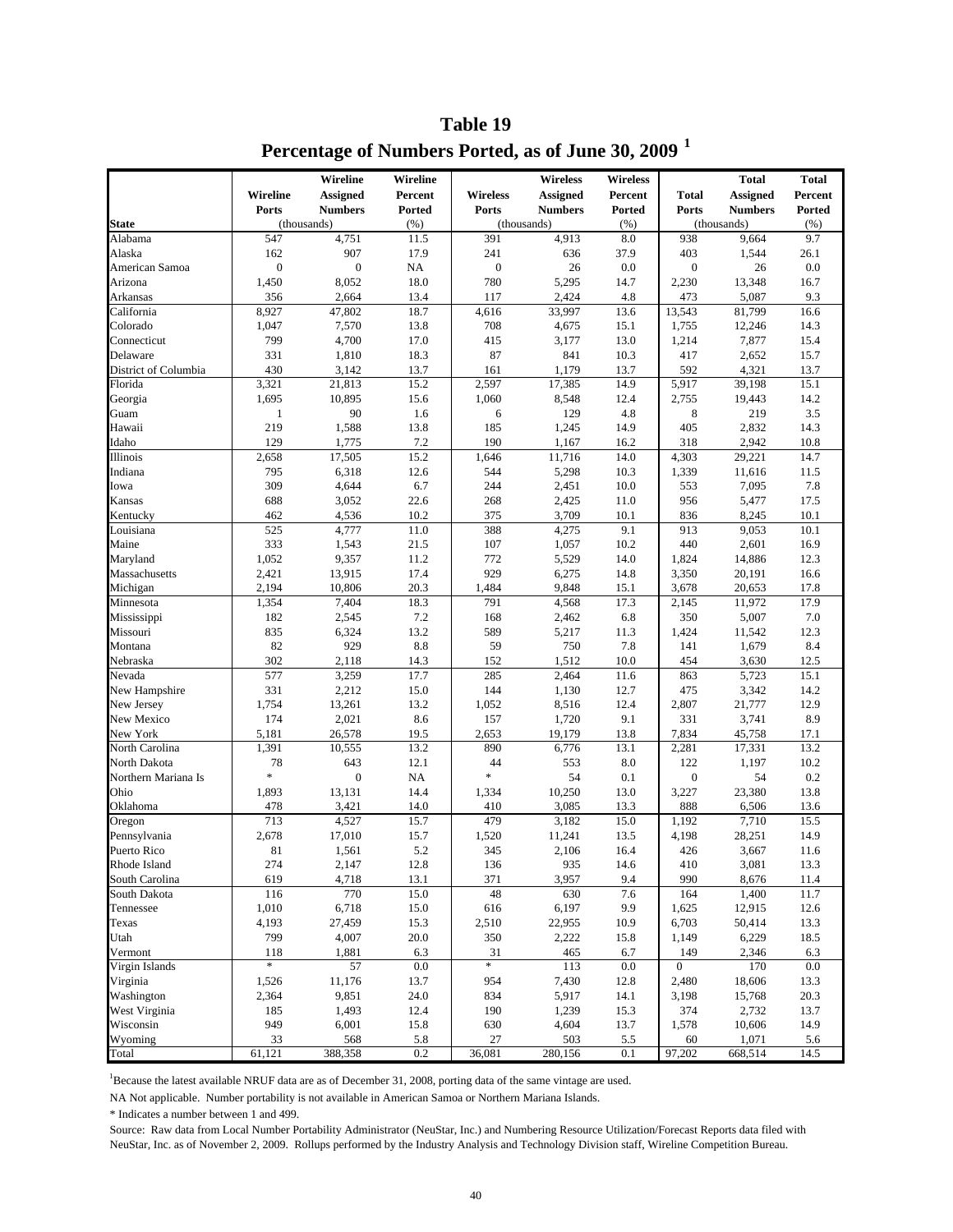# **Table 20**

# **Telephone Numbers Assigned for Toll-Free Service<sup>1</sup>**

|      |           |                |                      | Total          | Spare Toll-Free |
|------|-----------|----------------|----------------------|----------------|-----------------|
|      |           | Working        | Miscellaneous        | Toll-Free      | <b>Numbers</b>  |
|      |           | Toll-Free      | Toll-Free            | <b>Numbers</b> | <b>Still</b>    |
| Year | Month     | <b>Numbers</b> | Numbers <sup>2</sup> | Assigned       | Available       |
| 1993 | December  | 3,155,955      | 731,438              | 3,887,393      | 3,822,607       |
| 1994 | December  | 4,948,605      | 763,235              | 5,711,840      | 1,998,160       |
| 1995 | December  | 6,700,576      | 286,487              | 6,987,063      | 722,937         |
| 1996 | December  | 9,527,982      | 945,671              | 10,473,653     | 5,216,347       |
| 1997 | December  | 12,980,714     | 996,449              | 13,977,163     | 1,712,837       |
| 1998 | December  | 16,200,883     | 965,466              | 17,166,349     | 6,503,651       |
| 1999 | December  | 19,677,001     | 1,101,964            | 20,778,965     | 2,891,035       |
| 2000 | December  | 23,022,015     | 1,178,096            | 24,200,111     | 7,449,889       |
| 2001 | December  | 23,453,029     | 1,027,973            | 24,481,002     | 7,168,998       |
| 2002 | December  | 22,496,215     | 1,051,232            | 23,547,447     | 8,102,553       |
| 2003 | December  | 21,108,662     | 941,520              | 22,050,182     | 9,599,818       |
| 2004 | December  | 22,159,440     | 1,145,661            | 23,305,101     | 8,344,899       |
| 2005 | December  | 22,474,643     | 957,835              | 23,432,478     | 8,217,522       |
| 2006 | December  | 22,709,753     | 756,808              | 23,466,561     | 8,183,439       |
| 2007 | December  | $23,902,113^3$ | 585,864              | 24,487,982     | 7,322,018       |
| 2008 | December  | 24,556,244     | 773,164              | 25,329,408     | 6,480,592       |
| 2009 | September | 25,534,225     | 504,064              | 26,038,289     | 5,771,711       |

<sup>1</sup> Toll-free (800) service was initially offered by AT&T in 1967. On May 1, 1993, procedures for routing toll- free calls were changed and 800 numbers were made "portable" so customers who switched service providers could retain their numbers. Due to the growth in demand for toll-free numbers, a new toll-free calling code, 888, was added in March 1996, which made it possible to assign about 8 million new tollfree numbers. A third toll-free calling code, 877, was added in April 1998; and a fourth toll-free code, 866, was added in July 2000.

<sup>2</sup> Miscellaneous numbers include those in the 800, 888, 877, and 866 service management systems maintained by Database Service Management, Inc., and categorized as reserved, assigned but not yet activated, recently disconnected, or suspended.

<sup>3</sup> SMS800 freed up all unused numbers contained in certain blocks of numbers that were reserved for the provision of certain mobile radio telecommunications (pager) services within a specified geographic area. These numbers were in NPA 800 and had NXXs in the range of NX2 where 'N' = 2 through 9 and 'X' = 0 for 1 and the numbers ended in a state code.

http://www.sms800.com/PublicContent.aspx?Text=2008&URL=Shared+Documents%2fPublic%2fNews %2f2008&Site=Public, visited Jan 15, 2010.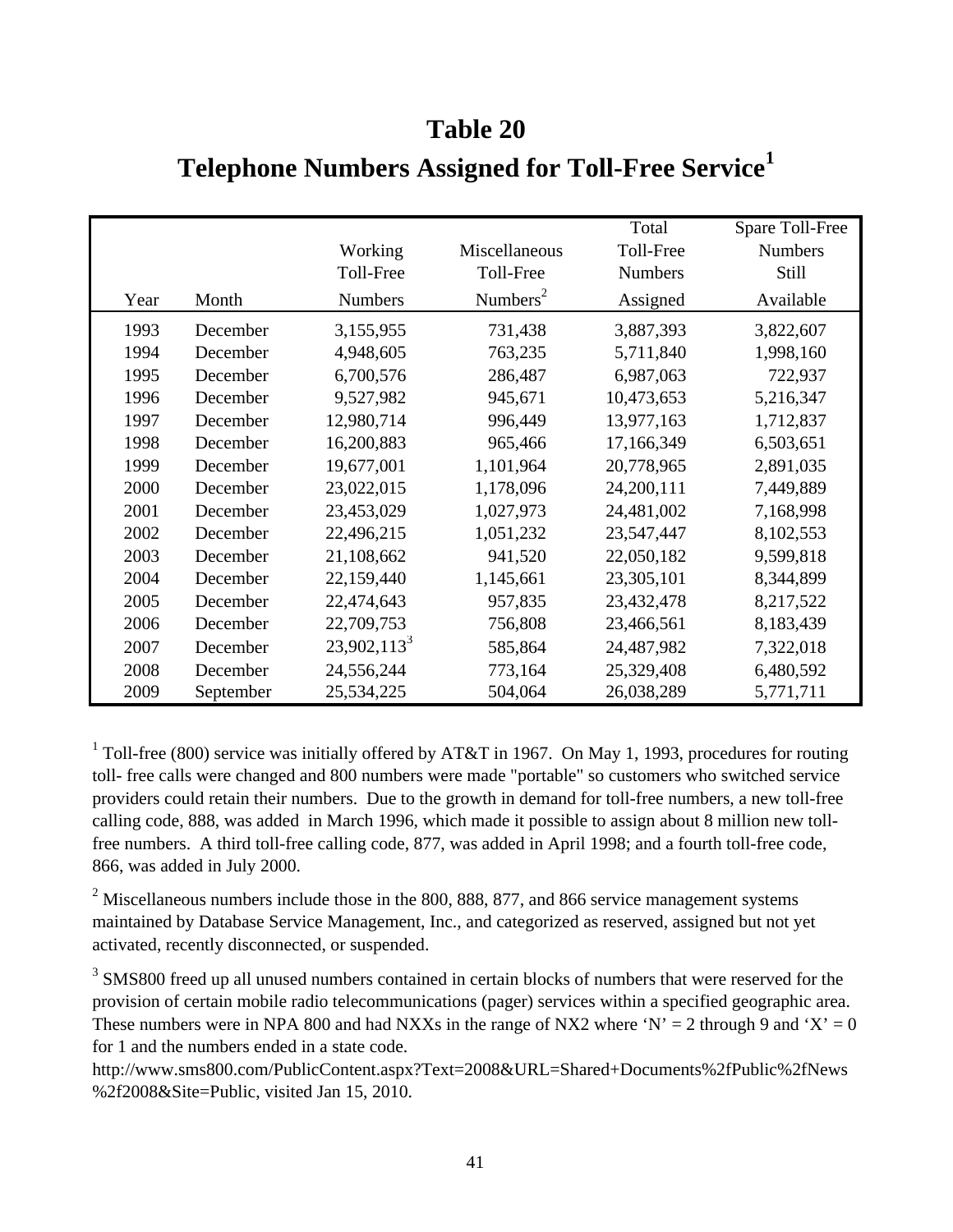| Working<br>Miscellaneous<br>Toll-Free<br>Numbers<br>Toll-Free<br>Toll-Free<br><b>Numbers</b><br>Still<br>Numbers <sup>2</sup><br>Assigned<br>Available<br>Year<br>Month<br>Numbers<br>1996<br>March<br>6,907,098<br>293,244<br>7,200,342<br>509,658<br>June<br>6,986,821<br>324,899<br>7,311,720<br>398,280<br>September<br>7,119,167<br>310,562<br>7,429,729<br>280,271<br>December<br>343,905<br>7,616,724<br>93,276<br>7,272,819<br>1997<br>March<br>1,869<br>7,402,769<br>305,362<br>7,708,131<br>June<br>7,415,591<br>7,709,393<br>607<br>293,802<br>September<br>1,615<br>7,427,717<br>280,668<br>7,708,385<br>December<br>7,429,160<br>267,429<br>7,696,589<br>13,411<br>1998<br>March<br>4,796<br>7,455,240<br>249,964<br>7,705,204<br>June<br>7,707,509<br>2,491<br>7,480,468<br>227,041<br>September<br>7,489,271<br>219,080<br>7,708,351<br>1,649<br>December<br>7,487,529<br>215,267<br>7,702,796<br>7,204<br>1999<br>March<br>7,703,042<br>7,498,527<br>204,515<br>6,958<br>June<br>7,502,118<br>207,061<br>7,709,179<br>821<br>September<br>7,523,302<br>185,363<br>7,708,665<br>1,335<br>December<br>7,505,737<br>202,416<br>7,708,153<br>1,847<br>2000<br>March<br>193,246<br>7,516,391<br>7,709,637<br>363<br>June<br>474<br>7,570,082<br>139,444<br>7,709,526<br>September<br>7,572,091<br>137,705<br>7,709,796<br>204<br>December<br>7,566,810<br>132,887<br>7,699,697<br>10,303<br>2001<br>March<br>7,434,621<br>264,967<br>7,699,588<br>10,412<br>June<br>7,357,279<br>242,106<br>7,599,385<br>110,615<br>September<br>164,881<br>7,547,992<br>162,008<br>7,383,111<br>December<br>7,370,055<br>184,689<br>7,554,744<br>155,256<br>2002<br>March<br>127,409<br>7,181,636<br>400,955<br>7,582,591<br>June<br>7,234,847<br>282,005<br>7,516,852<br>193,148<br>September<br>7,200,821<br>177,723<br>7,378,544<br>331,456<br>December<br>7,210,159<br>203,268<br>7,413,427<br>296,573<br>2003<br>March<br>303,344<br>7,182,120<br>224,536<br>7,406,656<br>June<br>7,171,068<br>234,576<br>7,405,644<br>304,356<br>September<br>7,031,806<br>222,846<br>7,254,652<br>455,348<br>December<br>7,089,752<br>260,807<br>7,350,559<br>359,441<br>2004<br>March<br>234,719<br>7,187,381<br>7,422,100<br>287,900<br>June<br>7,181,216<br>187,107<br>7,368,323<br>341,677<br>September<br>7,262,915<br>7,460,167<br>197,252<br>249,833<br>December<br>7,332,085<br>208,368<br>7,540,453<br>169,547<br>2005<br>March<br>7,267,936<br>234,679<br>7,502,615<br>207,385<br>June<br>7,163,402<br>425,206<br>7,588,608<br>121,392<br>September<br>495,326<br>7,656,004<br>53,996<br>7,160,678<br>December<br>7,317,165<br>277,052<br>7,594,217<br>115,783<br>2006<br>March<br>7,416,046<br>197,083<br>7,613,129<br>96,871<br>62,059<br>June<br>7,330,416<br>317,525<br>7,647,941<br>September<br>7,419,137<br>279,471<br>7,698,608<br>11,392<br>December<br>7,445,535<br>207,672<br>7,653,207<br>56,793<br>2007<br>March<br>140,686<br>7,699,993<br>10,007<br>7,559,307<br>June<br>10,405<br>7,546,532<br>153,063<br>7,699,595<br>September<br>7,597,883<br>102,117<br>7,700,000<br>10,000<br>$7,736,774^3$<br>$10,000^3$<br>December<br>123,226<br>7,860,000<br>7,731,284 <sup>3</sup><br>$10,000^3$<br>2008<br>March<br>128,716<br>7,860,000<br>$10,000^3$<br>June<br>7,686,736<br>173,264<br>7,860,000<br>$10,000^3$<br>September<br>7,755,279<br>104,721<br>7,860,000<br>$10,000^3$<br>December<br>7,731,430<br>128,570<br>7,860,000<br>$10,000^3$<br>2009<br>March<br>7,752,946<br>107,054<br>7,860,000<br>$10,000^3$<br>June<br>84,685<br>7,775,315<br>7,860,000<br>$10,000^3$<br>September<br>7,780,198<br>79,802<br>7,860,000 |  |  | Total | Spare Toll-Free |
|-----------------------------------------------------------------------------------------------------------------------------------------------------------------------------------------------------------------------------------------------------------------------------------------------------------------------------------------------------------------------------------------------------------------------------------------------------------------------------------------------------------------------------------------------------------------------------------------------------------------------------------------------------------------------------------------------------------------------------------------------------------------------------------------------------------------------------------------------------------------------------------------------------------------------------------------------------------------------------------------------------------------------------------------------------------------------------------------------------------------------------------------------------------------------------------------------------------------------------------------------------------------------------------------------------------------------------------------------------------------------------------------------------------------------------------------------------------------------------------------------------------------------------------------------------------------------------------------------------------------------------------------------------------------------------------------------------------------------------------------------------------------------------------------------------------------------------------------------------------------------------------------------------------------------------------------------------------------------------------------------------------------------------------------------------------------------------------------------------------------------------------------------------------------------------------------------------------------------------------------------------------------------------------------------------------------------------------------------------------------------------------------------------------------------------------------------------------------------------------------------------------------------------------------------------------------------------------------------------------------------------------------------------------------------------------------------------------------------------------------------------------------------------------------------------------------------------------------------------------------------------------------------------------------------------------------------------------------------------------------------------------------------------------------------------------------------------------------------------------------------------------------------------------------------------------------------------------------------------------------------------------------------------------------------------------------------------------------------------------------------------------------------------------------------------------------------------------------------------------------------------------------------------------------------------------------------------------------------------------------------------------------|--|--|-------|-----------------|
|                                                                                                                                                                                                                                                                                                                                                                                                                                                                                                                                                                                                                                                                                                                                                                                                                                                                                                                                                                                                                                                                                                                                                                                                                                                                                                                                                                                                                                                                                                                                                                                                                                                                                                                                                                                                                                                                                                                                                                                                                                                                                                                                                                                                                                                                                                                                                                                                                                                                                                                                                                                                                                                                                                                                                                                                                                                                                                                                                                                                                                                                                                                                                                                                                                                                                                                                                                                                                                                                                                                                                                                                                                         |  |  |       |                 |
|                                                                                                                                                                                                                                                                                                                                                                                                                                                                                                                                                                                                                                                                                                                                                                                                                                                                                                                                                                                                                                                                                                                                                                                                                                                                                                                                                                                                                                                                                                                                                                                                                                                                                                                                                                                                                                                                                                                                                                                                                                                                                                                                                                                                                                                                                                                                                                                                                                                                                                                                                                                                                                                                                                                                                                                                                                                                                                                                                                                                                                                                                                                                                                                                                                                                                                                                                                                                                                                                                                                                                                                                                                         |  |  |       |                 |
|                                                                                                                                                                                                                                                                                                                                                                                                                                                                                                                                                                                                                                                                                                                                                                                                                                                                                                                                                                                                                                                                                                                                                                                                                                                                                                                                                                                                                                                                                                                                                                                                                                                                                                                                                                                                                                                                                                                                                                                                                                                                                                                                                                                                                                                                                                                                                                                                                                                                                                                                                                                                                                                                                                                                                                                                                                                                                                                                                                                                                                                                                                                                                                                                                                                                                                                                                                                                                                                                                                                                                                                                                                         |  |  |       |                 |
|                                                                                                                                                                                                                                                                                                                                                                                                                                                                                                                                                                                                                                                                                                                                                                                                                                                                                                                                                                                                                                                                                                                                                                                                                                                                                                                                                                                                                                                                                                                                                                                                                                                                                                                                                                                                                                                                                                                                                                                                                                                                                                                                                                                                                                                                                                                                                                                                                                                                                                                                                                                                                                                                                                                                                                                                                                                                                                                                                                                                                                                                                                                                                                                                                                                                                                                                                                                                                                                                                                                                                                                                                                         |  |  |       |                 |
|                                                                                                                                                                                                                                                                                                                                                                                                                                                                                                                                                                                                                                                                                                                                                                                                                                                                                                                                                                                                                                                                                                                                                                                                                                                                                                                                                                                                                                                                                                                                                                                                                                                                                                                                                                                                                                                                                                                                                                                                                                                                                                                                                                                                                                                                                                                                                                                                                                                                                                                                                                                                                                                                                                                                                                                                                                                                                                                                                                                                                                                                                                                                                                                                                                                                                                                                                                                                                                                                                                                                                                                                                                         |  |  |       |                 |
|                                                                                                                                                                                                                                                                                                                                                                                                                                                                                                                                                                                                                                                                                                                                                                                                                                                                                                                                                                                                                                                                                                                                                                                                                                                                                                                                                                                                                                                                                                                                                                                                                                                                                                                                                                                                                                                                                                                                                                                                                                                                                                                                                                                                                                                                                                                                                                                                                                                                                                                                                                                                                                                                                                                                                                                                                                                                                                                                                                                                                                                                                                                                                                                                                                                                                                                                                                                                                                                                                                                                                                                                                                         |  |  |       |                 |
|                                                                                                                                                                                                                                                                                                                                                                                                                                                                                                                                                                                                                                                                                                                                                                                                                                                                                                                                                                                                                                                                                                                                                                                                                                                                                                                                                                                                                                                                                                                                                                                                                                                                                                                                                                                                                                                                                                                                                                                                                                                                                                                                                                                                                                                                                                                                                                                                                                                                                                                                                                                                                                                                                                                                                                                                                                                                                                                                                                                                                                                                                                                                                                                                                                                                                                                                                                                                                                                                                                                                                                                                                                         |  |  |       |                 |
|                                                                                                                                                                                                                                                                                                                                                                                                                                                                                                                                                                                                                                                                                                                                                                                                                                                                                                                                                                                                                                                                                                                                                                                                                                                                                                                                                                                                                                                                                                                                                                                                                                                                                                                                                                                                                                                                                                                                                                                                                                                                                                                                                                                                                                                                                                                                                                                                                                                                                                                                                                                                                                                                                                                                                                                                                                                                                                                                                                                                                                                                                                                                                                                                                                                                                                                                                                                                                                                                                                                                                                                                                                         |  |  |       |                 |
|                                                                                                                                                                                                                                                                                                                                                                                                                                                                                                                                                                                                                                                                                                                                                                                                                                                                                                                                                                                                                                                                                                                                                                                                                                                                                                                                                                                                                                                                                                                                                                                                                                                                                                                                                                                                                                                                                                                                                                                                                                                                                                                                                                                                                                                                                                                                                                                                                                                                                                                                                                                                                                                                                                                                                                                                                                                                                                                                                                                                                                                                                                                                                                                                                                                                                                                                                                                                                                                                                                                                                                                                                                         |  |  |       |                 |
|                                                                                                                                                                                                                                                                                                                                                                                                                                                                                                                                                                                                                                                                                                                                                                                                                                                                                                                                                                                                                                                                                                                                                                                                                                                                                                                                                                                                                                                                                                                                                                                                                                                                                                                                                                                                                                                                                                                                                                                                                                                                                                                                                                                                                                                                                                                                                                                                                                                                                                                                                                                                                                                                                                                                                                                                                                                                                                                                                                                                                                                                                                                                                                                                                                                                                                                                                                                                                                                                                                                                                                                                                                         |  |  |       |                 |
|                                                                                                                                                                                                                                                                                                                                                                                                                                                                                                                                                                                                                                                                                                                                                                                                                                                                                                                                                                                                                                                                                                                                                                                                                                                                                                                                                                                                                                                                                                                                                                                                                                                                                                                                                                                                                                                                                                                                                                                                                                                                                                                                                                                                                                                                                                                                                                                                                                                                                                                                                                                                                                                                                                                                                                                                                                                                                                                                                                                                                                                                                                                                                                                                                                                                                                                                                                                                                                                                                                                                                                                                                                         |  |  |       |                 |
|                                                                                                                                                                                                                                                                                                                                                                                                                                                                                                                                                                                                                                                                                                                                                                                                                                                                                                                                                                                                                                                                                                                                                                                                                                                                                                                                                                                                                                                                                                                                                                                                                                                                                                                                                                                                                                                                                                                                                                                                                                                                                                                                                                                                                                                                                                                                                                                                                                                                                                                                                                                                                                                                                                                                                                                                                                                                                                                                                                                                                                                                                                                                                                                                                                                                                                                                                                                                                                                                                                                                                                                                                                         |  |  |       |                 |
|                                                                                                                                                                                                                                                                                                                                                                                                                                                                                                                                                                                                                                                                                                                                                                                                                                                                                                                                                                                                                                                                                                                                                                                                                                                                                                                                                                                                                                                                                                                                                                                                                                                                                                                                                                                                                                                                                                                                                                                                                                                                                                                                                                                                                                                                                                                                                                                                                                                                                                                                                                                                                                                                                                                                                                                                                                                                                                                                                                                                                                                                                                                                                                                                                                                                                                                                                                                                                                                                                                                                                                                                                                         |  |  |       |                 |
|                                                                                                                                                                                                                                                                                                                                                                                                                                                                                                                                                                                                                                                                                                                                                                                                                                                                                                                                                                                                                                                                                                                                                                                                                                                                                                                                                                                                                                                                                                                                                                                                                                                                                                                                                                                                                                                                                                                                                                                                                                                                                                                                                                                                                                                                                                                                                                                                                                                                                                                                                                                                                                                                                                                                                                                                                                                                                                                                                                                                                                                                                                                                                                                                                                                                                                                                                                                                                                                                                                                                                                                                                                         |  |  |       |                 |
|                                                                                                                                                                                                                                                                                                                                                                                                                                                                                                                                                                                                                                                                                                                                                                                                                                                                                                                                                                                                                                                                                                                                                                                                                                                                                                                                                                                                                                                                                                                                                                                                                                                                                                                                                                                                                                                                                                                                                                                                                                                                                                                                                                                                                                                                                                                                                                                                                                                                                                                                                                                                                                                                                                                                                                                                                                                                                                                                                                                                                                                                                                                                                                                                                                                                                                                                                                                                                                                                                                                                                                                                                                         |  |  |       |                 |
|                                                                                                                                                                                                                                                                                                                                                                                                                                                                                                                                                                                                                                                                                                                                                                                                                                                                                                                                                                                                                                                                                                                                                                                                                                                                                                                                                                                                                                                                                                                                                                                                                                                                                                                                                                                                                                                                                                                                                                                                                                                                                                                                                                                                                                                                                                                                                                                                                                                                                                                                                                                                                                                                                                                                                                                                                                                                                                                                                                                                                                                                                                                                                                                                                                                                                                                                                                                                                                                                                                                                                                                                                                         |  |  |       |                 |
|                                                                                                                                                                                                                                                                                                                                                                                                                                                                                                                                                                                                                                                                                                                                                                                                                                                                                                                                                                                                                                                                                                                                                                                                                                                                                                                                                                                                                                                                                                                                                                                                                                                                                                                                                                                                                                                                                                                                                                                                                                                                                                                                                                                                                                                                                                                                                                                                                                                                                                                                                                                                                                                                                                                                                                                                                                                                                                                                                                                                                                                                                                                                                                                                                                                                                                                                                                                                                                                                                                                                                                                                                                         |  |  |       |                 |
|                                                                                                                                                                                                                                                                                                                                                                                                                                                                                                                                                                                                                                                                                                                                                                                                                                                                                                                                                                                                                                                                                                                                                                                                                                                                                                                                                                                                                                                                                                                                                                                                                                                                                                                                                                                                                                                                                                                                                                                                                                                                                                                                                                                                                                                                                                                                                                                                                                                                                                                                                                                                                                                                                                                                                                                                                                                                                                                                                                                                                                                                                                                                                                                                                                                                                                                                                                                                                                                                                                                                                                                                                                         |  |  |       |                 |
|                                                                                                                                                                                                                                                                                                                                                                                                                                                                                                                                                                                                                                                                                                                                                                                                                                                                                                                                                                                                                                                                                                                                                                                                                                                                                                                                                                                                                                                                                                                                                                                                                                                                                                                                                                                                                                                                                                                                                                                                                                                                                                                                                                                                                                                                                                                                                                                                                                                                                                                                                                                                                                                                                                                                                                                                                                                                                                                                                                                                                                                                                                                                                                                                                                                                                                                                                                                                                                                                                                                                                                                                                                         |  |  |       |                 |
|                                                                                                                                                                                                                                                                                                                                                                                                                                                                                                                                                                                                                                                                                                                                                                                                                                                                                                                                                                                                                                                                                                                                                                                                                                                                                                                                                                                                                                                                                                                                                                                                                                                                                                                                                                                                                                                                                                                                                                                                                                                                                                                                                                                                                                                                                                                                                                                                                                                                                                                                                                                                                                                                                                                                                                                                                                                                                                                                                                                                                                                                                                                                                                                                                                                                                                                                                                                                                                                                                                                                                                                                                                         |  |  |       |                 |
|                                                                                                                                                                                                                                                                                                                                                                                                                                                                                                                                                                                                                                                                                                                                                                                                                                                                                                                                                                                                                                                                                                                                                                                                                                                                                                                                                                                                                                                                                                                                                                                                                                                                                                                                                                                                                                                                                                                                                                                                                                                                                                                                                                                                                                                                                                                                                                                                                                                                                                                                                                                                                                                                                                                                                                                                                                                                                                                                                                                                                                                                                                                                                                                                                                                                                                                                                                                                                                                                                                                                                                                                                                         |  |  |       |                 |
|                                                                                                                                                                                                                                                                                                                                                                                                                                                                                                                                                                                                                                                                                                                                                                                                                                                                                                                                                                                                                                                                                                                                                                                                                                                                                                                                                                                                                                                                                                                                                                                                                                                                                                                                                                                                                                                                                                                                                                                                                                                                                                                                                                                                                                                                                                                                                                                                                                                                                                                                                                                                                                                                                                                                                                                                                                                                                                                                                                                                                                                                                                                                                                                                                                                                                                                                                                                                                                                                                                                                                                                                                                         |  |  |       |                 |
|                                                                                                                                                                                                                                                                                                                                                                                                                                                                                                                                                                                                                                                                                                                                                                                                                                                                                                                                                                                                                                                                                                                                                                                                                                                                                                                                                                                                                                                                                                                                                                                                                                                                                                                                                                                                                                                                                                                                                                                                                                                                                                                                                                                                                                                                                                                                                                                                                                                                                                                                                                                                                                                                                                                                                                                                                                                                                                                                                                                                                                                                                                                                                                                                                                                                                                                                                                                                                                                                                                                                                                                                                                         |  |  |       |                 |
|                                                                                                                                                                                                                                                                                                                                                                                                                                                                                                                                                                                                                                                                                                                                                                                                                                                                                                                                                                                                                                                                                                                                                                                                                                                                                                                                                                                                                                                                                                                                                                                                                                                                                                                                                                                                                                                                                                                                                                                                                                                                                                                                                                                                                                                                                                                                                                                                                                                                                                                                                                                                                                                                                                                                                                                                                                                                                                                                                                                                                                                                                                                                                                                                                                                                                                                                                                                                                                                                                                                                                                                                                                         |  |  |       |                 |
|                                                                                                                                                                                                                                                                                                                                                                                                                                                                                                                                                                                                                                                                                                                                                                                                                                                                                                                                                                                                                                                                                                                                                                                                                                                                                                                                                                                                                                                                                                                                                                                                                                                                                                                                                                                                                                                                                                                                                                                                                                                                                                                                                                                                                                                                                                                                                                                                                                                                                                                                                                                                                                                                                                                                                                                                                                                                                                                                                                                                                                                                                                                                                                                                                                                                                                                                                                                                                                                                                                                                                                                                                                         |  |  |       |                 |
|                                                                                                                                                                                                                                                                                                                                                                                                                                                                                                                                                                                                                                                                                                                                                                                                                                                                                                                                                                                                                                                                                                                                                                                                                                                                                                                                                                                                                                                                                                                                                                                                                                                                                                                                                                                                                                                                                                                                                                                                                                                                                                                                                                                                                                                                                                                                                                                                                                                                                                                                                                                                                                                                                                                                                                                                                                                                                                                                                                                                                                                                                                                                                                                                                                                                                                                                                                                                                                                                                                                                                                                                                                         |  |  |       |                 |
|                                                                                                                                                                                                                                                                                                                                                                                                                                                                                                                                                                                                                                                                                                                                                                                                                                                                                                                                                                                                                                                                                                                                                                                                                                                                                                                                                                                                                                                                                                                                                                                                                                                                                                                                                                                                                                                                                                                                                                                                                                                                                                                                                                                                                                                                                                                                                                                                                                                                                                                                                                                                                                                                                                                                                                                                                                                                                                                                                                                                                                                                                                                                                                                                                                                                                                                                                                                                                                                                                                                                                                                                                                         |  |  |       |                 |
|                                                                                                                                                                                                                                                                                                                                                                                                                                                                                                                                                                                                                                                                                                                                                                                                                                                                                                                                                                                                                                                                                                                                                                                                                                                                                                                                                                                                                                                                                                                                                                                                                                                                                                                                                                                                                                                                                                                                                                                                                                                                                                                                                                                                                                                                                                                                                                                                                                                                                                                                                                                                                                                                                                                                                                                                                                                                                                                                                                                                                                                                                                                                                                                                                                                                                                                                                                                                                                                                                                                                                                                                                                         |  |  |       |                 |
|                                                                                                                                                                                                                                                                                                                                                                                                                                                                                                                                                                                                                                                                                                                                                                                                                                                                                                                                                                                                                                                                                                                                                                                                                                                                                                                                                                                                                                                                                                                                                                                                                                                                                                                                                                                                                                                                                                                                                                                                                                                                                                                                                                                                                                                                                                                                                                                                                                                                                                                                                                                                                                                                                                                                                                                                                                                                                                                                                                                                                                                                                                                                                                                                                                                                                                                                                                                                                                                                                                                                                                                                                                         |  |  |       |                 |
|                                                                                                                                                                                                                                                                                                                                                                                                                                                                                                                                                                                                                                                                                                                                                                                                                                                                                                                                                                                                                                                                                                                                                                                                                                                                                                                                                                                                                                                                                                                                                                                                                                                                                                                                                                                                                                                                                                                                                                                                                                                                                                                                                                                                                                                                                                                                                                                                                                                                                                                                                                                                                                                                                                                                                                                                                                                                                                                                                                                                                                                                                                                                                                                                                                                                                                                                                                                                                                                                                                                                                                                                                                         |  |  |       |                 |
|                                                                                                                                                                                                                                                                                                                                                                                                                                                                                                                                                                                                                                                                                                                                                                                                                                                                                                                                                                                                                                                                                                                                                                                                                                                                                                                                                                                                                                                                                                                                                                                                                                                                                                                                                                                                                                                                                                                                                                                                                                                                                                                                                                                                                                                                                                                                                                                                                                                                                                                                                                                                                                                                                                                                                                                                                                                                                                                                                                                                                                                                                                                                                                                                                                                                                                                                                                                                                                                                                                                                                                                                                                         |  |  |       |                 |
|                                                                                                                                                                                                                                                                                                                                                                                                                                                                                                                                                                                                                                                                                                                                                                                                                                                                                                                                                                                                                                                                                                                                                                                                                                                                                                                                                                                                                                                                                                                                                                                                                                                                                                                                                                                                                                                                                                                                                                                                                                                                                                                                                                                                                                                                                                                                                                                                                                                                                                                                                                                                                                                                                                                                                                                                                                                                                                                                                                                                                                                                                                                                                                                                                                                                                                                                                                                                                                                                                                                                                                                                                                         |  |  |       |                 |
|                                                                                                                                                                                                                                                                                                                                                                                                                                                                                                                                                                                                                                                                                                                                                                                                                                                                                                                                                                                                                                                                                                                                                                                                                                                                                                                                                                                                                                                                                                                                                                                                                                                                                                                                                                                                                                                                                                                                                                                                                                                                                                                                                                                                                                                                                                                                                                                                                                                                                                                                                                                                                                                                                                                                                                                                                                                                                                                                                                                                                                                                                                                                                                                                                                                                                                                                                                                                                                                                                                                                                                                                                                         |  |  |       |                 |
|                                                                                                                                                                                                                                                                                                                                                                                                                                                                                                                                                                                                                                                                                                                                                                                                                                                                                                                                                                                                                                                                                                                                                                                                                                                                                                                                                                                                                                                                                                                                                                                                                                                                                                                                                                                                                                                                                                                                                                                                                                                                                                                                                                                                                                                                                                                                                                                                                                                                                                                                                                                                                                                                                                                                                                                                                                                                                                                                                                                                                                                                                                                                                                                                                                                                                                                                                                                                                                                                                                                                                                                                                                         |  |  |       |                 |
|                                                                                                                                                                                                                                                                                                                                                                                                                                                                                                                                                                                                                                                                                                                                                                                                                                                                                                                                                                                                                                                                                                                                                                                                                                                                                                                                                                                                                                                                                                                                                                                                                                                                                                                                                                                                                                                                                                                                                                                                                                                                                                                                                                                                                                                                                                                                                                                                                                                                                                                                                                                                                                                                                                                                                                                                                                                                                                                                                                                                                                                                                                                                                                                                                                                                                                                                                                                                                                                                                                                                                                                                                                         |  |  |       |                 |
|                                                                                                                                                                                                                                                                                                                                                                                                                                                                                                                                                                                                                                                                                                                                                                                                                                                                                                                                                                                                                                                                                                                                                                                                                                                                                                                                                                                                                                                                                                                                                                                                                                                                                                                                                                                                                                                                                                                                                                                                                                                                                                                                                                                                                                                                                                                                                                                                                                                                                                                                                                                                                                                                                                                                                                                                                                                                                                                                                                                                                                                                                                                                                                                                                                                                                                                                                                                                                                                                                                                                                                                                                                         |  |  |       |                 |
|                                                                                                                                                                                                                                                                                                                                                                                                                                                                                                                                                                                                                                                                                                                                                                                                                                                                                                                                                                                                                                                                                                                                                                                                                                                                                                                                                                                                                                                                                                                                                                                                                                                                                                                                                                                                                                                                                                                                                                                                                                                                                                                                                                                                                                                                                                                                                                                                                                                                                                                                                                                                                                                                                                                                                                                                                                                                                                                                                                                                                                                                                                                                                                                                                                                                                                                                                                                                                                                                                                                                                                                                                                         |  |  |       |                 |
|                                                                                                                                                                                                                                                                                                                                                                                                                                                                                                                                                                                                                                                                                                                                                                                                                                                                                                                                                                                                                                                                                                                                                                                                                                                                                                                                                                                                                                                                                                                                                                                                                                                                                                                                                                                                                                                                                                                                                                                                                                                                                                                                                                                                                                                                                                                                                                                                                                                                                                                                                                                                                                                                                                                                                                                                                                                                                                                                                                                                                                                                                                                                                                                                                                                                                                                                                                                                                                                                                                                                                                                                                                         |  |  |       |                 |
|                                                                                                                                                                                                                                                                                                                                                                                                                                                                                                                                                                                                                                                                                                                                                                                                                                                                                                                                                                                                                                                                                                                                                                                                                                                                                                                                                                                                                                                                                                                                                                                                                                                                                                                                                                                                                                                                                                                                                                                                                                                                                                                                                                                                                                                                                                                                                                                                                                                                                                                                                                                                                                                                                                                                                                                                                                                                                                                                                                                                                                                                                                                                                                                                                                                                                                                                                                                                                                                                                                                                                                                                                                         |  |  |       |                 |
|                                                                                                                                                                                                                                                                                                                                                                                                                                                                                                                                                                                                                                                                                                                                                                                                                                                                                                                                                                                                                                                                                                                                                                                                                                                                                                                                                                                                                                                                                                                                                                                                                                                                                                                                                                                                                                                                                                                                                                                                                                                                                                                                                                                                                                                                                                                                                                                                                                                                                                                                                                                                                                                                                                                                                                                                                                                                                                                                                                                                                                                                                                                                                                                                                                                                                                                                                                                                                                                                                                                                                                                                                                         |  |  |       |                 |
|                                                                                                                                                                                                                                                                                                                                                                                                                                                                                                                                                                                                                                                                                                                                                                                                                                                                                                                                                                                                                                                                                                                                                                                                                                                                                                                                                                                                                                                                                                                                                                                                                                                                                                                                                                                                                                                                                                                                                                                                                                                                                                                                                                                                                                                                                                                                                                                                                                                                                                                                                                                                                                                                                                                                                                                                                                                                                                                                                                                                                                                                                                                                                                                                                                                                                                                                                                                                                                                                                                                                                                                                                                         |  |  |       |                 |
|                                                                                                                                                                                                                                                                                                                                                                                                                                                                                                                                                                                                                                                                                                                                                                                                                                                                                                                                                                                                                                                                                                                                                                                                                                                                                                                                                                                                                                                                                                                                                                                                                                                                                                                                                                                                                                                                                                                                                                                                                                                                                                                                                                                                                                                                                                                                                                                                                                                                                                                                                                                                                                                                                                                                                                                                                                                                                                                                                                                                                                                                                                                                                                                                                                                                                                                                                                                                                                                                                                                                                                                                                                         |  |  |       |                 |
|                                                                                                                                                                                                                                                                                                                                                                                                                                                                                                                                                                                                                                                                                                                                                                                                                                                                                                                                                                                                                                                                                                                                                                                                                                                                                                                                                                                                                                                                                                                                                                                                                                                                                                                                                                                                                                                                                                                                                                                                                                                                                                                                                                                                                                                                                                                                                                                                                                                                                                                                                                                                                                                                                                                                                                                                                                                                                                                                                                                                                                                                                                                                                                                                                                                                                                                                                                                                                                                                                                                                                                                                                                         |  |  |       |                 |
|                                                                                                                                                                                                                                                                                                                                                                                                                                                                                                                                                                                                                                                                                                                                                                                                                                                                                                                                                                                                                                                                                                                                                                                                                                                                                                                                                                                                                                                                                                                                                                                                                                                                                                                                                                                                                                                                                                                                                                                                                                                                                                                                                                                                                                                                                                                                                                                                                                                                                                                                                                                                                                                                                                                                                                                                                                                                                                                                                                                                                                                                                                                                                                                                                                                                                                                                                                                                                                                                                                                                                                                                                                         |  |  |       |                 |
|                                                                                                                                                                                                                                                                                                                                                                                                                                                                                                                                                                                                                                                                                                                                                                                                                                                                                                                                                                                                                                                                                                                                                                                                                                                                                                                                                                                                                                                                                                                                                                                                                                                                                                                                                                                                                                                                                                                                                                                                                                                                                                                                                                                                                                                                                                                                                                                                                                                                                                                                                                                                                                                                                                                                                                                                                                                                                                                                                                                                                                                                                                                                                                                                                                                                                                                                                                                                                                                                                                                                                                                                                                         |  |  |       |                 |
|                                                                                                                                                                                                                                                                                                                                                                                                                                                                                                                                                                                                                                                                                                                                                                                                                                                                                                                                                                                                                                                                                                                                                                                                                                                                                                                                                                                                                                                                                                                                                                                                                                                                                                                                                                                                                                                                                                                                                                                                                                                                                                                                                                                                                                                                                                                                                                                                                                                                                                                                                                                                                                                                                                                                                                                                                                                                                                                                                                                                                                                                                                                                                                                                                                                                                                                                                                                                                                                                                                                                                                                                                                         |  |  |       |                 |
|                                                                                                                                                                                                                                                                                                                                                                                                                                                                                                                                                                                                                                                                                                                                                                                                                                                                                                                                                                                                                                                                                                                                                                                                                                                                                                                                                                                                                                                                                                                                                                                                                                                                                                                                                                                                                                                                                                                                                                                                                                                                                                                                                                                                                                                                                                                                                                                                                                                                                                                                                                                                                                                                                                                                                                                                                                                                                                                                                                                                                                                                                                                                                                                                                                                                                                                                                                                                                                                                                                                                                                                                                                         |  |  |       |                 |
|                                                                                                                                                                                                                                                                                                                                                                                                                                                                                                                                                                                                                                                                                                                                                                                                                                                                                                                                                                                                                                                                                                                                                                                                                                                                                                                                                                                                                                                                                                                                                                                                                                                                                                                                                                                                                                                                                                                                                                                                                                                                                                                                                                                                                                                                                                                                                                                                                                                                                                                                                                                                                                                                                                                                                                                                                                                                                                                                                                                                                                                                                                                                                                                                                                                                                                                                                                                                                                                                                                                                                                                                                                         |  |  |       |                 |
|                                                                                                                                                                                                                                                                                                                                                                                                                                                                                                                                                                                                                                                                                                                                                                                                                                                                                                                                                                                                                                                                                                                                                                                                                                                                                                                                                                                                                                                                                                                                                                                                                                                                                                                                                                                                                                                                                                                                                                                                                                                                                                                                                                                                                                                                                                                                                                                                                                                                                                                                                                                                                                                                                                                                                                                                                                                                                                                                                                                                                                                                                                                                                                                                                                                                                                                                                                                                                                                                                                                                                                                                                                         |  |  |       |                 |
|                                                                                                                                                                                                                                                                                                                                                                                                                                                                                                                                                                                                                                                                                                                                                                                                                                                                                                                                                                                                                                                                                                                                                                                                                                                                                                                                                                                                                                                                                                                                                                                                                                                                                                                                                                                                                                                                                                                                                                                                                                                                                                                                                                                                                                                                                                                                                                                                                                                                                                                                                                                                                                                                                                                                                                                                                                                                                                                                                                                                                                                                                                                                                                                                                                                                                                                                                                                                                                                                                                                                                                                                                                         |  |  |       |                 |
|                                                                                                                                                                                                                                                                                                                                                                                                                                                                                                                                                                                                                                                                                                                                                                                                                                                                                                                                                                                                                                                                                                                                                                                                                                                                                                                                                                                                                                                                                                                                                                                                                                                                                                                                                                                                                                                                                                                                                                                                                                                                                                                                                                                                                                                                                                                                                                                                                                                                                                                                                                                                                                                                                                                                                                                                                                                                                                                                                                                                                                                                                                                                                                                                                                                                                                                                                                                                                                                                                                                                                                                                                                         |  |  |       |                 |
|                                                                                                                                                                                                                                                                                                                                                                                                                                                                                                                                                                                                                                                                                                                                                                                                                                                                                                                                                                                                                                                                                                                                                                                                                                                                                                                                                                                                                                                                                                                                                                                                                                                                                                                                                                                                                                                                                                                                                                                                                                                                                                                                                                                                                                                                                                                                                                                                                                                                                                                                                                                                                                                                                                                                                                                                                                                                                                                                                                                                                                                                                                                                                                                                                                                                                                                                                                                                                                                                                                                                                                                                                                         |  |  |       |                 |
|                                                                                                                                                                                                                                                                                                                                                                                                                                                                                                                                                                                                                                                                                                                                                                                                                                                                                                                                                                                                                                                                                                                                                                                                                                                                                                                                                                                                                                                                                                                                                                                                                                                                                                                                                                                                                                                                                                                                                                                                                                                                                                                                                                                                                                                                                                                                                                                                                                                                                                                                                                                                                                                                                                                                                                                                                                                                                                                                                                                                                                                                                                                                                                                                                                                                                                                                                                                                                                                                                                                                                                                                                                         |  |  |       |                 |
|                                                                                                                                                                                                                                                                                                                                                                                                                                                                                                                                                                                                                                                                                                                                                                                                                                                                                                                                                                                                                                                                                                                                                                                                                                                                                                                                                                                                                                                                                                                                                                                                                                                                                                                                                                                                                                                                                                                                                                                                                                                                                                                                                                                                                                                                                                                                                                                                                                                                                                                                                                                                                                                                                                                                                                                                                                                                                                                                                                                                                                                                                                                                                                                                                                                                                                                                                                                                                                                                                                                                                                                                                                         |  |  |       |                 |
|                                                                                                                                                                                                                                                                                                                                                                                                                                                                                                                                                                                                                                                                                                                                                                                                                                                                                                                                                                                                                                                                                                                                                                                                                                                                                                                                                                                                                                                                                                                                                                                                                                                                                                                                                                                                                                                                                                                                                                                                                                                                                                                                                                                                                                                                                                                                                                                                                                                                                                                                                                                                                                                                                                                                                                                                                                                                                                                                                                                                                                                                                                                                                                                                                                                                                                                                                                                                                                                                                                                                                                                                                                         |  |  |       |                 |
|                                                                                                                                                                                                                                                                                                                                                                                                                                                                                                                                                                                                                                                                                                                                                                                                                                                                                                                                                                                                                                                                                                                                                                                                                                                                                                                                                                                                                                                                                                                                                                                                                                                                                                                                                                                                                                                                                                                                                                                                                                                                                                                                                                                                                                                                                                                                                                                                                                                                                                                                                                                                                                                                                                                                                                                                                                                                                                                                                                                                                                                                                                                                                                                                                                                                                                                                                                                                                                                                                                                                                                                                                                         |  |  |       |                 |
|                                                                                                                                                                                                                                                                                                                                                                                                                                                                                                                                                                                                                                                                                                                                                                                                                                                                                                                                                                                                                                                                                                                                                                                                                                                                                                                                                                                                                                                                                                                                                                                                                                                                                                                                                                                                                                                                                                                                                                                                                                                                                                                                                                                                                                                                                                                                                                                                                                                                                                                                                                                                                                                                                                                                                                                                                                                                                                                                                                                                                                                                                                                                                                                                                                                                                                                                                                                                                                                                                                                                                                                                                                         |  |  |       |                 |
|                                                                                                                                                                                                                                                                                                                                                                                                                                                                                                                                                                                                                                                                                                                                                                                                                                                                                                                                                                                                                                                                                                                                                                                                                                                                                                                                                                                                                                                                                                                                                                                                                                                                                                                                                                                                                                                                                                                                                                                                                                                                                                                                                                                                                                                                                                                                                                                                                                                                                                                                                                                                                                                                                                                                                                                                                                                                                                                                                                                                                                                                                                                                                                                                                                                                                                                                                                                                                                                                                                                                                                                                                                         |  |  |       |                 |
|                                                                                                                                                                                                                                                                                                                                                                                                                                                                                                                                                                                                                                                                                                                                                                                                                                                                                                                                                                                                                                                                                                                                                                                                                                                                                                                                                                                                                                                                                                                                                                                                                                                                                                                                                                                                                                                                                                                                                                                                                                                                                                                                                                                                                                                                                                                                                                                                                                                                                                                                                                                                                                                                                                                                                                                                                                                                                                                                                                                                                                                                                                                                                                                                                                                                                                                                                                                                                                                                                                                                                                                                                                         |  |  |       |                 |
|                                                                                                                                                                                                                                                                                                                                                                                                                                                                                                                                                                                                                                                                                                                                                                                                                                                                                                                                                                                                                                                                                                                                                                                                                                                                                                                                                                                                                                                                                                                                                                                                                                                                                                                                                                                                                                                                                                                                                                                                                                                                                                                                                                                                                                                                                                                                                                                                                                                                                                                                                                                                                                                                                                                                                                                                                                                                                                                                                                                                                                                                                                                                                                                                                                                                                                                                                                                                                                                                                                                                                                                                                                         |  |  |       |                 |
|                                                                                                                                                                                                                                                                                                                                                                                                                                                                                                                                                                                                                                                                                                                                                                                                                                                                                                                                                                                                                                                                                                                                                                                                                                                                                                                                                                                                                                                                                                                                                                                                                                                                                                                                                                                                                                                                                                                                                                                                                                                                                                                                                                                                                                                                                                                                                                                                                                                                                                                                                                                                                                                                                                                                                                                                                                                                                                                                                                                                                                                                                                                                                                                                                                                                                                                                                                                                                                                                                                                                                                                                                                         |  |  |       |                 |
|                                                                                                                                                                                                                                                                                                                                                                                                                                                                                                                                                                                                                                                                                                                                                                                                                                                                                                                                                                                                                                                                                                                                                                                                                                                                                                                                                                                                                                                                                                                                                                                                                                                                                                                                                                                                                                                                                                                                                                                                                                                                                                                                                                                                                                                                                                                                                                                                                                                                                                                                                                                                                                                                                                                                                                                                                                                                                                                                                                                                                                                                                                                                                                                                                                                                                                                                                                                                                                                                                                                                                                                                                                         |  |  |       |                 |
|                                                                                                                                                                                                                                                                                                                                                                                                                                                                                                                                                                                                                                                                                                                                                                                                                                                                                                                                                                                                                                                                                                                                                                                                                                                                                                                                                                                                                                                                                                                                                                                                                                                                                                                                                                                                                                                                                                                                                                                                                                                                                                                                                                                                                                                                                                                                                                                                                                                                                                                                                                                                                                                                                                                                                                                                                                                                                                                                                                                                                                                                                                                                                                                                                                                                                                                                                                                                                                                                                                                                                                                                                                         |  |  |       |                 |

**Table 21 Telephone Numbers Assigned for 800 Toll-Free Service<sup>1</sup>**

For data prior to 1996, see Table 18.4 of the Februrary 2007 edition of *Trends in Telephone Service.*

 $^{\rm 1-3}$  See Notes to Table 20.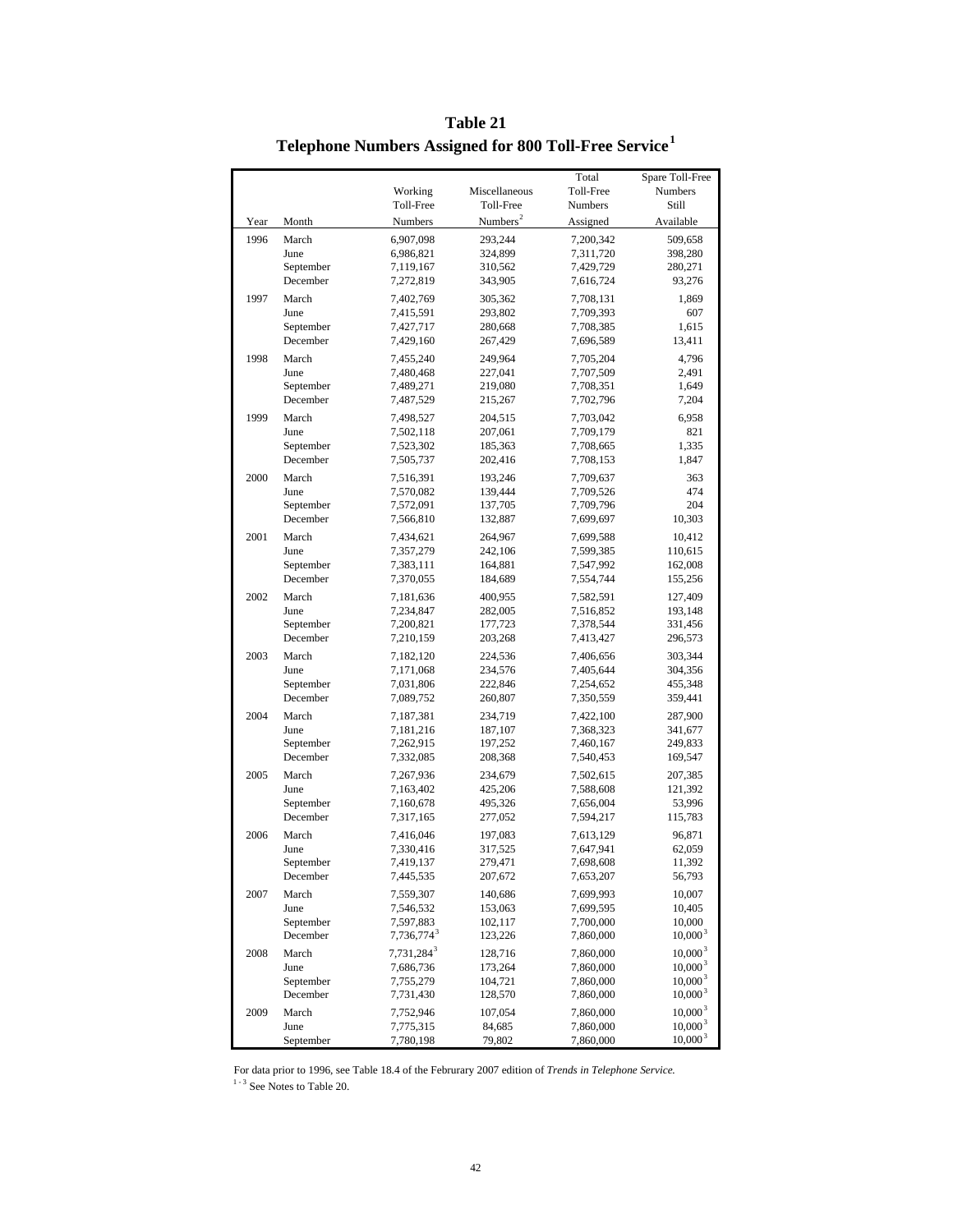|      |                   |                        |                      | Total     | Spare Toll-Free |
|------|-------------------|------------------------|----------------------|-----------|-----------------|
|      |                   | Working                | Miscellaneous        | Toll-Free | Numbers         |
|      |                   |                        |                      |           | Still           |
|      |                   | Toll-Free              | Toll-Free            | Numbers   |                 |
| Year | Month             | Numbers                | Numbers <sup>2</sup> | Assigned  | Available       |
| 1996 | March             | 267,874                | 568,574              | 836,448   | 7,143,552       |
|      | June              | 922,849                | 544,079              | 1,466,928 | 6,513,072       |
|      | September         | 1,641,519              | 590,345              | 2,231,864 | 5,748,136       |
|      | December          | 2,255,163              | 601,766              | 2,856,929 | 5,123,071       |
| 1997 | March             | 2,857,608              | 661,164              | 3,518,772 | 4,461,228       |
|      | June              | 3,660,984              | 681,981              | 4,342,965 | 3,637,035       |
|      | September         | 4,776,688              | 774,431              | 5,551,119 | 2,428,881       |
|      | December          | 5,551,554              | 729,020              | 6,280,574 | 1,699,426       |
| 1998 | March             | 6,167,479              | 728,415              | 6,895,894 | 1,084,106       |
|      | June              | 6,591,764              | 665,496              | 7,257,260 | 722,740         |
|      | September         | 6,898,718              | 612,254              | 7,510,972 | 469,028         |
|      | December          | 7,146,159              | 515,009              | 7,661,168 | 318,832         |
|      |                   |                        |                      |           |                 |
| 1999 | March             | 7,278,531              | 495,904              | 7,774,435 | 205,565         |
|      | June              | 7,428,424              | 231,697              | 7,660,121 | 319,879         |
|      | September         | 7,601,867              | 211,318              | 7,813,185 | 166,815         |
|      | December          | 7,643,158              | 324,405              | 7,967,563 | 12,437          |
| 2000 | March             | 7,685,423              | 230,035              | 7,915,458 | 64,542          |
|      | June              | 7,789,986              | 140,658              | 7,930,644 | 49,356          |
|      | September         | 7,806,252              | 173,588              | 7,979,840 | 160             |
|      | December          | 7,789,188              | 177,328              | 7,966,516 | 13,484          |
| 2001 | March             | 7,616,189              | 355,451              | 7,971,640 | 8,360           |
|      | June              | 7,548,761              | 270,198              | 7,818,959 | 161,041         |
|      | September         | 7,508,100              | 203,518              | 7,711,618 | 268,382         |
|      | December          | 7,452,071              | 190,727              | 7,642,798 | 337,202         |
| 2002 | March             | 6,964,624              | 577,910              | 7,542,534 | 437,466         |
|      | June              | 6,629,862              | 354,771              | 6,984,633 | 995,367         |
|      | September         | 6,682,043              | 92,050               | 6,774,093 | 1,205,907       |
|      | December          | 6,610,191              | 154,015              | 6,764,206 | 1,215,794       |
|      |                   |                        |                      |           |                 |
| 2003 | March             | 6,408,723              | 324,558              | 6,733,281 | 1,246,719       |
|      | June              | 6,228,846              | 251,701              | 6,480,547 | 1,499,453       |
|      | September         | 5,818,266              | 216,862              | 6,035,128 | 1,944,872       |
|      | December          | 5,711,949              | 250,662              | 5,962,611 | 2,017,389       |
| 2004 | March             | 5,680,105              | 133,824              | 5,813,929 | 2,166,071       |
|      | June              | 5,640,743              | 128,141              | 5,768,884 | 2,211,116       |
|      | September         | 5,716,957              | 210,068              | 5,927,025 | 2,052,975       |
|      | December          | 5,563,469              | 384,320              | 5,947,789 | 2,032,211       |
| 2005 | March             | 5,465,594              | 159,097              | 5,624,691 | 2,355,309       |
|      | June              | 5,306,927              | 296,729              | 5,603,656 | 2,376,344       |
|      | September         | 5,314,969              | 221,122              | 5,536,091 | 2,443,909       |
|      | December          | 5,265,331              | 196,817              | 5,462,148 | 2,517,852       |
| 2006 | March             | 5,049,966              | 321,175              | 5,371,141 | 2,608,859       |
|      | June              | 4,930,939              | 387,726              | 5,318,665 | 2,661,335       |
|      | September         | 4,923,018              | 282,840              | 5,205,858 | 2,774,142       |
|      | December          | 4,894,774              | 154,764              | 5,049,538 | 2,930,462       |
| 2007 | March             | 4,865,839              | 172,035              | 5,037,874 | 2,942,126       |
|      |                   |                        |                      | 5,104,387 | 2,875,613       |
|      | June<br>September | 4,892,896<br>5,014,039 | 211,491<br>143,278   | 5,157,317 | 2,822,683       |
|      | December          | 5,075,256              | 134,928              | 5,210,184 | 2,769,816       |
|      |                   |                        |                      |           |                 |
| 2008 | March             | 5,131,254              | 300,830              | 5,432,084 | 2,547,916       |
|      | June              | 5,153,074              | 328,514              | 5,481,588 | 2,498,412       |
|      | September         | 5,212,933              | 131,617              | 5,344,550 | 2,635,450       |
|      | December          | 5,204,756              | 195,377              | 5,400,133 | 2,579,867       |
| 2009 | March             | 5,221,440              | 186,536              | 5,407,976 | 2,572,024       |
|      | June              | 5,306,134              | 123,891              | 5,430,025 | 2,549,975       |
|      | September         | 5,468,278              | 120,409              | 5,588,687 | 2,391,313       |

# **Table 22 Telephone Numbers Assigned for 888 Toll-Free Service<sup>1</sup>**

 $1 - 2$  See Notes to Table 20.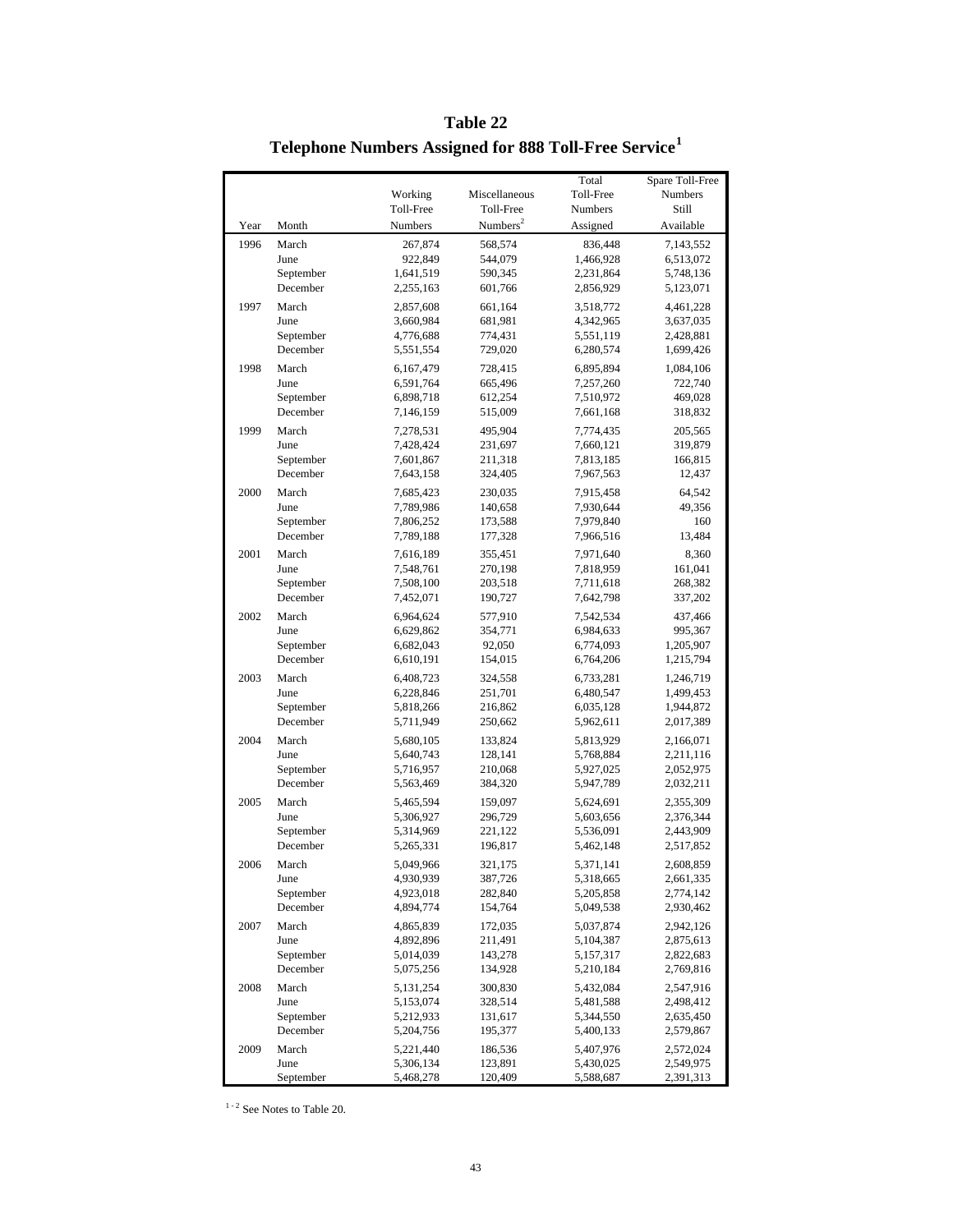# **Table 23**

|      |           |                |                      | Total          | Spare Toll-Free |
|------|-----------|----------------|----------------------|----------------|-----------------|
|      |           | Working        | Miscellaneous        | Toll-Free      | <b>Numbers</b>  |
|      |           | Toll-Free      | Toll-Free            | <b>Numbers</b> | Still           |
| Year | Month     | <b>Numbers</b> | Numbers <sup>2</sup> | Assigned       | Available       |
| 1998 | June      | 552,037        | 209,967              | 762,004        | 7,217,996       |
|      | September | 1,072,046      | 206,714              | 1,278,760      | 6,701,240       |
|      | December  | 1,567,195      | 235,190              | 1,802,385      | 6,177,615       |
| 1999 | March     | 2,141,228      | 329,044              | 2,470,272      | 5,509,728       |
|      | June      | 2,899,466      | 410,026              | 3,309,492      | 4,670,508       |
|      | September | 3,755,361      | 436,433              | 4,191,794      | 3,788,206       |
|      | December  | 4,528,106      | 575,143              | 5,103,249      | 2,876,751       |
| 2000 | March     | 5,436,297      | 598,702              | 6,034,999      | 1,945,001       |
|      | June      | 6,317,507      | 402,858              | 6,720,365      | 1,259,635       |
|      | September | 6,539,180      | 496,015              | 7,035,195      | 944,805         |
|      | December  | 6,391,285      | 719,333              | 7,110,618      | 869,382         |
| 2001 | March     | 6,289,079      | 469,980              | 6,759,059      | 1,220,941       |
|      | June      | 6,094,898      | 715,097              | 6,809,995      | 1,170,005       |
|      | September | 6,163,297      | 489,084              | 6,652,381      | 1,327,619       |
|      | December  | 6,214,863      | 345,468              | 6,560,331      | 1,419,669       |
| 2002 | March     | 6,174,529      | 340,472              | 6,515,001      | 1,464,999       |
|      | June      | 6,016,107      | 267,320              | 6,283,427      | 1,696,573       |
|      | September | 5,656,158      | 275,722              | 5,931,880      | 2,048,120       |
|      | December  | 5,448,276      | 421,984              | 5,870,260      | 2,109,740       |
| 2003 | March     | 5,132,413      | 579,240              | 5,711,653      | 2,268,347       |
|      | June      | 4,791,792      | 376,236              | 5,168,028      | 2,811,972       |
|      | September | 4,617,147      | 170,787              | 4,787,934      | 3,192,066       |
|      | December  | 4,536,366      | 191,410              | 4,727,776      | 3,252,224       |
| 2004 | March     | 4,528,716      | 163,856              | 4,692,572      | 3,287,428       |
|      | June      | 4,550,870      | 146,826              | 4,697,696      | 3,282,304       |
|      | September | 4,537,840      | 214,197              | 4,752,037      | 3,227,963       |
|      | December  | 4,551,486      | 254,082              | 4,805,568      | 3,174,432       |
| 2005 | March     | 4,590,227      | 139,089              | 4,729,316      | 3,250,684       |
|      | June      | 4,498,452      | 232,477              | 4,730,929      | 3,249,071       |
|      | September | 4,476,657      | 193,315              | 4,669,972      | 3,310,028       |
|      | December  | 4,424,365      | 212,543              | 4,636,908      | 3,343,092       |
| 2006 | March     | 4,387,383      | 178,974              | 4,566,357      | 3,413,643       |
|      | June      | 4,227,659      | 203,501              | 4,431,160      | 3,548,840       |
|      | September | 4,216,739      | 221,090              | 4,437,829      | 3,542,171       |
|      | December  | 4,158,082      | 191,476              | 4,349,558      | 3,630,442       |
| 2007 | March     | 4,160,134      | 126,236              | 4,286,370      | 3,693,630       |
|      | June      | 4,176,830      | 168,005              | 4,344,835      | 3,635,165       |
|      | September | 4,186,296      | 140,506              | 4,326,802      | 3,653,198       |
|      | December  | 4,236,995      | 151,687              | 4,388,682      | 3,591,318       |
| 2008 | March     | 4,243,519      | 150,600              | 4,394,119      | 3,585,881       |
|      | June      | 4,312,293      | 204,414              | 4,516,707      | 3,463,293       |
|      | September | 4,105,708      | 266,286              | 4,371,994      | 3,608,006       |
|      | December  | 4,126,424      | 187,099              | 4,313,523      | 3,666,477       |
| 2009 | March     | 4,159,486      | 144,758              | 4,304,244      | 3,675,756       |
|      | June      | 4,390,811      | 169,577              | 4,560,388      | 3,419,612       |
|      | September | 4,583,580      | 138,286              | 4,721,866      | 3,258,134       |

# **Telephone Numbers Assigned for 877 Toll-Free Service<sup>1</sup>**

 $1 - 2$  See Notes to Table 20.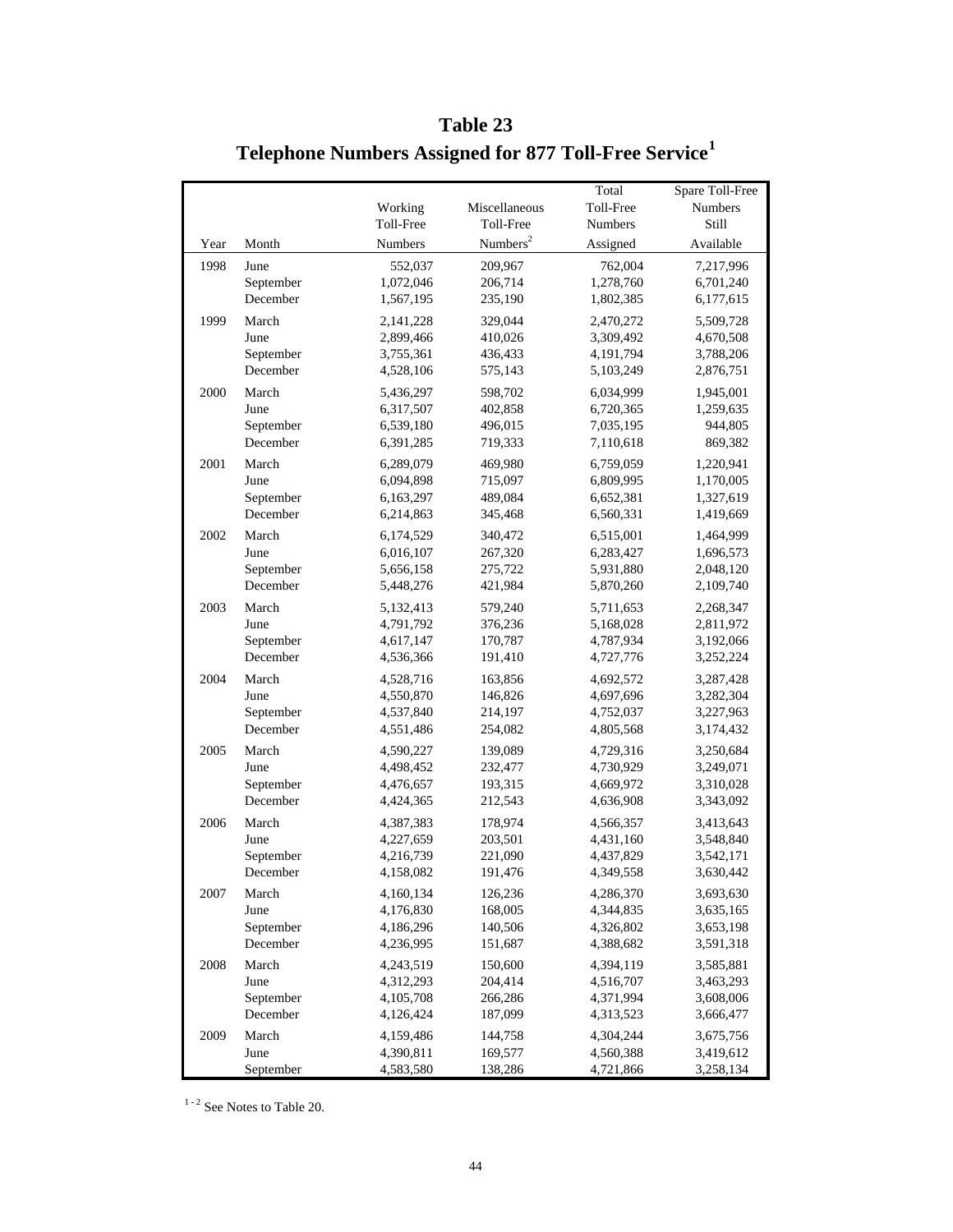|      |           |           |                      | Total     | Spare Toll-Free |
|------|-----------|-----------|----------------------|-----------|-----------------|
|      |           | Working   | Miscellaneous        | Toll-Free | Numbers         |
|      |           | Toll-Free | Toll-Free            | Numbers   | Still           |
| Year | Month     | Numbers   | Numbers <sup>2</sup> | Assigned  | Available       |
| 2000 | September | 672,250   | 155,646              | 827,896   | 7,152,104       |
|      | December  | 1,274,732 | 148,548              | 1,423,280 | 6,556,720       |
| 2001 | March     | 1,652,602 | 361,888              | 2,014,490 | 5,965,510       |
|      | June      | 1,944,520 | 362,880              | 2,307,400 | 5,672,600       |
|      | September | 2,256,792 | 308,801              | 2,565,593 | 5,414,407       |
|      | December  | 2,416,040 | 307,089              | 2,723,129 | 5,256,871       |
| 2002 | March     | 2,640,414 | 321,530              | 2,961,944 | 5,018,056       |
|      | June      | 2,864,605 | 219,232              | 3,083,837 | 4,896,163       |
|      | September | 2,977,379 | 244,297              | 3,221,676 | 4,758,324       |
|      | December  | 3,227,589 | 271,965              | 3,499,554 | 4,480,446       |
| 2003 | March     | 3,461,686 | 299,700              | 3,761,386 | 4,218,614       |
|      | June      | 3,486,674 | 420,477              | 3,907,151 | 4,072,849       |
|      | September | 3,609,244 | 265,446              | 3,874,690 | 4,105,310       |
|      | December  | 3,770,595 | 238,641              | 4,009,236 | 3,970,764       |
| 2004 | March     | 3,966,922 | 231,683              | 4,198,605 | 3,781,395       |
|      | June      | 4,281,378 | 263,560              | 4,544,938 | 3,435,062       |
|      | September | 4,476,150 | 281,577              | 4,757,727 | 3,222,273       |
|      | December  | 4,712,400 | 298,891              | 5,011,291 | 2,968,709       |
| 2005 | March     | 5,015,324 | 267,412              | 5,282,736 | 2,697,264       |
|      | June      | 5,047,314 | 487,471              | 5,534,785 | 2,445,215       |
|      | September | 5,259,730 | 352,226              | 5,611,956 | 2,368,044       |
|      | December  | 5,467,782 | 271,423              | 5,739,205 | 2,240,795       |
| 2006 | March     | 5,613,475 | 211,021              | 5,824,496 | 2,155,504       |
|      | June      | 5,803,923 | 205,051              | 6,008,974 | 1,971,026       |
|      | September | 6,078,119 | 160,737              | 6,238,856 | 1,741,144       |
|      | December  | 6,201,362 | 212,896              | 6,414,258 | 1,565,742       |
| 2007 | March     | 6,355,241 | 207,073              | 6,562,314 | 1,417,686       |
|      | June      | 6,555,756 | 240,460              | 6,796,216 | 1,183,784       |
|      | September | 6,685,581 | 219,067              | 6,904,648 | 1,075,352       |
|      | December  | 6,853,093 | 176,023              | 7,029,116 | 950,884         |
| 2008 | March     | 7,001,587 | 191,687              | 7,193,274 | 786,726         |
|      | June      | 7,192,852 | 225,175              | 7,418,027 | 561,973         |
|      | September | 7,304,334 | 284,988              | 7,589,322 | 390,678         |
|      | December  | 7,493,634 | 262,118              | 7,755,752 | 244,248         |
| 2009 | March     | 7,752,906 | 193,240              | 7,946,146 | 33,854          |
|      | June      | 7,766,358 | 185,149              | 7,951,507 | 28,493          |
|      | September | 7,702,169 | 165,567              | 7,867,736 | 112,264         |

**Table 24 Telephone Numbers Assigned for 866 Toll-Free Service<sup>1</sup>**

 $1 - 2$  See Notes to Table 20.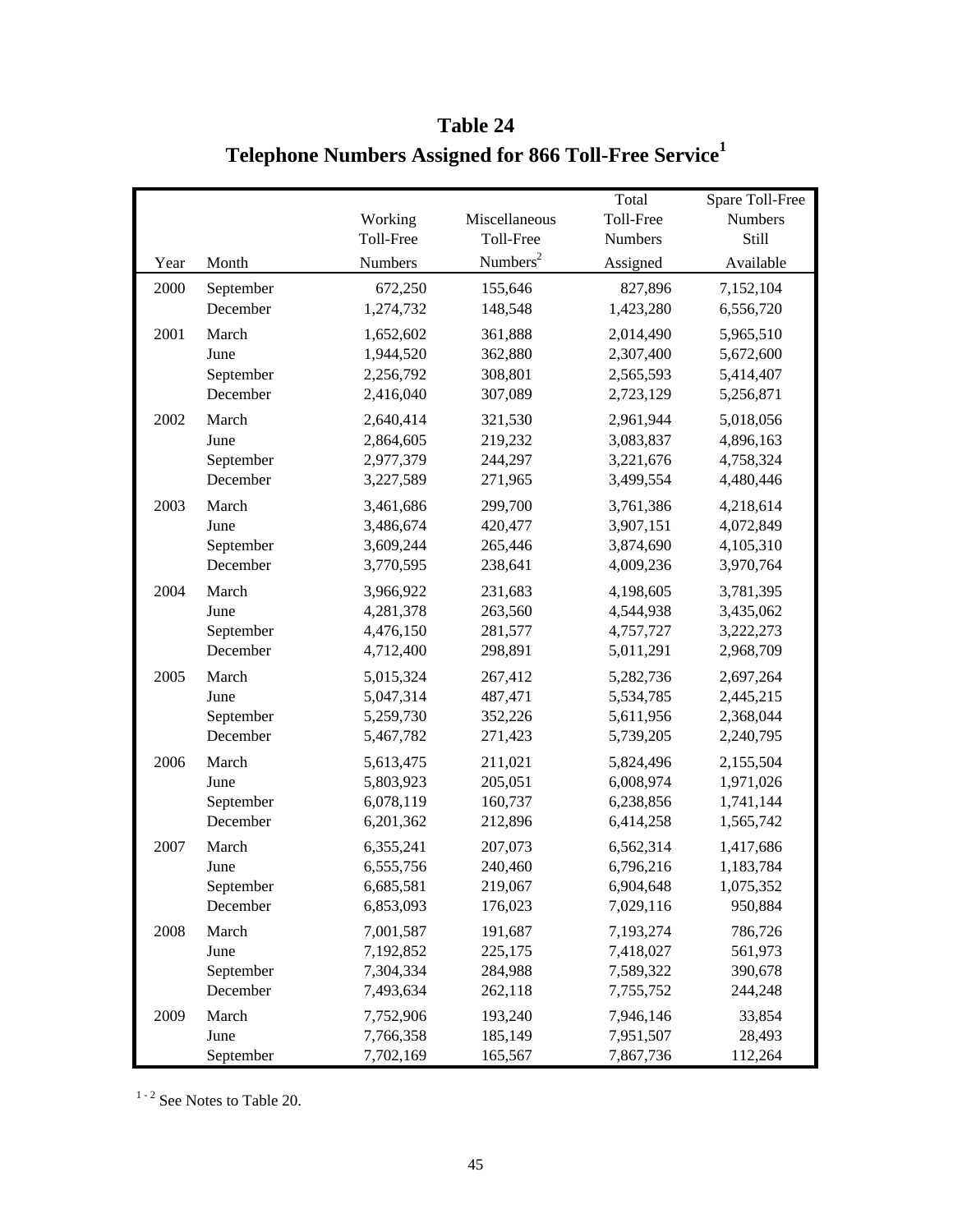**Table 25 Area Codes by State (1947 - 2009)**

| Area       |                           | Area Code          | Area       |                                | Area Code            | Area       |                             | Area Code          | Area       |                              | <b>Area Code</b>          |
|------------|---------------------------|--------------------|------------|--------------------------------|----------------------|------------|-----------------------------|--------------------|------------|------------------------------|---------------------------|
| Code       | <b>State/Jurisdiction</b> | <b>Opened</b>      | Code       | <b>State/Jurisdiction</b>      | <b>Opened</b>        | Code       | <b>State/Jurisdiction</b>   | <b>Opened</b>      | Code       | <b>State/ Jurisdiction</b>   | <b>Opened</b>             |
| 205        | Alabama                   | $Jan-47$           | 404        | Georgia                        | $Jan-47$             | 218        | Minnesota                   | $Jan-47$           | 215        | Pennsylvania                 | $Jan-47$                  |
| 251        | Alabama                   | $Jun-01$           | 678        | Georgia                        | Jan-98               | 320        | Minnesota                   | Mar-96             | 267        | Pennsylvania                 | Jul-99                    |
| 256        | Alabama                   | Mar-98             | 706        | Georgia                        | May-92               | 507        | Minnesota                   | Jan-54             | 412        | Pennsylvania                 | $Jan-47$                  |
| 334        | Alabama                   | Jan-95             | 770        | Georgia                        | Aug-95               | 612        | Minnesota                   | $Jan-47$           | 484        | Pennsylvania                 | Jun-99                    |
| 938<br>907 | Alabama                   | $Jul-10$           | 912        | Georgia                        | $Jan-54$             | 651        | Minnesota                   | <b>Jul-98</b>      | 570        | Pennsylvania                 | Dec-98                    |
| 684        | Alaska<br>American Somoa  | $Jan-57$<br>Oct-04 | 671<br>808 | Guam<br>Hawaii                 | Jul-97<br>$Jan-57$   | 228<br>601 | Mississippi                 | Sep-97<br>$Jan-47$ | 610<br>717 | Pennsylvania                 | Jan-94<br>$Jan-47$        |
| 480        | Arizona                   | Mar-99             | 208        | Idaho                          | $Jan-47$             | 662        | Mississippi<br>Mississippi  | Apr-99             | 724        | Pennsylvania<br>Pennsylvania | Feb-98                    |
| 520        | Arizona                   | Mar-95             | 217        | Illinois                       | $Jan-47$             | 769        | Mississippi                 | Mar-05             | 814        | Pennsylvania                 | $Jan-47$                  |
| 602        | Arizona                   | $Jan-47$           | 224        | Illinois                       | $Jan-02$             | 314        | Missouri                    | $Jan-47$           | 787        | Puerto Rico                  | Mar-96                    |
| 623        | Arizona                   | Mar-99             | 309        | Illinois                       | $Jan-57$             | 417        | Missouri                    | $Jan-50$           | 939        | Puerto Rico                  | $Sep-01$                  |
| 928        | Arizona                   | $Jun-01$           | 312        | Illinois                       | $Jan-47$             | 573        | Missouri                    | Jan-96             | 401        | Rhode Island                 | $Jan-47$                  |
| 479        | Arkansas                  | $Jan-02$           | 331        | Illinois                       | $Oct-07$             | 636        | Missouri                    | May-99             | 803        | South Carolina               | $Jan-47$                  |
| 501        | Arkansas                  | $Jan-47$           | 618        | Illinois                       | $Jan-47$             | 660        | Missouri                    | Oct-97             | 843        | South Carolina               | Mar-98                    |
| 870        | Arkansas                  | Apr-97             | 630        | Illinois                       | Aug-96               | 816        | Missouri                    | $Jan-47$           | 864        | South Carolina               | Dec-95                    |
| 209        | California                | $Jan-58$           | 708        | Illinois                       | <b>Nov-89</b>        | 406        | Montana                     | $Jan-47$           | 605        | South Dakota                 | $Jan-47$                  |
| 213        | California                | $Jan-47$           | 773        | Illinois                       | $Oct-96$             | 308        | Nebraska                    | $Jan-55$           | 423        | Tennessee                    | Sep-95                    |
| 310        | California                | <b>Nov-91</b>      | 779        | Illinois                       | Mar-07               | 402        | Nebraska                    | $Jan-47$           | 615        | Tennessee                    | Jan-54                    |
| 323        | California                | <b>Jun-98</b>      | 815        | Illinois                       | $Jan-47$             | 531        | Nebraska                    | $Mar-11$           | 731        | Tennessee                    | Feb-01                    |
| 408        | California                | $Jan-59$           | 847        | Illinois                       | Jan-96               | 702        | Nevada                      | $Jan-47$           | 865        | Tennessee                    | Nov-99                    |
| 415        | California                | $Jan-47$           | 872        | Illinois                       | $Nov-09$             | 775        | Nevada                      | Dec-98             | 901        | Tennessee                    | $Jan-47$                  |
| 424<br>442 | California                | Aug-06<br>$Nov-09$ | 219<br>260 | Indiana<br>Indiana             | $Jan-47$<br>$Jan-02$ | 603<br>201 | New Hampshire<br>New Jersey | $Jan-47$           | 931<br>210 | Tennessee                    | Sep-97<br>Nov-92          |
| 510        | California<br>California  | $Sep-91$           | 317        | Indiana                        | $Jan-47$             | 551        | New Jersey                  | $Jan-47$<br>Dec-01 | 214        | Texas<br>Texas               | $Jan-47$                  |
| 530        | California                | Nov-97             | 574        | Indiana                        | $Jan-02$             | 609        | New Jersey                  | $Jan-57$           | 254        | Texas                        | May-97                    |
| 559        | California                | <b>Nov-98</b>      | 765        | Indiana                        | Feb-97               | 732        | New Jersey                  | Jun-97             | 281        | Texas                        | Nov-96                    |
| 562        | California                | Jan-97             | 812        | Indiana                        | $Jan-47$             | 848        | New Jersey                  | Dec-01             | 325        | Texas                        | Apr-03                    |
| 619        | California                | Jan-82             | 319        | Iowa                           | $Jan-47$             | 856        | New Jersey                  | Jun-99             | 361        | Texas                        | Feb-99                    |
| 626        | California                | Jun-97             | 515        | Iowa                           | $Jan-47$             | 862        | New Jersey                  | Dec-01             | 409        | Texas                        | Nov-82                    |
| 650        | California                | Aug-97             | 563        | Iowa                           | Mar-01               | 908        | New Jersey                  | <b>Nov-90</b>      | 430        | Texas                        | Feb-03                    |
| 657        | California                | $Sep-08$           | 641        | Iowa                           | $Jul-00$             | 973        | New Jersey                  | Jun-97             | 432        | Texas                        | Apr-03                    |
| 661        | California                | Feb-99             | 712        | Iowa                           | $Jan-47$             | 505        | New Mexico                  | $Jan-47$           | 469        | Texas                        | Jul-99                    |
| 707        | California                | Jan-59             | 316        | Kansas                         | $Jan-47$             | 575        | New Mexico                  | Oct-07             | 512        | Texas                        | $Jan-47$                  |
| 714        | California                | $Jan-51$           | 620        | Kansas                         | Feb-01               | 212        | New York                    | $Jan-47$           | 682        | Texas                        | $Oct-00$                  |
| 747        | California                | May-09             | 785        | Kansas                         | Jul-97               | 315        | New York                    | $Jan-47$           | 713        | Texas                        | $Jan-47$                  |
| 760        | California                | Mar-97             | 913        | Kansas                         | $Jan-47$             | 347        | New York                    | Oct-99             | 806        | Texas                        | $Jan-57$                  |
| 805        | California                | $Jan-57$           | 270        | Kentucky                       | Apr-99               | 516        | New York                    | $Jan-51$           | 817        | Texas                        | $Jan-53$                  |
| 818        | California                | Jan-84             | 364        | Kentucky                       | $Oct-11$             | 518        | New York                    | $Jan-47$           | 830        | Texas                        | Jul-97                    |
| 831        | California                | <b>Jul-98</b>      | 502        | Kentucky                       | $Jan-47$             | 585        | New York                    | $Nov-01$           | 832        | Texas                        | Jan-99                    |
| 858<br>909 | California<br>California  | Jun-99<br>Nov-92   | 606<br>859 | Kentucky<br>Kentucky           | $Jan-55$             | 607<br>631 | New York<br>New York        | $Jan-54$<br>Nov-99 | 903<br>915 | Texas<br>Texas               | <b>Nov-90</b><br>$Jan-47$ |
| 916        | California                | $Jan-47$           | 225        | Louisiana                      | Apr- $00$<br>Aug-98  | 646        | New York                    | Jul-99             | 936        | Texas                        | Feb-00                    |
| 925        | California                | Mar-98             | 318        | Louisiana                      | Jan- $57$            | 716        | New York                    | $Jan-47$           | 940        | Texas                        | May-97                    |
| 949        | California                | Apr-98             | 337        | Louisiana                      | Oct-99               | 718        | New York                    | Sep-84             | 956        | Texas                        | Jul-97                    |
| 951        | California                | Jul-04             | 504        | Louisiana                      | $Jan-47$             | 845        | New York                    | $Jun-00$           | 972        | Texas                        | Sep-96                    |
| 303        | Colorado                  | $Jan-47$           | 985        | Louisiana                      | Feb-01               | 914        | New York                    | $Jan-47$           | 979        | Texas                        | Feb-00                    |
| 719        | Colorado                  | Mar-88             | 207        | Maine                          | $Jan-47$             | 917        | New York                    | Jan-92             | 385        | Utah                         | Mar-09                    |
| 720        | Colorado                  | <b>Jun-98</b>      | 240        | Maryland                       | $Jun-97$             | 252        | North Carolina              | Mar-98             | 435        | Utah                         | Sep-97                    |
| 970        | Colorado                  | Apr-95             | 301        | Maryland                       | $Jan-47$             | 336        | North Carolina              | Dec-97             | 801        | Utah                         | $Jan-47$                  |
| 203        | Connecticut               | $Jan-47$           | 410        | Maryland                       | $Oct-91$             | 704        | North Carolina              | $Jan-47$           | 802        | Vermont                      | $Jan-47$                  |
| 475        | Connecticut               | Dec-09             | 443        | Maryland                       | Jun-97               | 828        | North Carolina              | Mar-98             | 340        | Virgin Islands               | Jun-97                    |
| 860        | Connecticut               | Aug-95             | 339        | Massachusetts                  | May-01               | 910        | North Carolina              | Nov-93             | 276        | Virginia                     | $Sep-01$                  |
| 302        | Delaware                  | $Jan-47$           | 351        | Massachusetts                  | $May-01$             | 919        | North Carolina              | Jan-54             | 434        | Virginia                     | $Jun-01$                  |
| 202        | District of Columbia      | $Jan-47$           | 413        | Massachusetts                  | $Jan-47$             | 980        | North Carolina              | Apr-01             | 540        | Virginia                     | Jul-95                    |
| 239        | Florida                   | Mar-02             | 508        | Massachusetts                  | <b>Jul-88</b>        | 701        | North Dakota                | $Jan-47$           | 571        | Virginia                     | Mar-00                    |
| 305        | Florida                   | Jan-47             | 617        | Massachusetts                  | $Jan-47$             | 670        | Northern Marianas Is.       | Jul-97             | 703        | Virginia                     | $Jan-47$                  |
| 321        | Florida                   | Nov-99             | 774        | Massachusetts                  | May-01               | 216        | Ohio                        | $Jan-47$           | 757        | Virginia                     | Jul-96                    |
| 352<br>386 | Florida<br>Florida        | Dec-95<br>Feb-01   | 781<br>857 | Massachusetts<br>Massachusetts | Sep-97<br>$May-01$   | 234<br>330 | Ohio<br>Ohio                | $Oct-00$<br>Mar-96 | 804<br>206 | Virginia<br>Washington       | $Jun-73$<br>$Jan-47$      |
| 407        | Florida                   | Apr-88             | 978        | Massachusetts                  | Sep-97               | 419        | Ohio                        | $Jan-47$           | 253        | Washington                   | Apr-97                    |
| 561        | Florida                   | May-96             | 231        | Michigan                       | Jun-99               | 440        | Ohio                        | Aug-97             | 360        | Washington                   | Jan-95                    |
| 727        | Florida                   | Jul-98             | 248        | Michigan                       | May-97               | 513        | Ohio                        | $Jan-47$           | 425        | Washington                   | Apr-97                    |
| 754        | Florida                   | Aug-01             | 269        | Michigan                       | $Jul-02$             | 567        | Ohio                        | $Jan-02$           | 509        | Washington                   | Jan-57                    |
| 772        | Florida                   | Feb-02             | 313        | Michigan                       | $Jan-47$             | 614        | Ohio                        | $Jan-47$           | 304        | West Virginia                | $Jan-47$                  |
| 786        | Florida                   | Mar-98             | 517        | Michigan                       | $Jan-47$             | 740        | Ohio                        | Dec-97             | 681        | West Virginia                | Mar-09                    |
| 813        | Florida                   | $Jan-53$           | 586        | Michigan                       | $Sep-01$             | 937        | Ohio                        | Sep-96             | 262        | Wisconsin                    | Sep-99                    |
| 850        | Florida                   | Jun-97             | 616        | Michigan                       | $Jan-47$             | 405        | Oklahoma                    | $Jan-47$           | 274        | Wisconsin                    | $Mar-12$                  |
| 863        | Florida                   | Sep-99             | 734        | Michigan                       | Dec-97               | 580        | Oklahoma                    | Nov-97             | 414        | Wisconsin                    | $Jan-47$                  |
| 904        | Florida                   | $Jul-65$           | 810        | Michigan                       | $Dec-93$             | 918        | Oklahoma                    | Jan-53             | 534        | Wisconsin                    | Aug- $10$                 |
| 941        | Florida                   | May-95             | 906        | Michigan                       | Mar-61               | 458        | Oregon                      | $Feb-10$           | 608        | Wisconsin                    | $Jan-55$                  |
| 954        | Florida                   | Sep-95             | 947        | Michigan                       | $Sep-02$             | 503        | Oregon                      | $Jan-47$           | 715        | Wisconsin                    | $Jan-47$                  |
| 229        | Georgia                   | Aug-00             | 989        | Michigan                       | Apr- $01$            | 541        | Oregon                      | Nov-95             | 920        | Wisconsin                    | Jul-97                    |
| 478        | Georgia                   | Aug-00             | 763        | Minnesota                      | Feb-00               | 971        | Oregon                      | $Oct-00$           | 307        | Wyoming                      | $Jan-47$                  |
| 762        | Georgia                   | May-06             | 952        | Minnesota                      | Feb-00               | 878        | Pennsylvania                | Aug-01             |            |                              |                           |

Source: North American Numbering Plan Administrator. Note: Implementation dates after 2009 are scheduled dates.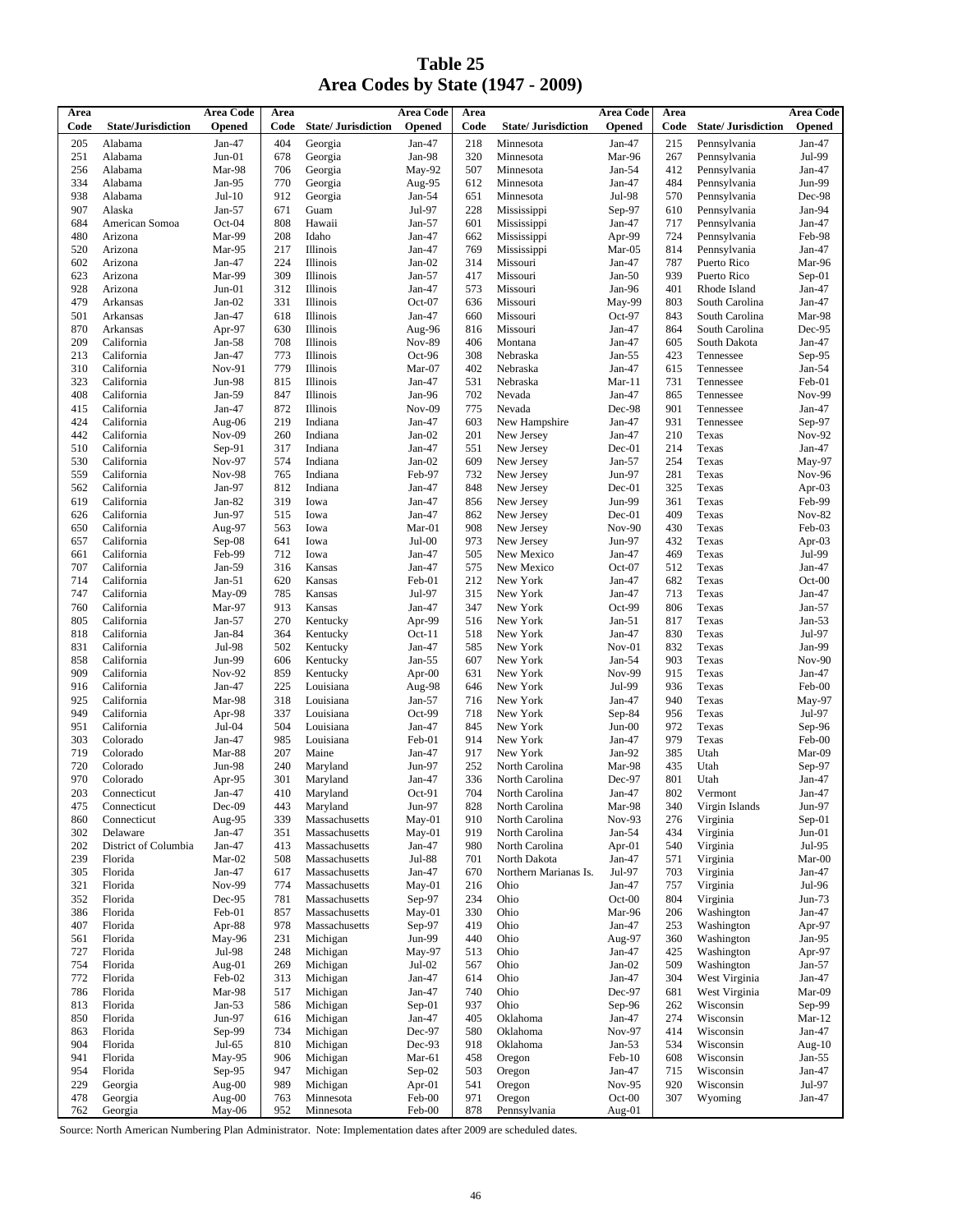|                            | Implementation    | Previous   | Added      |
|----------------------------|-------------------|------------|------------|
| Location                   | Date <sup>1</sup> | Code       | Code       |
| Texas (Houston)            | Jan-99            | 713        | 832        |
| California                 | Feb-99            | 805        | 661        |
| Texas                      | Feb-99            | 512        | 361        |
| Arizona                    | Mar-99            | 602        | 480        |
| Arizona                    | Mar-99            | 602        | 623        |
| Kentucky                   | Apr-99            | 502        | 270        |
| Mississippi                | Apr-99            | 601        | 662        |
| Alberta                    | May-99            | 403        | 780        |
| Missouri                   | May-99            | 314        | 636        |
| Michigan                   | Jun-99            | 616        | 231        |
| Pennsylvania               | Jun-99            | 610        | 484        |
| California                 | Jun-99            | 619        | 858        |
| New Jersey                 | Jun-99            | 609        | 856        |
| New York (Manhattan)       | Jul-99            | 212        | 646        |
| Pennsylvania               | Jul-99            | 215        | 267        |
| Texas (Dallas)             | Jul-99            | 214        | 469        |
| Florida                    | Sep-99            | 941        | 863        |
| Wisconsin                  | Sep-99            | 414        | 262        |
| New York                   | Oct-99            | 718        | 347        |
| Louisiana                  | Oct-99            | 318        | 337        |
| Florida                    | Nov-99            | 407        | 321        |
| New York                   | <b>Nov-99</b>     | 516        | 631        |
| Tennessee                  | Nov-99            | 423        | 865        |
| Texas                      | Feb-00            | 409        | 936        |
| Texas                      | Feb-00            | 409        | 979        |
| Minnesota                  | Feb-00            | 612        | 763        |
| Minnesota                  | Feb-00            | 612        | 952        |
| Virginia                   | Mar-00            | 703        | 571        |
| Kentucky                   | Apr-00            | 606        | 859        |
| New York                   | $Jun-00$          | 914        | 845        |
| Iowa                       | $Jul-00$          | 515        | 641        |
| Georgia                    | Aug-00            | 912        | 229        |
| Georgia                    | Aug-00            | 912        | 478        |
| Oregon                     | $Oct-00$          | 503        | 971        |
| Texas                      | $Oct-00$          | 817        | 682        |
| Ohio                       | $Oct-00$          | 330        | 234        |
| Kansas                     | Feb-01            | 316        | 620        |
| Louisiana                  | Feb-01            | 504        | 985        |
| Tennessee                  | Feb-01            | 901        | 731        |
| Florida                    | Feb-01            | 904        | 386        |
| Ontario                    | $Mar-01$          | 416        | 647        |
| Iowa                       | $Mar-01$          | 319        | 563        |
| North Carolina<br>Michigan | Apr-01            | 704<br>517 | 980<br>989 |
| Massachusetts              | Apr-01            |            |            |
| Massachusetts              | May-01<br>May-01  | 508<br>617 | 774<br>857 |
| Massachusetts              |                   |            |            |
| Massachusetts              | May-01<br>May-01  | 781<br>978 | 339<br>351 |
|                            |                   |            | $835^2$    |
| Pennsylvania               | May-01            | 484        |            |
| Pennsylvania               | $May-01$          | 267        | $445^3$    |
| Virginia                   | $Jun-01$          | 804        | 434        |
| Ontario                    | $Jun-01$          | 905        | 289        |
| Alabama                    | $Jun-01$          | 334        | 251        |
| Arizona                    | $Jun-01$          | 520        | 928        |
| Florida                    | Aug-01            | 954        | 754        |

# **Table 26 Area Code Assignments (1999-2009)**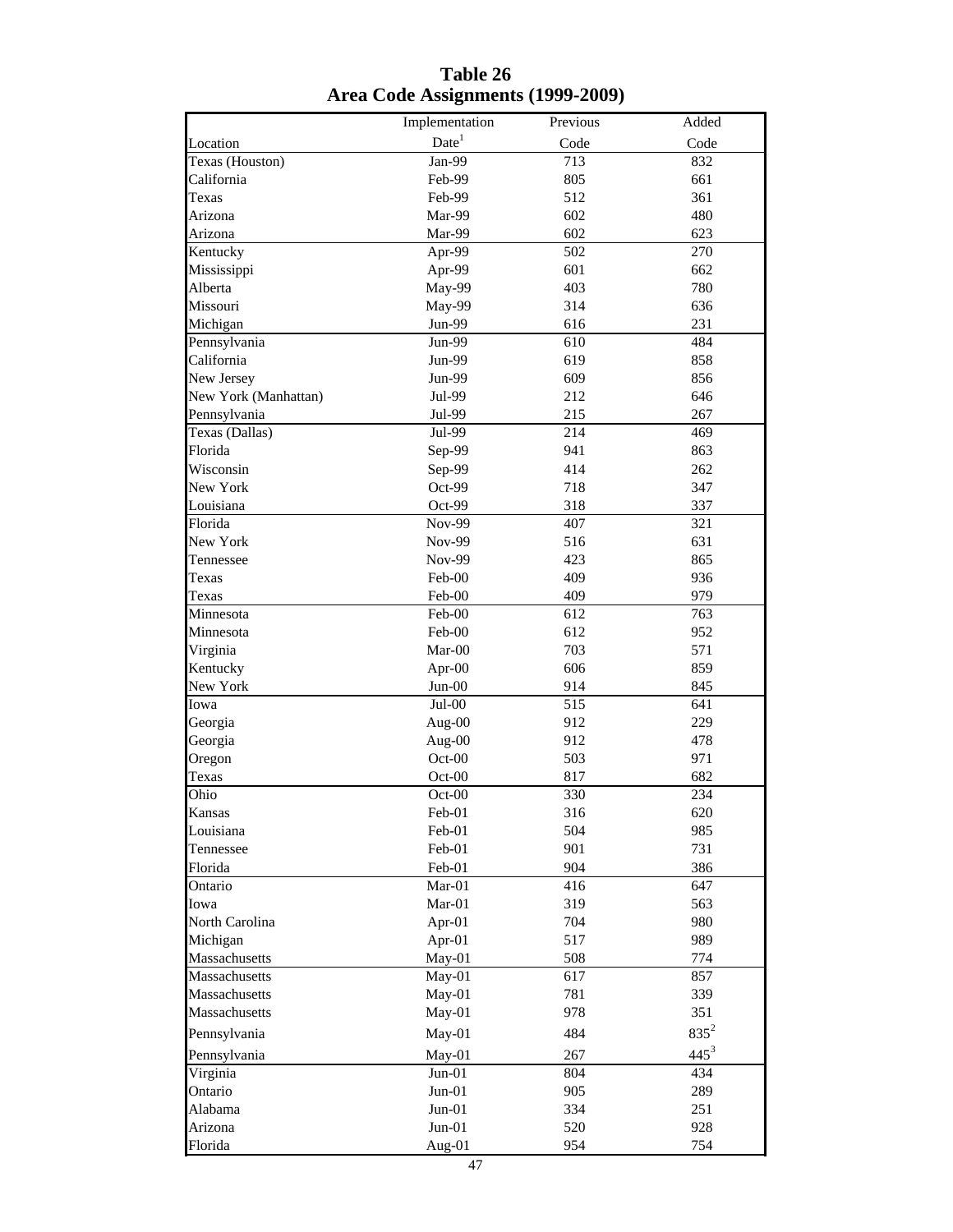| Pennsylvania            | Aug-01   | 412              | 878              |
|-------------------------|----------|------------------|------------------|
| Virginia                | Sep-01   | 540              | 276              |
| Puerto Rico             | Sep-01   | 787              | 939              |
| Michigan                | Sep-01   | 810              | 586              |
| <b>British Columbia</b> | $Nov-01$ | 604              | 778              |
| New York                | $Nov-01$ | 716              | 585              |
| New Jersey              | Dec-01   | 201              | 551              |
| New Jersey              | $Dec-01$ | 732              | 848              |
| New Jersey              | $Dec-01$ | 973              | 862              |
| Ohio                    | Jan-02   | 419              | 567              |
| Illinois                | Jan-02   | 847              | 224              |
| Indiana                 | $Jan-02$ | 219              | 260              |
| Indiana                 | $Jan-02$ | 219              | 574              |
| Arkansas                | Jan-02   | 501              | 479              |
| Florida                 | Feb-02   | 561              | 772              |
| Florida                 | Mar-02   | 941              | 239              |
| Michigan                | $Jul-02$ | 616              | 269              |
| Michigan                | Sep-02   | 248              | 947              |
| Texas                   | Feb-03   | 903              | 430              |
| Texas                   | Apr-03   | 915              | 325              |
| Texas                   | Apr-03   | 915              | 432              |
| California              | $Jul-04$ | 909              | 951              |
| Mississippi             | $Mar-05$ | 601              | 769              |
| Dominican Republic      | Aug-05   | 809              | 829              |
| Georgia                 | May-06   | 706              | 762              |
| California              | Aug-06   | 310              | 424              |
| Ontario                 | $Oct-06$ | 519              | 226              |
| Ouebec                  | $Nov-06$ | 514              | 438              |
| Illinois                | $Mar-07$ | 815              | 779              |
| Illinois                | Oct-07   | 630              | 331              |
| New Mexico              | Oct-07   | 505              | $\overline{575}$ |
| California              | Sep-08   | 714              | 657              |
| Kentucky                | $Jan-09$ | 270              | 364              |
| Utah                    | Mar-09   | 801              | 385              |
| California              | May-09   | 818              | 747              |
| Illinois                | $Nov-09$ | $\overline{312}$ | 872              |
| California              | $Nov-09$ | 760              | 442              |
| Connecticut             | Dec-09   | 203              | 475              |
| Oregon                  | Feb-10   | 541              | 458              |
| Alabama                 | $Jul-10$ | 256              | 938              |
| Wisconsin               | Aug-10   | 715              | 534              |
| Nebraska                | $Mar-11$ | 402              | 531              |
| Kentucky                | $Oct-11$ | 270              | 364              |
| Wisconsin               | $Mar-12$ | 920              | 274              |

**Table 26 Area Code Assignments (1999-2009)**

Note: For years 1984 - 1998, see Industry Analysis Division, Wireline Competition Bureau, *Trends in Telephone Service* (August 2003).

<sup>1</sup> Implemenation dates after 2009 are scheduled dates.

 $2^2$  The NANPA was able to reclaim area code 835. See Planning Letter 344.

<sup>3</sup> The NANPA was able to reclaim area code 445. See Planning Letter 332.

Source: North American Numbering Plan Administrator (NANPA), which can be accessed at www.nanpa.com. Planning letters can be found at www.nanpa.com/planning\_letters/index.html.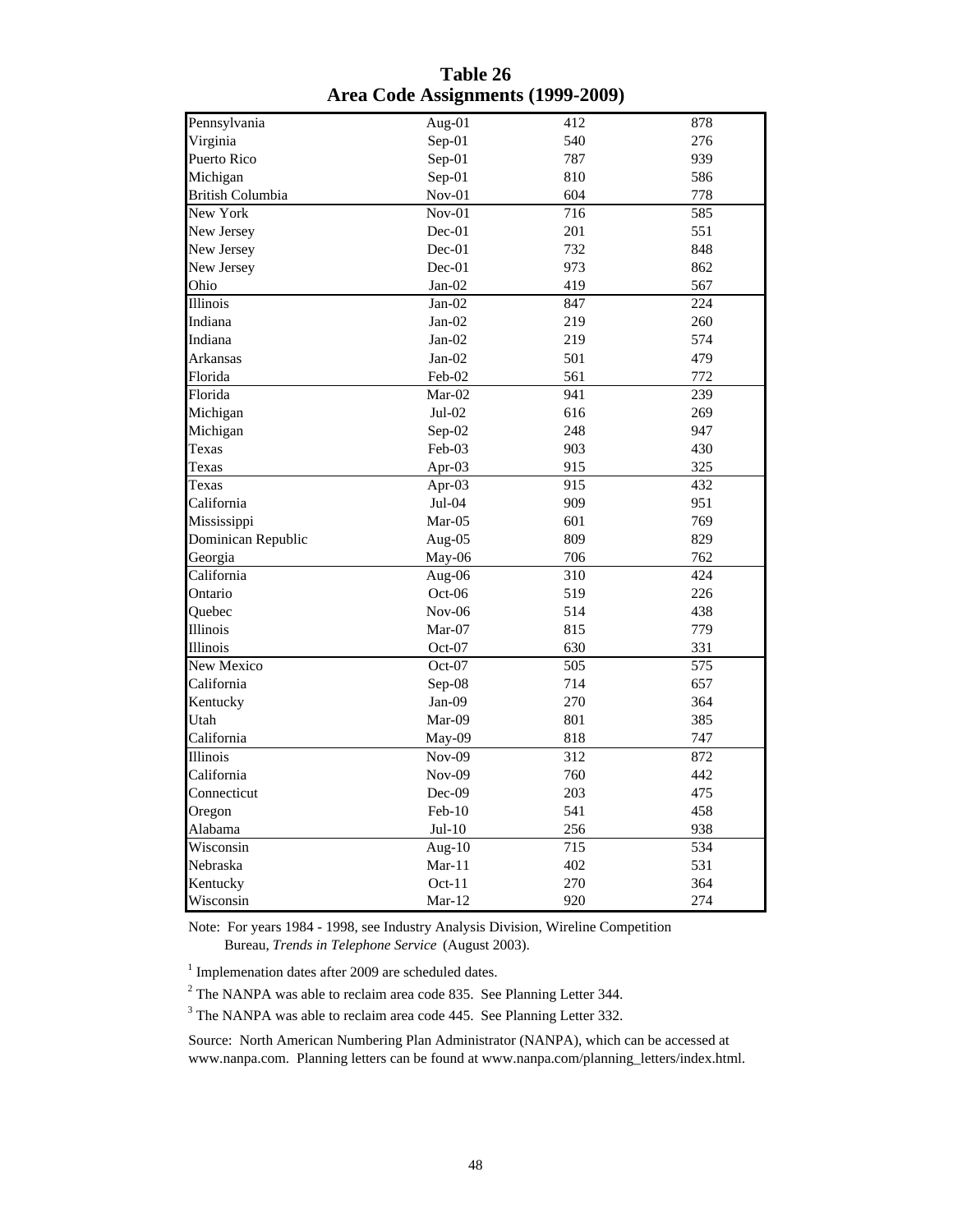|                      | <b>Local Calls</b>           |                            | <b>Toll Calls</b>       | <b>Toll Calls</b>    |               |
|----------------------|------------------------------|----------------------------|-------------------------|----------------------|---------------|
|                      | <b>Within Same</b>           | <b>Between</b>             | <b>Within Same</b>      | <b>Between</b>       | Require       |
| <b>State</b>         | <b>Area Code</b>             | <b>Area Codes</b>          | Area Code               | <b>Area Codes</b>    | Dialing $1 +$ |
| Alabama              | 7 <sup>1</sup>               | $\overline{10^2}$          | $1 + 10$                | $1 + 10$             | Yes           |
| Alaska               | 7                            | $1 + 10$                   | $1 + 10$                | $1 + 10$             | Yes           |
| Arizona              | $\overline{7}$               | 10                         | $1 + 10$                | $1 + 10$             | Yes           |
| Arkansas             | $\overline{7}$               | 10                         | $1 + 10$                | $1 + 10$             | Yes           |
| California           | 7 <sup>3</sup>               | $1 + 10$                   | 7 <sup>3</sup>          | $1\,+\,10$           | $\rm No$      |
| Colorado             | 7 <sup>4</sup>               | 10                         | $1 + 10$                | $1 + 10$             | Yes           |
| Connecticut          | 7 <sup>5</sup>               | 10                         | $1 + 10$                | $1 + 10$             | Yes           |
| Delaware             | $\overline{7}$               | 10                         | $1 + 10$                | $1 + 10$             | Yes           |
| District of Columbia | $\overline{7}$               | 10                         | NA                      | $1 + 10$             | Yes           |
| Florida              | $7^{6}$                      | 10                         | $1 + 10$                | $1 + 10$             | Yes           |
| Georgia              | $7^7$                        | 10                         | $1 + 10$                | $1 + 10$             | Yes           |
| Hawaii               | 7                            | NA                         | $1 + 10$                | $1 + 10$             | Yes           |
| Idaho                | $\overline{7}$               | $\overline{7}$             | $1 + 10$                | $1 + 10$             | Yes           |
| Illinois             | $7^{8}$                      | $1 + 10$                   | $1 + 10$                | $1 + 10$             | Yes           |
| Indiana              | 7                            | 10                         | $1 + 10$                | $1 + 10$             | Yes           |
| Iowa                 | $\overline{7}$               | 10                         | $1 + 10$                | $1 + 10$             | Yes           |
| Kansas               | $\overline{7}$               | 10                         | $1 + 10$                | $1 + 10$             | Yes           |
| Kentucky             | $\sqrt{ }$                   | $10$ $^9\,$                | $1 + 10$                | $1 + 10$             | Yes           |
| Louisiana            | $\boldsymbol{7}$             | 10                         | $1 + 10$                | $1 + 10$             | Yes           |
|                      | 7                            |                            |                         |                      |               |
| Maine                | 10                           | $1\,+\,10$<br>10           | 7<br>$1 + 10$           | $1 + 10$<br>$1 + 10$ | No<br>Yes     |
| Maryland             | $10\ ^{10}$                  | 10                         | $1 + 10$                |                      |               |
| Massachusetts        | $7\ ^{11}$                   |                            |                         | $1 + 10$             | Yes           |
| Michigan             |                              | 10<br>$10\ ^{12}$          | $1 + 10$                | $1 + 10$             | Yes           |
| Minnesota            | $\boldsymbol{7}$<br>$7^{13}$ |                            | $1 + 10$                | $1 + 10$             | Yes           |
| Mississippi          | $7^{14}$                     | 10                         | $1 + 10$                | $1 + 10$             | Yes           |
| Missouri             |                              | 10                         | $1 + 10$                | $1 + 10$             | Yes           |
| Montana              | 7<br>$7^{15}$                | $\tau$<br>$7^{15}$         | $1 + 10$                | $1 + 10$             | Yes           |
| Nebraska             |                              |                            | $1 + 10$                | $1 + 10$             | Yes           |
| Nevada               | 7                            | 10                         | $1 + 10$                | $1 + 10$             | Yes           |
| New Hampshire        | 7<br>$10^{16}$               | $1 + 10$                   | 7<br>$10^{-16}$         | $1 + 10$             | $\rm No$      |
| New Jersey           |                              | $1 + 10$                   |                         | $1 + 10$             | $\rm No$      |
| New Mexico           | 7<br>$7^{17}$                | 10                         | $1 + 10$<br>$7^{17}$    | $1 + 10$             | Yes           |
| New York             | $7^{18}$                     | $1 + 10$                   |                         | $1 + 10$             | $\rm No$      |
| North Carolina       |                              | 10                         | $1 + 10$                | $1 + 10$             | Yes           |
| North Dakota         | $\boldsymbol{7}$<br>$7^{19}$ | $\boldsymbol{7}$           | $1 + 10$                | $1 + 10$             | Yes           |
| Ohio                 |                              | 10                         | $1 + 10$                | $1 + 10$             | Yes           |
| Oklahoma             | 7<br>$10\ ^{20}$             | $\tau$                     | $1\,+\,10$              | $1 + 10$             | Yes           |
| Oregon               |                              | 10                         | $1 + 10$<br>$10\ ^{21}$ | $1 + 10$             | Yes           |
| Pennsylvania         | $10\ ^{21}$                  | $1$ + 10 $^{\rm 22}$       |                         | $1+10\ ^{22}$        | $\rm No$      |
| Rhode Island         | $\boldsymbol{7}$             | $1\,+\,10$                 | 7                       | $1 + 10$             | No            |
| South Carolina       | $\overline{7}$               | $10\,$                     | $1+10\,$                | $1 + 10$             | Yes           |
| South Dakota         | $\tau$                       | $\tau$<br>$10$ $^{\rm 23}$ | $1\,+\,10$              | $1 + 10$             | Yes           |
| Tennessee            | $\overline{7}$<br>$7^{24}$   |                            | $1\,+\,10$              | $1\,+\,10$           | Yes           |
| Texas                |                              | 10                         | $1 + 10$                | $1 + 10$             | Yes           |
| Utah                 | $10\ ^{25}$                  | $10$ $^{\rm 25}$           | $1 + 10$                | $1 + 10$             | Yes           |
| Vermont              | $\overline{7}$<br>$7^{26}$   | $1 + 10$                   | $1 + 10$                | $1 + 10$             | Yes           |
| Virginia             | $7^{27}$                     | $10\,$                     | $1\,+\,10$              | $1\,+\,10$           | Yes           |
| Washington           |                              | 10                         | $1 + 10$                | $1\,+\,10$           | Yes           |
| West Virginia        | 10<br>$7~^{28}$              | $10\,$                     | $1 + 10$                | $1\,+\,10$           | Yes           |
| Wisconsin            |                              | $1\,+\,10$                 | $1\,+\,10$              | $1\,+\,10$           | Yes           |
| Wyoming              | $\boldsymbol{7}$             | $\tau$                     | $1\,+\,10$              | $1\,+\,10$           | Yes           |

# **Table 27 Number of Digits Necessary to Dial Local and Toll Calls in the US (As of November 2009)**

NA - Not Applicable.

Source: NPA database. The database is available at www.nanpa.com/area\_codes/index.html.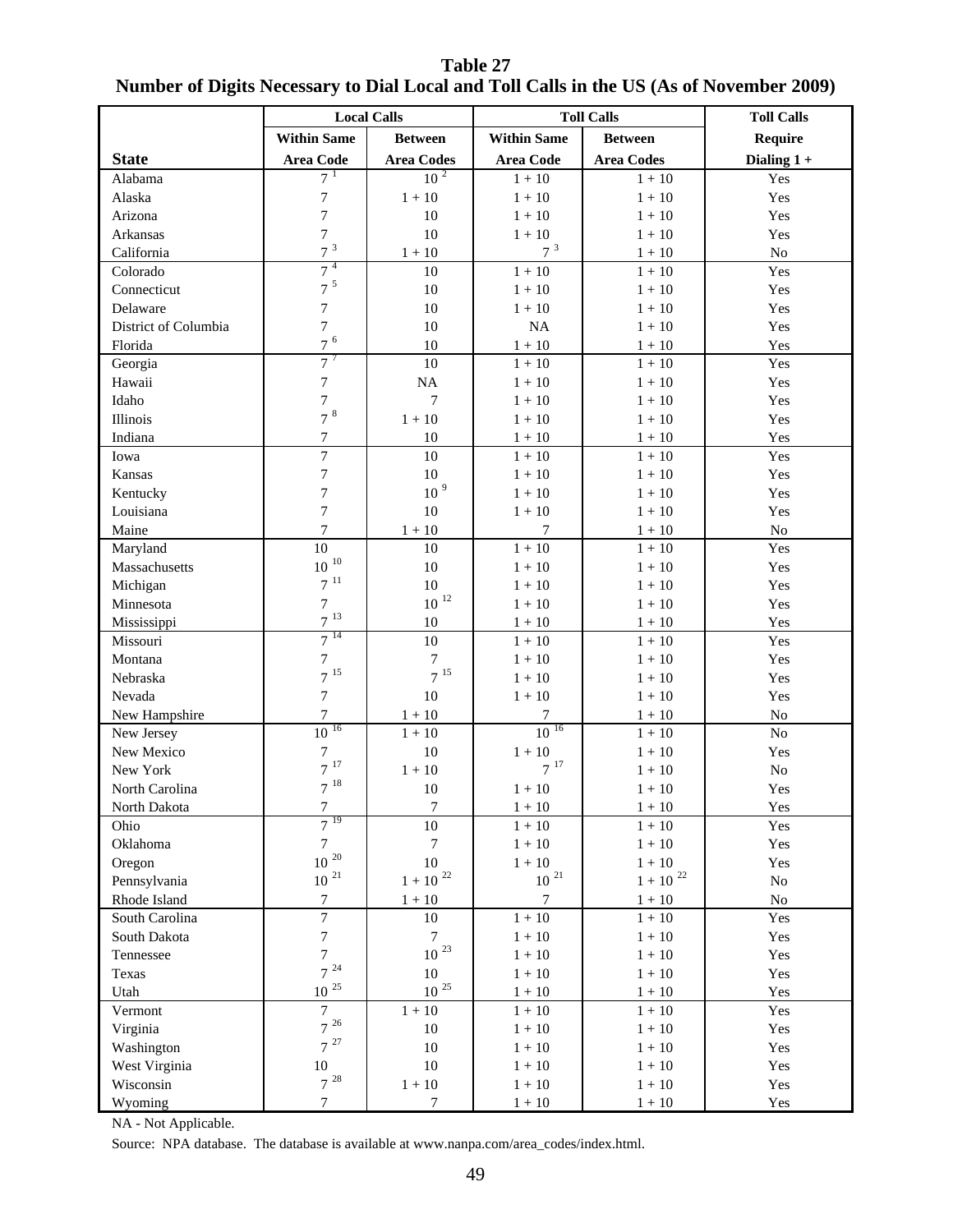# **Notes to Table 27**

- <sup>1</sup> In area code 659 and 938, 10-digit dialing is used.
- <sup>2</sup> In area code 659 and 907,  $1+10$ -digit dialing is used.
- <sup>3</sup> In area codes 310, 442, 424, 657, 714, 747, 760 and 818, 1+10-digit dialing is used.
- <sup>4</sup> In area codes 303 and 720, 10-digit dialing is used.
- $5$  In area codes 475 and 959, 10-digit dialing is used.
- <sup>6</sup> In area codes 305, 321, 407, 689, 754, 786, and 954, 10-digit dialing is used.
- <sup>7</sup> In area codes 404, 470, 678, 762, 706 and 770, 10-digit dialing is used.
- <sup>8</sup> In area codes 224, 331, 464, 447, 630, 779, 815, 847 and 872, 1+10-digit dialing is used. In addition, in area code 770, 10-digit dialing is used.
- <sup>9</sup> In area codes 270, 364 and 502, 7-digit dialing is used.
- $10$  In area code 413, 7-digit dialing is used.
- <sup>11</sup> In area codes 248, 679 and 947, 10-digit dialing is used.
- $12$  In area codes 218, 320, and 507, 7-digit dialing is used.
- $13$  In area codes 601 and 769, 10-digit dialing is used.
- <sup>14</sup> In area codes 557 and 975, 10-digit dialing is used.
- $15$  In area codes 531, 10-digit dialing is used.
- <sup>16</sup> In area codes 609, 856, and 908, 7-digit dialing is used.
- <sup>17</sup> In area codes 212, 347, 646, 718, and 917,  $1+10$  digit dialing is used.
- $18$  In area codes 704, 980 and 984, 10-digit dialing is used.
- <sup>19</sup> In area codes 234, 283, 330, 380, 419, and 567, 10-digit dialing is used.
- <sup>20</sup> In area code 541, 7-digit dialing is used.
- <sup>21</sup> In area codes 570, 717, and 814, 7-digit dialing is used.
- $22$  In some area codes, local calls to some other area codes may be dialed using 10 digits.
- <sup>23</sup> In area codes 615 and 931, 7-digit dialing is used.
- <sup>24</sup> In area codes 214, 281, 430, 469, 682, 713, 817, 832, 903, and 972, 10-digit dialing is used.
- <sup>25</sup> In area code 435, 7-digit dialing is used.
- <sup>26</sup> In area codes 571 and 703, 10-digit dialing is used.
- $27$  In area code 564, 10-digit dialing is used.
- <sup>28</sup> In area code 274 and 534, 10-digit dialing is used.